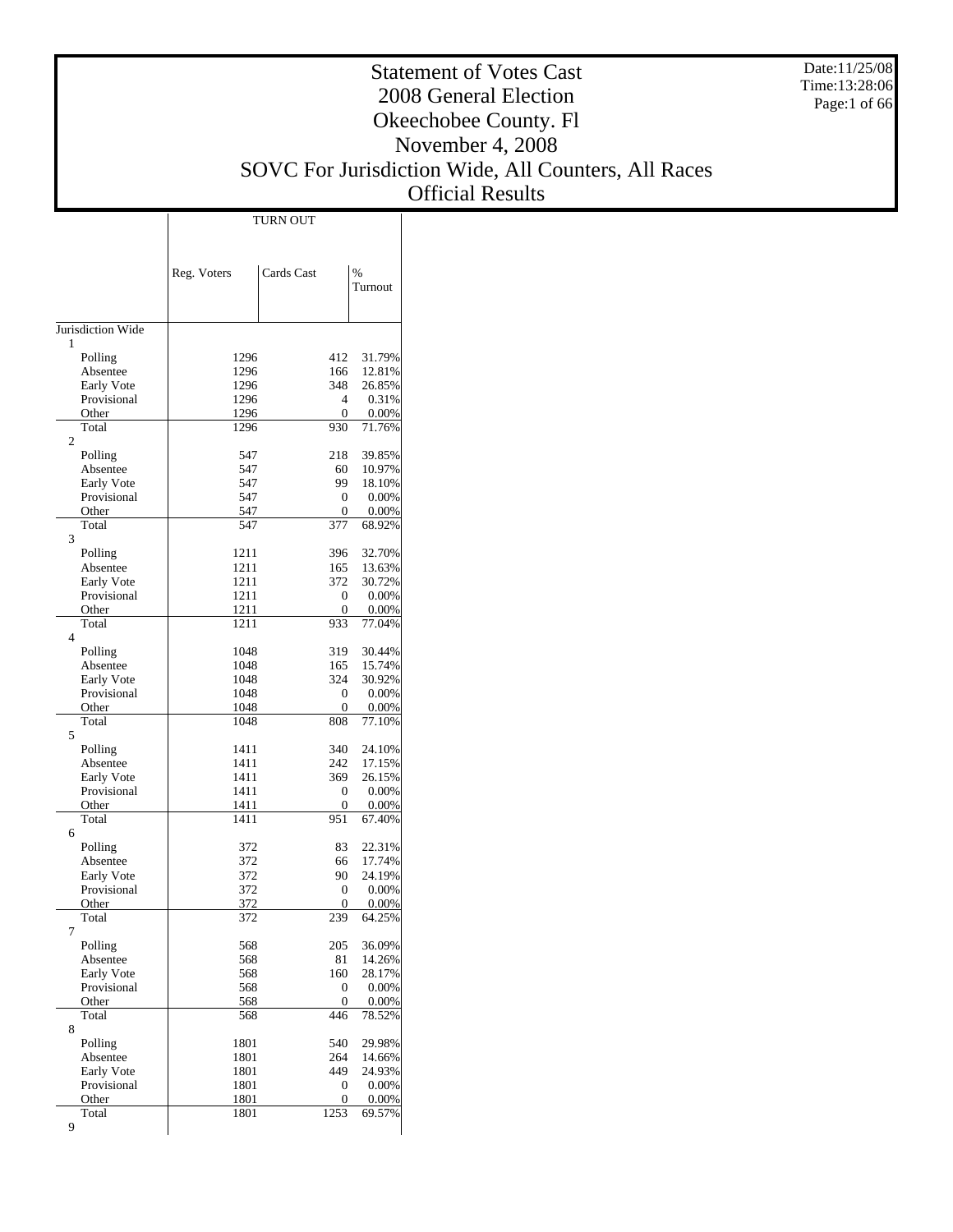Date:11/25/08 Time:13:28:06 Page:2 of 66

## Statement of Votes Cast 2008 General Election Okeechobee County. Fl November 4, 2008 SOVC For Jurisdiction Wide, All Counters, All Races

Official Results

|                           |              | <b>TURN OUT</b> |                 |
|---------------------------|--------------|-----------------|-----------------|
|                           |              |                 |                 |
|                           |              |                 |                 |
|                           |              |                 |                 |
|                           | Reg. Voters  | Cards Cast      | $\frac{0}{0}$   |
|                           |              |                 | Turnout         |
|                           |              |                 |                 |
| Polling                   | 1449         | 461             | 31.82%          |
| Absentee                  | 1449         | 169             | 11.66%          |
| Early Vote                | 1449         | 339             | 23.40%          |
| Provisional               | 1449         | 0               | 0.00%           |
| Other                     | 1449         | 0               | 0.00%           |
| Total                     | 1449         | 969             | 66.87%          |
| 10                        |              |                 |                 |
| Polling                   | 1116         | 319             | 28.58%          |
| Absentee                  | 1116         | 161             | 14.43%          |
| Early Vote                | 1116         | 201             | 18.01%          |
| Provisional               | 1116         | 0               | 0.00%           |
| Other                     | 1116         | 0               | 0.00%           |
| Total                     | 1116         | 681             | 61.02%          |
| 11                        |              |                 |                 |
| Polling                   | 1195         | 313             | 26.19%          |
| Absentee                  | 1195         | 208             | 17.41%          |
| Early Vote                | 1195         | 357             | 29.87%          |
| Provisional               | 1195         | 0               | 0.00%           |
| Other                     | 1195         | $\overline{0}$  | 0.00%           |
| Total                     | 1195         | 878             | 73.47%          |
| 12                        |              |                 |                 |
| Polling                   | 1262         | 362             | 28.68%          |
| Absentee                  | 1262         | 108             | 8.56%           |
| Early Vote<br>Provisional | 1262         | 247<br>3        | 19.57%<br>0.24% |
| Other                     | 1262<br>1262 | 1               | 0.08%           |
| Total                     | 1262         | 721             | 57.13%          |
| 13                        |              |                 |                 |
| Polling                   | 908          | 306             | 33.70%          |
| Absentee                  | 908          | 108             | 11.89%          |
| Early Vote                | 908          | 248             | 27.31%          |
| Provisional               | 908          | 2               | 0.22%           |
| Other                     | 908          | 0               | 0.00%           |
| Total                     | 908          | 664             | 73.13%          |
| 14                        |              |                 |                 |
| Polling                   | 1202         | 293             | 24.38%          |
| Absentee                  | 1202         | 217             | 18.05%          |
| Early Vote                | 1202         | 356             | 29.62%          |
| Provisional               | 1202         | 1               | 0.08%           |
| Other                     | 1202         | 0               | 0.00%           |
| Total                     | 1202         | 867             | 72.13%          |
| 15                        |              |                 |                 |
| Polling                   | 1159         | 324             | 27.96%          |
| Absentee                  | 1159         | 160             | 13.81%          |
| Early Vote                | 1159         | 246             | 21.23%          |
| Provisional               | 1159         | 0               | 0.00%           |
| Other                     | 1159         | $\overline{0}$  | 0.00%           |
| Total                     | 1159         | 730             | 62.99%          |
| 16                        |              |                 |                 |
| Polling                   | 1149         | 344             | 29.94%          |
| Absentee                  | 1149         | 91              | 7.92%           |
| Early Vote                | 1149         | 268             | 23.32%          |
| Provisional               | 1149         | 3               | 0.26%           |
| Other                     | 1149         | 0               | 0.00%<br>61.44% |
| Total<br>17               | 1149         | 706             |                 |
| Polling                   | 463          | 106             | 22.89%          |
| Absentee                  | 463          | 49              | 10.58%          |
|                           |              |                 |                 |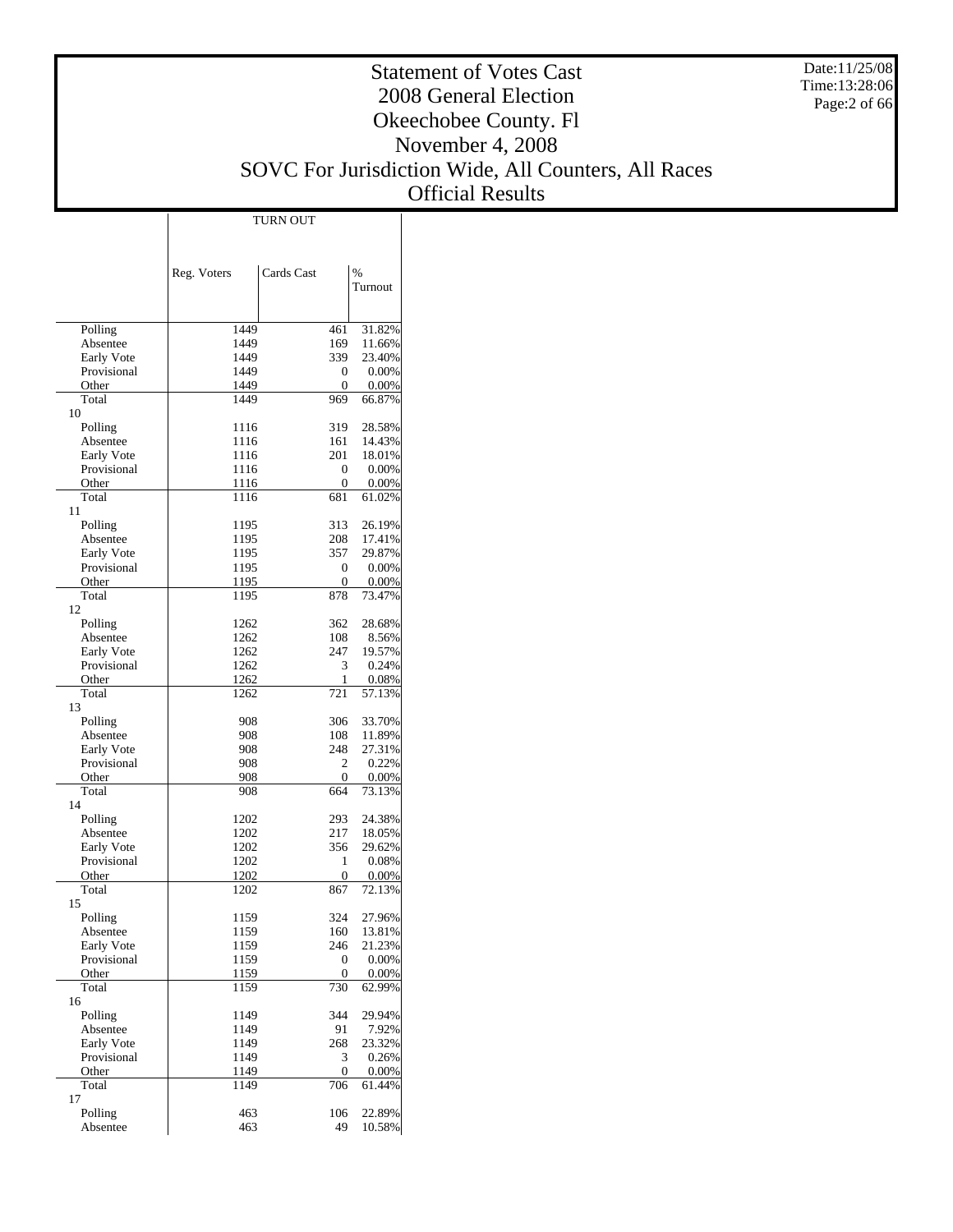Date:11/25/08 Time:13:28:06 Page:3 of 66

#### Statement of Votes Cast 2008 General Election Okeechobee County. Fl November 4, 2008 SOVC For Jurisdiction Wide, All Counters, All Races Official Results

|             | <b>TURN OUT</b> |            |         |  |  |  |  |  |  |  |
|-------------|-----------------|------------|---------|--|--|--|--|--|--|--|
|             |                 |            |         |  |  |  |  |  |  |  |
|             | Reg. Voters     | Cards Cast | $\%$    |  |  |  |  |  |  |  |
|             |                 |            | Turnout |  |  |  |  |  |  |  |
|             |                 |            |         |  |  |  |  |  |  |  |
| Early Vote  | 463             | 135        | 29.16%  |  |  |  |  |  |  |  |
| Provisional | 463             | 0          | 0.00%   |  |  |  |  |  |  |  |
| Other       | 463             | 0          | 0.00%   |  |  |  |  |  |  |  |
| Total       | 463             | 290        | 62.63%  |  |  |  |  |  |  |  |
| 18          |                 |            |         |  |  |  |  |  |  |  |
| Polling     | 702             | 190        | 27.07%  |  |  |  |  |  |  |  |
| Absentee    | 702             | 94         | 13.39%  |  |  |  |  |  |  |  |
| Early Vote  | 702             | 174        | 24.79%  |  |  |  |  |  |  |  |
| Provisional | 702             | 1          | 0.14%   |  |  |  |  |  |  |  |
| Other       | 702             | 0          | 0.00%   |  |  |  |  |  |  |  |
| Total       | 702             | 459        | 65.38%  |  |  |  |  |  |  |  |
| Total       |                 |            |         |  |  |  |  |  |  |  |
| Polling     | 18859           | 5531       | 29.33%  |  |  |  |  |  |  |  |
| Absentee    | 18859           | 2574       | 13.65%  |  |  |  |  |  |  |  |
| Early Vote  | 18859           | 4782       | 25.36%  |  |  |  |  |  |  |  |
| Provisional | 18859           | 14         | 0.07%   |  |  |  |  |  |  |  |
| Other       | 18859           |            | 0.01%   |  |  |  |  |  |  |  |
| Total       | 18859           | 12902      | 68.41%  |  |  |  |  |  |  |  |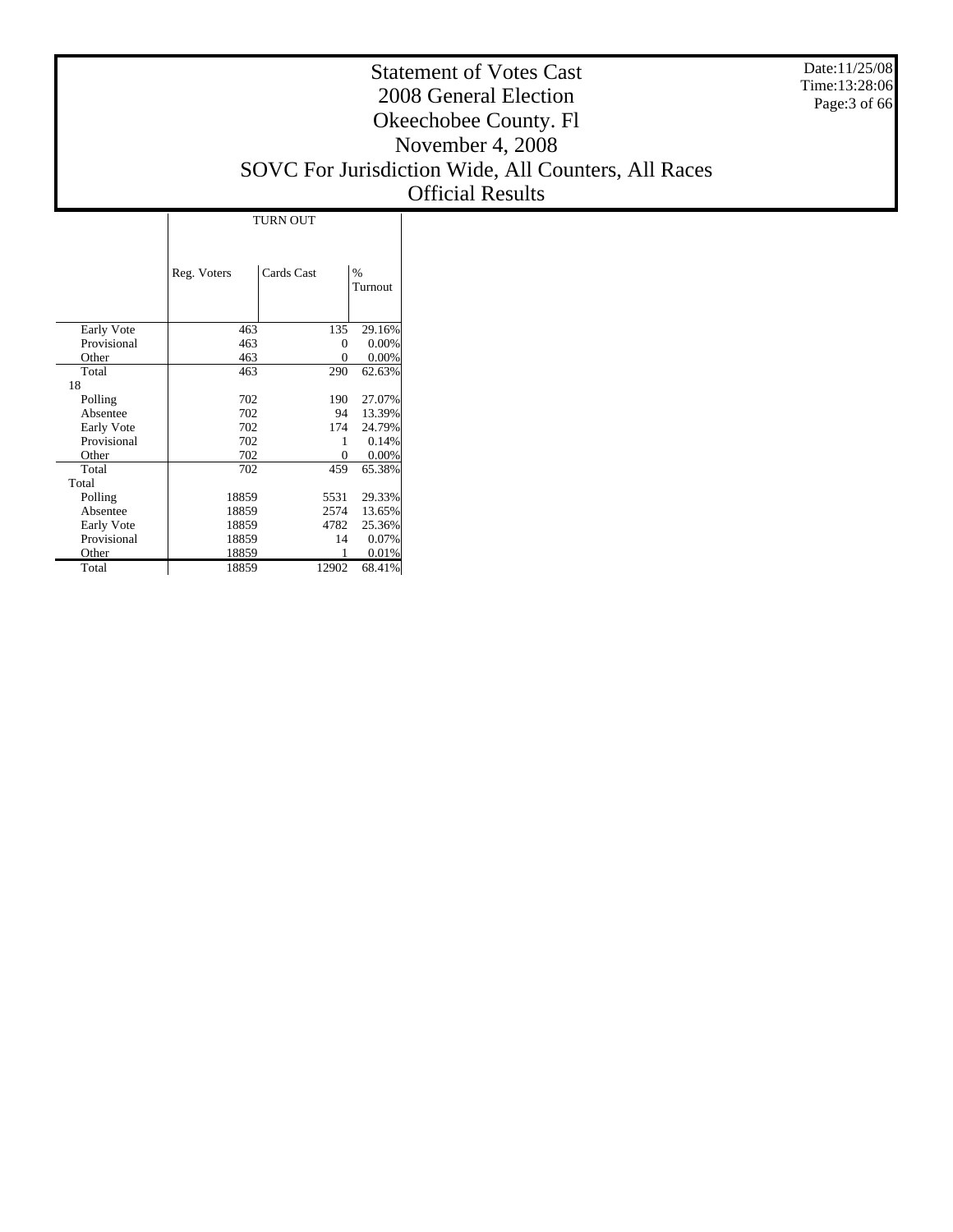Date:11/25/08 Time:13:28:06 Page:4 of 66

#### Statement of Votes Cast 2008 General Election Okeechobee County. Fl November 4, 2008 SOVC For Jurisdiction Wide, All Counters, All Races Official Results

|                           |              |                                    |                                    | President             |                  |                     |                  |                                  |                |
|---------------------------|--------------|------------------------------------|------------------------------------|-----------------------|------------------|---------------------|------------------|----------------------------------|----------------|
|                           |              |                                    |                                    |                       |                  |                     |                  |                                  |                |
|                           | Reg. Voters  | <b>Times Counted</b>               | Total Votes                        | McCain/Palin (REP)    |                  | Obama/Biden (DEM)   |                  | LaRiva/Puryear<br>(PSL)          |                |
|                           |              |                                    |                                    |                       |                  |                     |                  |                                  |                |
| Jurisdiction Wide         |              |                                    |                                    |                       |                  |                     |                  |                                  |                |
| 1<br>Polling              | 1296         | 412                                | 411                                | 275                   | 66.91%           | 129                 | 31.39%           | $\boldsymbol{0}$                 | 0.00%          |
| Absentee                  | 1296         | 166                                | 166                                | 127                   | 76.51%           | 37                  | 22.29%           | $\boldsymbol{0}$                 | 0.00%          |
| Early Vote                | 1296         | 348                                | 346                                |                       | 232 67.05%       | 109                 | 31.50%           | $\boldsymbol{0}$                 | 0.00%          |
| Provisional               | 1296         | 4                                  | 4                                  | 3                     | 75.00%           | $\mathbf{1}$        | 25.00%           | $\boldsymbol{0}$                 | 0.00%          |
| Other                     | 1296         | $\overline{0}$                     | $\overline{0}$                     | $\overline{0}$        |                  | $\theta$            |                  | $\boldsymbol{0}$                 |                |
| Total                     | 1296         | 930                                | 927                                | 637                   | 68.72%           | 276                 | 29.77%           | $\mathbf{0}$                     | $0.00\%$       |
| $\mathbf{2}$              |              |                                    |                                    |                       |                  |                     |                  |                                  |                |
| Polling                   | 547          | 218                                | 216                                | 152                   | 70.37%           | 61                  | 28.24%           | $\boldsymbol{0}$                 | 0.00%          |
| Absentee                  | 547          | 60                                 | 60                                 | 36                    | 60.00%           | 23                  | 38.33%           | $\boldsymbol{0}$                 | 0.00%          |
| Early Vote                | 547          | 99                                 | 99                                 |                       | 62 62.63%        | 36                  | 36.36%           | $\boldsymbol{0}$                 | 0.00%          |
| Provisional               | 547          | $\boldsymbol{0}$                   | $\boldsymbol{0}$                   | $\mathbf{0}$          |                  | $\mathbf{0}$        |                  | $\mathbf{0}$                     |                |
| Other                     | 547          | $\overline{0}$                     | $\overline{0}$                     | $\mathbf{0}$          |                  | $\Omega$            |                  | $\boldsymbol{0}$                 |                |
| Total                     | 547          | 377                                | 375                                | 250                   | 66.67%           | 120                 | 32.00%           | $\boldsymbol{0}$                 | 0.00%          |
| 3                         |              |                                    |                                    |                       |                  |                     |                  |                                  |                |
| Polling                   | 1211         | 396                                | 396                                | 291                   | 73.48%<br>70.12% | 102                 | 25.76%<br>26.83% | $\boldsymbol{0}$                 | 0.00%<br>0.61% |
| Absentee                  | 1211<br>1211 | 165<br>372                         | 164<br>370                         | 115<br>250            | 67.57%           | 44                  | 31.62%           | 1<br>$\boldsymbol{0}$            | 0.00%          |
| Early Vote<br>Provisional | 1211         | $\boldsymbol{0}$                   | $\mathbf{0}$                       | $\mathbf{0}$          |                  | 117<br>$\mathbf{0}$ |                  | $\boldsymbol{0}$                 |                |
| Other                     | 1211         | $\overline{0}$                     | $\overline{0}$                     | $\overline{0}$        |                  | $\theta$            |                  | $\boldsymbol{0}$                 |                |
| Total                     | 1211         | 933                                | 930                                | 656                   | 70.54%           | 263                 | 28.28%           | $\mathbf{1}$                     | 0.11%          |
| 4                         |              |                                    |                                    |                       |                  |                     |                  |                                  |                |
| Polling                   | 1048         | 319                                | 319                                | 236                   | 73.98%           |                     | 82 25.71%        | $\boldsymbol{0}$                 | 0.00%          |
| Absentee                  | 1048         | 165                                | 165                                | 124                   | 75.15%           | 41                  | 24.85%           | $\boldsymbol{0}$                 | 0.00%          |
| Early Vote                | 1048         | 324                                | 324                                |                       | 217 66.98%       |                     | 106 32.72%       | $\boldsymbol{0}$                 | 0.00%          |
| Provisional               | 1048         | $\boldsymbol{0}$                   | $\boldsymbol{0}$                   | $\mathbf{0}$          |                  | $\mathbf{0}$        |                  | $\boldsymbol{0}$                 |                |
| Other                     | 1048         | $\overline{0}$                     | $\overline{0}$                     | $\mathbf{0}$          |                  | $\overline{0}$      |                  | $\boldsymbol{0}$                 |                |
| Total                     | 1048         | 808                                | 808                                | 577                   | 71.41%           | 229                 | 28.34%           | $\boldsymbol{0}$                 | 0.00%          |
| 5                         |              |                                    |                                    |                       |                  |                     |                  |                                  |                |
| Polling                   | 1411         | 340                                | 337                                | 194                   | 57.57%           | 138                 | 40.95%           | $\boldsymbol{0}$                 | 0.00%          |
| Absentee                  | 1411         | 242                                | 241                                | 160                   | 66.39%           | 77                  | 31.95%           | $\boldsymbol{0}$                 | 0.00%          |
| Early Vote                | 1411         | 369                                | 366                                | 182                   | 49.73%           | 179                 | 48.91%           | $\mathbf{1}$                     | 0.27%          |
| Provisional               | 1411         | $\boldsymbol{0}$<br>$\overline{0}$ | $\boldsymbol{0}$<br>$\overline{0}$ | $\mathbf{0}$          |                  | $\mathbf{0}$        |                  | $\boldsymbol{0}$                 |                |
| Other<br>Total            | 1411<br>1411 | 951                                | 944                                | $\overline{0}$<br>536 | 56.78%           | $\theta$<br>394     | 41.74%           | $\boldsymbol{0}$<br>$\mathbf{1}$ | 0.11%          |
| 6                         |              |                                    |                                    |                       |                  |                     |                  |                                  |                |
| Polling                   | 372          | 83                                 | 83                                 | 48                    | 57.83%           | 33                  | 39.76%           | $\boldsymbol{0}$                 | 0.00%          |
| Absentee                  | 372          | 66                                 | 66                                 | 26                    | 39.39%           | 38                  | 57.58%           | $\boldsymbol{0}$                 | 0.00%          |
| Early Vote                | 372          | 90                                 | 90                                 | 40                    | 44.44%           |                     | 50 55.56%        | $\boldsymbol{0}$                 | 0.00%          |
| Provisional               | 372          | $\boldsymbol{0}$                   | $\boldsymbol{0}$                   | $\mathbf{0}$          |                  | $\mathbf{0}$        |                  | $\boldsymbol{0}$                 |                |
| Other                     | 372          | $\theta$                           | $\theta$                           | $\mathbf{0}$          |                  | $\boldsymbol{0}$    |                  | $\boldsymbol{0}$                 |                |
| Total                     | 372          | 239                                | 239                                |                       | 114 47.70%       |                     | 121 50.63%       | $\mathbf{0}$                     | $0.00\%$       |
| 7                         |              |                                    |                                    |                       |                  |                     |                  |                                  |                |
| Polling                   | 568          | 205                                | 205                                | 157                   | 76.59%           | 48                  | 23.41%           | 0                                | 0.00%          |
| Absentee                  | 568          | 81                                 | 80                                 |                       | 66 82.50%        | 13                  | 16.25%           | $\boldsymbol{0}$                 | 0.00%          |
| Early Vote                | 568          | 160                                | 160                                | 111                   | 69.38%           | 48                  | 30.00%           | $\boldsymbol{0}$                 | 0.00%          |
| Provisional               | 568          | $\boldsymbol{0}$                   | $\boldsymbol{0}$                   | $\mathbf{0}$          |                  | $\mathbf{0}$        |                  | $\boldsymbol{0}$                 |                |
| Other                     | 568          | $\mathbf{0}$                       | $\boldsymbol{0}$                   | $\mathbf{0}$          |                  | $\mathbf{0}$        |                  | $\boldsymbol{0}$                 |                |
| Total<br>8                | 568          | 446                                | 445                                | 334                   | 75.06%           | 109                 | 24.49%           | $\boldsymbol{0}$                 | 0.00%          |
| Polling                   | 1801         | 540                                | 537                                |                       | 301 56.05%       |                     | 226 42.09%       | 1                                | 0.19%          |
| Absentee                  | 1801         | 264                                | 263                                | 175                   | 66.54%           | 81                  | 30.80%           | $\boldsymbol{0}$                 | 0.00%          |
| Early Vote                | 1801         | 449                                | 447                                |                       | 230 51.45%       | 210                 | 46.98%           | $\boldsymbol{0}$                 | 0.00%          |
| Provisional               | 1801         | $\boldsymbol{0}$                   | $\boldsymbol{0}$                   | $\mathbf{0}$          |                  | $\boldsymbol{0}$    |                  | $\boldsymbol{0}$                 |                |
| Other                     | 1801         | $\overline{0}$                     | $\overline{0}$                     | $\mathbf{0}$          |                  | $\overline{0}$      |                  | $\mathbf{0}$                     |                |
| Total                     | 1801         | 1253                               | 1247                               |                       | 706 56.62%       | 517                 | 41.46%           | $\mathbf{1}$                     | 0.08%          |
| 9                         |              |                                    |                                    |                       |                  |                     |                  |                                  |                |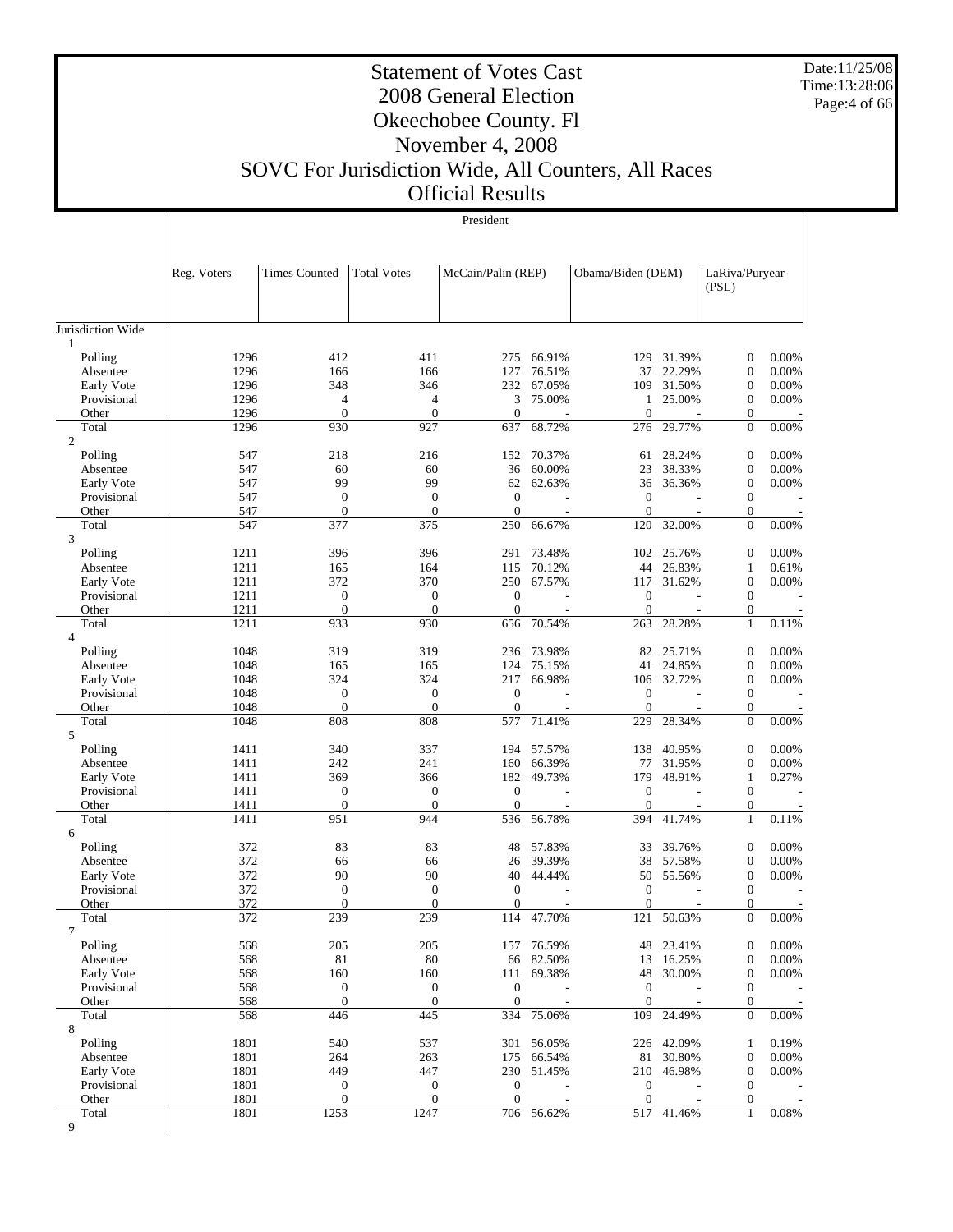Date:11/25/08 Time:13:28:06 Page:5 of 66

#### Statement of Votes Cast 2008 General Election Okeechobee County. Fl November 4, 2008 SOVC For Jurisdiction Wide, All Counters, All Races Official Results

|                           | Reg. Voters | <b>Times Counted</b> | <b>Total Votes</b> | McCain/Palin (REP) |                  | Obama/Biden (DEM) | LaRiva/Puryear<br>(PSL) |                                      |                |  |
|---------------------------|-------------|----------------------|--------------------|--------------------|------------------|-------------------|-------------------------|--------------------------------------|----------------|--|
| Polling                   | 1449        | 461                  | 459                | 267                | 58.17%           | 190               | 41.39%                  | $\mathbf{0}$                         | 0.00%          |  |
| Absentee                  | 1449        | 169                  | 168                | 119                | 70.83%           | 46                | 27.38%                  | $\boldsymbol{0}$                     | 0.00%          |  |
| Early Vote                | 1449        | 339                  | 337                | 172                | 51.04%           | 163               | 48.37%                  | $\boldsymbol{0}$                     | 0.00%          |  |
| Provisional               | 1449        | 0                    | $\boldsymbol{0}$   | $\mathbf{0}$       |                  | $\boldsymbol{0}$  |                         | $\mathbf{0}$                         |                |  |
| Other                     | 1449        | $\theta$             | $\mathbf{0}$       | $\overline{0}$     |                  | $\boldsymbol{0}$  |                         | $\mathbf{0}$                         |                |  |
| Total                     | 1449        | 969                  | 964                | 558                | 57.88%           | 399               | 41.39%                  | $\mathbf{0}$                         | 0.00%          |  |
| 10                        |             |                      |                    |                    |                  |                   |                         |                                      |                |  |
| Polling                   | 1116        | 319                  | 319                | 223                | 69.91%           | 92                | 28.84%                  | $\boldsymbol{0}$                     | 0.00%          |  |
| Absentee                  | 1116        | 161                  | 160                | 105                | 65.63%           | 50                | 31.25%                  | $\mathbf{0}$                         | 0.00%          |  |
| Early Vote                | 1116        | 201                  | 200                | 115                | 57.50%           | 83                | 41.50%                  | $\mathbf{1}$                         | 0.50%          |  |
| Provisional               | 1116        | 0                    | $\boldsymbol{0}$   | $\boldsymbol{0}$   |                  | $\boldsymbol{0}$  |                         | $\mathbf{0}$                         |                |  |
| Other                     | 1116        | $\overline{0}$       | $\mathbf{0}$       | $\overline{0}$     |                  | $\mathbf{0}$      |                         | $\mathbf{0}$                         |                |  |
| Total                     | 1116        | 681                  | 679                | 443                | 65.24%           | 225               | 33.14%                  | $\mathbf{1}$                         | 0.15%          |  |
| 11                        |             |                      |                    |                    |                  |                   |                         |                                      |                |  |
| Polling                   | 1195        | 313                  | 310                | 184                | 59.35%           | 118               | 38.06%                  | $\boldsymbol{0}$                     | 0.00%          |  |
| Absentee                  | 1195        | 208                  | 206                | 126                | 61.17%           | 79                | 38.35%                  | $\boldsymbol{0}$                     | 0.00%          |  |
| Early Vote                | 1195        | 357                  | 355                | 193                | 54.37%           | 160               | 45.07%                  | $\boldsymbol{0}$                     | 0.00%          |  |
| Provisional               | 1195        | $\boldsymbol{0}$     | $\boldsymbol{0}$   | $\mathbf{0}$       |                  | $\boldsymbol{0}$  |                         | $\mathbf{0}$                         |                |  |
| Other                     | 1195        | 0                    | $\boldsymbol{0}$   | $\overline{0}$     |                  | $\boldsymbol{0}$  |                         | $\mathbf{0}$                         |                |  |
| Total                     | 1195        | 878                  | 871                | 503                | 57.75%           | 357               | 40.99%                  | $\mathbf{0}$                         | 0.00%          |  |
| 12                        |             |                      |                    |                    |                  |                   |                         |                                      |                |  |
| Polling                   | 1262        | 362                  | 362                | 180                | 49.72%           | 178               | 49.17%                  | $\boldsymbol{0}$                     | 0.00%          |  |
| Absentee                  | 1262        | 108                  | 106                | 50                 | 47.17%           | 52                | 49.06%                  | $\boldsymbol{0}$                     | 0.00%          |  |
| Early Vote                | 1262        | 247                  | 247                |                    | 131 53.04%       | 116               | 46.96%                  | $\mathbf{0}$                         | 0.00%          |  |
| Provisional               | 1262        | 3                    | 3                  | 1                  | 33.33%           | 2                 | 66.67%                  | $\boldsymbol{0}$                     | 0.00%          |  |
| Other                     | 1262        | 1                    | 1                  |                    | 1 100.00%        | $\boldsymbol{0}$  | 0.00%                   | $\boldsymbol{0}$                     | 0.00%          |  |
| Total                     | 1262        | 721                  | 719                | 363                | 50.49%           | 348               | 48.40%                  | $\Omega$                             | 0.00%          |  |
| 13                        | 908         |                      | 303                |                    | 65.68%           |                   | 31.02%                  |                                      | 0.00%          |  |
| Polling                   | 908         | 306                  | 108                | 199                |                  | 94                | 29.63%                  | $\boldsymbol{0}$<br>$\boldsymbol{0}$ |                |  |
| Absentee                  | 908         | 108<br>248           | 248                | 73<br>164          | 67.59%<br>66.13% | 32<br>82          | 33.06%                  | $\boldsymbol{0}$                     | 0.00%<br>0.00% |  |
| Early Vote<br>Provisional | 908         | 2                    | 2                  |                    | 2 100.00%        | $\boldsymbol{0}$  | 0.00%                   | $\mathbf{0}$                         | 0.00%          |  |
| Other                     | 908         | $\theta$             | $\boldsymbol{0}$   | $\overline{0}$     |                  | $\mathbf{0}$      |                         | $\mathbf{0}$                         |                |  |
| Total                     | 908         | 664                  | 661                | 438                | 66.26%           | 208               | 31.47%                  | $\mathbf{0}$                         | 0.00%          |  |
| 14                        |             |                      |                    |                    |                  |                   |                         |                                      |                |  |
| Polling                   | 1202        | 293                  | 291                | 170                | 58.42%           | 121               | 41.58%                  | $\mathbf{0}$                         | 0.00%          |  |
| Absentee                  | 1202        | 217                  | 213                | 140                | 65.73%           | 71                | 33.33%                  | $\mathbf{0}$                         | 0.00%          |  |
| Early Vote                | 1202        | 356                  | 355                | 179                | 50.42%           |                   | 170 47.89%              | $\boldsymbol{0}$                     | 0.00%          |  |
| Provisional               | 1202        | 1                    | $\mathbf{1}$       | $\boldsymbol{0}$   | 0.00%            |                   | 1 100.00%               | $\mathbf{0}$                         | 0.00%          |  |
| Other                     | 1202        | $\overline{0}$       | $\mathbf{0}$       | $\overline{0}$     |                  | $\boldsymbol{0}$  |                         | $\mathbf{0}$                         |                |  |
| Total                     | 1202        | 867                  | 860                | 489                | 56.86%           | 363               | 42.21%                  | $\Omega$                             | $0.00\%$       |  |
| 15                        |             |                      |                    |                    |                  |                   |                         |                                      |                |  |
| Polling                   | 1159        | 324                  | 321                | 180                | 56.07%           | 140               | 43.61%                  | $\boldsymbol{0}$                     | 0.00%          |  |
| Absentee                  | 1159        | 160                  | 159                | 101                | 63.52%           |                   | 54 33.96%               | $\mathbf{0}$                         | 0.00%          |  |
| Early Vote                | 1159        | 246                  | 246                | 139                | 56.50%           | 97                | 39.43%                  | $\boldsymbol{0}$                     | 0.00%          |  |
| Provisional               | 1159        | $\boldsymbol{0}$     | $\boldsymbol{0}$   | $\mathbf{0}$       |                  | $\mathbf{0}$      |                         | $\mathbf{0}$                         |                |  |
| Other                     | 1159        | $\boldsymbol{0}$     | $\boldsymbol{0}$   | $\boldsymbol{0}$   |                  | $\boldsymbol{0}$  |                         | $\mathbf{0}$                         |                |  |
| Total                     | 1159        | 730                  | 726                | 420                | 57.85%           | 291               | 40.08%                  | $\mathbf{0}$                         | $0.00\%$       |  |
| 16                        |             |                      |                    |                    |                  |                   |                         |                                      |                |  |
| Polling                   | 1149        | 344                  | 343                | 158                | 46.06%           | 180               | 52.48%                  | 1                                    | 0.29%          |  |
| Absentee                  | 1149        | 91                   | $87\,$             | 43                 | 49.43%           | 43                | 49.43%                  | $\boldsymbol{0}$                     | 0.00%          |  |
| Early Vote                | 1149        | 268                  | 268                |                    | 115 42.91%       | 149               | 55.60%                  | $\boldsymbol{0}$                     | 0.00%          |  |
| Provisional               | 1149        | 3                    | 3                  | $\overline{2}$     | 66.67%           | $\mathbf{1}$      | 33.33%                  | $\mathbf{0}$                         | 0.00%          |  |
| Other                     | 1149        | $\overline{0}$       | $\boldsymbol{0}$   | $\mathbf{0}$       |                  | $\boldsymbol{0}$  |                         | $\mathbf{0}$                         |                |  |
| Total                     | 1149        | 706                  | 701                | 318                | 45.36%           | 373               | 53.21%                  | 1                                    | 0.14%          |  |
| 17                        |             |                      |                    |                    |                  |                   |                         |                                      |                |  |
| Polling                   | 463         | 106                  | 105                | 45                 | 42.86%           |                   | 56 53.33%               | $\boldsymbol{0}$                     | 0.00%          |  |
| Absentee                  | 463         | 49                   | $47\,$             |                    | 23 48.94%        |                   | 24 51.06%               | $\mathbf{0}$                         | $0.00\%$       |  |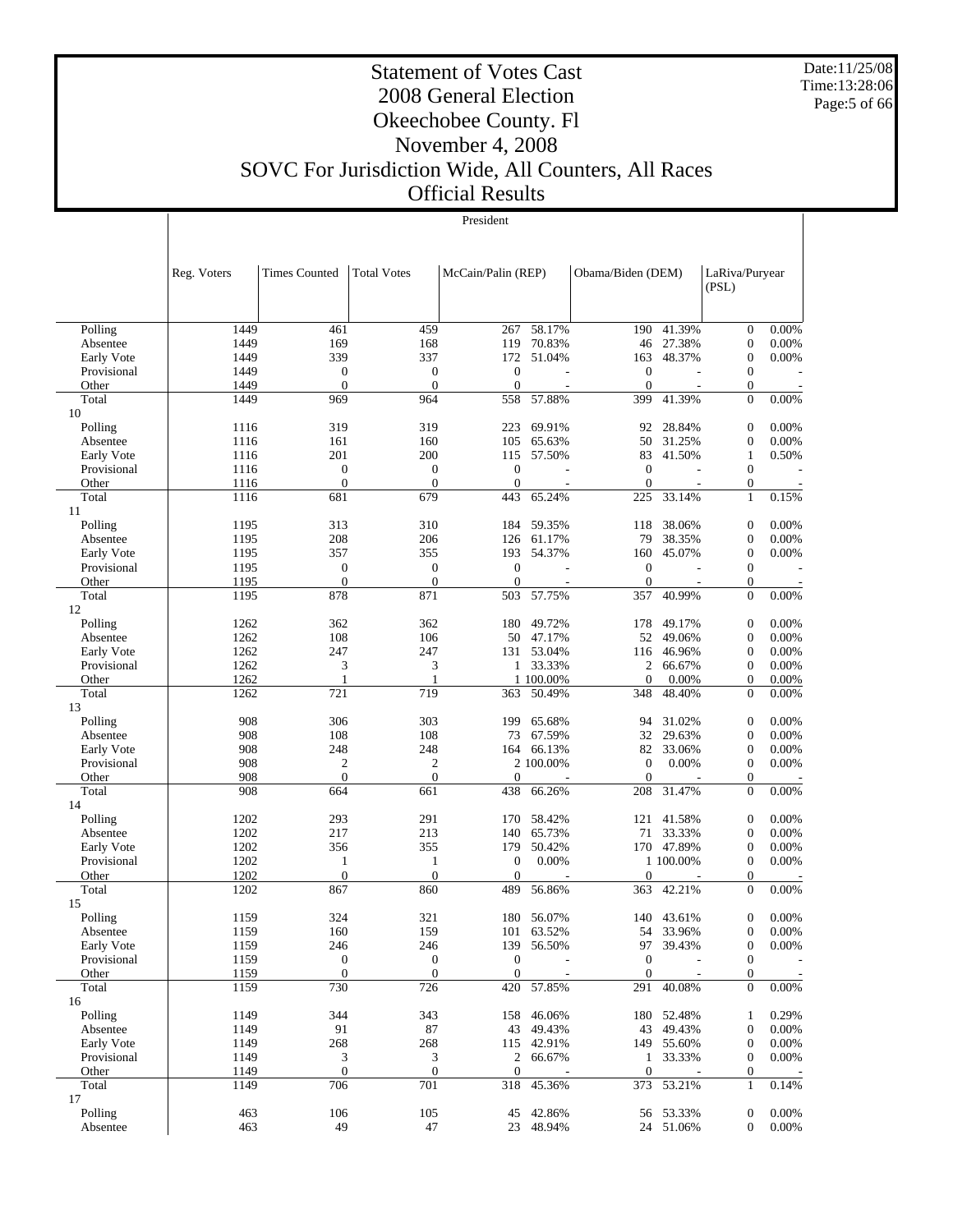Date:11/25/08 Time:13:28:06 Page:6 of 66

#### Statement of Votes Cast 2008 General Election Okeechobee County. Fl November 4, 2008 SOVC For Jurisdiction Wide, All Counters, All Races Official Results

|             | Reg. Voters | <b>Times Counted</b> | <b>Total Votes</b> | McCain/Palin (REP) |             | Obama/Biden (DEM) | LaRiva/Puryear<br>(PSL) |                |       |
|-------------|-------------|----------------------|--------------------|--------------------|-------------|-------------------|-------------------------|----------------|-------|
|             |             |                      |                    |                    |             |                   |                         |                |       |
| Early Vote  | 463         | 135                  | 134                | 46                 | 34.33%      | 88                | 65.67%                  | $\mathbf{0}$   | 0.00% |
| Provisional | 463         | 0                    | 0                  | 0                  |             | $\Omega$          |                         | $\Omega$       |       |
| Other       | 463         | $\theta$             | 0                  | $\overline{0}$     |             | $\Omega$          |                         | $\mathbf{0}$   |       |
| Total       | 463         | 290                  | 286                | 114                | 39.86%      | 168               | 58.74%                  | $\mathbf{0}$   | 0.00% |
| 18          |             |                      |                    |                    |             |                   |                         |                |       |
| Polling     | 702         | 190                  | 190                | 53                 | 27.89%      | 135               | 71.05%                  | $\mathbf{0}$   | 0.00% |
| Absentee    | 702         | 94                   | 91                 | 24                 | 26.37%      | 64                | 70.33%                  | $\mathbf{0}$   | 0.00% |
| Early Vote  | 702         | 174                  | 174                | 27                 | 15.52%      | 147               | 84.48%                  | $\theta$       | 0.00% |
| Provisional | 702         |                      |                    | 0                  | 0.00%       |                   | 1 100.00%               | $\Omega$       | 0.00% |
| Other       | 702         |                      |                    | $\mathbf{0}$       |             | 0                 |                         | $\theta$       |       |
| Total       | 702         | 459                  | 456                | 104                | 22.81%      | 347               | 76.10%                  | $\mathbf{0}$   | 0.00% |
| Total       |             |                      |                    |                    |             |                   |                         |                |       |
| Polling     | 18859       | 5531                 | 5507               | 3313               | 60.16%      | 2123              | 38.55%                  | $\overline{2}$ | 0.04% |
| Absentee    | 18859       | 2574                 | 2550               | 1633               | 64.04%      | 869               | 34.08%                  |                | 0.04% |
| Early Vote  | 18859       | 4782                 | 4766               | 2605               | 54.66%      | 2110              | 44.27%                  | 2              | 0.04% |
| Provisional | 18859       | 14                   | 14                 | 8                  | 57.14%      | 6                 | 42.86%                  | $\Omega$       | 0.00% |
| Other       | 18859       |                      |                    |                    | 100.00%     | $\Omega$          | 0.00%                   | $\Omega$       | 0.00% |
| Total       | 18859       | 12902                | 12838              |                    | 7560 58.89% | 5108              | 39.79%                  | 5              | 0.04% |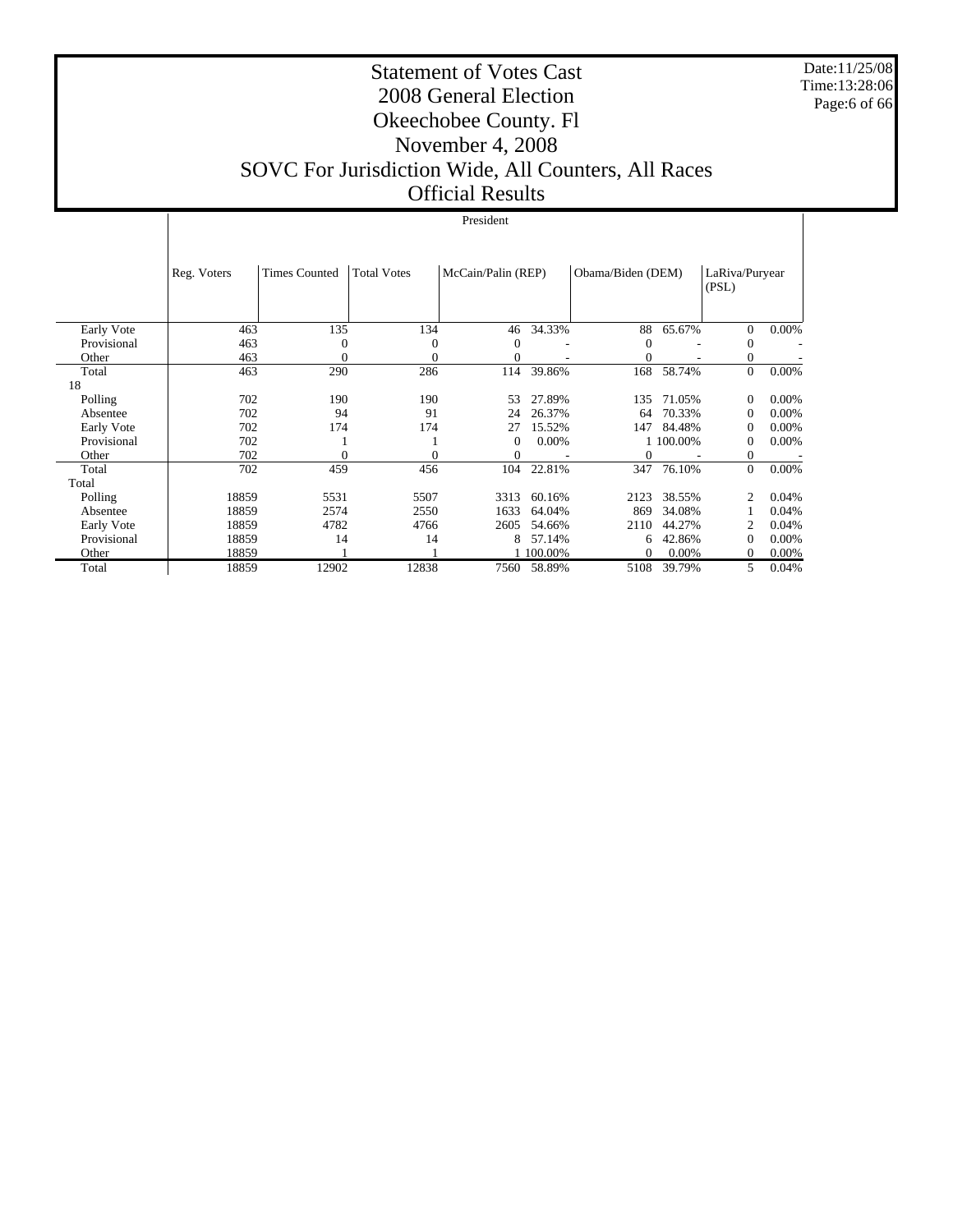Date:11/25/08 Time:13:28:06 Page:7 of 66

#### Statement of Votes Cast 2008 General Election Okeechobee County. Fl November 4, 2008 SOVC For Jurisdiction Wide, All Counters, All Races Official Results

|                           | Baldwin/Castle<br>(CPF)              |                          | Amondson/Pletten   Barr/Root (LIB)<br>(PRO) |                          |                                  |                          | Stevens/Link<br>(OBJ)                |                          | Harris/Kennedy<br>(SWP)            |                          | McKinney/Clemen<br>(GRP)       |                          |
|---------------------------|--------------------------------------|--------------------------|---------------------------------------------|--------------------------|----------------------------------|--------------------------|--------------------------------------|--------------------------|------------------------------------|--------------------------|--------------------------------|--------------------------|
| Jurisdiction Wide         |                                      |                          |                                             |                          |                                  |                          |                                      |                          |                                    |                          |                                |                          |
| $\mathbf{1}$<br>Polling   | $\mathbf{0}$                         | 0.00%                    | 1                                           | 0.24%                    | $\theta$                         | 0.00%                    | $\boldsymbol{0}$                     | 0.00%                    | $\boldsymbol{0}$                   | 0.00%                    | $\theta$                       | 0.00%                    |
| Absentee                  | $\boldsymbol{0}$                     | 0.00%                    | $\mathbf{0}$                                | 0.00%                    | $\mathbf{1}$                     | 0.60%                    | $\mathbf{0}$                         | 0.00%                    | $\overline{0}$                     | 0.00%                    | $\overline{0}$                 | 0.00%                    |
| Early Vote                | 3                                    | 0.87%                    | $\boldsymbol{0}$                            | 0.00%                    | $\mathbf{0}$                     | 0.00%                    | $\boldsymbol{0}$                     | 0.00%                    | 0                                  | 0.00%                    | 1                              | 0.29%                    |
| Provisional               | $\boldsymbol{0}$                     | 0.00%                    | $\overline{0}$                              | 0.00%                    | $\theta$                         | 0.00%                    | $\boldsymbol{0}$                     | 0.00%                    | 0                                  | 0.00%                    | $\mathbf{0}$                   | 0.00%                    |
| Other                     | $\boldsymbol{0}$                     |                          | $\boldsymbol{0}$                            |                          | $\overline{0}$                   |                          | $\mathbf{0}$                         |                          | 0                                  |                          | $\mathbf{0}$                   |                          |
| Total                     | 3                                    | 0.32%                    | $\mathbf{1}$                                | 0.11%                    | $\mathbf{1}$                     | 0.11%                    | $\mathbf{0}$                         | 0.00%                    | $\overline{0}$                     | 0.00%                    | $\mathbf{1}$                   | 0.11%                    |
| $\mathfrak{2}$            |                                      |                          |                                             |                          |                                  |                          |                                      |                          |                                    |                          |                                |                          |
| Polling<br>Absentee       | $\mathbf{1}$<br>$\mathbf{0}$         | 0.46%<br>0.00%           | $\mathbf{0}$<br>$\mathbf{0}$                | 0.00%<br>0.00%           | $\boldsymbol{0}$<br>$\mathbf{1}$ | 0.00%<br>1.67%           | $\mathfrak{2}$<br>$\boldsymbol{0}$   | 0.93%<br>0.00%           | $\overline{0}$<br>$\boldsymbol{0}$ | 0.00%<br>0.00%           | $\overline{0}$<br>$\mathbf{0}$ | 0.00%<br>0.00%           |
| Early Vote                | $\boldsymbol{0}$                     | 0.00%                    | $\overline{0}$                              | 0.00%                    | $\theta$                         | 0.00%                    | $\mathbf{0}$                         | 0.00%                    | $\overline{0}$                     | 0.00%                    | $\overline{0}$                 | 0.00%                    |
| Provisional               | $\mathbf{0}$                         | ÷,                       | $\overline{0}$                              | $\overline{a}$           | $\overline{0}$                   | $\sim$                   | $\boldsymbol{0}$                     |                          | $\mathbf{0}$                       |                          | $\mathbf{0}$                   |                          |
| Other                     | $\boldsymbol{0}$                     | ÷,                       | $\boldsymbol{0}$                            | $\overline{\phantom{a}}$ | $\overline{0}$                   | $\overline{\phantom{a}}$ | $\mathbf{0}$                         | $\overline{a}$           | $\overline{0}$                     | $\sim$                   | $\overline{0}$                 | $\overline{a}$           |
| Total                     | $\mathbf{1}$                         | 0.27%                    | $\mathbf{0}$                                | 0.00%                    | $\mathbf{1}$                     | 0.27%                    | $\mathfrak{2}$                       | 0.53%                    | $\mathbf{0}$                       | 0.00%                    | $\theta$                       | 0.00%                    |
| 3                         |                                      |                          |                                             |                          |                                  |                          |                                      |                          |                                    |                          |                                |                          |
| Polling                   | $\boldsymbol{0}$                     | 0.00%                    | $\mathbf{0}$                                | 0.00%                    | $\mathbf{1}$                     | 0.25%                    | $\boldsymbol{0}$                     | 0.00%                    | $\boldsymbol{0}$                   | 0.00%                    | $\mathbf{0}$                   | 0.00%                    |
| Absentee                  | $\boldsymbol{0}$                     | 0.00%                    | $\mathbf{0}$                                | 0.00%                    | $\mathfrak{2}$                   | 1.22%                    | $\mathbf{0}$                         | 0.00%                    | $\overline{0}$                     | 0.00%                    | $\overline{0}$                 | 0.00%                    |
| Early Vote                | $\mathbf{0}$                         | 0.00%                    | $\mathbf{0}$                                | 0.00%                    | $\mathbf{0}$                     | 0.00%                    | $\boldsymbol{0}$                     | 0.00%                    | 0                                  | 0.00%                    | $\mathbf{0}$                   | 0.00%                    |
| Provisional<br>Other      | $\boldsymbol{0}$<br>$\mathbf{0}$     | J.<br>÷,                 | $\mathbf{0}$<br>$\boldsymbol{0}$            | $\sim$                   | $\overline{0}$<br>$\overline{0}$ | $\overline{\phantom{a}}$ | $\mathbf{0}$<br>$\mathbf{0}$         | $\overline{\phantom{a}}$ | $\boldsymbol{0}$<br>$\mathbf{0}$   | $\overline{a}$<br>$\sim$ | $\mathbf{0}$<br>$\mathbf{0}$   |                          |
| Total                     | $\overline{0}$                       | 0.00%                    | $\overline{0}$                              | 0.00%                    | 3                                | 0.32%                    | $\mathbf{0}$                         | 0.00%                    | $\overline{0}$                     | 0.00%                    | $\mathbf{0}$                   | 0.00%                    |
| $\overline{4}$            |                                      |                          |                                             |                          |                                  |                          |                                      |                          |                                    |                          |                                |                          |
| Polling                   | $\mathbf{0}$                         | 0.00%                    | $\mathbf{0}$                                | 0.00%                    | $\boldsymbol{0}$                 | 0.00%                    | $\boldsymbol{0}$                     | 0.00%                    | $\boldsymbol{0}$                   | 0.00%                    | $\mathbf{0}$                   | 0.00%                    |
| Absentee                  | $\mathbf{0}$                         | 0.00%                    | $\mathbf{0}$                                | 0.00%                    | $\mathbf{0}$                     | 0.00%                    | $\boldsymbol{0}$                     | 0.00%                    | $\boldsymbol{0}$                   | 0.00%                    | $\theta$                       | 0.00%                    |
| Early Vote                | $\boldsymbol{0}$                     | 0.00%                    | $\mathbf{0}$                                | 0.00%                    | $\mathbf{0}$                     | 0.00%                    | $\mathbf{0}$                         | 0.00%                    | $\overline{0}$                     | 0.00%                    | $\overline{0}$                 | 0.00%                    |
| Provisional               | $\mathbf{0}$                         |                          | $\overline{0}$                              |                          | $\mathbf{0}$                     |                          | $\mathbf{0}$                         |                          | $\mathbf{0}$                       |                          | $\mathbf{0}$                   |                          |
| Other                     | $\boldsymbol{0}$                     | $\overline{\phantom{a}}$ | $\boldsymbol{0}$                            | $\sim$                   | $\mathbf{0}$                     | $\overline{\phantom{a}}$ | $\overline{0}$                       | $\overline{\phantom{a}}$ | $\overline{0}$                     | $\sim$                   | $\overline{0}$                 | $\overline{a}$           |
| Total<br>5                | $\boldsymbol{0}$                     | 0.00%                    | $\mathbf{0}$                                | 0.00%                    | $\overline{0}$                   | 0.00%                    | $\mathbf{0}$                         | 0.00%                    | $\mathbf{0}$                       | 0.00%                    | $\theta$                       | 0.00%                    |
| Polling                   | $\mathbf{0}$                         | 0.00%                    | $\mathbf{0}$                                | 0.00%                    | $\boldsymbol{0}$                 | 0.00%                    | $\boldsymbol{0}$                     | 0.00%                    | $\boldsymbol{0}$                   | 0.00%                    | $\mathbf{1}$                   | 0.30%                    |
| Absentee                  | $\boldsymbol{0}$                     | 0.00%                    | $\overline{0}$                              | 0.00%                    | $\boldsymbol{2}$                 | 0.83%                    | $\boldsymbol{0}$                     | 0.00%                    | $\boldsymbol{0}$                   | 0.00%                    | $\overline{0}$                 | 0.00%                    |
| Early Vote                | $\mathbf{0}$                         | 0.00%                    | $\mathbf{0}$                                | 0.00%                    | $\boldsymbol{2}$                 | 0.55%                    | $\boldsymbol{0}$                     | 0.00%                    | $\boldsymbol{0}$                   | 0.00%                    | $\mathbf{0}$                   | 0.00%                    |
| Provisional               | $\boldsymbol{0}$                     | ÷,                       | $\overline{0}$                              | L,                       | $\overline{0}$                   | $\overline{\phantom{a}}$ | $\mathbf{0}$                         | $\overline{a}$           | $\boldsymbol{0}$                   | $\overline{\phantom{a}}$ | $\overline{0}$                 |                          |
| Other                     | $\boldsymbol{0}$                     | ÷,                       | $\boldsymbol{0}$                            |                          | $\overline{0}$                   | $\overline{\phantom{a}}$ | $\boldsymbol{0}$                     | $\overline{\phantom{a}}$ | 0                                  | $\sim$                   | $\mathbf{0}$                   |                          |
| Total                     | $\boldsymbol{0}$                     | 0.00%                    | $\mathbf{0}$                                | 0.00%                    | $\overline{4}$                   | 0.42%                    | $\mathbf{0}$                         | 0.00%                    | $\overline{0}$                     | 0.00%                    | $\mathbf{1}$                   | 0.11%                    |
| 6                         |                                      | 0.00%                    | $\mathbf{0}$                                |                          | $\mathbf{0}$                     |                          | $\mathbf{0}$                         |                          | $\overline{0}$                     |                          | $\overline{0}$                 | 0.00%                    |
| Polling<br>Absentee       | $\mathbf{0}$<br>$\mathbf{0}$         | 0.00%                    | $\mathbf{0}$                                | 0.00%<br>0.00%           | $\mathbf{1}$                     | 0.00%<br>1.52%           | $\boldsymbol{0}$                     | 0.00%<br>0.00%           | $\boldsymbol{0}$                   | 0.00%<br>0.00%           | $\mathbf{0}$                   | 0.00%                    |
| Early Vote                | $\boldsymbol{0}$                     | 0.00%                    | $\mathbf{0}$                                | 0.00%                    | $\mathbf{0}$                     | 0.00%                    | $\theta$                             | 0.00%                    | 0                                  | 0.00%                    | $\overline{0}$                 | 0.00%                    |
| Provisional               | $\mathbf{0}$                         | J.                       | $\overline{0}$                              | $\overline{a}$           | $\overline{0}$                   |                          | $\mathbf{0}$                         |                          | $\mathbf{0}$                       |                          | $\overline{0}$                 |                          |
| Other                     | $\boldsymbol{0}$                     |                          | $\mathbf{0}$                                |                          | $\mathbf{0}$                     | $\overline{\phantom{a}}$ | $\theta$                             |                          | $\overline{0}$                     | $\overline{\phantom{a}}$ | $\overline{0}$                 |                          |
| Total                     | $\mathbf{0}$                         | 0.00%                    | $\overline{0}$                              | 0.00%                    | $\mathbf{1}$                     | 0.42%                    | $\mathbf{0}$                         | 0.00%                    | $\mathbf{0}$                       | 0.00%                    | $\overline{0}$                 | 0.00%                    |
| 7                         |                                      |                          |                                             |                          |                                  |                          |                                      |                          |                                    |                          |                                |                          |
| Polling                   | $\boldsymbol{0}$                     | 0.00%                    | $\boldsymbol{0}$                            | 0.00%                    | $\boldsymbol{0}$                 | 0.00%                    | $\boldsymbol{0}$                     | 0.00%                    | $\boldsymbol{0}$                   | 0.00%                    | $\boldsymbol{0}$               | 0.00%                    |
| Absentee                  | $\boldsymbol{0}$                     | 0.00%                    | $\mathbf{0}$                                | 0.00%                    | $\boldsymbol{0}$                 | 0.00%                    | $\boldsymbol{0}$                     | 0.00%                    | $\boldsymbol{0}$                   | 0.00%                    | $\overline{0}$                 | 0.00%                    |
| Early Vote<br>Provisional | $\boldsymbol{0}$<br>$\boldsymbol{0}$ | 0.00%                    | $\boldsymbol{0}$<br>$\mathbf{0}$            | 0.00%                    | $\boldsymbol{0}$<br>$\mathbf{0}$ | 0.00%                    | $\boldsymbol{0}$<br>$\boldsymbol{0}$ | 0.00%                    | 0<br>0                             | 0.00%                    | $\mathbf{0}$<br>$\mathbf{0}$   | 0.00%                    |
| Other                     | $\boldsymbol{0}$                     | ÷,                       | $\boldsymbol{0}$                            | $\overline{\phantom{a}}$ | $\mathbf{0}$                     | $\overline{\phantom{a}}$ | $\boldsymbol{0}$                     | $\overline{a}$           | 0                                  | $\overline{a}$           | $\mathbf{0}$                   |                          |
| Total                     | $\boldsymbol{0}$                     | 0.00%                    | $\mathbf{0}$                                | 0.00%                    | $\theta$                         | 0.00%                    | $\mathbf{0}$                         | 0.00%                    | $\overline{0}$                     | 0.00%                    | $\overline{0}$                 | 0.00%                    |
| 8                         |                                      |                          |                                             |                          |                                  |                          |                                      |                          |                                    |                          |                                |                          |
| Polling                   | $\boldsymbol{0}$                     | 0.00%                    | $\mathbf 0$                                 | 0.00%                    | $\boldsymbol{0}$                 | 0.00%                    | 0                                    | 0.00%                    | 0                                  | 0.00%                    | 1                              | 0.19%                    |
| Absentee                  | $\mathbf{1}$                         | 0.38%                    | $\mathbf{0}$                                | 0.00%                    | $\boldsymbol{0}$                 | 0.00%                    | $\boldsymbol{0}$                     | 0.00%                    | 0                                  | 0.00%                    | $\mathbf{0}$                   | 0.00%                    |
| Early Vote                | $\boldsymbol{0}$                     | 0.00%                    | $\mathbf{0}$                                | 0.00%                    | $\mathfrak{2}$                   | 0.45%                    | $\boldsymbol{0}$                     | 0.00%                    | 0                                  | 0.00%                    | $\boldsymbol{0}$               | $0.00\%$                 |
| Provisional               | $\boldsymbol{0}$                     |                          | $\mathbf{0}$                                |                          | $\mathbf{0}$                     |                          | $\boldsymbol{0}$                     |                          | 0                                  |                          | $\mathbf{0}$                   |                          |
| Other                     | $\boldsymbol{0}$                     | Ĭ.                       | $\overline{0}$                              | $\overline{\phantom{a}}$ | $\mathbf{0}$                     | $\overline{\phantom{a}}$ | $\theta$                             |                          | 0                                  | $\overline{a}$           | $\overline{0}$                 | $\overline{\phantom{a}}$ |
| Total                     | $\mathbf{1}$                         | 0.08%                    | $\boldsymbol{0}$                            | 0.00%                    | 2                                | 0.16%                    | $\theta$                             | 0.00%                    | $\overline{0}$                     | 0.00%                    | 1                              | 0.08%                    |
| 9                         |                                      |                          |                                             |                          |                                  |                          |                                      |                          |                                    |                          |                                |                          |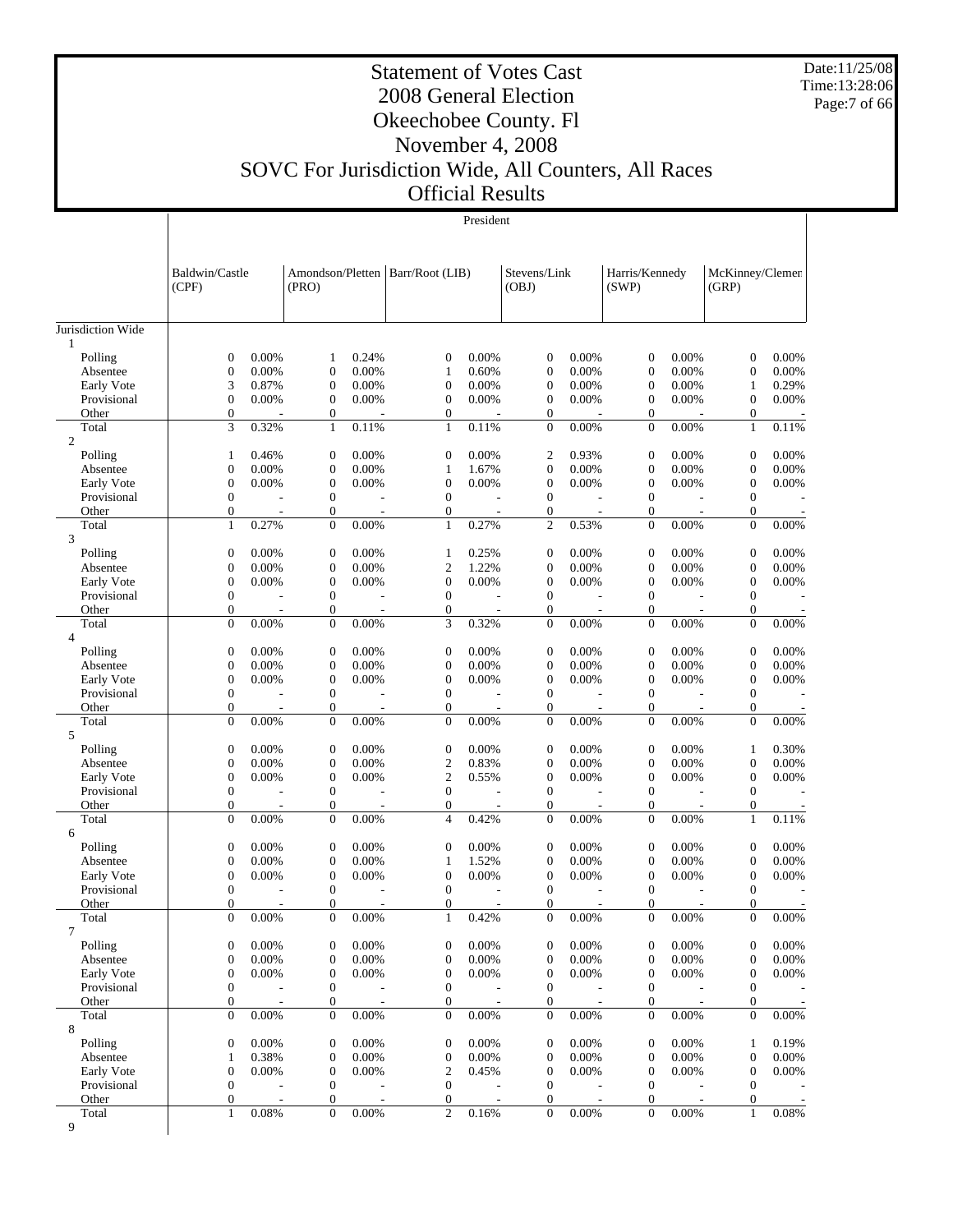Date:11/25/08 Time:13:28:06 Page:8 of 66

#### Statement of Votes Cast 2008 General Election Okeechobee County. Fl November 4, 2008 SOVC For Jurisdiction Wide, All Counters, All Races Official Results

|             | Baldwin/Castle<br>(CPF) |                          | (PRO)            |                          | Amondson/Pletten   Barr/Root (LIB) |                          | Stevens/Link<br>(OBJ) |                | Harris/Kennedy<br>(SWP) |                          | McKinney/Clemen<br>(GRP) |          |
|-------------|-------------------------|--------------------------|------------------|--------------------------|------------------------------------|--------------------------|-----------------------|----------------|-------------------------|--------------------------|--------------------------|----------|
|             |                         |                          |                  |                          |                                    |                          |                       |                |                         |                          |                          |          |
| Polling     | $\boldsymbol{0}$        | 0.00%                    | $\mathbf{0}$     | 0.00%                    | $\theta$                           | 0.00%                    | $\overline{0}$        | 0.00%          | $\mathbf{0}$            | 0.00%                    | $\boldsymbol{0}$         | 0.00%    |
| Absentee    | $\mathbf{1}$            | 0.60%                    | $\mathbf{0}$     | 0.00%                    | $\boldsymbol{0}$                   | 0.00%                    | $\boldsymbol{0}$      | 0.00%          | $\boldsymbol{0}$        | 0.00%                    | $\boldsymbol{0}$         | 0.00%    |
| Early Vote  | $\boldsymbol{0}$        | 0.00%                    | $\boldsymbol{0}$ | 0.00%                    | $\mathbf{1}$                       | 0.30%                    | $\boldsymbol{0}$      | 0.00%          | $\boldsymbol{0}$        | 0.00%                    | $\overline{0}$           | 0.00%    |
| Provisional | $\boldsymbol{0}$        |                          | $\mathbf{0}$     |                          | $\boldsymbol{0}$                   | $\overline{a}$           | $\mathbf{0}$          | $\overline{a}$ | $\mathbf{0}$            | J.                       | $\mathbf{0}$             |          |
| Other       | $\boldsymbol{0}$        |                          | $\boldsymbol{0}$ | $\overline{\phantom{a}}$ | $\boldsymbol{0}$                   | $\overline{a}$           | $\boldsymbol{0}$      | $\overline{a}$ | $\boldsymbol{0}$        | L,                       | $\boldsymbol{0}$         |          |
| Total       | $\mathbf{1}$            | 0.10%                    | $\mathbf{0}$     | 0.00%                    | $\mathbf{1}$                       | 0.10%                    | $\boldsymbol{0}$      | 0.00%          | $\boldsymbol{0}$        | 0.00%                    | $\theta$                 | 0.00%    |
| 10          |                         |                          |                  |                          |                                    |                          |                       |                |                         |                          |                          |          |
| Polling     | $\mathbf{1}$            | 0.31%                    | $\boldsymbol{0}$ | 0.00%                    | 1                                  | 0.31%                    | 0                     | 0.00%          | $\boldsymbol{0}$        | 0.00%                    | $\mathbf{0}$             | 0.00%    |
| Absentee    | $\boldsymbol{0}$        | 0.00%                    | $\mathbf{0}$     | 0.00%                    | $\boldsymbol{0}$                   | 0.00%                    | $\boldsymbol{0}$      | 0.00%          | $\mathbf{0}$            | 0.00%                    | $\overline{0}$           | 0.00%    |
| Early Vote  | $\boldsymbol{0}$        | 0.00%                    | $\boldsymbol{0}$ | 0.00%                    | $\mathbf{1}$                       | 0.50%                    | $\boldsymbol{0}$      | 0.00%          | $\boldsymbol{0}$        | 0.00%                    | $\boldsymbol{0}$         | 0.00%    |
| Provisional | $\boldsymbol{0}$        |                          | $\boldsymbol{0}$ |                          | $\boldsymbol{0}$                   | $\overline{a}$           | $\boldsymbol{0}$      | L,             | $\mathbf{0}$            | L,                       | $\boldsymbol{0}$         |          |
| Other       | $\boldsymbol{0}$        |                          | $\mathbf{0}$     | $\overline{\phantom{a}}$ | $\boldsymbol{0}$                   | $\overline{\phantom{a}}$ | $\boldsymbol{0}$      | $\overline{a}$ | $\boldsymbol{0}$        | $\overline{\phantom{a}}$ | $\boldsymbol{0}$         |          |
| Total       | $\mathbf{1}$            | 0.15%                    | $\overline{0}$   | 0.00%                    | $\overline{c}$                     | 0.29%                    | $\overline{0}$        | 0.00%          | $\overline{0}$          | 0.00%                    | $\overline{0}$           | 0.00%    |
| 11          |                         |                          |                  |                          |                                    |                          |                       |                |                         |                          |                          |          |
| Polling     | $\boldsymbol{0}$        | 0.00%                    | $\boldsymbol{0}$ | 0.00%                    | $\boldsymbol{2}$                   | 0.65%                    | $\boldsymbol{0}$      | 0.00%          | $\boldsymbol{0}$        | 0.00%                    | $\boldsymbol{0}$         | 0.00%    |
| Absentee    | $\boldsymbol{0}$        | 0.00%                    | $\boldsymbol{0}$ | 0.00%                    | $\boldsymbol{0}$                   | 0.00%                    | $\boldsymbol{0}$      | 0.00%          | $\boldsymbol{0}$        | 0.00%                    | $\mathbf{0}$             | 0.00%    |
| Early Vote  | $\boldsymbol{0}$        | 0.00%                    | $\mathbf{0}$     | 0.00%                    | 1                                  | 0.28%                    | $\boldsymbol{0}$      | 0.00%          | $\boldsymbol{0}$        | 0.00%                    | $\overline{0}$           | 0.00%    |
| Provisional | $\boldsymbol{0}$        |                          | $\mathbf{0}$     |                          | $\boldsymbol{0}$                   | $\overline{a}$           | $\boldsymbol{0}$      | $\overline{a}$ | $\mathbf{0}$            | L,                       | $\mathbf{0}$             |          |
| Other       | $\mathbf{0}$            | $\overline{\phantom{a}}$ | $\mathbf{0}$     | $\overline{\phantom{a}}$ | $\boldsymbol{0}$                   | $\overline{\phantom{a}}$ | $\boldsymbol{0}$      | $\overline{a}$ | $\mathbf{0}$            | $\overline{\phantom{a}}$ | $\boldsymbol{0}$         |          |
| Total<br>12 | $\mathbf{0}$            | 0.00%                    | $\boldsymbol{0}$ | 0.00%                    | 3                                  | 0.34%                    | $\boldsymbol{0}$      | 0.00%          | $\boldsymbol{0}$        | 0.00%                    | $\boldsymbol{0}$         | 0.00%    |
| Polling     | $\mathbf{1}$            | 0.28%                    | $\mathbf{0}$     | 0.00%                    | $\boldsymbol{0}$                   | 0.00%                    | 0                     | 0.00%          | $\boldsymbol{0}$        | 0.00%                    | $\mathbf{0}$             | 0.00%    |
| Absentee    | $\boldsymbol{0}$        | 0.00%                    | $\mathbf{0}$     | 0.00%                    | $\mathbf{2}$                       | 1.89%                    | $\boldsymbol{0}$      | 0.00%          | $\boldsymbol{0}$        | 0.00%                    | $\overline{0}$           | 0.00%    |
| Early Vote  | $\boldsymbol{0}$        | 0.00%                    | $\boldsymbol{0}$ | 0.00%                    | $\boldsymbol{0}$                   | 0.00%                    | $\boldsymbol{0}$      | 0.00%          | $\boldsymbol{0}$        | 0.00%                    | $\mathbf{0}$             | 0.00%    |
| Provisional | $\boldsymbol{0}$        | 0.00%                    | $\boldsymbol{0}$ | 0.00%                    | $\boldsymbol{0}$                   | 0.00%                    | $\boldsymbol{0}$      | 0.00%          | $\boldsymbol{0}$        | 0.00%                    | $\boldsymbol{0}$         | 0.00%    |
| Other       | $\mathbf{0}$            | 0.00%                    | $\mathbf{0}$     | 0.00%                    | $\boldsymbol{0}$                   | 0.00%                    | $\boldsymbol{0}$      | 0.00%          | $\boldsymbol{0}$        | 0.00%                    | $\boldsymbol{0}$         | 0.00%    |
| Total       | $\mathbf{1}$            | 0.14%                    | $\mathbf{0}$     | 0.00%                    | $\mathfrak{2}$                     | 0.28%                    | $\overline{0}$        | 0.00%          | $\mathbf{0}$            | 0.00%                    | $\overline{0}$           | 0.00%    |
| 13          |                         |                          |                  |                          |                                    |                          |                       |                |                         |                          |                          |          |
| Polling     | $\mathbf{1}$            | 0.33%                    | $\mathbf{0}$     | 0.00%                    | $\boldsymbol{2}$                   | 0.66%                    | $\boldsymbol{0}$      | 0.00%          | $\mathbf{0}$            | 0.00%                    | $\boldsymbol{0}$         | 0.00%    |
| Absentee    | $\boldsymbol{0}$        | 0.00%                    | $\boldsymbol{0}$ | 0.00%                    | $\boldsymbol{0}$                   | 0.00%                    | $\boldsymbol{0}$      | 0.00%          | 1                       | 0.93%                    | $\mathbf{0}$             | 0.00%    |
| Early Vote  | $\boldsymbol{0}$        | 0.00%                    | $\boldsymbol{0}$ | 0.00%                    | $\boldsymbol{0}$                   | 0.00%                    | $\boldsymbol{0}$      | 0.00%          | $\mathbf{0}$            | 0.00%                    | $\boldsymbol{0}$         | 0.00%    |
| Provisional | $\boldsymbol{0}$        | 0.00%                    | $\boldsymbol{0}$ | 0.00%                    | $\boldsymbol{0}$                   | 0.00%                    | $\boldsymbol{0}$      | 0.00%          | $\boldsymbol{0}$        | 0.00%                    | $\boldsymbol{0}$         | 0.00%    |
| Other       | $\mathbf{0}$            |                          | $\mathbf{0}$     |                          | $\boldsymbol{0}$                   |                          | $\boldsymbol{0}$      |                | $\mathbf{0}$            |                          | $\mathbf{0}$             |          |
| Total       | $\mathbf{1}$            | 0.15%                    | $\mathbf{0}$     | 0.00%                    | $\mathfrak{2}$                     | 0.30%                    | $\boldsymbol{0}$      | 0.00%          | $\mathbf{1}$            | 0.15%                    | $\mathbf{0}$             | 0.00%    |
| 14          |                         |                          |                  |                          |                                    |                          |                       |                |                         |                          |                          |          |
| Polling     | $\mathbf{0}$            | 0.00%                    | $\mathbf{0}$     | 0.00%                    | $\boldsymbol{0}$                   | 0.00%                    | 0                     | 0.00%          | $\boldsymbol{0}$        | 0.00%                    | $\mathbf{0}$             | 0.00%    |
| Absentee    | $\boldsymbol{0}$        | 0.00%                    | $\mathbf{0}$     | 0.00%                    | $\boldsymbol{0}$                   | 0.00%                    | $\overline{0}$        | 0.00%          | $\mathbf{0}$            | 0.00%                    | $\overline{0}$           | 0.00%    |
| Early Vote  | $\boldsymbol{0}$        | 0.00%                    | $\boldsymbol{0}$ | 0.00%                    | $\boldsymbol{0}$                   | 0.00%                    | $\boldsymbol{0}$      | 0.00%          | $\boldsymbol{0}$        | 0.00%                    | 1                        | 0.28%    |
| Provisional | $\boldsymbol{0}$        | 0.00%                    | $\boldsymbol{0}$ | 0.00%                    | $\boldsymbol{0}$                   | 0.00%                    | $\boldsymbol{0}$      | 0.00%          | $\boldsymbol{0}$        | 0.00%                    | $\boldsymbol{0}$         | 0.00%    |
| Other       | $\mathbf{0}$            |                          | $\mathbf{0}$     | $\overline{a}$           | $\mathbf{0}$                       | $\overline{a}$           | $\boldsymbol{0}$      | $\overline{a}$ | $\boldsymbol{0}$        | L,                       | $\boldsymbol{0}$         |          |
| Total       | $\overline{0}$          | 0.00%                    | $\overline{0}$   | 0.00%                    | $\boldsymbol{0}$                   | 0.00%                    | $\overline{0}$        | 0.00%          | $\overline{0}$          | 0.00%                    | $\mathbf{1}$             | 0.12%    |
| 15          |                         |                          |                  |                          |                                    |                          |                       |                |                         |                          |                          |          |
| Polling     | $\boldsymbol{0}$        | 0.00%                    | $\mathbf{0}$     | 0.00%                    | 1                                  | 0.31%                    | $\overline{0}$        | 0.00%          | $\mathbf{0}$            | 0.00%                    | $\overline{0}$           | 0.00%    |
| Absentee    | $\mathbf{0}$            | 0.00%                    | $\mathbf{0}$     | 0.00%                    | $\mathbf{0}$                       | 0.00%                    | $\overline{0}$        | 0.00%          | $\mathbf{0}$            | 0.00%                    | $\theta$                 | 0.00%    |
| Early Vote  | $\mathbf{1}$            | 0.41%                    | $\boldsymbol{0}$ | 0.00%                    | $\mathbf{1}$                       | 0.41%                    | 0                     | 0.00%          | $\boldsymbol{0}$        | 0.00%                    | $\boldsymbol{0}$         | 0.00%    |
| Provisional | $\boldsymbol{0}$        |                          | $\mathbf{0}$     |                          | $\boldsymbol{0}$                   |                          | $\boldsymbol{0}$      |                | $\boldsymbol{0}$        |                          | $\boldsymbol{0}$         |          |
| Other       | $\boldsymbol{0}$        |                          | $\mathbf{0}$     | $\overline{\phantom{a}}$ | $\boldsymbol{0}$                   |                          | 0                     |                | $\boldsymbol{0}$        |                          | $\mathbf{0}$             |          |
| Total<br>16 | $\mathbf{1}$            | 0.14%                    | $\mathbf{0}$     | 0.00%                    | $\overline{c}$                     | 0.28%                    | $\boldsymbol{0}$      | 0.00%          | $\mathbf{0}$            | 0.00%                    | $\mathbf{0}$             | $0.00\%$ |
| Polling     | $\boldsymbol{0}$        | 0.00%                    | $\boldsymbol{0}$ | 0.00%                    | $\boldsymbol{0}$                   | 0.00%                    | 0                     | 0.00%          | 0                       | 0.00%                    | $\mathbf 0$              | 0.00%    |
| Absentee    | $\boldsymbol{0}$        | 0.00%                    | $\boldsymbol{0}$ | 0.00%                    | $\boldsymbol{0}$                   | 0.00%                    | 0                     | 0.00%          | $\boldsymbol{0}$        | 0.00%                    | $\mathbf{0}$             | 0.00%    |
| Early Vote  | $\boldsymbol{0}$        | 0.00%                    | $\boldsymbol{0}$ | 0.00%                    | $\mathbf{1}$                       | 0.37%                    | $\mathbf{1}$          | 0.37%          | $\boldsymbol{0}$        | 0.00%                    | $\boldsymbol{0}$         | 0.00%    |
| Provisional | $\boldsymbol{0}$        | 0.00%                    | $\boldsymbol{0}$ | 0.00%                    | $\boldsymbol{0}$                   | 0.00%                    | $\boldsymbol{0}$      | 0.00%          | $\boldsymbol{0}$        | 0.00%                    | $\boldsymbol{0}$         | 0.00%    |
| Other       | $\boldsymbol{0}$        |                          | $\mathbf{0}$     |                          | $\boldsymbol{0}$                   |                          | 0                     |                | $\boldsymbol{0}$        |                          | $\boldsymbol{0}$         |          |
| Total       | $\overline{0}$          | $0.00\%$                 | $\mathbf{0}$     | 0.00%                    | $\mathbf{1}$                       | 0.14%                    | $\mathbf{1}$          | 0.14%          | $\mathbf{0}$            | 0.00%                    | $\mathbf{0}$             | 0.00%    |
| 17          |                         |                          |                  |                          |                                    |                          |                       |                |                         |                          |                          |          |
| Polling     | $\mathbf{1}$            | 0.95%                    | $\boldsymbol{0}$ | 0.00%                    | $\boldsymbol{0}$                   | 0.00%                    | 0                     | 0.00%          | $\boldsymbol{0}$        | 0.00%                    | $\mathbf{1}$             | 0.95%    |
| Absentee    | $\boldsymbol{0}$        | 0.00%                    | $\mathbf{0}$     | $0.00\%$                 | $\boldsymbol{0}$                   | 0.00%                    | $\boldsymbol{0}$      | 0.00%          | $\boldsymbol{0}$        | 0.00%                    | $\mathbf{0}$             | 0.00%    |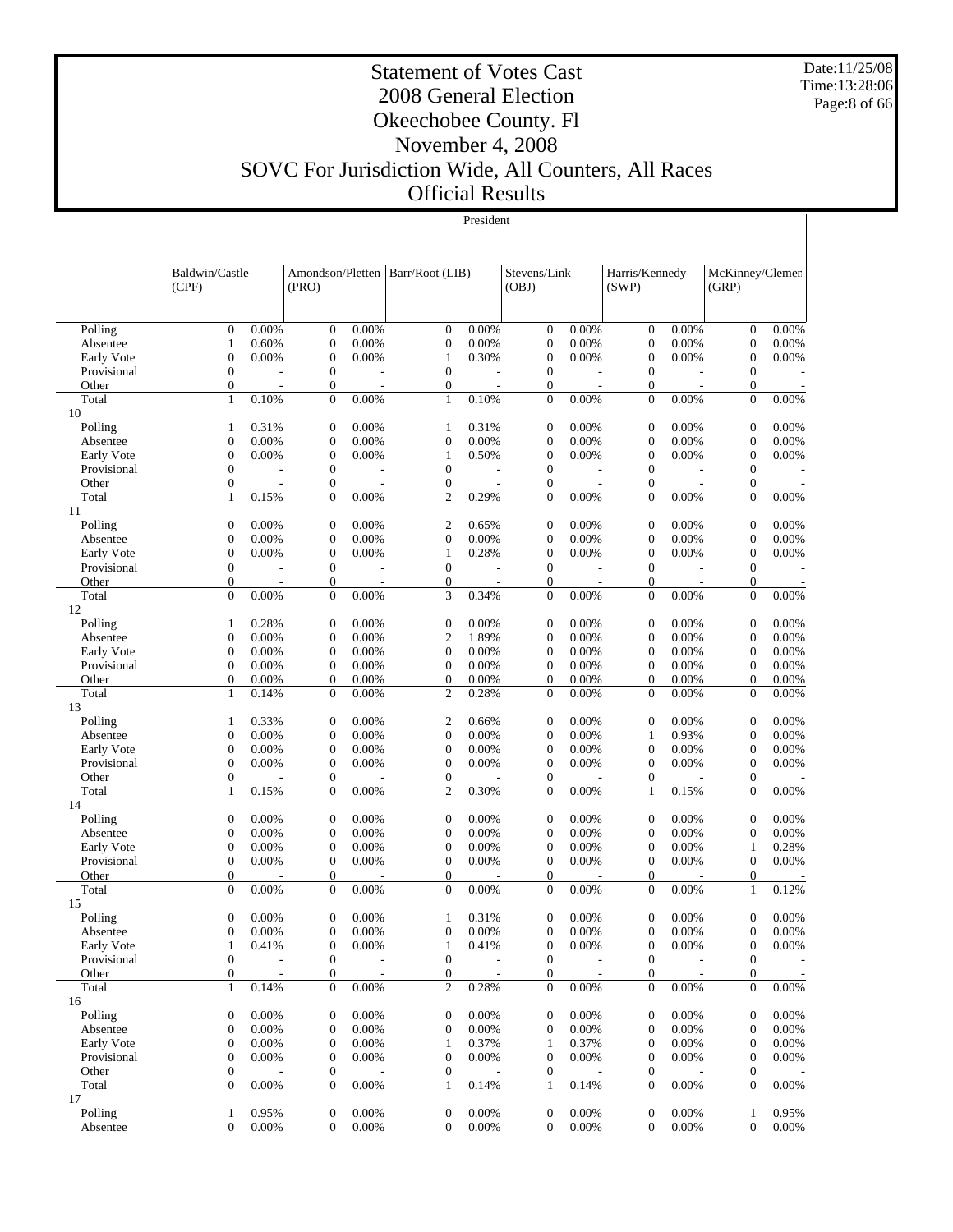Date:11/25/08 Time:13:28:06 Page:9 of 66

#### Statement of Votes Cast 2008 General Election Okeechobee County. Fl November 4, 2008 SOVC For Jurisdiction Wide, All Counters, All Races Official Results

|             | President               |          |                           |          |                 |          |                       |          |                         |          |                          |       |
|-------------|-------------------------|----------|---------------------------|----------|-----------------|----------|-----------------------|----------|-------------------------|----------|--------------------------|-------|
|             |                         |          |                           |          |                 |          |                       |          |                         |          |                          |       |
|             | Baldwin/Castle<br>(CPF) |          | Amondson/Pletten<br>(PRO) |          | Barr/Root (LIB) |          | Stevens/Link<br>(OBJ) |          | Harris/Kennedy<br>(SWP) |          | McKinney/Clemen<br>(GRP) |       |
| Early Vote  | $\Omega$                | 0.00%    | $\Omega$                  | 0.00%    | 0               | 0.00%    | $\overline{0}$        | 0.00%    | $\overline{0}$          | 0.00%    | $\Omega$                 | 0.00% |
| Provisional | 0                       |          | $\mathbf{0}$              |          | 0               |          | 0                     |          | $\overline{0}$          |          | $\theta$                 |       |
| Other       | 0                       |          | 0                         |          | 0               |          | 0                     |          | $\overline{0}$          |          | $\mathbf{0}$             |       |
| Total       |                         | 0.35%    | $\mathbf{0}$              | 0.00%    | $\overline{0}$  | 0.00%    | $\overline{0}$        | 0.00%    | $\overline{0}$          | 0.00%    |                          | 0.35% |
| 18          |                         |          |                           |          |                 |          |                       |          |                         |          |                          |       |
| Polling     | 0                       | $0.00\%$ | $\Omega$                  | $0.00\%$ |                 | 0.53%    | $\Omega$              | $0.00\%$ | $\overline{0}$          | $0.00\%$ | $\Omega$                 | 0.00% |
| Absentee    | $\mathbf{0}$            | 0.00%    | $\Omega$                  | 0.00%    |                 | 2.20%    | 0                     | $0.00\%$ | $\theta$                | 0.00%    | $\Omega$                 | 0.00% |
| Early Vote  | $\Omega$                | 0.00%    | $\Omega$                  | 0.00%    | $\Omega$        | 0.00%    | 0                     | 0.00%    | $\overline{0}$          | 0.00%    | $\Omega$                 | 0.00% |
| Provisional | $\mathbf{0}$            | 0.00%    | $\Omega$                  | 0.00%    | 0               | 0.00%    | 0                     | 0.00%    | $\theta$                | 0.00%    | $\mathbf{0}$             | 0.00% |
| Other       | 0                       |          | $\theta$                  |          | 0               |          | $\overline{0}$        |          | $\overline{0}$          |          | $\overline{0}$           |       |
| Total       | $\theta$                | 0.00%    | $\theta$                  | 0.00%    | 3               | 0.66%    | $\overline{0}$        | 0.00%    | $\overline{0}$          | 0.00%    | $\Omega$                 | 0.00% |
| Total       |                         |          |                           |          |                 |          |                       |          |                         |          |                          |       |
| Polling     | 5                       | 0.09%    |                           | 0.02%    | 8               | 0.15%    | $\overline{c}$        | 0.04%    | $\Omega$                | $0.00\%$ | 3                        | 0.05% |
| Absentee    | $\overline{2}$          | 0.08%    | $\theta$                  | 0.00%    | 11              | 0.43%    | 0                     | $0.00\%$ |                         | 0.04%    | $\overline{0}$           | 0.00% |
| Early Vote  | 4                       | 0.08%    | $\Omega$                  | 0.00%    | 9               | 0.19%    |                       | 0.02%    | $\Omega$                | $0.00\%$ | 2                        | 0.04% |
| Provisional | $\Omega$                | 0.00%    | $\Omega$                  | 0.00%    | $\Omega$        | 0.00%    | $\Omega$              | 0.00%    | $\Omega$                | $0.00\%$ | $\Omega$                 | 0.00% |
| Other       | 0                       | 0.00%    | $\Omega$                  | 0.00%    | 0               | $0.00\%$ | 0                     | $0.00\%$ | $\Omega$                | 0.00%    | $\Omega$                 | 0.00% |
| Total       | 11                      | 0.09%    |                           | 0.01%    | 28              | 0.22%    | 3                     | 0.02%    |                         | 0.01%    | 5                        | 0.04% |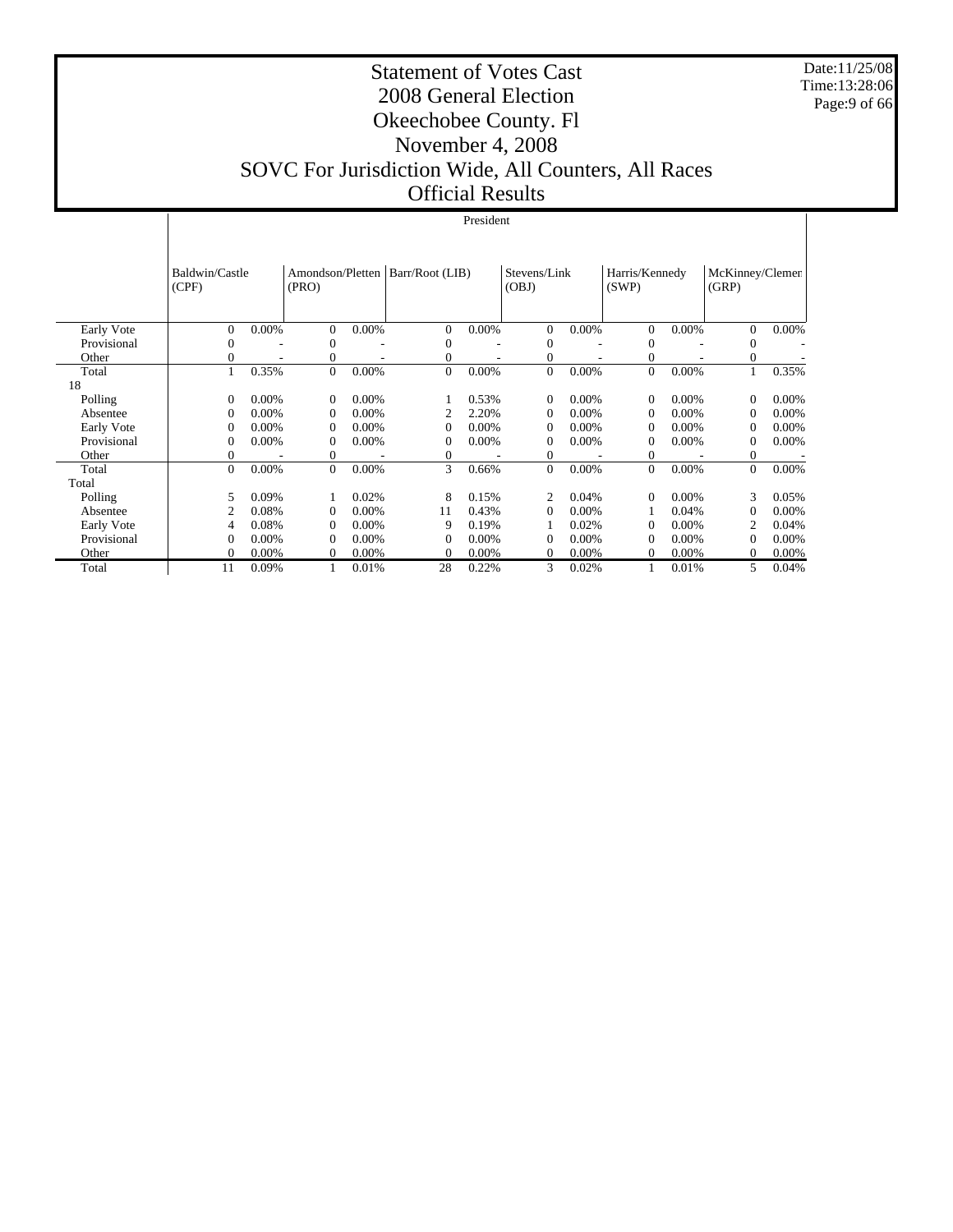Date:11/25/08 Time:13:28:06 Page:10 of 66

#### Statement of Votes Cast 2008 General Election Okeechobee County. Fl November 4, 2008 SOVC For Jurisdiction Wide, All Counters, All Races Official Results

|                           | (AIP)                                |                          | Keyes/Rohrbough   Nader/Gonzalez<br>(ECO) |                                   | Moore/Alexander<br>(SPF)         |                          | Jay/Smith (BTP)                      |                                   | Write-In Votes                     |                |
|---------------------------|--------------------------------------|--------------------------|-------------------------------------------|-----------------------------------|----------------------------------|--------------------------|--------------------------------------|-----------------------------------|------------------------------------|----------------|
| Jurisdiction Wide         |                                      |                          |                                           |                                   |                                  |                          |                                      |                                   |                                    |                |
| 1                         |                                      |                          |                                           |                                   |                                  |                          |                                      |                                   |                                    |                |
| Polling                   | $\mathbf{0}$                         | 0.00%                    | $\mathfrak{2}$                            | 0.49%                             | $\mathbf{0}$                     | 0.00%                    | $\mathbf{0}$                         | 0.00%                             | $\overline{4}$                     | 0.97%          |
| Absentee                  | $\mathbf{0}$                         | 0.00%                    | $\mathbf{0}$                              | $0.00\%$                          | $\mathbf{0}$                     | 0.00%                    | $\mathbf{0}$                         | 0.00%                             | $\mathbf{1}$                       | 0.60%          |
| Early Vote                | $\mathbf{0}$                         | 0.00%                    | $\mathbf{0}$                              | $0.00\%$                          | $\mathbf{0}$                     | 0.00%                    | $\overline{0}$                       | 0.00%                             | $\mathbf{1}$                       | 0.29%          |
| Provisional               | $\boldsymbol{0}$<br>$\boldsymbol{0}$ | 0.00%                    | $\mathbf{0}$<br>$\boldsymbol{0}$          | 0.00%                             | $\mathbf{0}$                     | 0.00%                    | $\overline{0}$                       | 0.00%                             | $\overline{0}$<br>$\boldsymbol{0}$ | 0.00%          |
| Other<br>Total            | $\boldsymbol{0}$                     | 0.00%                    | $\mathfrak{2}$                            | 0.22%                             | $\boldsymbol{0}$<br>$\mathbf{0}$ | 0.00%                    | $\boldsymbol{0}$<br>$\mathbf{0}$     | 0.00%                             | 6                                  | 0.65%          |
| $\overline{2}$            |                                      |                          |                                           |                                   |                                  |                          |                                      |                                   |                                    |                |
| Polling                   | $\mathbf{0}$                         | 0.00%                    | $\mathbf{0}$                              | 0.00%                             | $\mathbf{0}$                     | 0.00%                    | $\mathbf{0}$                         | 0.00%                             | $\boldsymbol{0}$                   | 0.00%          |
| Absentee                  | $\boldsymbol{0}$                     | 0.00%                    | $\mathbf{0}$                              | 0.00%                             | $\mathbf{0}$                     | 0.00%                    | $\overline{0}$                       | 0.00%                             | $\boldsymbol{0}$                   | 0.00%          |
| Early Vote                | $\mathbf{0}$                         | 0.00%                    | 1                                         | 1.01%                             | $\boldsymbol{0}$                 | 0.00%                    | $\mathbf{0}$                         | 0.00%                             | $\overline{0}$                     | 0.00%          |
| Provisional               | $\boldsymbol{0}$                     | $\overline{a}$           | $\mathbf{0}$                              | $\overline{\phantom{a}}$          | $\mathbf{0}$                     | $\overline{a}$           | $\overline{0}$                       | $\overline{\phantom{a}}$          | $\overline{0}$                     |                |
| Other                     | $\boldsymbol{0}$                     | $\overline{\phantom{a}}$ | 0                                         |                                   | $\boldsymbol{0}$                 | $\overline{\phantom{a}}$ | $\overline{0}$                       | $\overline{\phantom{a}}$          | $\boldsymbol{0}$                   |                |
| Total                     | $\mathbf{0}$                         | 0.00%                    | $\mathbf{1}$                              | 0.27%                             | $\mathbf{0}$                     | 0.00%                    | $\Omega$                             | 0.00%                             | $\overline{0}$                     | 0.00%          |
| 3                         |                                      |                          |                                           |                                   |                                  |                          |                                      |                                   |                                    |                |
| Polling                   | $\boldsymbol{0}$                     | 0.00%                    | 1                                         | 0.25%                             | $\mathbf{0}$                     | 0.00%                    | $\mathbf{0}$                         | 0.00%                             | $\mathbf{1}$                       | 0.25%          |
| Absentee                  | $\boldsymbol{0}$<br>$\boldsymbol{0}$ | 0.00%<br>0.00%           | $\mathfrak{2}$<br>$\mathfrak{2}$          | 1.22%<br>0.54%                    | $\mathbf{0}$<br>$\mathbf{1}$     | 0.00%                    | $\mathbf{0}$<br>$\mathbf{0}$         | 0.00%<br>0.00%                    | $\overline{0}$<br>$\overline{0}$   | 0.00%<br>0.00% |
| Early Vote<br>Provisional | $\boldsymbol{0}$                     | $\overline{a}$           | $\mathbf{0}$                              | $\overline{\phantom{a}}$          | $\mathbf{0}$                     | 0.27%<br>$\overline{a}$  | $\overline{0}$                       | $\overline{\phantom{a}}$          | $\overline{0}$                     |                |
| Other                     | $\boldsymbol{0}$                     |                          | $\boldsymbol{0}$                          |                                   | $\boldsymbol{0}$                 |                          | $\mathbf{0}$                         |                                   | $\boldsymbol{0}$                   |                |
| Total                     | $\mathbf{0}$                         | 0.00%                    | 5                                         | 0.54%                             | $\mathbf{1}$                     | 0.11%                    | $\mathbf{0}$                         | 0.00%                             | $\mathbf{1}$                       | 0.11%          |
| $\overline{4}$            |                                      |                          |                                           |                                   |                                  |                          |                                      |                                   |                                    |                |
| Polling                   | $\mathbf{0}$                         | 0.00%                    | $\boldsymbol{0}$                          | 0.00%                             | $\mathbf{0}$                     | 0.00%                    | $\mathbf{0}$                         | 0.00%                             | $\mathbf{1}$                       | 0.31%          |
| Absentee                  | $\boldsymbol{0}$                     | 0.00%                    | $\mathbf{0}$                              | 0.00%                             | $\mathbf{0}$                     | 0.00%                    | $\mathbf{0}$                         | 0.00%                             | $\boldsymbol{0}$                   | 0.00%          |
| Early Vote                | $\boldsymbol{0}$                     | 0.00%                    | $\boldsymbol{0}$                          | 0.00%                             | $\mathbf{0}$                     | 0.00%                    | $\mathbf{0}$                         | 0.00%                             | $\mathbf{1}$                       | 0.31%          |
| Provisional               | $\boldsymbol{0}$                     |                          | $\mathbf{0}$                              | $\overline{a}$                    | $\mathbf{0}$                     | $\overline{a}$           | $\overline{0}$                       | $\overline{\phantom{a}}$          | $\overline{0}$                     |                |
| Other                     | $\boldsymbol{0}$                     |                          | $\boldsymbol{0}$                          |                                   | $\boldsymbol{0}$                 |                          | $\overline{0}$                       | $\overline{\phantom{a}}$          | 0                                  |                |
| Total                     | $\mathbf{0}$                         | 0.00%                    | $\mathbf{0}$                              | 0.00%                             | $\mathbf{0}$                     | 0.00%                    | $\mathbf{0}$                         | 0.00%                             | $\mathfrak{2}$                     | 0.25%          |
| 5                         |                                      |                          |                                           |                                   |                                  |                          |                                      |                                   |                                    |                |
| Polling                   | $\boldsymbol{0}$                     | 0.00%                    | $\overline{c}$                            | 0.59%                             | $\mathbf{0}$                     | 0.00%                    | $\mathbf{0}$                         | 0.00%                             | $\overline{c}$                     | 0.59%          |
| Absentee                  | $\boldsymbol{0}$                     | 0.00%                    | 1                                         | 0.41%                             | $\mathbf{0}$                     | 0.00%                    | $\mathbf{0}$                         | 0.00%                             | $\mathbf{1}$                       | 0.41%          |
| Early Vote<br>Provisional | $\boldsymbol{0}$<br>$\boldsymbol{0}$ | 0.00%                    | $\mathbf{1}$<br>$\boldsymbol{0}$          | 0.27%<br>$\overline{\phantom{a}}$ | $\mathbf{0}$<br>$\mathbf{0}$     | 0.00%                    | $\mathbf{0}$<br>$\overline{0}$       | 0.00%<br>$\overline{\phantom{a}}$ | $\mathbf{1}$<br>$\overline{0}$     | 0.27%          |
| Other                     | $\boldsymbol{0}$                     | $\overline{\phantom{a}}$ | $\boldsymbol{0}$                          |                                   | $\boldsymbol{0}$                 | ÷,                       | $\mathbf{0}$                         |                                   | $\boldsymbol{0}$                   |                |
| Total                     | $\boldsymbol{0}$                     | 0.00%                    | $\overline{4}$                            | 0.42%                             | $\mathbf{0}$                     | 0.00%                    | $\mathbf{0}$                         | 0.00%                             | $\overline{4}$                     | 0.42%          |
| 6                         |                                      |                          |                                           |                                   |                                  |                          |                                      |                                   |                                    |                |
| Polling                   | $\boldsymbol{0}$                     | 0.00%                    | $\boldsymbol{0}$                          | 0.00%                             | $\mathbf{0}$                     | 0.00%                    | $\mathbf{0}$                         | 0.00%                             | $\overline{c}$                     | 2.41%          |
| Absentee                  | $\boldsymbol{0}$                     | 0.00%                    | $\boldsymbol{0}$                          | 0.00%                             | $\mathbf{0}$                     | 0.00%                    | $\overline{0}$                       | 0.00%                             | $\mathbf{1}$                       | 1.52%          |
| Early Vote                | $\boldsymbol{0}$                     | 0.00%                    | $\boldsymbol{0}$                          | $0.00\%$                          | $\mathbf{0}$                     | 0.00%                    | $\mathbf{0}$                         | 0.00%                             | $\overline{0}$                     | 0.00%          |
| Provisional               | $\boldsymbol{0}$                     |                          | $\mathbf{0}$                              |                                   | $\mathbf{0}$                     | L.                       | $\overline{0}$                       | $\overline{\phantom{a}}$          | $\overline{0}$                     |                |
| Other                     | $\boldsymbol{0}$                     |                          | $\boldsymbol{0}$                          |                                   | $\mathbf{0}$                     |                          | $\mathbf{0}$                         |                                   | $\boldsymbol{0}$                   |                |
| Total                     | $\Omega$                             | 0.00%                    | $\Omega$                                  | 0.00%                             | $\Omega$                         | 0.00%                    | $\Omega$                             | 0.00%                             | 3                                  | 1.26%          |
| 7                         |                                      |                          |                                           |                                   |                                  |                          |                                      |                                   |                                    |                |
| Polling                   | $\boldsymbol{0}$                     | 0.00%                    | $\boldsymbol{0}$                          | 0.00%<br>0.00%                    | $\boldsymbol{0}$                 | 0.00%                    | $\boldsymbol{0}$                     | 0.00%                             | $\boldsymbol{0}$                   | 0.00%          |
| Absentee                  | $\mathbf{0}$<br>$\boldsymbol{0}$     | 0.00%<br>0.00%           | $\boldsymbol{0}$<br>$\boldsymbol{0}$      | 0.00%                             | $\boldsymbol{0}$                 | 0.00%<br>0.00%           | $\boldsymbol{0}$<br>$\boldsymbol{0}$ | 0.00%<br>0.00%                    | 1<br>$\mathbf{1}$                  | 1.25%          |
| Early Vote<br>Provisional | $\boldsymbol{0}$                     |                          | $\boldsymbol{0}$                          |                                   | $\boldsymbol{0}$<br>$\mathbf{0}$ |                          | $\mathbf{0}$                         |                                   | $\boldsymbol{0}$                   | 0.63%          |
| Other                     | $\boldsymbol{0}$                     |                          | $\overline{0}$                            |                                   | 0                                |                          | $\mathbf{0}$                         |                                   | $\boldsymbol{0}$                   |                |
| Total                     | $\boldsymbol{0}$                     | 0.00%                    | $\boldsymbol{0}$                          | 0.00%                             | $\boldsymbol{0}$                 | 0.00%                    | $\mathbf{0}$                         | 0.00%                             | $\sqrt{2}$                         | 0.45%          |
| 8                         |                                      |                          |                                           |                                   |                                  |                          |                                      |                                   |                                    |                |
| Polling                   | $\mathbf{1}$                         | 0.19%                    | 3                                         | 0.56%                             | $\boldsymbol{0}$                 | 0.00%                    | $\boldsymbol{0}$                     | 0.00%                             | 4                                  | 0.74%          |
| Absentee                  | $\boldsymbol{0}$                     | 0.00%                    | $\sqrt{2}$                                | 0.76%                             | $\boldsymbol{0}$                 | 0.00%                    | $\mathbf{1}$                         | 0.38%                             | $\mathfrak{Z}$                     | 1.14%          |
| Early Vote                | $\mathbf{1}$                         | 0.22%                    | 3                                         | 0.67%                             | $\boldsymbol{0}$                 | 0.00%                    | $\boldsymbol{0}$                     | 0.00%                             | $\mathbf{1}$                       | 0.22%          |
| Provisional               | $\boldsymbol{0}$                     |                          | $\boldsymbol{0}$                          |                                   | $\mathbf{0}$                     |                          | $\mathbf{0}$                         |                                   | $\boldsymbol{0}$                   |                |
| Other                     | $\boldsymbol{0}$                     |                          | $\boldsymbol{0}$                          |                                   | $\boldsymbol{0}$                 |                          | $\boldsymbol{0}$                     |                                   | $\boldsymbol{0}$                   |                |
| Total                     | $\overline{c}$                       | 0.16%                    | 8                                         | 0.64%                             | $\mathbf{0}$                     | 0.00%                    | 1                                    | 0.08%                             | 8                                  | 0.64%          |
| 9                         |                                      |                          |                                           |                                   |                                  |                          |                                      |                                   |                                    |                |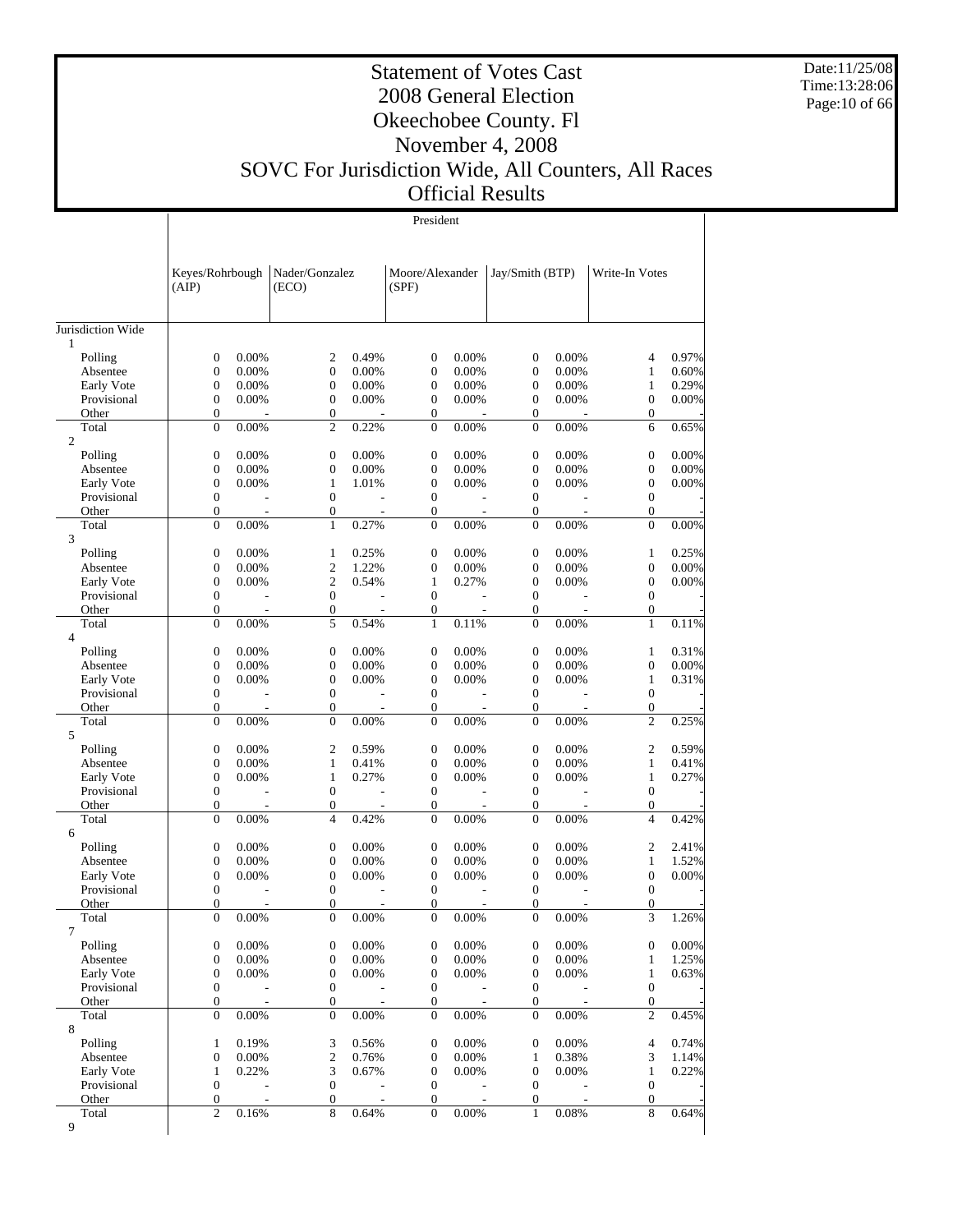Date:11/25/08 Time:13:28:06 Page:11 of 66

#### Statement of Votes Cast 2008 General Election Okeechobee County. Fl November 4, 2008 SOVC For Jurisdiction Wide, All Counters, All Races Official Results

|                           | (AIP)            | Keyes/Rohrbough   Nader/Gonzalez |                                    | (ECO)    |                                  | Moore/Alexander<br>(SPF) |                  | Jay/Smith (BTP) | Write-In Votes                 |                |
|---------------------------|------------------|----------------------------------|------------------------------------|----------|----------------------------------|--------------------------|------------------|-----------------|--------------------------------|----------------|
|                           |                  |                                  |                                    |          |                                  |                          |                  |                 |                                |                |
| Polling                   | $\boldsymbol{0}$ | 0.00%                            | $\mathbf{1}$                       | 0.22%    | $\boldsymbol{0}$                 | 0.00%                    | $\boldsymbol{0}$ | 0.00%           | $\mathbf{1}$                   | 0.22%          |
| Absentee                  | $\boldsymbol{0}$ | 0.00%                            | 1                                  | 0.60%    | $\boldsymbol{0}$                 | 0.00%                    | $\boldsymbol{0}$ | 0.00%           | $\mathbf{1}$                   | 0.60%          |
| Early Vote                | $\boldsymbol{0}$ | 0.00%                            | $\mathbf{1}$                       | 0.30%    | $\mathbf{0}$                     | 0.00%                    | $\boldsymbol{0}$ | 0.00%           | $\boldsymbol{0}$               | 0.00%          |
| Provisional               | $\boldsymbol{0}$ |                                  | $\boldsymbol{0}$                   |          | $\mathbf{0}$                     |                          | $\boldsymbol{0}$ |                 | $\mathbf{0}$                   |                |
| Other                     | $\boldsymbol{0}$ | $\overline{\phantom{a}}$         | $\mathbf{0}$                       | $\sim$   | $\boldsymbol{0}$                 |                          | $\boldsymbol{0}$ | $\overline{a}$  | $\mathbf{0}$                   |                |
| Total                     | $\boldsymbol{0}$ | 0.00%                            | 3                                  | 0.31%    | $\boldsymbol{0}$                 | 0.00%                    | $\mathbf{0}$     | 0.00%           | $\overline{c}$                 | 0.21%          |
| 10                        |                  |                                  |                                    |          |                                  |                          |                  |                 |                                |                |
| Polling                   | $\boldsymbol{0}$ | 0.00%                            | 1                                  | 0.31%    | $\boldsymbol{0}$                 | 0.00%                    | $\boldsymbol{0}$ | 0.00%           | 1                              | 0.31%          |
| Absentee                  | $\boldsymbol{0}$ | 0.00%                            | $\mathbf{1}$                       | 0.63%    | $\boldsymbol{0}$                 | 0.00%                    | $\boldsymbol{0}$ | 0.00%           | 4                              | 2.50%          |
| Early Vote                | $\boldsymbol{0}$ | 0.00%                            | $\boldsymbol{0}$                   | 0.00%    | $\boldsymbol{0}$                 | 0.00%                    | $\boldsymbol{0}$ | 0.00%           | $\boldsymbol{0}$               | 0.00%          |
| Provisional               | $\boldsymbol{0}$ |                                  | $\mathbf{0}$                       |          | $\boldsymbol{0}$                 |                          | $\boldsymbol{0}$ |                 | $\mathbf{0}$                   |                |
| Other                     | $\boldsymbol{0}$ | $\overline{\phantom{a}}$         | $\boldsymbol{0}$                   |          | $\boldsymbol{0}$                 |                          | $\boldsymbol{0}$ |                 | $\mathbf{0}$                   |                |
| Total                     | $\boldsymbol{0}$ | 0.00%                            | $\overline{c}$                     | 0.29%    | $\boldsymbol{0}$                 | 0.00%                    | $\mathbf{0}$     | 0.00%           | 5                              | 0.74%          |
| 11                        |                  |                                  |                                    |          |                                  |                          |                  |                 |                                |                |
| Polling                   | $\boldsymbol{0}$ | 0.00%                            | 3                                  | 0.97%    | $\boldsymbol{0}$                 | 0.00%                    | $\boldsymbol{0}$ | 0.00%           | 3                              | 0.97%          |
| Absentee                  | $\boldsymbol{0}$ | 0.00%                            | $\mathbf{1}$                       | 0.49%    | $\boldsymbol{0}$                 | 0.00%                    | $\boldsymbol{0}$ | 0.00%           | $\boldsymbol{0}$               | 0.00%          |
| Early Vote                | $\boldsymbol{0}$ | 0.00%                            | $\boldsymbol{0}$                   | 0.00%    | $\boldsymbol{0}$                 | 0.00%                    | $\boldsymbol{0}$ | 0.00%           | $\mathbf{1}$                   | 0.28%          |
| Provisional               | $\boldsymbol{0}$ |                                  | $\boldsymbol{0}$                   |          | $\boldsymbol{0}$                 |                          | $\boldsymbol{0}$ |                 | $\mathbf{0}$                   |                |
| Other                     | $\boldsymbol{0}$ |                                  | $\boldsymbol{0}$                   |          | $\boldsymbol{0}$                 |                          | $\boldsymbol{0}$ |                 | $\mathbf{0}$                   | ÷,             |
| Total                     | $\boldsymbol{0}$ | 0.00%                            | $\overline{4}$                     | 0.46%    | $\boldsymbol{0}$                 | 0.00%                    | $\mathbf{0}$     | 0.00%           | $\overline{4}$                 | 0.46%          |
| 12                        |                  |                                  |                                    |          |                                  |                          |                  |                 |                                |                |
| Polling                   | $\boldsymbol{0}$ | 0.00%                            | $\mathfrak{2}$                     | 0.55%    | $\boldsymbol{0}$                 | 0.00%                    | $\boldsymbol{0}$ | 0.00%           | 1                              | 0.28%          |
| Absentee                  | $\boldsymbol{0}$ | 0.00%                            | $\mathbf{1}$                       | 0.94%    | $\boldsymbol{0}$                 | 0.00%                    | $\boldsymbol{0}$ | 0.00%           | $\mathbf{1}$                   | 0.94%          |
| Early Vote                | $\boldsymbol{0}$ | 0.00%                            | $\boldsymbol{0}$                   | 0.00%    | $\boldsymbol{0}$                 | 0.00%                    | $\boldsymbol{0}$ | 0.00%           | $\boldsymbol{0}$               | 0.00%          |
| Provisional               | $\boldsymbol{0}$ | 0.00%                            | $\boldsymbol{0}$                   | 0.00%    | $\boldsymbol{0}$                 | 0.00%                    | $\boldsymbol{0}$ | 0.00%           | $\mathbf{0}$                   | 0.00%          |
| Other                     | $\boldsymbol{0}$ | 0.00%                            | $\boldsymbol{0}$                   | 0.00%    | $\boldsymbol{0}$                 | 0.00%                    | $\boldsymbol{0}$ | 0.00%           | $\overline{0}$                 | 0.00%          |
| Total                     | $\boldsymbol{0}$ | 0.00%                            | 3                                  | 0.42%    | $\boldsymbol{0}$                 | 0.00%                    | $\mathbf{0}$     | 0.00%           | $\overline{2}$                 | 0.28%          |
| 13                        |                  |                                  |                                    |          |                                  |                          |                  |                 |                                |                |
| Polling                   | $\boldsymbol{0}$ | 0.00%                            | 3                                  | 0.99%    | $\mathbf{0}$                     | 0.00%                    | $\mathbf{1}$     | 0.33%           | 3                              | 0.99%          |
| Absentee                  | $\boldsymbol{0}$ | 0.00%                            | $\mathfrak{2}$                     | 1.85%    | $\boldsymbol{0}$                 | 0.00%                    | $\boldsymbol{0}$ | 0.00%           | $\boldsymbol{0}$               | 0.00%          |
| Early Vote                | $\boldsymbol{0}$ | 0.00%                            | $\mathbf{1}$                       | 0.40%    | $\boldsymbol{0}$                 | 0.00%                    | $\mathbf{1}$     | 0.40%           | $\boldsymbol{0}$               | 0.00%          |
| Provisional               | $\boldsymbol{0}$ | 0.00%                            | $\boldsymbol{0}$                   | 0.00%    | $\boldsymbol{0}$                 | 0.00%                    | $\boldsymbol{0}$ | 0.00%           | $\mathbf{0}$                   | 0.00%          |
| Other                     | $\boldsymbol{0}$ |                                  | $\mathbf{0}$                       |          | $\boldsymbol{0}$                 |                          | $\boldsymbol{0}$ |                 | $\mathbf{0}$                   | $\overline{a}$ |
| Total                     | $\boldsymbol{0}$ | 0.00%                            | 6                                  | 0.91%    | $\mathbf{0}$                     | 0.00%                    | 2                | 0.30%           | 3                              | 0.45%          |
| 14                        |                  |                                  |                                    |          |                                  |                          |                  |                 |                                |                |
| Polling                   | $\boldsymbol{0}$ | 0.00%                            | $\boldsymbol{0}$                   | 0.00%    | $\boldsymbol{0}$                 | 0.00%                    | $\boldsymbol{0}$ | 0.00%           | $\boldsymbol{0}$               | 0.00%          |
| Absentee                  | $\boldsymbol{0}$ | 0.00%                            | $\mathbf{1}$                       | 0.47%    | $\boldsymbol{0}$                 | 0.00%                    | $\mathbf{1}$     | 0.47%           | $\boldsymbol{0}$               | 0.00%          |
| Early Vote                | $\boldsymbol{0}$ | 0.00%                            | 3                                  | 0.85%    | $\mathbf{0}$                     | 0.00%                    | $\boldsymbol{0}$ | 0.00%           | $\mathfrak{2}$                 | 0.56%          |
| Provisional               | $\boldsymbol{0}$ | 0.00%                            | $\boldsymbol{0}$                   | 0.00%    | $\boldsymbol{0}$                 | 0.00%                    | $\boldsymbol{0}$ | 0.00%           | $\mathbf{0}$                   | 0.00%          |
| Other                     | $\boldsymbol{0}$ |                                  | $\boldsymbol{0}$<br>$\overline{4}$ |          | $\boldsymbol{0}$<br>$\mathbf{0}$ |                          | $\boldsymbol{0}$ |                 | $\mathbf{0}$<br>$\overline{2}$ | 0.23%          |
| Total                     | $\boldsymbol{0}$ | 0.00%                            |                                    | 0.47%    |                                  | 0.00%                    | 1                | 0.12%           |                                |                |
| 15                        | $\boldsymbol{0}$ | 0.00%                            | $\boldsymbol{0}$                   | 0.00%    | $\boldsymbol{0}$                 | 0.00%                    | $\boldsymbol{0}$ | 0.00%           | $\boldsymbol{0}$               |                |
| Polling                   | $\mathbf{1}$     | 0.63%                            | $\mathfrak{2}$                     | 1.26%    | $\boldsymbol{0}$                 | 0.00%                    | $\boldsymbol{0}$ | 0.00%           | $\mathbf{1}$                   | 0.00%          |
| Absentee                  | $\mathbf{1}$     |                                  | $\overline{4}$                     | 1.63%    | 0                                | 0.00%                    |                  | 0.00%           | 3                              | 0.63%<br>1.22% |
| Early Vote<br>Provisional | 0                | 0.41%                            |                                    |          | $\mathbf{0}$                     |                          | 0<br>0           |                 | $\boldsymbol{0}$               |                |
| Other                     | $\mathbf{0}$     |                                  | $\boldsymbol{0}$<br>$\mathbf{0}$   |          | $\boldsymbol{0}$                 |                          | $\boldsymbol{0}$ |                 | $\mathbf{0}$                   |                |
| Total                     | $\sqrt{2}$       | 0.28%                            | 6                                  | 0.83%    | $\boldsymbol{0}$                 | $0.00\%$                 | $\mathbf{0}$     | 0.00%           | $\overline{4}$                 | 0.55%          |
| 16                        |                  |                                  |                                    |          |                                  |                          |                  |                 |                                |                |
| Polling                   | $\boldsymbol{0}$ | 0.00%                            | 1                                  | 0.29%    | $\boldsymbol{0}$                 | 0.00%                    | 0                | 0.00%           | 3                              | 0.87%          |
| Absentee                  | 0                | 0.00%                            | $\boldsymbol{0}$                   | 0.00%    | $\boldsymbol{0}$                 | 0.00%                    | 0                | 0.00%           | $\mathbf{1}$                   | 1.15%          |
| Early Vote                | $\boldsymbol{0}$ | 0.00%                            | $\boldsymbol{2}$                   | 0.75%    | $\boldsymbol{0}$                 | 0.00%                    | 0                | 0.00%           | $\boldsymbol{0}$               | 0.00%          |
| Provisional               | $\boldsymbol{0}$ | 0.00%                            | $\boldsymbol{0}$                   | 0.00%    | 0                                | 0.00%                    | 0                | 0.00%           | $\boldsymbol{0}$               | 0.00%          |
| Other                     | $\boldsymbol{0}$ |                                  | $\boldsymbol{0}$                   |          | $\boldsymbol{0}$                 |                          | 0                |                 | $\mathbf{0}$                   |                |
| Total                     | $\boldsymbol{0}$ | 0.00%                            | 3                                  | 0.43%    | $\boldsymbol{0}$                 | 0.00%                    | $\mathbf{0}$     | 0.00%           | $\overline{4}$                 | 0.57%          |
| 17                        |                  |                                  |                                    |          |                                  |                          |                  |                 |                                |                |
| Polling                   | $\boldsymbol{0}$ | 0.00%                            | 2                                  | 1.90%    | 0                                | 0.00%                    | 0                | 0.00%           | $\boldsymbol{0}$               | 0.00%          |
| Absentee                  | $\overline{0}$   | $0.00\%$                         | $\mathbf{0}$                       | $0.00\%$ | $\mathbf{0}$                     | 0.00%                    | $\mathbf{0}$     | $0.00\%$        | $\overline{0}$                 | 0.00%          |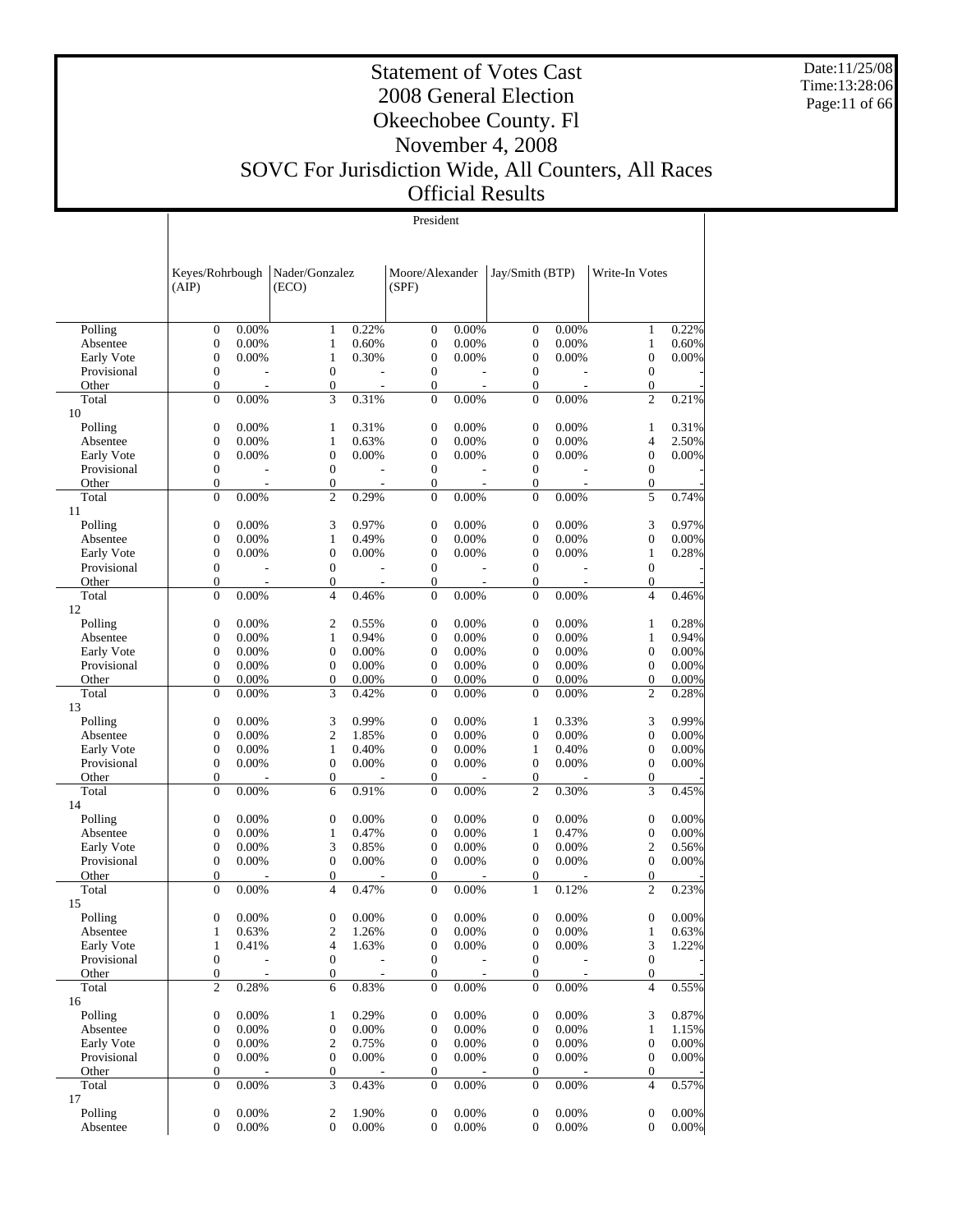Date:11/25/08 Time:13:28:07 Page:12 of 66

#### Statement of Votes Cast 2008 General Election Okeechobee County. Fl November 4, 2008 SOVC For Jurisdiction Wide, All Counters, All Races Official Results

|                      | (AIP)                    | Keyes/Rohrbough |                              | Nader/Gonzalez<br>(ECO) |                          | Moore/Alexander<br>(SPF) |                          | Jay/Smith (BTP) |               | Write-In Votes |
|----------------------|--------------------------|-----------------|------------------------------|-------------------------|--------------------------|--------------------------|--------------------------|-----------------|---------------|----------------|
|                      | $\Omega$                 |                 |                              | $0.00\%$                | $\Omega$                 |                          |                          |                 | $\Omega$      |                |
| Early Vote           |                          | 0.00%           | 0                            |                         |                          | 0.00%                    | $\mathbf{0}$             | 0.00%           |               | 0.00%          |
| Provisional<br>Other | $\Omega$<br>$\mathbf{0}$ |                 | $\mathbf{0}$<br>$\mathbf{0}$ |                         | $\Omega$<br>$\mathbf{0}$ |                          | $\Omega$<br>$\mathbf{0}$ |                 | $\Omega$      |                |
|                      | $\Omega$                 | 0.00%           | $\overline{c}$               | 0.70%                   | $\mathbf{0}$             | 0.00%                    | $\mathbf{0}$             | 0.00%           | 0<br>$\Omega$ | 0.00%          |
| Total<br>18          |                          |                 |                              |                         |                          |                          |                          |                 |               |                |
|                      |                          |                 |                              |                         |                          |                          |                          |                 |               |                |
| Polling              | $\Omega$                 | 0.00%           |                              | 0.53%                   | $\Omega$                 | $0.00\%$                 | $\Omega$                 | 0.00%           | $\Omega$      | 0.00%          |
| Absentee             | $\Omega$                 | 0.00%           | $\mathbf{0}$                 | 0.00%                   | $\mathbf{0}$             | $0.00\%$                 | $\Omega$                 | $0.00\%$        |               | 1.10%          |
| Early Vote           | $\Omega$                 | 0.00%           | $\Omega$                     | $0.00\%$                | $\Omega$                 | $0.00\%$                 | $\Omega$                 | $0.00\%$        | $\Omega$      | 0.00%          |
| Provisional          | $\Omega$                 | 0.00%           | 0                            | $0.00\%$                | $\Omega$                 | $0.00\%$                 | $\Omega$                 | 0.00%           | $\Omega$      | 0.00%          |
| Other                | $\mathbf{0}$             |                 | $\mathbf{0}$                 |                         | 0                        |                          | $\mathbf{0}$             |                 | $^{0}$        |                |
| Total                | $\Omega$                 | 0.00%           | 1                            | 0.22%                   | $\mathbf{0}$             | 0.00%                    | $\mathbf{0}$             | 0.00%           | 1             | 0.22%          |
| Total                |                          |                 |                              |                         |                          |                          |                          |                 |               |                |
| Polling              |                          | 0.02%           | 22                           | 0.40%                   | 0                        | 0.00%                    |                          | 0.02%           | 26            | 0.47%          |
| Absentee             |                          | 0.04%           | 14                           | 0.55%                   | $\Omega$                 | $0.00\%$                 | 2                        | 0.08%           | 16            | 0.63%          |
| Early Vote           | 2                        | 0.04%           | 18                           | 0.38%                   | 1                        | 0.02%                    |                          | 0.02%           | 11            | 0.23%          |
| Provisional          | $\Omega$                 | 0.00%           | $\mathbf{0}$                 | 0.00%                   | $\Omega$                 | $0.00\%$                 | $\Omega$                 | 0.00%           | $\Omega$      | 0.00%          |
| Other                | $\Omega$                 | 0.00%           | $\Omega$                     | 0.00%                   | $\Omega$                 | $0.00\%$                 | $\Omega$                 | $0.00\%$        | $\Omega$      | 0.00%          |
| Total                | 4                        | 0.03%           | 54                           | 0.42%                   |                          | 0.01%                    | 4                        | 0.03%           | 53            | 0.41%          |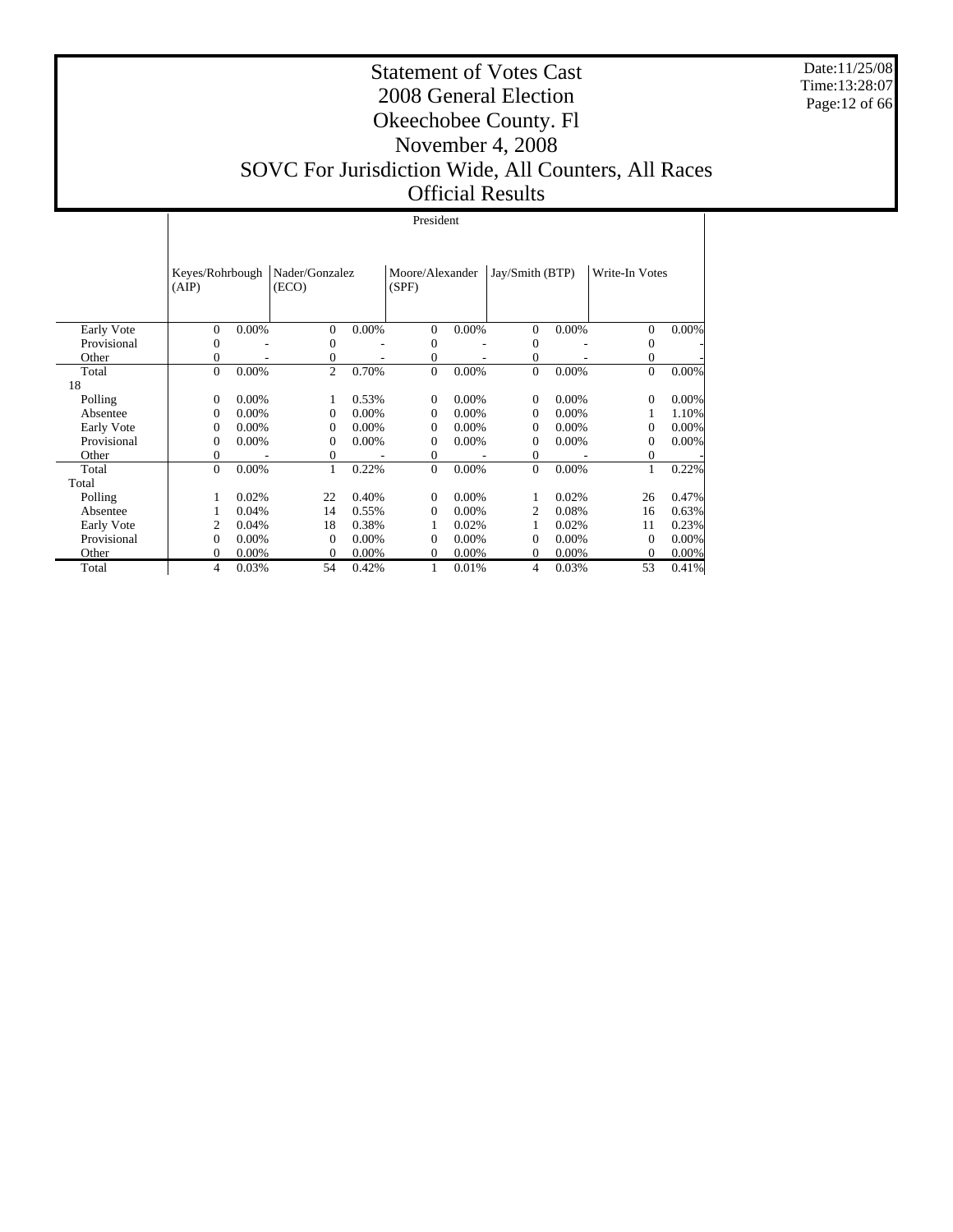Date:11/25/08 Time:13:28:07 Page:13 of 66

#### Statement of Votes Cast 2008 General Election Okeechobee County. Fl November 4, 2008 SOVC For Jurisdiction Wide, All Counters, All Races Official Results

|                         |              | CongressRep#16                       |                                      |                                      |                  |                                      |                  |  |  |  |
|-------------------------|--------------|--------------------------------------|--------------------------------------|--------------------------------------|------------------|--------------------------------------|------------------|--|--|--|
|                         |              |                                      |                                      |                                      |                  |                                      |                  |  |  |  |
|                         | Reg. Voters  | <b>Times Counted</b>                 | <b>Total Votes</b>                   | Tom Rooney (REP)                     |                  | Tim Mahoney (DEM)                    |                  |  |  |  |
| Jurisdiction Wide       |              |                                      |                                      |                                      |                  |                                      |                  |  |  |  |
| 1                       |              |                                      |                                      |                                      |                  |                                      |                  |  |  |  |
| Polling<br>Absentee     | 1296<br>1296 | 412<br>166                           | 389<br>156                           | 244<br>107                           | 62.72%<br>68.59% | 145<br>49                            | 37.28%<br>31.41% |  |  |  |
| Early Vote              | 1296         | 348                                  | 335                                  |                                      | 215 64.18%       | 120                                  | 35.82%           |  |  |  |
| Provisional             | 1296         | $\overline{4}$                       | 3                                    |                                      | 3 100.00%        | $\boldsymbol{0}$                     | 0.00%            |  |  |  |
| Other                   | 1296         | $\boldsymbol{0}$                     | $\boldsymbol{0}$                     | $\boldsymbol{0}$                     |                  | $\boldsymbol{0}$                     |                  |  |  |  |
| Total<br>$\overline{2}$ | 1296         | 930                                  | 883                                  | 569                                  | 64.44%           | 314                                  | 35.56%           |  |  |  |
| Polling                 | 547          | 218                                  | 205                                  | 132                                  | 64.39%           | 73                                   | 35.61%           |  |  |  |
| Absentee                | 547          | 60                                   | 58                                   | 32                                   | 55.17%           | 26                                   | 44.83%           |  |  |  |
| Early Vote              | 547          | 99                                   | 95                                   | 59                                   | 62.11%           | 36                                   | 37.89%           |  |  |  |
| Provisional             | 547          | $\boldsymbol{0}$<br>$\mathbf{0}$     | $\boldsymbol{0}$<br>$\boldsymbol{0}$ | $\mathbf{0}$<br>$\overline{0}$       |                  | $\boldsymbol{0}$<br>$\boldsymbol{0}$ |                  |  |  |  |
| Other<br>Total          | 547<br>547   | 377                                  | 358                                  | 223                                  | 62.29%           | 135                                  | 37.71%           |  |  |  |
| 3                       |              |                                      |                                      |                                      |                  |                                      |                  |  |  |  |
| Polling                 | 1211         | 396                                  | 381                                  | 243                                  | 63.78%           | 138                                  | 36.22%           |  |  |  |
| Absentee                | 1211         | 165                                  | 155                                  | 97                                   | 62.58%           | 58                                   | 37.42%           |  |  |  |
| Early Vote              | 1211         | 372                                  | 356                                  | 254                                  | 71.35%           | 102                                  | 28.65%           |  |  |  |
| Provisional             | 1211         | $\boldsymbol{0}$<br>$\mathbf{0}$     | $\boldsymbol{0}$<br>$\mathbf{0}$     | $\boldsymbol{0}$<br>$\overline{0}$   |                  | $\boldsymbol{0}$                     |                  |  |  |  |
| Other<br>Total          | 1211<br>1211 | 933                                  | 892                                  | 594                                  | 66.59%           | $\boldsymbol{0}$<br>298              | 33.41%           |  |  |  |
| $\overline{4}$          |              |                                      |                                      |                                      |                  |                                      |                  |  |  |  |
| Polling                 | 1048         | 319                                  | 313                                  | 211                                  | 67.41%           | 102                                  | 32.59%           |  |  |  |
| Absentee                | 1048         | 165                                  | 159                                  | 108                                  | 67.92%           | 51                                   | 32.08%           |  |  |  |
| Early Vote              | 1048         | 324                                  | 309                                  | 204                                  | 66.02%           | 105                                  | 33.98%           |  |  |  |
| Provisional             | 1048         | $\mathbf{0}$                         | $\boldsymbol{0}$                     | $\boldsymbol{0}$                     |                  | $\boldsymbol{0}$                     |                  |  |  |  |
| Other<br>Total          | 1048<br>1048 | $\mathbf{0}$<br>808                  | $\boldsymbol{0}$<br>781              | $\overline{0}$<br>523                | 66.97%           | $\boldsymbol{0}$<br>258              | 33.03%           |  |  |  |
| 5                       |              |                                      |                                      |                                      |                  |                                      |                  |  |  |  |
| Polling                 | 1411         | 340                                  | 312                                  | 174                                  | 55.77%           | 138                                  | 44.23%           |  |  |  |
| Absentee                | 1411         | 242                                  | 232                                  | 129                                  | 55.60%           | 103                                  | 44.40%           |  |  |  |
| Early Vote              | 1411         | 369                                  | 337                                  | 212<br>$\mathbf{0}$                  | 62.91%           | 125                                  | 37.09%           |  |  |  |
| Provisional<br>Other    | 1411<br>1411 | $\mathbf{0}$<br>$\boldsymbol{0}$     | $\boldsymbol{0}$<br>$\boldsymbol{0}$ | $\boldsymbol{0}$                     |                  | $\boldsymbol{0}$<br>$\boldsymbol{0}$ |                  |  |  |  |
| Total                   | 1411         | 951                                  | 881                                  | 515                                  | 58.46%           | 366                                  | 41.54%           |  |  |  |
| 6                       |              |                                      |                                      |                                      |                  |                                      |                  |  |  |  |
| Polling                 | 372          | 83                                   | 77                                   | 34                                   | 44.16%           | 43                                   | 55.84%           |  |  |  |
| Absentee                | 372          | 66                                   | 58                                   | 20                                   | 34.48%           | 38                                   | 65.52%           |  |  |  |
| Early Vote              | 372          | 90                                   | 82                                   | 37                                   | 45.12%           | 45                                   | 54.88%           |  |  |  |
| Provisional<br>Other    | 372<br>372   | $\mathbf{0}$<br>$\mathbf{0}$         | $\mathbf{0}$<br>$\overline{0}$       | $\mathbf{0}$<br>$\mathbf{0}$         |                  | $\boldsymbol{0}$<br>$\mathbf{0}$     |                  |  |  |  |
| Total                   | 372          | 239                                  | 217                                  | 91                                   | 41.94%           | 126                                  | 58.06%           |  |  |  |
| 7                       |              |                                      |                                      |                                      |                  |                                      |                  |  |  |  |
| Polling                 | 568          | 205                                  | 198                                  | 140                                  | 70.71%           | 58                                   | 29.29%           |  |  |  |
| Absentee                | 568          | 81                                   | 73                                   | 54                                   | 73.97%           | 19                                   | 26.03%           |  |  |  |
| Early Vote              | 568          | 160                                  | 155                                  | 109                                  | 70.32%           | 46                                   | 29.68%           |  |  |  |
| Provisional<br>Other    | 568<br>568   | $\boldsymbol{0}$<br>$\boldsymbol{0}$ | $\boldsymbol{0}$<br>$\boldsymbol{0}$ | $\boldsymbol{0}$<br>$\boldsymbol{0}$ |                  | $\boldsymbol{0}$<br>$\mathbf{0}$     |                  |  |  |  |
| Total                   | 568          | 446                                  | 426                                  | 303                                  | 71.13%           | 123                                  | 28.87%           |  |  |  |
| 8                       |              |                                      |                                      |                                      |                  |                                      |                  |  |  |  |
| Polling                 | 1801         | 540                                  | 507                                  | 280                                  | 55.23%           | 227                                  | 44.77%           |  |  |  |
| Absentee                | 1801         | 264                                  | 248                                  | 163                                  | 65.73%           | 85                                   | 34.27%           |  |  |  |
| Early Vote              | 1801         | 449                                  | 421                                  | 227                                  | 53.92%           | 194                                  | 46.08%           |  |  |  |
| Provisional             | 1801         | $\boldsymbol{0}$<br>$\boldsymbol{0}$ | $\boldsymbol{0}$<br>$\boldsymbol{0}$ | $\boldsymbol{0}$<br>$\boldsymbol{0}$ |                  | $\boldsymbol{0}$<br>$\boldsymbol{0}$ |                  |  |  |  |
| Other<br>Total          | 1801<br>1801 | 1253                                 | 1176                                 | 670                                  | 56.97%           | 506                                  | 43.03%           |  |  |  |
| 9                       |              |                                      |                                      |                                      |                  |                                      |                  |  |  |  |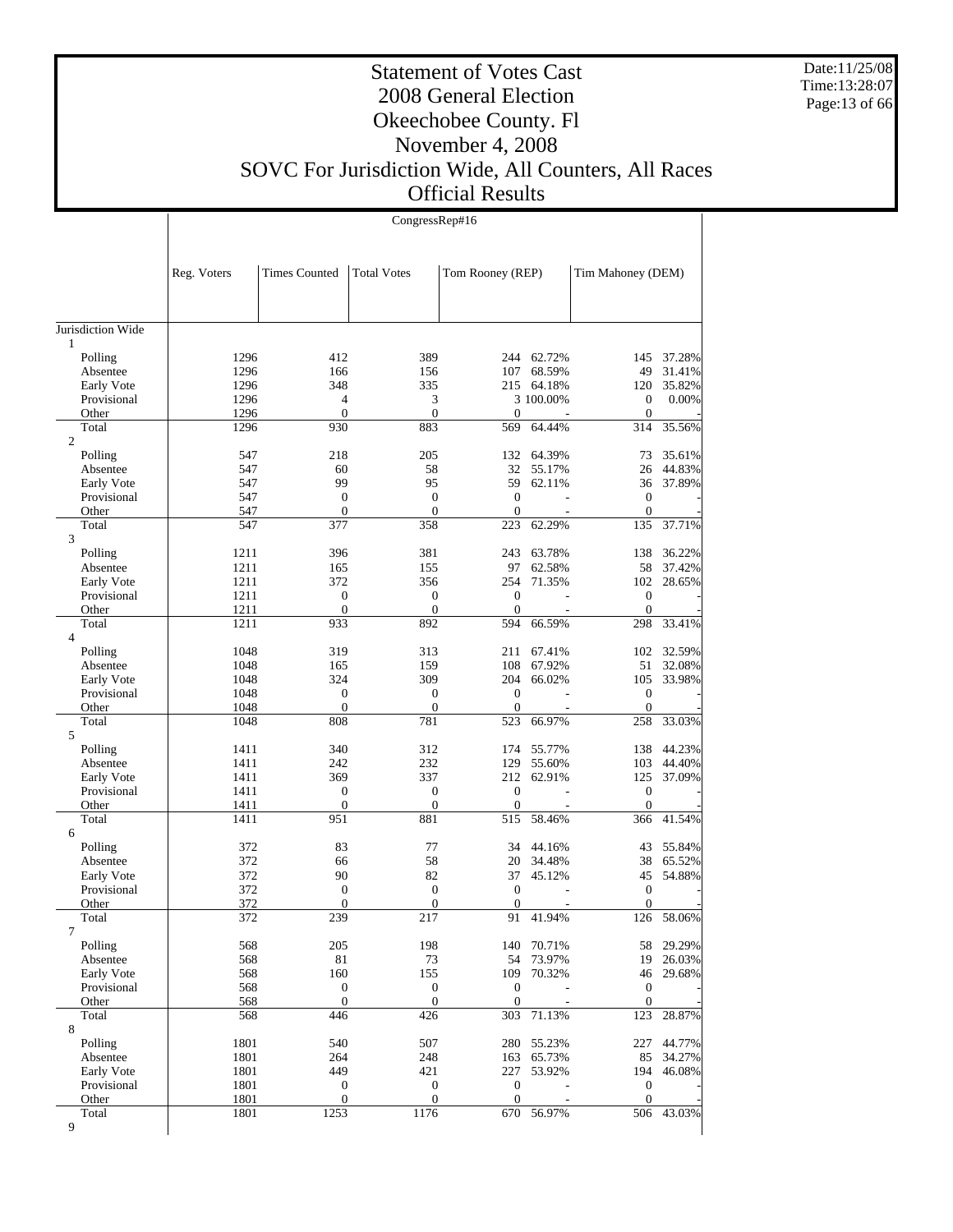Date:11/25/08 Time:13:28:07 Page:14 of 66

Τ

#### Statement of Votes Cast 2008 General Election Okeechobee County. Fl November 4, 2008 SOVC For Jurisdiction Wide, All Counters, All Races Official Results

|                     |              | CongressRep#16       |                    |                  |                     |                   |                      |  |  |  |
|---------------------|--------------|----------------------|--------------------|------------------|---------------------|-------------------|----------------------|--|--|--|
|                     |              |                      |                    |                  |                     |                   |                      |  |  |  |
|                     |              |                      |                    |                  |                     |                   |                      |  |  |  |
|                     | Reg. Voters  | <b>Times Counted</b> | <b>Total Votes</b> | Tom Rooney (REP) |                     | Tim Mahoney (DEM) |                      |  |  |  |
|                     |              |                      |                    |                  |                     |                   |                      |  |  |  |
|                     |              |                      |                    |                  |                     |                   |                      |  |  |  |
|                     |              |                      |                    |                  |                     |                   |                      |  |  |  |
| Polling             | 1449         | 461                  | 444                | 252              | 56.76%              | 192               | 43.24%               |  |  |  |
| Absentee            | 1449         | 169                  | 160                | 90               | 56.25%              | 70                | 43.75%               |  |  |  |
| Early Vote          | 1449         | 339                  | 319                | 157              | 49.22%              | 162               | 50.78%               |  |  |  |
| Provisional         | 1449         | $\boldsymbol{0}$     | $\boldsymbol{0}$   | $\boldsymbol{0}$ |                     | $\boldsymbol{0}$  |                      |  |  |  |
| Other               | 1449         | $\boldsymbol{0}$     | $\mathbf{0}$       | $\mathbf{0}$     |                     | $\boldsymbol{0}$  |                      |  |  |  |
| Total               | 1449         | 969                  | 923                | 499              | 54.06%              | 424               | 45.94%               |  |  |  |
| 10<br>Polling       | 1116         | 319                  | 308                | 189              | 61.36%              | 119               | 38.64%               |  |  |  |
| Absentee            | 1116         | 161                  | 150                | 103              | 68.67%              | 47                | 31.33%               |  |  |  |
| Early Vote          | 1116         | 201                  | 195                | 105              | 53.85%              | 90                | 46.15%               |  |  |  |
| Provisional         | 1116         | $\boldsymbol{0}$     | $\boldsymbol{0}$   | $\boldsymbol{0}$ |                     | $\boldsymbol{0}$  |                      |  |  |  |
| Other               | 1116         | $\boldsymbol{0}$     | $\boldsymbol{0}$   | $\boldsymbol{0}$ |                     | $\boldsymbol{0}$  |                      |  |  |  |
| Total               | 1116         | 681                  | 653                | 397              | 60.80%              | 256               | 39.20%               |  |  |  |
| 11                  |              |                      |                    |                  |                     |                   |                      |  |  |  |
| Polling             | 1195         | 313                  | 302                | 180              | 59.60%              | 122               | 40.40%               |  |  |  |
| Absentee            | 1195         | 208                  | 188                | 121              | 64.36%              | 67                | 35.64%               |  |  |  |
| Early Vote          | 1195         | 357                  | 337                | 209              | 62.02%              | 128               | 37.98%               |  |  |  |
| Provisional         | 1195         | $\boldsymbol{0}$     | $\boldsymbol{0}$   | $\boldsymbol{0}$ |                     | $\boldsymbol{0}$  |                      |  |  |  |
| Other               | 1195         | $\mathbf{0}$         | $\mathbf{0}$       | $\Omega$         |                     | $\boldsymbol{0}$  |                      |  |  |  |
| Total               | 1195         | 878                  | 827                | 510              | 61.67%              | 317               | 38.33%               |  |  |  |
| 12                  |              |                      |                    |                  |                     |                   |                      |  |  |  |
| Polling<br>Absentee | 1262         | 362                  | 341                | 166<br>47        | 48.68%              | 175<br>53         | 51.32%               |  |  |  |
| Early Vote          | 1262<br>1262 | 108<br>247           | 100<br>234         | 123              | 47.00%<br>52.56%    | 111               | 53.00%<br>47.44%     |  |  |  |
| Provisional         | 1262         | 3                    | $\overline{c}$     | $\mathbf{0}$     | 0.00%               |                   | 2 100.00%            |  |  |  |
| Other               | 1262         | 1                    | 1                  |                  | 1 100.00%           | $\boldsymbol{0}$  | 0.00%                |  |  |  |
| Total               | 1262         | 721                  | 678                | 337              | 49.71%              | 341               | 50.29%               |  |  |  |
| 13                  |              |                      |                    |                  |                     |                   |                      |  |  |  |
| Polling             | 908          | 306                  | 295                | 177              | 60.00%              | 118               | 40.00%               |  |  |  |
| Absentee            | 908          | 108                  | 98                 | 55               | 56.12%              | 43                | 43.88%               |  |  |  |
| Early Vote          | 908          | 248                  | 231                | 159              | 68.83%              | 72                | 31.17%               |  |  |  |
| Provisional         | 908          | 2                    | 2                  |                  | 2 100.00%           | $\boldsymbol{0}$  | 0.00%                |  |  |  |
| Other               | 908          | $\boldsymbol{0}$     | $\mathbf{0}$       | $\overline{0}$   |                     | $\mathbf{0}$      |                      |  |  |  |
| Total               | 908          | 664                  | 626                | 393              | 62.78%              | 233               | 37.22%               |  |  |  |
| 14                  |              |                      |                    |                  |                     |                   |                      |  |  |  |
| Polling<br>Absentee | 1202<br>1202 | 293<br>217           | 273<br>205         | 155<br>124       | 56.78%<br>60.49%    | 118<br>81         | 43.22%               |  |  |  |
| Early Vote          | 1202         | 356                  | 337                | 178              | 52.82%              |                   | 39.51%<br>159 47.18% |  |  |  |
| Provisional         | 1202         | 1                    | 1                  | $\boldsymbol{0}$ | 0.00%               |                   | 1 100.00%            |  |  |  |
| Other               | 1202         | $\boldsymbol{0}$     | $\boldsymbol{0}$   | $\overline{0}$   |                     | $\boldsymbol{0}$  |                      |  |  |  |
| Total               | 1202         | 867                  | 816                | 457              | 56.00%              | 359               | 44.00%               |  |  |  |
| 15                  |              |                      |                    |                  |                     |                   |                      |  |  |  |
| Polling             | 1159         | 324                  | 308                | 164              | 53.25%              |                   | 144 46.75%           |  |  |  |
| Absentee            | 1159         | 160                  | 153                | 99               | 64.71%              |                   | 54 35.29%            |  |  |  |
| Early Vote          | 1159         | 246                  | 237                | 134              | 56.54%              | 103               | 43.46%               |  |  |  |
| Provisional         | 1159         | $\boldsymbol{0}$     | $\boldsymbol{0}$   | $\boldsymbol{0}$ |                     | $\boldsymbol{0}$  |                      |  |  |  |
| Other               | 1159         | $\boldsymbol{0}$     | $\boldsymbol{0}$   | $\mathbf{0}$     |                     | $\mathbf{0}$      |                      |  |  |  |
| Total               | 1159         | 730                  | 698                | 397              | 56.88%              | 301               | 43.12%               |  |  |  |
| 16                  |              |                      |                    |                  |                     |                   |                      |  |  |  |
| Polling<br>Absentee | 1149         | 344                  | 320                | 142              | 44.38%<br>39 45.88% | 178               | 55.63%               |  |  |  |
| Early Vote          | 1149<br>1149 | 91<br>268            | 85<br>254          |                  | 132 51.97%          | 122               | 46 54.12%<br>48.03%  |  |  |  |
| Provisional         | 1149         | 3                    | $\mathfrak{Z}$     | $\mathbf{1}$     | 33.33%              | $\overline{c}$    | 66.67%               |  |  |  |
| Other               | 1149         | $\boldsymbol{0}$     | $\boldsymbol{0}$   | $\boldsymbol{0}$ |                     | $\boldsymbol{0}$  |                      |  |  |  |
| Total               | 1149         | 706                  | 662                | 314              | 47.43%              | 348               | 52.57%               |  |  |  |
| 17                  |              |                      |                    |                  |                     |                   |                      |  |  |  |
| Polling             | 463          | 106                  | 99                 | 43               | 43.43%              | 56                | 56.57%               |  |  |  |
| Absentee            | 463          | 49                   | 47                 |                  | 18 38.30%           | 29                | 61.70%               |  |  |  |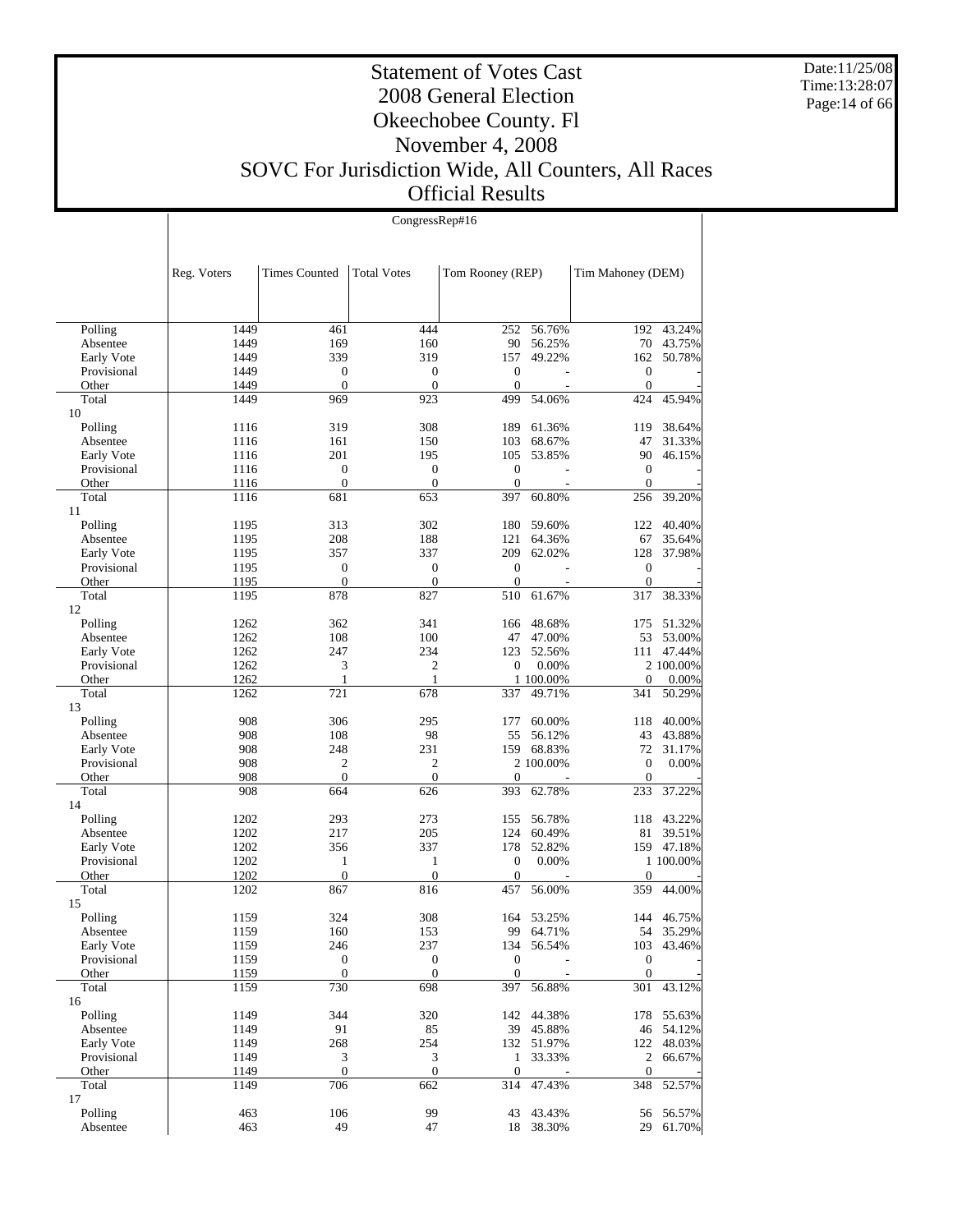Date:11/25/08 Time:13:28:07 Page:15 of 66

#### Statement of Votes Cast 2008 General Election Okeechobee County. Fl November 4, 2008 SOVC For Jurisdiction Wide, All Counters, All Races Official Results

 Early Vote Provisional Other Total 18 Polling Absentee Early Vote Provisional Other Total Total Polling Absentee Early Vote Provisional **Other**  Total Reg. Voters Times Counted Total Votes Tom Rooney (REP) Tim Mahoney (DEM) CongressRep#16 463 135 128 45 35.16% 83 64.84%<br>463 0 0 0 0 0 0 463 0 0 0 - 0 -463 0 0 0 - 0 -463 290 274 106 38.69% 168 61.31% 702 190 177 52 29.38% 125 70.62% 702 94 84 26 30.95% 58 69.05%  $\begin{array}{ccccccccc}\n702 & & & 174 & & & 152 & & 41 & 26.97\% & & & 111 & 73.03\% \\
702 & & & 1 & & & 1 & & 0 & 0.00\% & & & 1 & 100.00\% \\
\end{array}$  $\begin{array}{ccccccccccc} 702 && 1 && 1 && 0 && 0.00\% & && 1 && 100.00\% \\ 702 && 0 && 0 && 0 && 0 && 0 & && 0 \end{array}$  $702$  0 0 0 0 0 0 702 459 414 119 28.74% 295 71.26% 18859 5531 5249 2978 56.73% 2271 43.27% 18859 2574 2409 1432 59.44% 977 40.56%<br>18859 4782 4514 2600 57.60% 1914 42.40% 18859 4782 4514 2600 57.60% 1914 42.40% 18859 14 12 6 50.00% 6 50.00% 18859 14 12 6 50.00% 6 50.00% 6 50.00% 6 50.00% 6 50.00% 6 50.00% 6 50.00% 6 50.00% 6 50.00% 6 50.00  $\frac{1}{2}$  1  $\begin{array}{cccccccccc} 18859 & 1 & 1 & 100.00\% & 0 & 0.00\% \\ 18859 & 12902 & 12185 & 7017 & 57.59\% & 5168 & 42.41\% \end{array}$ 7017 57.59%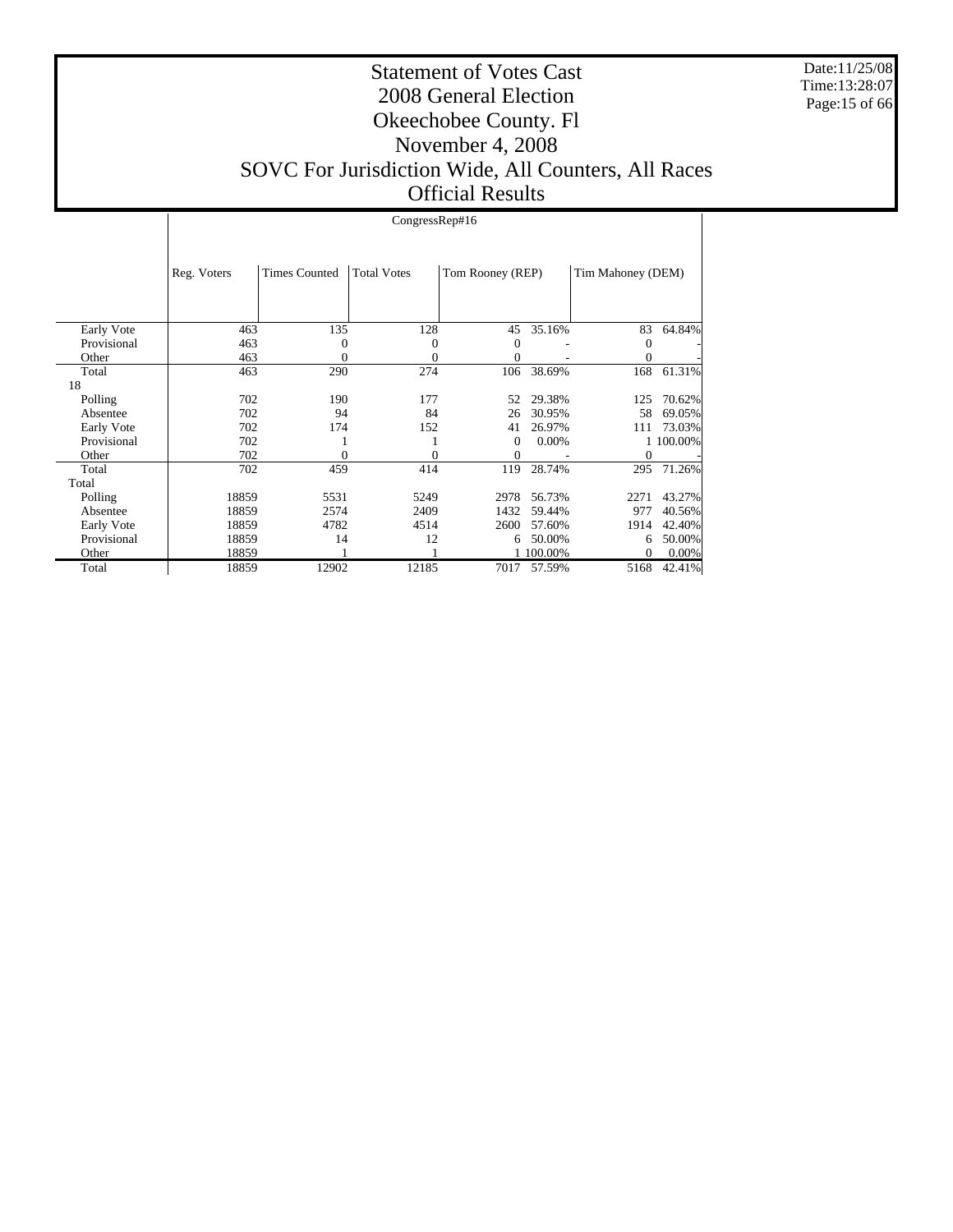Date:11/25/08 Time:13:28:07 Page:16 of 66

 $\mathbb{R}$ 

#### Statement of Votes Cast 2008 General Election Okeechobee County. Fl November 4, 2008 SOVC For Jurisdiction Wide, All Counters, All Races Official Results

Public Defender

 $\overline{1}$ 

|                           | Reg. Voters  | <b>Times Counted</b> | <b>Total Votes</b>  | Diamond R. Litty (REP) |                  | Don Chinquina (DEM) |                  |
|---------------------------|--------------|----------------------|---------------------|------------------------|------------------|---------------------|------------------|
|                           |              |                      |                     |                        |                  |                     |                  |
| Jurisdiction Wide<br>1    |              |                      |                     |                        |                  |                     |                  |
| Polling                   | 1296         | 412                  | 376                 | 268                    | 71.28%           | 108                 | 28.72%           |
| Absentee                  | 1296         | 166                  | 148                 | 109                    | 73.65%           | 39                  | 26.35%           |
| Early Vote                | 1296         | 348                  | 318                 | 205                    | 64.47%           | 113                 | 35.53%           |
| Provisional               | 1296         | 4                    | $\overline{4}$      | 3                      | 75.00%           | 1                   | 25.00%           |
| Other                     | 1296         | $\overline{0}$       | $\mathbf{0}$        | $\overline{0}$         |                  | $\boldsymbol{0}$    |                  |
| Total                     | 1296         | 930                  | 846                 | 585                    | 69.15%           | 261                 | 30.85%           |
| $\overline{c}$<br>Polling | 547          | 218                  | 199                 | 149                    | 74.87%           | 50                  | 25.13%           |
| Absentee                  | 547          | 60                   | 53                  | 39                     | 73.58%           | 14                  | 26.42%           |
| Early Vote                | 547          | 99                   | 96                  | 67                     | 69.79%           | 29                  | 30.21%           |
| Provisional               | 547          | $\boldsymbol{0}$     | $\mathbf{0}$        | $\overline{0}$         | $\sim$           | $\boldsymbol{0}$    |                  |
| Other                     | 547          | $\mathbf{0}$         | $\mathbf{0}$        | $\theta$               |                  | $\mathbf{0}$        |                  |
| Total<br>3                | 547          | 377                  | 348                 | 255                    | 73.28%           | 93                  | 26.72%           |
| Polling                   | 1211         | 396                  | 372                 | 268                    | 72.04%           | 104                 | 27.96%           |
| Absentee                  | 1211         | 165                  | 142                 | 105                    | 73.94%           | 37                  | 26.06%           |
| Early Vote                | 1211         | 372                  | 351                 | 247                    | 70.37%           | 104                 | 29.63%           |
| Provisional               | 1211         | $\mathbf{0}$         | $\boldsymbol{0}$    | $\theta$               |                  | $\boldsymbol{0}$    |                  |
| Other                     | 1211         | $\boldsymbol{0}$     | $\mathbf{0}$        | $\overline{0}$         | $\overline{a}$   | $\boldsymbol{0}$    |                  |
| Total<br>$\overline{4}$   | 1211         | 933                  | 865                 | 620                    | 71.68%           | 245                 | 28.32%           |
| Polling                   | 1048         | 319                  | 297                 | 218                    | 73.40%           | 79                  | 26.60%           |
| Absentee                  | 1048         | 165                  | 147                 | 106                    | 72.11%           | 41                  | 27.89%           |
| Early Vote                | 1048         | 324                  | 296                 | 206                    | 69.59%           | 90                  | 30.41%           |
| Provisional               | 1048         | $\mathbf{0}$         | $\mathbf{0}$        | $\overline{0}$         |                  | $\boldsymbol{0}$    |                  |
| Other                     | 1048         | $\boldsymbol{0}$     | $\mathbf{0}$        | $\theta$               |                  | $\boldsymbol{0}$    |                  |
| Total                     | 1048         | 808                  | 740                 | 530                    | 71.62%           | 210                 | 28.38%           |
| 5                         |              |                      |                     |                        |                  |                     |                  |
| Polling                   | 1411         | 340                  | 298                 |                        | 176 59.06%       | 122                 | 40.94%           |
| Absentee<br>Early Vote    | 1411<br>1411 | 242<br>369           | 207<br>323          | 130<br>187             | 62.80%<br>57.89% | 77<br>136           | 37.20%<br>42.11% |
| Provisional               | 1411         | $\mathbf{0}$         | $\mathbf{0}$        | $\theta$               |                  | $\mathbf{0}$        |                  |
| Other                     | 1411         | $\mathbf{0}$         | $\mathbf{0}$        | $\overline{0}$         |                  | $\mathbf{0}$        |                  |
| Total                     | 1411         | 951                  | 828                 | 493                    | 59.54%           | 335                 | 40.46%           |
| 6                         |              |                      |                     |                        |                  |                     |                  |
| Polling                   | 372          | 83                   | 73                  | 40                     | 54.79%           | 33                  | 45.21%           |
| Absentee                  | 372          | 66                   | 54                  | 16                     | 29.63%           | 38                  | 70.37%           |
| Early Vote                | 372          | 90                   | 81                  | 38                     | 46.91%           | 43                  | 53.09%           |
| Provisional               | 372          | $\mathbf{0}$         | $\boldsymbol{0}$    | $\mathbf{0}$           | $\overline{a}$   | $\boldsymbol{0}$    |                  |
| Other<br>Total            | 372<br>372   | $\mathbf{0}$<br>239  | $\mathbf{0}$<br>208 | $\theta$<br>94         | 45.19%           | $\mathbf{0}$<br>114 | 54.81%           |
|                           |              |                      |                     |                        |                  |                     |                  |
| Polling                   | 568          | 205                  | 188                 |                        | 153 81.38%       | 35                  | 18.62%           |
| Absentee                  | 568          | $81\,$               | 69                  | 57                     | 82.61%           | 12                  | 17.39%           |
| Early Vote                | 568          | 160                  | 147                 | 103                    | 70.07%           | 44                  | 29.93%           |
| Provisional               | 568          | $\boldsymbol{0}$     | $\boldsymbol{0}$    | $\mathbf{0}$           |                  | $\mathbf{0}$        |                  |
| Other                     | 568          | $\boldsymbol{0}$     | $\boldsymbol{0}$    | $\boldsymbol{0}$       |                  | $\mathbf{0}$        |                  |
| Total<br>8                | 568          | 446                  | 404                 | 313                    | 77.48%           | 91                  | 22.52%           |
| Polling                   | 1801         | 540                  | 510                 | 310                    | 60.78%           | 200                 | 39.22%           |
| Absentee                  | 1801         | 264                  | 237                 | 147                    | 62.03%           | 90                  | 37.97%           |
| Early Vote                | 1801         | 449                  | 411                 | 221                    | 53.77%           | 190                 | 46.23%           |
| Provisional               | 1801         | $\boldsymbol{0}$     | $\boldsymbol{0}$    | $\boldsymbol{0}$       |                  | $\boldsymbol{0}$    |                  |
| Other                     | 1801         | $\mathbf{0}$         | $\mathbf{0}$        | $\mathbf{0}$           |                  | $\mathbf{0}$        |                  |
| Total                     | 1801         | 1253                 | 1158                | 678                    | 58.55%           | 480                 | 41.45%           |
| 9                         |              |                      |                     |                        |                  |                     |                  |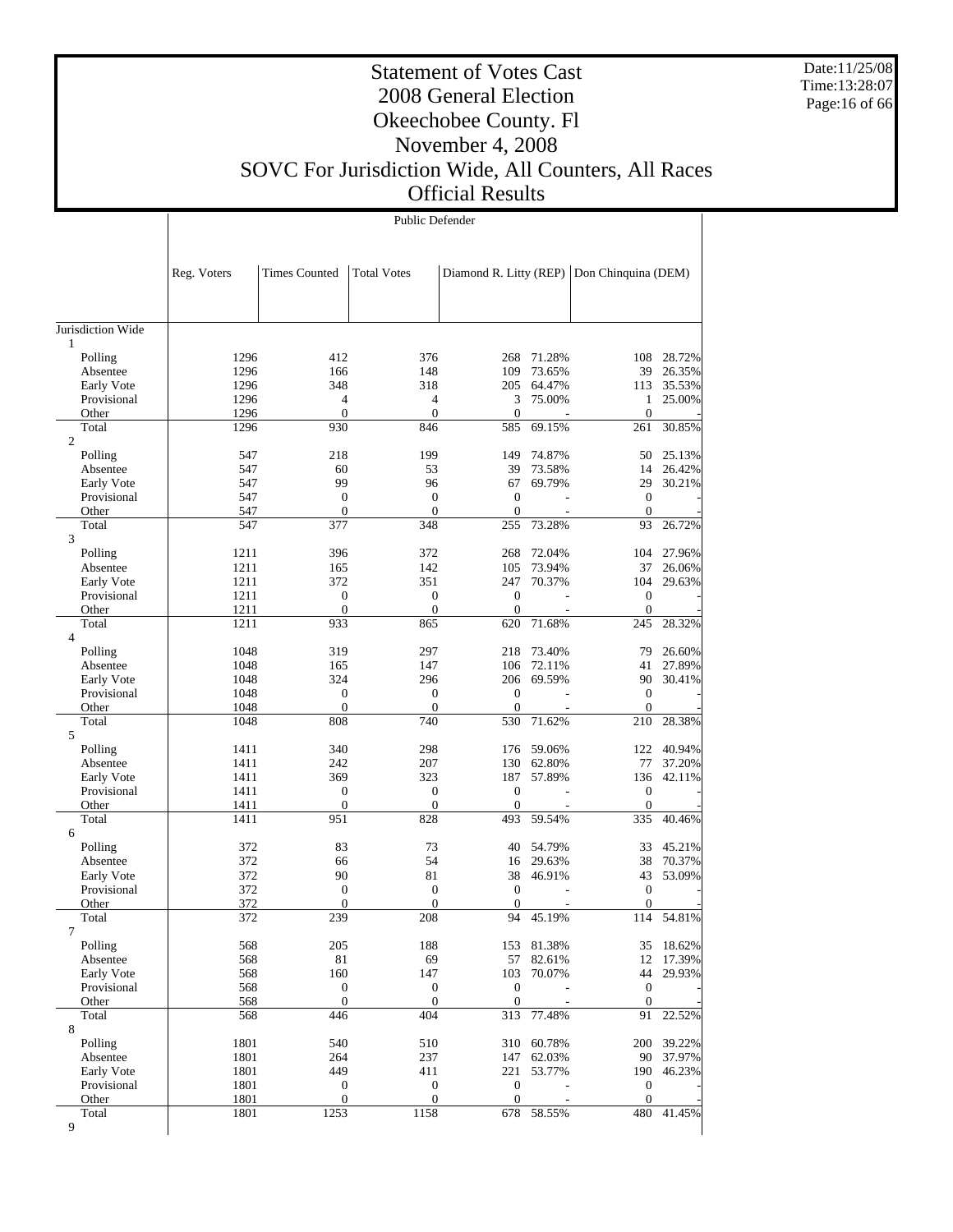Date:11/25/08 Time:13:28:07 Page:17 of 66

#### Statement of Votes Cast 2008 General Election Okeechobee County. Fl November 4, 2008 SOVC For Jurisdiction Wide, All Counters, All Races Official Results

|             |             | Public Defender      |                    |                        |            |                     |            |  |  |  |
|-------------|-------------|----------------------|--------------------|------------------------|------------|---------------------|------------|--|--|--|
|             |             |                      |                    |                        |            |                     |            |  |  |  |
|             |             |                      |                    |                        |            |                     |            |  |  |  |
|             | Reg. Voters | <b>Times Counted</b> | <b>Total Votes</b> | Diamond R. Litty (REP) |            | Don Chinquina (DEM) |            |  |  |  |
|             |             |                      |                    |                        |            |                     |            |  |  |  |
|             |             |                      |                    |                        |            |                     |            |  |  |  |
|             |             |                      |                    |                        |            |                     |            |  |  |  |
| Polling     | 1449        | 461                  | 431                | 273                    | 63.34%     | 158                 | 36.66%     |  |  |  |
| Absentee    | 1449        | 169                  | 159                | 104                    | 65.41%     | 55                  | 34.59%     |  |  |  |
| Early Vote  | 1449        | 339                  | 308                | 160                    | 51.95%     | 148                 | 48.05%     |  |  |  |
| Provisional | 1449        | 0                    | $\boldsymbol{0}$   | $\theta$               |            | $\boldsymbol{0}$    |            |  |  |  |
| Other       | 1449        | $\boldsymbol{0}$     | $\mathbf{0}$       | $\mathbf{0}$           |            | $\boldsymbol{0}$    |            |  |  |  |
| Total<br>10 | 1449        | 969                  | 898                | 537                    | 59.80%     | 361                 | 40.20%     |  |  |  |
| Polling     | 1116        | 319                  | 301                | 222                    | 73.75%     | 79                  | 26.25%     |  |  |  |
| Absentee    | 1116        | 161                  | 143                | 106                    | 74.13%     | 37                  | 25.87%     |  |  |  |
| Early Vote  | 1116        | 201                  | 192                | 120                    | 62.50%     | 72                  | 37.50%     |  |  |  |
| Provisional | 1116        | $\overline{0}$       | $\mathbf{0}$       | $\theta$               |            | $\mathbf{0}$        |            |  |  |  |
| Other       | 1116        | $\boldsymbol{0}$     | $\mathbf{0}$       | $\mathbf{0}$           |            | $\boldsymbol{0}$    |            |  |  |  |
| Total       | 1116        | 681                  | 636                | 448                    | 70.44%     | 188                 | 29.56%     |  |  |  |
| 11          |             |                      |                    |                        |            |                     |            |  |  |  |
| Polling     | 1195        | 313                  | 288                | 160                    | 55.56%     | 128                 | 44.44%     |  |  |  |
| Absentee    | 1195        | 208                  | 187                | 115                    | 61.50%     | 72                  | 38.50%     |  |  |  |
| Early Vote  | 1195        | 357                  | 326                | 186                    | 57.06%     | 140                 | 42.94%     |  |  |  |
| Provisional | 1195        | 0                    | $\boldsymbol{0}$   | $\theta$               |            | $\boldsymbol{0}$    |            |  |  |  |
| Other       | 1195        | $\overline{0}$       | $\overline{0}$     | $\mathbf{0}$           |            | $\mathbf{0}$        |            |  |  |  |
| Total<br>12 | 1195        | 878                  | 801                | 461                    | 57.55%     | 340                 | 42.45%     |  |  |  |
| Polling     | 1262        | 362                  | 342                | 197                    | 57.60%     | 145                 | 42.40%     |  |  |  |
| Absentee    | 1262        | 108                  | 99                 | 53                     | 53.54%     | 46                  | 46.46%     |  |  |  |
| Early Vote  | 1262        | 247                  | 225                | 114                    | 50.67%     | 111                 | 49.33%     |  |  |  |
| Provisional | 1262        | 3                    | 2                  | $\mathbf{1}$           | 50.00%     | $\mathbf{1}$        | 50.00%     |  |  |  |
| Other       | 1262        | 1                    | $\mathbf{1}$       |                        | 1 100.00%  | 0                   | 0.00%      |  |  |  |
| Total       | 1262        | 721                  | 669                | 366                    | 54.71%     | 303                 | 45.29%     |  |  |  |
| 13          |             |                      |                    |                        |            |                     |            |  |  |  |
| Polling     | 908         | 306                  | 285                | 195                    | 68.42%     | 90                  | 31.58%     |  |  |  |
| Absentee    | 908         | 108                  | 84                 | 48                     | 57.14%     | 36                  | 42.86%     |  |  |  |
| Early Vote  | 908         | 248                  | 220                | 147                    | 66.82%     | 73                  | 33.18%     |  |  |  |
| Provisional | 908         | 2                    | 2                  | $\mathbf{0}$           | 0.00%      |                     | 2 100.00%  |  |  |  |
| Other       | 908         | $\boldsymbol{0}$     | $\mathbf{0}$       | $\theta$               |            | $\mathbf{0}$        |            |  |  |  |
| Total<br>14 | 908         | 664                  | 591                | 390                    | 65.99%     | 201                 | 34.01%     |  |  |  |
| Polling     | 1202        | 293                  | 270                | 167                    | 61.85%     | 103                 | 38.15%     |  |  |  |
| Absentee    | 1202        | 217                  | 193                | 132                    | 68.39%     | 61                  | 31.61%     |  |  |  |
| Early Vote  | 1202        | 356                  | 330                | 169                    | 51.21%     | 161                 | 48.79%     |  |  |  |
| Provisional | 1202        | 1                    | $\mathbf{1}$       | $\theta$               | 0.00%      |                     | 1 100.00%  |  |  |  |
| Other       | 1202        | $\boldsymbol{0}$     | $\boldsymbol{0}$   | $\overline{0}$         |            | 0                   |            |  |  |  |
| Total       | 1202        | 867                  | 794                | 468                    | 58.94%     | 326                 | 41.06%     |  |  |  |
| 15          |             |                      |                    |                        |            |                     |            |  |  |  |
| Polling     | 1159        | 324                  | 298                | 172                    | 57.72%     |                     | 126 42.28% |  |  |  |
| Absentee    | 1159        | 160                  | 148                | 95                     | 64.19%     | 53                  | 35.81%     |  |  |  |
| Early Vote  | 1159        | 246                  | 222                | 119                    | 53.60%     | 103                 | 46.40%     |  |  |  |
| Provisional | 1159        | 0                    | $\boldsymbol{0}$   | $\boldsymbol{0}$       |            | $\boldsymbol{0}$    |            |  |  |  |
| Other       | 1159        | $\boldsymbol{0}$     | $\mathbf{0}$       | $\boldsymbol{0}$       |            | $\mathbf{0}$        |            |  |  |  |
| Total<br>16 | 1159        | 730                  | 668                | 386                    | 57.78%     | 282                 | 42.22%     |  |  |  |
| Polling     | 1149        | 344                  | 321                |                        | 160 49.84% | 161                 | 50.16%     |  |  |  |
| Absentee    | 1149        | 91                   | 79                 | 40                     | 50.63%     | 39                  | 49.37%     |  |  |  |
| Early Vote  | 1149        | 268                  | 243                |                        | 116 47.74% | 127                 | 52.26%     |  |  |  |
| Provisional | 1149        | 3                    | $\sqrt{2}$         | $\mathbf{0}$           | 0.00%      |                     | 2 100.00%  |  |  |  |
| Other       | 1149        | $\boldsymbol{0}$     | $\boldsymbol{0}$   | $\mathbf{0}$           |            | $\boldsymbol{0}$    |            |  |  |  |
| Total       | 1149        | 706                  | 645                | 316                    | 48.99%     | 329                 | 51.01%     |  |  |  |
| 17          |             |                      |                    |                        |            |                     |            |  |  |  |
| Polling     | 463         | 106                  | 96                 | 47                     | 48.96%     | 49                  | 51.04%     |  |  |  |
| Absentee    | 463         | 49                   | 46                 |                        | 21 45.65%  | 25                  | 54.35%     |  |  |  |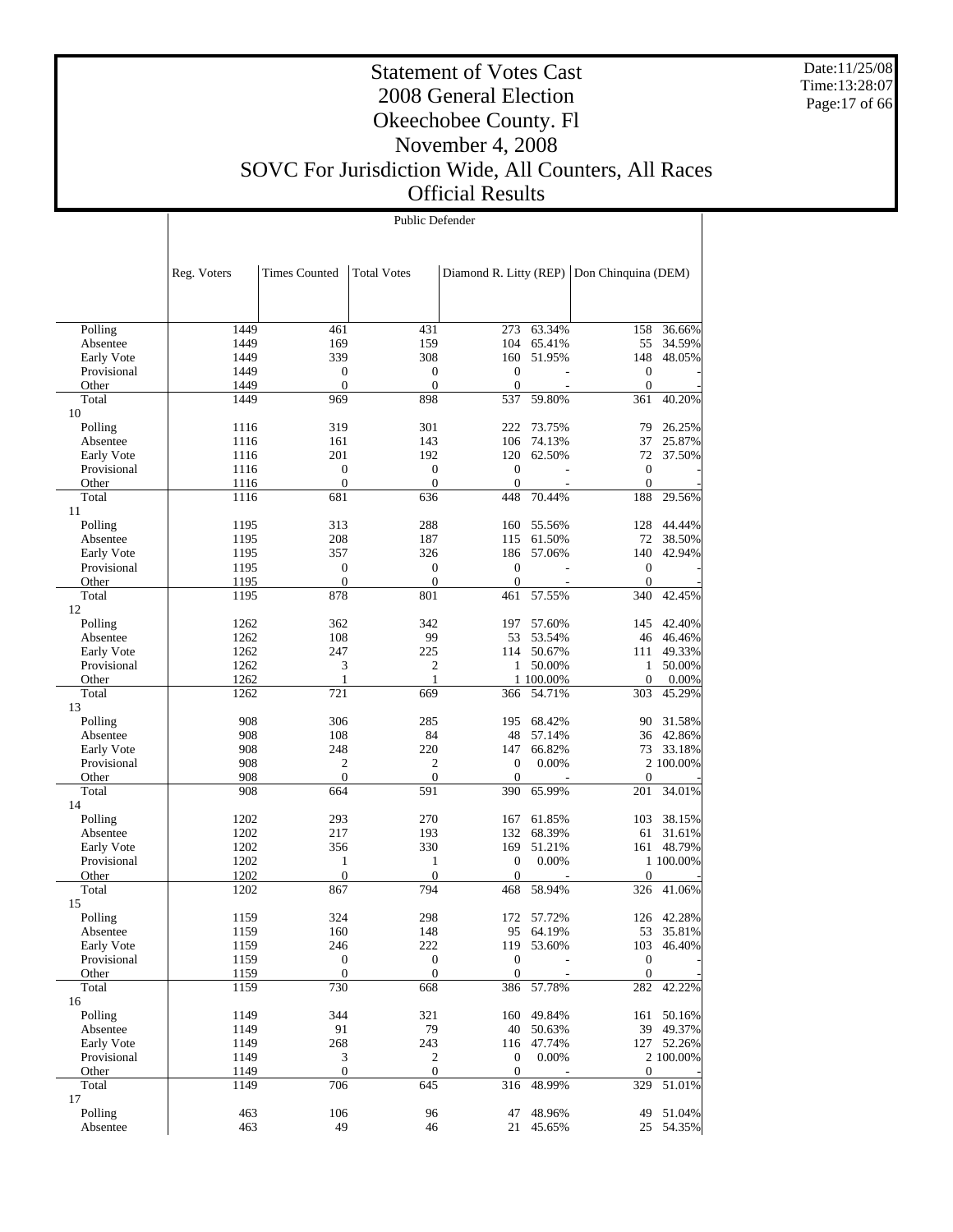Date:11/25/08 Time:13:28:07 Page:18 of 66

#### Statement of Votes Cast 2008 General Election Okeechobee County. Fl November 4, 2008 SOVC For Jurisdiction Wide, All Counters, All Races Official Results

|             |             | Public Defender      |                    |          |           |                                            |           |  |  |  |  |
|-------------|-------------|----------------------|--------------------|----------|-----------|--------------------------------------------|-----------|--|--|--|--|
|             |             |                      |                    |          |           |                                            |           |  |  |  |  |
|             | Reg. Voters | <b>Times Counted</b> | <b>Total Votes</b> |          |           | Diamond R. Litty (REP) Don Chinquina (DEM) |           |  |  |  |  |
|             |             |                      |                    |          |           |                                            |           |  |  |  |  |
|             |             |                      |                    |          |           |                                            |           |  |  |  |  |
| Early Vote  | 463         | 135                  | 124                | 46       | 37.10%    | 78                                         | 62.90%    |  |  |  |  |
| Provisional | 463         | 0                    | 0                  | $\Omega$ |           | $\overline{0}$                             |           |  |  |  |  |
| Other       | 463         | 0                    | $\theta$           | 0        |           | $\boldsymbol{0}$                           |           |  |  |  |  |
| Total       | 463         | 290                  | 266                | 114      | 42.86%    | 152                                        | 57.14%    |  |  |  |  |
| 18          |             |                      |                    |          |           |                                            |           |  |  |  |  |
| Polling     | 702         | 190                  | 173                | 52       | 30.06%    | 121                                        | 69.94%    |  |  |  |  |
| Absentee    | 702         | 94                   | 85                 | 27       | 31.76%    | 58                                         | 68.24%    |  |  |  |  |
| Early Vote  | 702         | 174                  | 155                | 42       | 27.10%    | 113                                        | 72.90%    |  |  |  |  |
| Provisional | 702         |                      |                    | $\Omega$ | 0.00%     |                                            | 1 100.00% |  |  |  |  |
| Other       | 702         | 0                    | $\Omega$           | 0        |           | $\boldsymbol{0}$                           |           |  |  |  |  |
| Total       | 702         | 459                  | 414                | 121      | 29.23%    | 293                                        | 70.77%    |  |  |  |  |
| Total       |             |                      |                    |          |           |                                            |           |  |  |  |  |
| Polling     | 18859       | 5531                 | 5118               | 3227     | 63.05%    | 1891                                       | 36.95%    |  |  |  |  |
| Absentee    | 18859       | 2574                 | 2280               | 1450     | 63.60%    | 830                                        | 36.40%    |  |  |  |  |
| Early Vote  | 18859       | 4782                 | 4368               | 2493     | 57.07%    | 1875                                       | 42.93%    |  |  |  |  |
| Provisional | 18859       | 14                   | 12                 | 4        | 33.33%    | 8                                          | 66.67%    |  |  |  |  |
| Other       | 18859       |                      |                    |          | 1 100.00% | $\overline{0}$                             | 0.00%     |  |  |  |  |
| Total       | 18859       | 12902                | 11779              | 7175     | 60.91%    | 4604                                       | 39.09%    |  |  |  |  |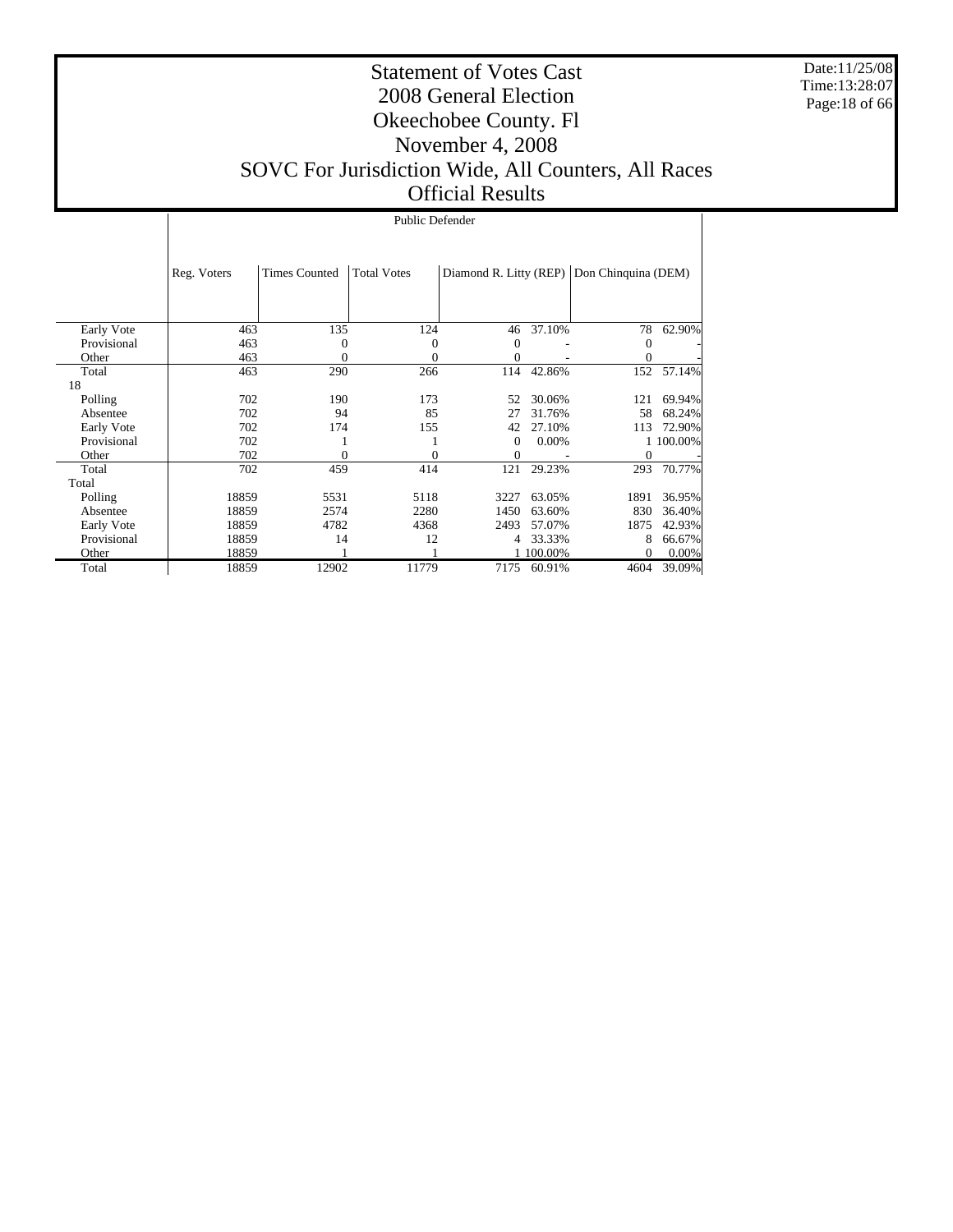Date:11/25/08 Time:13:28:07 Page:19 of 66

#### Statement of Votes Cast 2008 General Election Okeechobee County. Fl November 4, 2008 SOVC For Jurisdiction Wide, All Counters, All Races Official Results

State Senate #17

 $\overline{1}$ 

|                           | Reg. Voters  | <b>Times Counted</b>    | <b>Total Votes</b>    | JD Alexander (REP)      |                  | Scott K. Thompson<br>(DEM) |                  |
|---------------------------|--------------|-------------------------|-----------------------|-------------------------|------------------|----------------------------|------------------|
| Jurisdiction Wide         |              |                         |                       |                         |                  |                            |                  |
| 1                         |              |                         |                       |                         |                  |                            |                  |
| Polling                   | 1296         | 412                     | 375                   | 241                     | 64.27%           | 134                        | 35.73%           |
| Absentee                  | 1296         | 166                     | 150                   | 106                     | 70.67%           | 44                         | 29.33%           |
| Early Vote<br>Provisional | 1296<br>1296 | 348<br>$\overline{4}$   | 312<br>$\overline{4}$ | 194<br>2                | 62.18%<br>50.00% | 118<br>2                   | 37.82%<br>50.00% |
| Other                     | 1296         | $\boldsymbol{0}$        | $\mathbf{0}$          | $\mathbf{0}$            |                  | $\theta$                   |                  |
| Total                     | 1296         | 930                     | 841                   | 543                     | 64.57%           | 298                        | 35.43%           |
| $\overline{c}$            |              |                         |                       |                         |                  |                            |                  |
| Polling                   | 547          | 218                     | 200                   | 138                     | 69.00%           | 62                         | 31.00%           |
| Absentee                  | 547          | 60                      | 55                    | 41                      | 74.55%           | 14                         | 25.45%           |
| Early Vote                | 547          | 99                      | 93                    | 53                      | 56.99%           | 40                         | 43.01%           |
| Provisional               | 547          | $\boldsymbol{0}$        | $\mathbf{0}$          | $\mathbf{0}$            |                  | $\mathbf{0}$               |                  |
| Other                     | 547          | $\boldsymbol{0}$        | $\mathbf{0}$          | $\mathbf{0}$            |                  | $\theta$                   |                  |
| Total<br>3                | 547          | 377                     | 348                   | 232                     | 66.67%           | 116                        | 33.33%           |
| Polling                   | 1211         | 396                     | 368                   | 249                     | 67.66%           | 119                        | 32.34%           |
| Absentee                  | 1211         | 165                     | 147                   | 107                     | 72.79%           | 40                         | 27.21%           |
| Early Vote                | 1211         | 372                     | 344                   | 233                     | 67.73%           | 111                        | 32.27%           |
| Provisional               | 1211         | $\boldsymbol{0}$        | $\boldsymbol{0}$      | $\boldsymbol{0}$        |                  | $\boldsymbol{0}$           |                  |
| Other                     | 1211         | $\boldsymbol{0}$        | $\mathbf{0}$          | $\mathbf{0}$            |                  | $\boldsymbol{0}$           |                  |
| Total<br>$\overline{4}$   | 1211         | 933                     | 859                   | 589                     | 68.57%           | 270                        | 31.43%           |
| Polling                   | 1048         | 319                     | 292                   | 213                     | 72.95%           | 79                         | 27.05%           |
| Absentee                  | 1048         | 165                     | 156                   | 116                     | 74.36%           | 40                         | 25.64%           |
| Early Vote                | 1048         | 324                     | 299                   | 199                     | 66.56%           | 100                        | 33.44%           |
| Provisional               | 1048         | $\overline{0}$          | $\mathbf{0}$          | $\mathbf{0}$            |                  | $\mathbf{0}$               |                  |
| Other                     | 1048         | $\boldsymbol{0}$        | $\boldsymbol{0}$      | $\boldsymbol{0}$        |                  | $\boldsymbol{0}$           |                  |
| Total<br>5                | 1048         | 808                     | 747                   | 528                     | 70.68%           | 219                        | 29.32%           |
| Polling                   |              |                         |                       |                         |                  |                            |                  |
| Absentee                  |              |                         |                       |                         |                  |                            |                  |
| Early Vote                |              |                         |                       |                         |                  |                            |                  |
| Provisional               |              |                         |                       |                         | ٠                |                            |                  |
| Other                     |              | $\overline{a}$          |                       |                         |                  |                            |                  |
| Total                     |              |                         |                       |                         |                  |                            |                  |
| 6                         |              |                         |                       |                         |                  |                            |                  |
| Polling<br>Absentee       | 372<br>372   | 83<br>66                | 71<br>56              | 35<br>17                | 49.30%<br>30.36% | 36<br>39                   | 50.70%<br>69.64% |
| Early Vote                | 372          | 90                      | 80                    | 35                      | 43.75%           | 45                         | 56.25%           |
| Provisional               | 372          | $\boldsymbol{0}$        | $\boldsymbol{0}$      | $\boldsymbol{0}$        |                  | $\boldsymbol{0}$           |                  |
| Other                     | 372          | $\boldsymbol{0}$        | $\boldsymbol{0}$      | $\mathbf{0}$            |                  | $\boldsymbol{0}$           |                  |
| Total                     | 372          | 239                     | 207                   | 87                      | 42.03%           | 120                        | 57.97%           |
| 7                         |              |                         |                       |                         |                  |                            |                  |
| Polling                   | 568          | 205                     | 188                   | 142                     | 75.53%           | 46                         | 24.47%           |
| Absentee                  | 568          | 81                      | 73                    | 55                      | 75.34%           | 18                         | 24.66%           |
| Early Vote                | 568          | 160                     | 148                   | 96                      | 64.86%           | 52                         | 35.14%           |
| Provisional               | 568          | $\boldsymbol{0}$        | $\boldsymbol{0}$      | $\boldsymbol{0}$        |                  | $\boldsymbol{0}$           |                  |
| Other<br>Total            | 568<br>568   | $\boldsymbol{0}$<br>446 | $\mathbf{0}$<br>409   | $\boldsymbol{0}$<br>293 | 71.64%           | $\mathbf{0}$<br>116        | 28.36%           |
| 8                         |              |                         |                       |                         |                  |                            |                  |
| Polling                   | 1801         | 540                     | 499                   | 253                     | 50.70%           | 246                        | 49.30%           |
| Absentee                  | 1801         | 264                     | 243                   | 150                     | 61.73%           | 93                         | 38.27%           |
| Early Vote                | 1801         | 449                     | 414                   | 206                     | 49.76%           | 208                        | 50.24%           |
| Provisional               | 1801         | $\boldsymbol{0}$        | $\boldsymbol{0}$      | $\boldsymbol{0}$        |                  | $\boldsymbol{0}$           |                  |
| Other                     | 1801         | $\boldsymbol{0}$        | $\boldsymbol{0}$      | $\boldsymbol{0}$        |                  | $\boldsymbol{0}$           |                  |
| Total                     | 1801         | 1253                    | 1156                  | 609                     | 52.68%           | 547                        | 47.32%           |
| 9                         |              |                         |                       |                         |                  |                            |                  |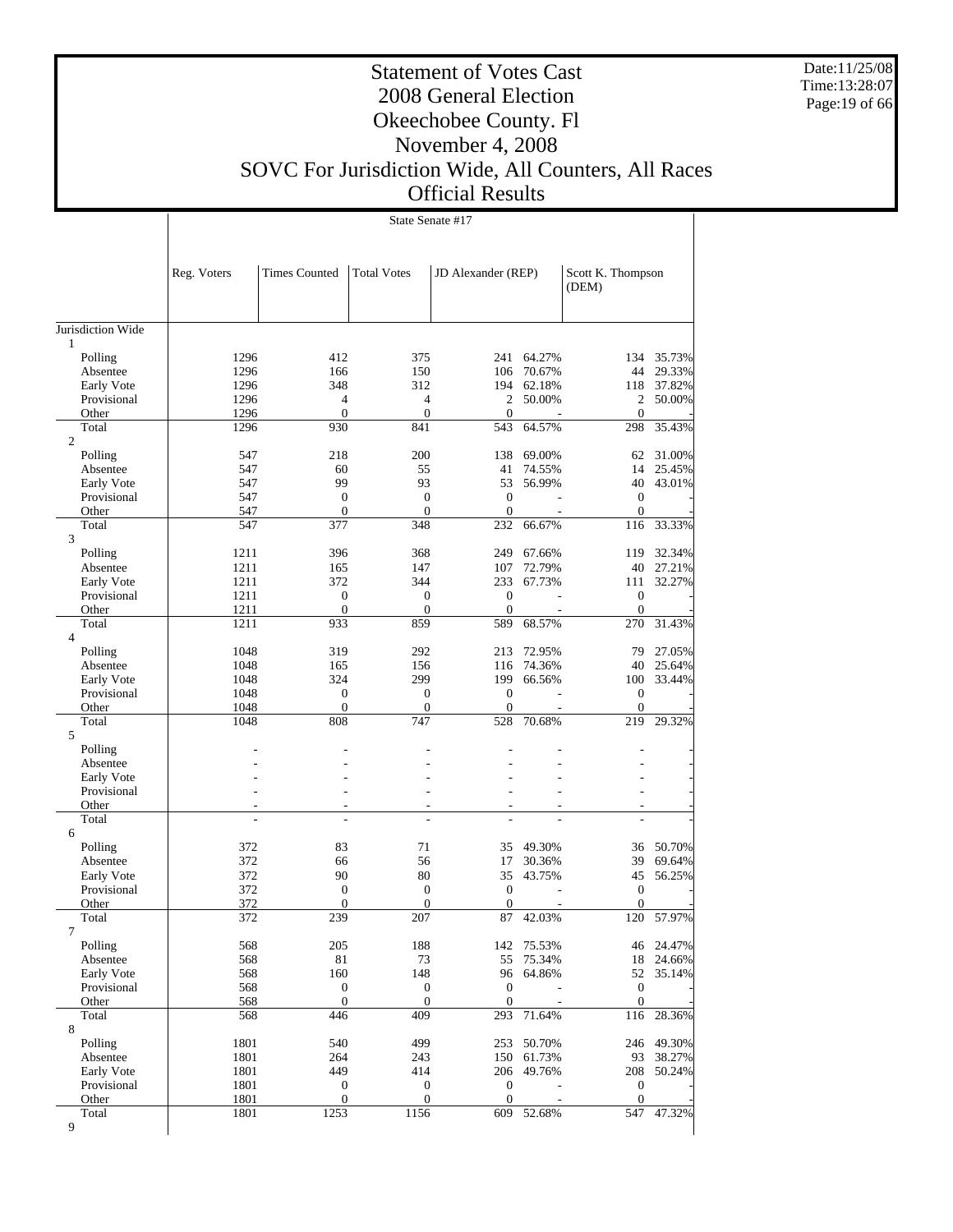Date:11/25/08 Time:13:28:07 Page:20 of 66

## Statement of Votes Cast 2008 General Election Okeechobee County. Fl November 4, 2008 SOVC For Jurisdiction Wide, All Counters, All Races

Official Results

|                        |              | State Senate #17                 |                                  |                                  |                  |                                  |                  |  |  |  |
|------------------------|--------------|----------------------------------|----------------------------------|----------------------------------|------------------|----------------------------------|------------------|--|--|--|
|                        |              |                                  |                                  |                                  |                  |                                  |                  |  |  |  |
|                        | Reg. Voters  | <b>Times Counted</b>             | <b>Total Votes</b>               | JD Alexander (REP)               |                  | Scott K. Thompson<br>(DEM)       |                  |  |  |  |
|                        |              |                                  |                                  |                                  |                  |                                  |                  |  |  |  |
| Polling                |              |                                  |                                  |                                  |                  | $\overline{a}$                   |                  |  |  |  |
| Absentee<br>Early Vote |              |                                  |                                  |                                  |                  |                                  |                  |  |  |  |
| Provisional            |              |                                  |                                  |                                  |                  |                                  |                  |  |  |  |
| Other                  |              |                                  |                                  |                                  |                  |                                  |                  |  |  |  |
| Total                  | ÷            | ÷                                | ÷.                               |                                  |                  |                                  |                  |  |  |  |
| 10                     |              |                                  |                                  |                                  |                  |                                  |                  |  |  |  |
| Polling                | 1116         | 319                              | 295                              | 183                              | 62.03%           | 112                              | 37.97%           |  |  |  |
| Absentee<br>Early Vote | 1116<br>1116 | 161<br>201                       | 141<br>187                       | 98<br>106                        | 69.50%<br>56.68% | 43<br>81                         | 30.50%<br>43.32% |  |  |  |
| Provisional            | 1116         | $\mathbf{0}$                     | $\boldsymbol{0}$                 | $\mathbf{0}$                     |                  | $\boldsymbol{0}$                 |                  |  |  |  |
| Other                  | 1116         | $\boldsymbol{0}$                 | $\boldsymbol{0}$                 | $\boldsymbol{0}$                 |                  | $\boldsymbol{0}$                 |                  |  |  |  |
| Total                  | 1116         | 681                              | 623                              | 387                              | 62.12%           | 236                              | 37.88%           |  |  |  |
| 11                     |              |                                  |                                  |                                  |                  |                                  |                  |  |  |  |
| Polling                | 1195         | 313                              | 295                              | 161                              | 54.58%           | 134                              | 45.42%           |  |  |  |
| Absentee               | 1195         | 208                              | 191                              | 118                              | 61.78%           | 73                               | 38.22%           |  |  |  |
| Early Vote             | 1195         | 357                              | 326                              | 167                              | 51.23%           | 159                              | 48.77%           |  |  |  |
| Provisional<br>Other   | 1195<br>1195 | $\boldsymbol{0}$<br>$\mathbf{0}$ | $\boldsymbol{0}$<br>$\mathbf{0}$ | $\boldsymbol{0}$<br>$\mathbf{0}$ |                  | $\boldsymbol{0}$<br>$\mathbf{0}$ |                  |  |  |  |
| Total                  | 1195         | 878                              | 812                              | 446                              | 54.93%           | 366                              | 45.07%           |  |  |  |
| 12                     |              |                                  |                                  |                                  |                  |                                  |                  |  |  |  |
| Polling                | 1262         | 362                              | 337                              | 175                              | 51.93%           | 162                              | 48.07%           |  |  |  |
| Absentee               | 1262         | 108                              | 101                              | 52                               | 51.49%           | 49                               | 48.51%           |  |  |  |
| Early Vote             | 1262         | 247                              | 227                              | 114                              | 50.22%           | 113                              | 49.78%           |  |  |  |
| Provisional            | 1262         | 3                                | $\overline{c}$                   | 1                                | 50.00%           | $\mathbf{1}$                     | 50.00%           |  |  |  |
| Other                  | 1262         | 1                                | $\mathbf{1}$                     |                                  | 1 100.00%        | $\boldsymbol{0}$                 | 0.00%            |  |  |  |
| Total<br>13            | 1262         | 721                              | 668                              | 343                              | 51.35%           | 325                              | 48.65%           |  |  |  |
| Polling                | 908          | 306                              | 281                              | 175                              | 62.28%           | 106                              | 37.72%           |  |  |  |
| Absentee               | 908          | 108                              | 89                               | 61                               | 68.54%           | 28                               | 31.46%           |  |  |  |
| Early Vote             | 908          | 248                              | 225                              | 158                              | 70.22%           | 67                               | 29.78%           |  |  |  |
| Provisional            | 908          | $\mathfrak{2}$                   | $\overline{c}$                   |                                  | 2 100.00%        | $\mathbf{0}$                     | $0.00\%$         |  |  |  |
| Other                  | 908          | $\boldsymbol{0}$                 | $\mathbf{0}$                     | $\mathbf{0}$                     |                  | $\mathbf{0}$                     |                  |  |  |  |
| Total<br>14            | 908          | 664                              | 597                              | 396                              | 66.33%           | 201                              | 33.67%           |  |  |  |
| Polling                | 1202         | 293                              | 268                              | 163                              | 60.82%           | 105                              | 39.18%           |  |  |  |
| Absentee               | 1202         | 217                              | 198                              |                                  | 122 61.62%       | 76                               | 38.38%           |  |  |  |
| Early Vote             | 1202         | 356                              | 333                              |                                  | 167 50.15%       | 166                              | 49.85%           |  |  |  |
| Provisional            | 1202         | 1                                | $\mathbf{1}$                     |                                  | 1 100.00%        | $\boldsymbol{0}$                 | 0.00%            |  |  |  |
| Other                  | 1202         | $\boldsymbol{0}$                 | $\mathbf{0}$                     | $\boldsymbol{0}$                 |                  | $\boldsymbol{0}$                 |                  |  |  |  |
| Total<br>15            | 1202         | 867                              | 800                              | 453                              | 56.63%           | 347                              | 43.38%           |  |  |  |
| Polling                |              |                                  |                                  |                                  |                  |                                  |                  |  |  |  |
| Absentee               |              |                                  |                                  |                                  |                  |                                  |                  |  |  |  |
| Early Vote             |              |                                  |                                  |                                  |                  |                                  |                  |  |  |  |
| Provisional            |              |                                  |                                  |                                  |                  |                                  |                  |  |  |  |
| Other                  |              |                                  |                                  |                                  |                  |                                  |                  |  |  |  |
| Total                  |              |                                  | ÷.                               |                                  |                  |                                  |                  |  |  |  |
| 16                     |              |                                  |                                  |                                  |                  |                                  |                  |  |  |  |
| Polling<br>Absentee    | 1149<br>1149 | 344<br>91                        | 309<br>79                        | 141<br>39                        | 45.63%<br>49.37% | 168<br>40                        | 54.37%<br>50.63% |  |  |  |
| Early Vote             | 1149         | 268                              | 240                              |                                  | 108 45.00%       | 132                              | 55.00%           |  |  |  |
| Provisional            | 1149         | 3                                | $\mathfrak{Z}$                   | $\mathbf{1}$                     | 33.33%           | $\overline{c}$                   | 66.67%           |  |  |  |
| Other                  | 1149         | $\boldsymbol{0}$                 | $\boldsymbol{0}$                 | $\boldsymbol{0}$                 |                  | $\boldsymbol{0}$                 |                  |  |  |  |
| Total                  | 1149         | 706                              | 631                              | 289                              | 45.80%           |                                  | 342 54.20%       |  |  |  |
| 17                     |              |                                  |                                  |                                  |                  |                                  |                  |  |  |  |
| Polling                | 463          | 106                              | 92                               | 38                               | 41.30%           | 54                               | 58.70%           |  |  |  |
| Absentee               | 463          | 49                               | 46                               | 22                               | 47.83%           |                                  | 24 52.17%        |  |  |  |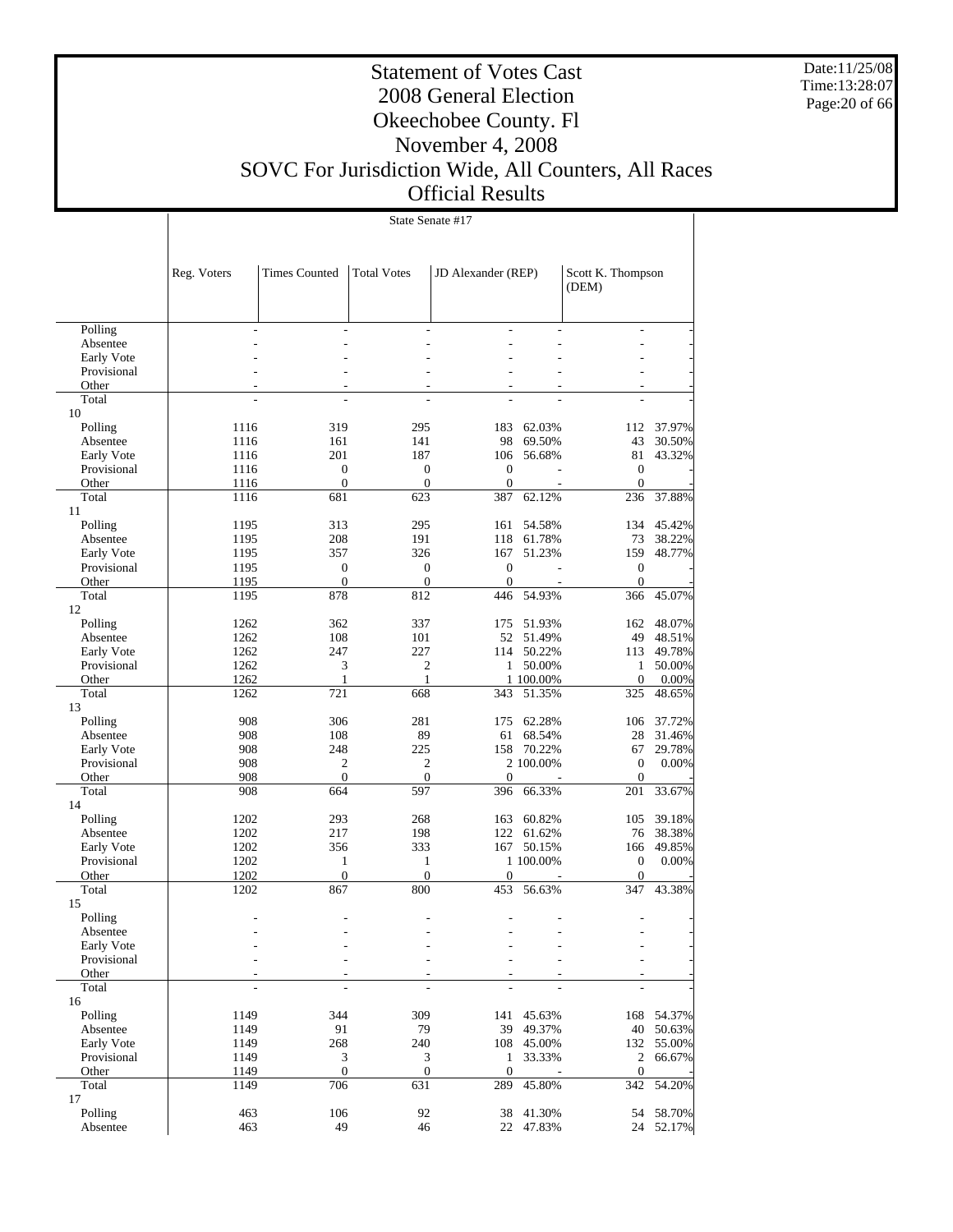Date:11/25/08 Time:13:28:07 Page:21 of 66

#### Statement of Votes Cast 2008 General Election Okeechobee County. Fl November 4, 2008 SOVC For Jurisdiction Wide, All Counters, All Races Official Results

State Senate #17

|             | Reg. Voters | <b>Times Counted</b> | <b>Total Votes</b> | JD Alexander (REP) |          | Scott K. Thompson<br>(DEM) |           |
|-------------|-------------|----------------------|--------------------|--------------------|----------|----------------------------|-----------|
|             |             |                      |                    |                    |          |                            |           |
| Early Vote  | 463         | 135                  | 125                | 38                 | 30.40%   | 87                         | 69.60%    |
| Provisional | 463         | 0                    | 0                  | $\Omega$           |          | $\Omega$                   |           |
| Other       | 463         | 0                    | 0                  | 0                  |          | $\theta$                   |           |
| Total       | 463         | 290                  | 263                | 98                 | 37.26%   | 165                        | 62.74%    |
| 18          |             |                      |                    |                    |          |                            |           |
| Polling     | 702         | 190                  | 169                | 45                 | 26.63%   | 124                        | 73.37%    |
| Absentee    | 702         | 94                   | 86                 | 26                 | 30.23%   | 60                         | 69.77%    |
| Early Vote  | 702         | 174                  | 150                | 31                 | 20.67%   | 119                        | 79.33%    |
| Provisional | 702         |                      |                    | $\Omega$           | $0.00\%$ |                            | 1 100,00% |
| Other       | 702         | $\Omega$             | 0                  | $\Omega$           |          | 0                          |           |
| Total       | 702         | 459                  | 406                | 102                | 25.12%   | 304                        | 74.88%    |
| Total       |             |                      |                    |                    |          |                            |           |
| Polling     | 14840       | 4406                 | 4039               | 2352               | 58.23%   | 1687                       | 41.77%    |
| Absentee    | 14840       | 2003                 | 1811               | 1130               | 62.40%   | 681                        | 37.60%    |
| Early Vote  | 14840       | 3828                 | 3503               | 1905               | 54.38%   | 1598                       | 45.62%    |
| Provisional | 14840       | 14                   | 13                 |                    | 53.85%   | 6                          | 46.15%    |
| Other       | 14840       |                      |                    |                    | 100.00%  | $\Omega$                   | 0.00%     |
| Total       | 14840       | 10252                | 9367               | 5395               | 57.60%   | 3972                       | 42.40%    |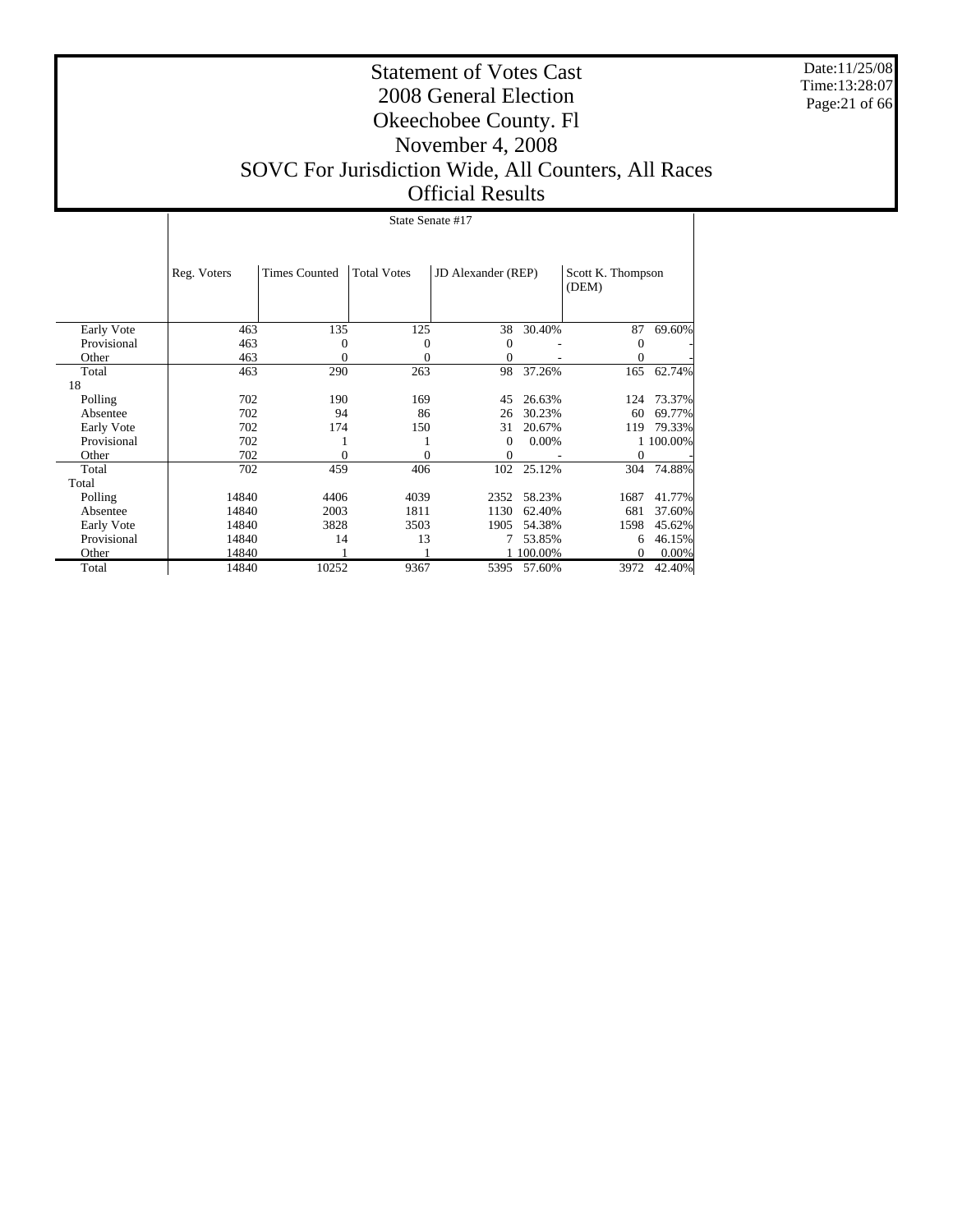Date:11/25/08 Time:13:28:07 Page:22 of 66

Τ

## Statement of Votes Cast 2008 General Election Okeechobee County. Fl November 4, 2008 SOVC For Jurisdiction Wide, All Counters, All Races

Official Results

|                         |              | State Rep #79       |                         |                         |            |                     |            |                                    |       |
|-------------------------|--------------|---------------------|-------------------------|-------------------------|------------|---------------------|------------|------------------------------------|-------|
|                         |              |                     |                         |                         |            |                     |            |                                    |       |
|                         | Reg. Voters  | Times<br>Counted    | <b>Total Votes</b>      | Mike Horner (REP)       |            | Ray O. Worley (DEM) |            | Write-In Votes                     |       |
|                         |              |                     |                         |                         |            |                     |            |                                    |       |
| Jurisdiction Wide       |              |                     |                         |                         |            |                     |            |                                    |       |
| $\mathbf{1}$<br>Polling | 1296         | 412                 | 374                     | 218                     | 58.29%     | 155                 | 41.44%     | $\mathbf{1}$                       | 0.27% |
| Absentee                | 1296         | 166                 | 148                     | 99                      | 66.89%     | 48                  | 32.43%     | $\mathbf{1}$                       | 0.68% |
| Early Vote              | 1296         | 348                 | 315                     | 189                     | 60.00%     | 126                 | 40.00%     | $\boldsymbol{0}$                   | 0.00% |
| Provisional             | 1296         | 4                   | $\overline{4}$          | 3                       | 75.00%     | 1                   | 25.00%     | $\boldsymbol{0}$                   | 0.00% |
| Other                   | 1296         | $\boldsymbol{0}$    | $\boldsymbol{0}$        | $\mathbf{0}$            |            | $\mathbf{0}$        |            | $\mathbf{0}$                       |       |
| Total<br>$\overline{c}$ | 1296         | 930                 | 841                     | 509                     | 60.52%     | 330                 | 39.24%     | $\overline{c}$                     | 0.24% |
| Polling                 | 547          | 218                 | 197                     | 114                     | 57.87%     | 83                  | 42.13%     | $\boldsymbol{0}$                   | 0.00% |
| Absentee                | 547          | 60                  | 55                      | 30                      | 54.55%     | 25                  | 45.45%     | $\boldsymbol{0}$                   | 0.00% |
| Early Vote              | 547          | 99                  | 95                      | 48                      | 50.53%     |                     | 47 49.47%  | $\boldsymbol{0}$                   | 0.00% |
| Provisional             | 547          | $\boldsymbol{0}$    | $\boldsymbol{0}$        | $\mathbf{0}$            |            | $\mathbf{0}$        |            | $\theta$                           |       |
| Other                   | 547          | $\mathbf{0}$        | $\mathbf{0}$            | $\mathbf{0}$            |            | $\boldsymbol{0}$    |            | $\boldsymbol{0}$                   |       |
| Total<br>3              | 547          | 377                 | 347                     | 192                     | 55.33%     | 155                 | 44.67%     | $\mathbf{0}$                       | 0.00% |
| Polling                 | 1211         | 396                 | 370                     | 225                     | 60.81%     | 145                 | 39.19%     | $\boldsymbol{0}$                   | 0.00% |
| Absentee                | 1211         | 165                 | 146                     | 97                      | 66.44%     | 49                  | 33.56%     | $\boldsymbol{0}$                   | 0.00% |
| Early Vote              | 1211         | 372                 | 344                     | 202                     | 58.72%     | 142                 | 41.28%     | $\boldsymbol{0}$                   | 0.00% |
| Provisional             | 1211         | $\boldsymbol{0}$    | $\boldsymbol{0}$        | $\mathbf{0}$            |            | $\boldsymbol{0}$    |            | $\theta$                           |       |
| Other                   | 1211         | $\boldsymbol{0}$    | $\mathbf{0}$            | $\mathbf{0}$            |            | $\boldsymbol{0}$    |            | $\mathbf{0}$                       |       |
| Total<br>$\overline{4}$ | 1211         | 933                 | 860                     | 524                     | 60.93%     | 336                 | 39.07%     | $\mathbf{0}$                       | 0.00% |
| Polling                 | 1048         | 319                 | 291                     | 186                     | 63.92%     | 105                 | 36.08%     | $\boldsymbol{0}$                   | 0.00% |
| Absentee                | 1048         | 165                 | 157                     | 99                      | 63.06%     | 58                  | 36.94%     | $\boldsymbol{0}$                   | 0.00% |
| Early Vote              | 1048         | 324                 | 294                     | 168                     | 57.14%     | 126                 | 42.86%     | $\boldsymbol{0}$                   | 0.00% |
| Provisional             | 1048         | $\boldsymbol{0}$    | $\boldsymbol{0}$        | $\mathbf{0}$            |            | $\mathbf{0}$        |            | $\mathbf{0}$                       |       |
| Other<br>Total          | 1048<br>1048 | $\mathbf{0}$<br>808 | $\boldsymbol{0}$<br>742 | $\boldsymbol{0}$<br>453 | 61.05%     | $\mathbf{0}$<br>289 | 38.95%     | $\boldsymbol{0}$<br>$\overline{0}$ | 0.00% |
| 5                       |              |                     |                         |                         |            |                     |            |                                    |       |
| Polling                 |              |                     |                         |                         |            |                     |            |                                    |       |
| Absentee                |              |                     |                         |                         |            |                     |            |                                    |       |
| Early Vote              |              |                     |                         |                         |            |                     |            |                                    |       |
| Provisional<br>Other    |              |                     |                         |                         |            |                     |            | L,                                 |       |
| Total                   |              | L,                  |                         |                         | ÷,         |                     |            | $\overline{a}$                     |       |
| 6                       |              |                     |                         |                         |            |                     |            |                                    |       |
| Polling                 |              |                     |                         |                         |            |                     |            |                                    |       |
| Absentee                |              |                     |                         |                         |            |                     |            |                                    |       |
| Early Vote              |              |                     |                         |                         |            |                     |            |                                    |       |
| Provisional             |              |                     |                         |                         |            |                     |            |                                    |       |
| Other<br>Total          |              |                     |                         |                         |            |                     |            |                                    |       |
| $\overline{7}$          |              |                     |                         |                         |            |                     |            |                                    |       |
| Polling                 |              |                     |                         |                         |            |                     |            |                                    |       |
| Absentee                |              |                     |                         |                         |            |                     |            |                                    |       |
| Early Vote              |              |                     |                         |                         |            |                     |            |                                    |       |
| Provisional             |              |                     |                         |                         |            |                     |            |                                    |       |
| Other<br>Total          |              |                     |                         |                         |            |                     |            |                                    |       |
| 8                       |              |                     |                         |                         |            |                     |            |                                    |       |
| Polling                 | 1801         | 540                 | 500                     | 269                     | 53.80%     |                     | 230 46.00% | 1                                  | 0.20% |
| Absentee                | 1801         | 264                 | 239                     | 140                     | 58.58%     | 99                  | 41.42%     | $\boldsymbol{0}$                   | 0.00% |
| Early Vote              | 1801         | 449                 | 415                     |                         | 196 47.23% |                     | 219 52.77% | $\mathbf{0}$                       | 0.00% |
| Provisional             | 1801         | $\boldsymbol{0}$    | $\mathbf{0}$            | $\mathbf{0}$            |            | $\boldsymbol{0}$    |            | $\mathbf{0}$                       |       |
| Other                   | 1801         | $\mathbf{0}$        | $\overline{0}$          | $\mathbf{0}$            |            | $\mathbf{0}$        |            | $\mathbf{0}$                       |       |
| Total<br>9              | 1801         | 1253                | 1154                    | 605                     | 52.43%     | 548                 | 47.49%     | 1                                  | 0.09% |
|                         |              |                     |                         |                         |            |                     |            |                                    |       |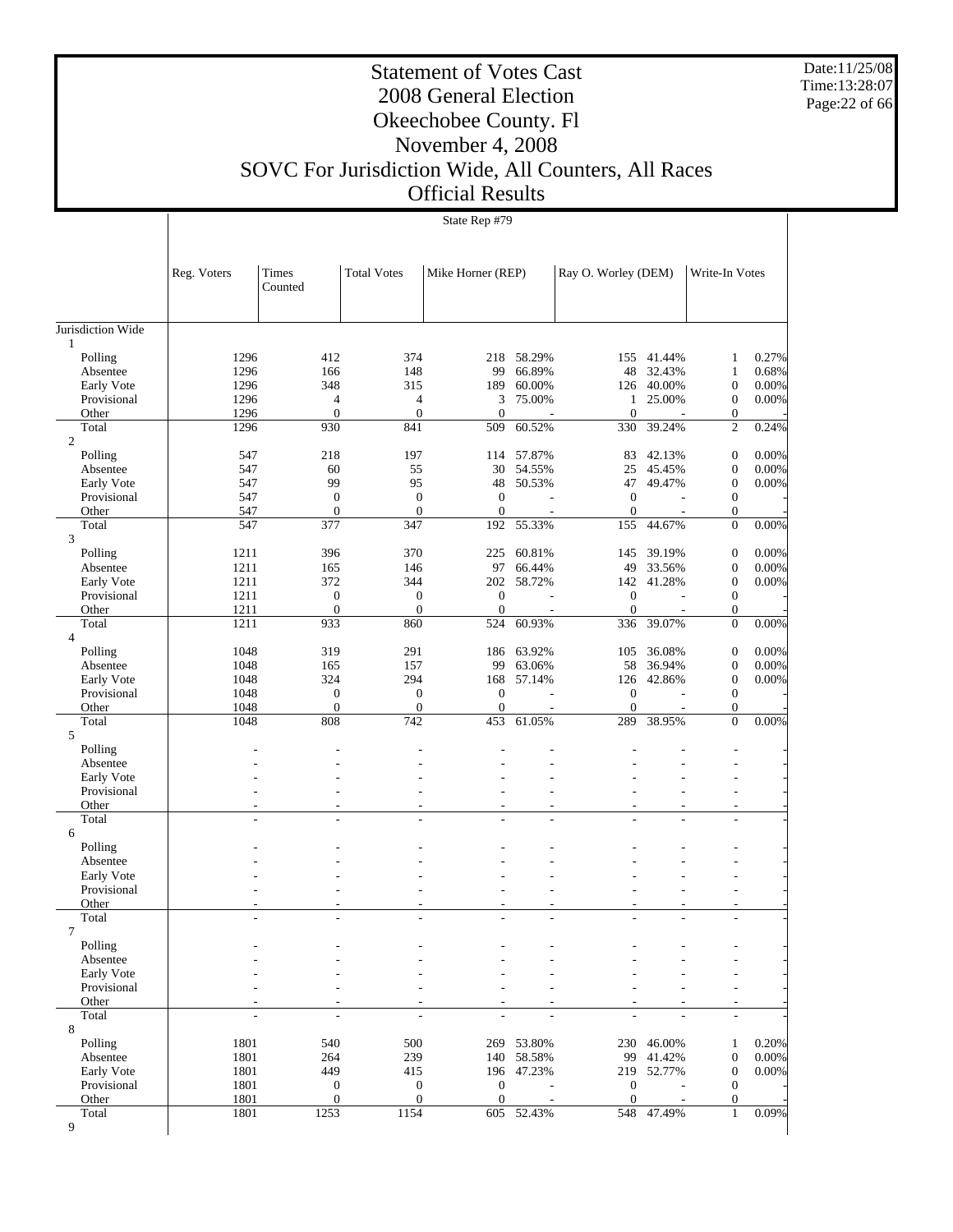Date:11/25/08 Time:13:28:07 Page:23 of 66

Τ

## Statement of Votes Cast 2008 General Election Okeechobee County. Fl November 4, 2008 SOVC For Jurisdiction Wide, All Counters, All Races

#### Official Results

|                           |              | State Rep #79           |                         |                         |                  |                     |                  |                                  |                   |
|---------------------------|--------------|-------------------------|-------------------------|-------------------------|------------------|---------------------|------------------|----------------------------------|-------------------|
|                           |              |                         |                         |                         |                  |                     |                  |                                  |                   |
|                           |              |                         |                         |                         |                  |                     |                  |                                  |                   |
|                           | Reg. Voters  | Times                   | <b>Total Votes</b>      | Mike Horner (REP)       |                  | Ray O. Worley (DEM) |                  | Write-In Votes                   |                   |
|                           |              | Counted                 |                         |                         |                  |                     |                  |                                  |                   |
|                           |              |                         |                         |                         |                  |                     |                  |                                  |                   |
| Polling                   |              |                         |                         |                         |                  |                     |                  |                                  |                   |
| Absentee                  |              |                         |                         |                         |                  |                     |                  |                                  |                   |
| Early Vote                |              |                         |                         |                         |                  |                     |                  |                                  |                   |
| Provisional<br>Other      |              |                         |                         |                         |                  |                     |                  |                                  |                   |
| Total                     |              |                         |                         |                         |                  |                     |                  |                                  |                   |
| 10                        |              |                         |                         |                         |                  |                     |                  |                                  |                   |
| Polling                   | 1116         | 319                     | 291                     | 178                     | 61.17%           | 113                 | 38.83%           | $\boldsymbol{0}$                 | 0.00%             |
| Absentee                  | 1116         | 161<br>201              | 141                     | 97                      | 68.79%           | 44                  | 31.21%           | $\boldsymbol{0}$                 | $0.00\%$          |
| Early Vote<br>Provisional | 1116<br>1116 | $\boldsymbol{0}$        | 187<br>0                | 105<br>$\mathbf{0}$     | 56.15%           | 82<br>$\mathbf{0}$  | 43.85%           | $\boldsymbol{0}$<br>$\mathbf{0}$ | 0.00%             |
| Other                     | 1116         | $\mathbf{0}$            | $\overline{0}$          | $\mathbf{0}$            |                  | $\mathbf{0}$        |                  | $\boldsymbol{0}$                 |                   |
| Total                     | 1116         | 681                     | 619                     | 380                     | 61.39%           | 239                 | 38.61%           | $\mathbf{0}$                     | 0.00%             |
| 11                        |              |                         |                         |                         |                  |                     |                  |                                  |                   |
| Polling                   | 1195         | 313                     | 294                     | 152                     | 51.70%           | 142                 | 48.30%           | $\boldsymbol{0}$                 | $0.00\%$          |
| Absentee<br>Early Vote    | 1195<br>1195 | 208<br>357              | 192<br>324              | 121<br>162              | 63.02%<br>50.00% | 70<br>162           | 36.46%<br>50.00% | $\mathbf{1}$<br>$\mathbf{0}$     | 0.52%<br>$0.00\%$ |
| Provisional               | 1195         | $\mathbf{0}$            | 0                       | $\mathbf{0}$            |                  | $\boldsymbol{0}$    |                  | $\mathbf{0}$                     |                   |
| Other                     | 1195         | $\boldsymbol{0}$        | $\overline{0}$          | $\mathbf{0}$            |                  | $\mathbf{0}$        |                  | $\boldsymbol{0}$                 |                   |
| Total                     | 1195         | 878                     | 810                     | 435                     | 53.70%           | 374                 | 46.17%           | 1                                | 0.12%             |
| 12                        |              |                         |                         |                         |                  |                     |                  |                                  |                   |
| Polling                   | 1262         | 362                     | 333                     | 155                     | 46.55%           | 177                 | 53.15%           | $\mathbf{1}$                     | 0.30%<br>1.02%    |
| Absentee<br>Early Vote    | 1262<br>1262 | 108<br>247              | 98<br>220               | 45<br>99                | 45.92%<br>45.00% | 52<br>121           | 53.06%<br>55.00% | $\mathbf{1}$<br>$\mathbf{0}$     | 0.00%             |
| Provisional               | 1262         | 3                       | 2                       | $\mathbf{1}$            | 50.00%           | 1                   | 50.00%           | $\mathbf{0}$                     | 0.00%             |
| Other                     | 1262         | $\mathbf{1}$            | 1                       |                         | 1 100.00%        | $\mathbf{0}$        | 0.00%            | $\boldsymbol{0}$                 | $0.00\%$          |
| Total                     | 1262         | 721                     | 654                     | 301                     | 46.02%           | 351                 | 53.67%           | $\mathfrak{2}$                   | 0.31%             |
| 13                        |              |                         |                         |                         |                  |                     |                  |                                  |                   |
| Polling<br>Absentee       | 908<br>908   | 306<br>108              | 283<br>87               | 160<br>49               | 56.54%<br>56.32% | 123<br>38           | 43.46%<br>43.68% | $\boldsymbol{0}$<br>$\mathbf{0}$ | 0.00%<br>0.00%    |
| Early Vote                | 908          | 248                     | 223                     | 123                     | 55.16%           | 100                 | 44.84%           | $\boldsymbol{0}$                 | 0.00%             |
| Provisional               | 908          | $\mathbf{2}$            | 2                       |                         | 2 100.00%        | $\mathbf{0}$        | 0.00%            | $\mathbf{0}$                     | 0.00%             |
| Other                     | 908          | $\mathbf{0}$            | $\mathbf{0}$            | $\mathbf{0}$            |                  | $\boldsymbol{0}$    |                  | $\boldsymbol{0}$                 |                   |
| Total                     | 908          | 664                     | 595                     | 334                     | 56.13%           | 261                 | 43.87%           | $\mathbf{0}$                     | $0.00\%$          |
| 14<br>Polling             | 1202         | 293                     | 269                     | 145                     | 53.90%           | 124                 | 46.10%           | $\boldsymbol{0}$                 | 0.00%             |
| Absentee                  | 1202         | 217                     | 197                     | 125                     | 63.45%           | 72                  | 36.55%           | $\boldsymbol{0}$                 | $0.00\%$          |
| Early Vote                | 1202         | 356                     | 332                     | 151                     | 45.48%           | 181                 | 54.52%           | $\mathbf{0}$                     | $0.00\%$          |
| Provisional               | 1202         | $\mathbf{1}$            | 0                       | $\mathbf{0}$            |                  | $\mathbf{0}$        |                  | $\mathbf{0}$                     |                   |
| Other                     | 1202         | $\mathbf{0}$            | $\overline{0}$          | $\mathbf{0}$            |                  | $\overline{0}$      |                  | $\mathbf{0}$                     |                   |
| Total                     | 1202         | 867                     | 798                     | 421                     | 52.76%           | 377                 | 47.24%           | $\Omega$                         | 0.00%             |
| 15<br>Polling             | 1159         | 324                     | 299                     |                         | 149 49.83%       |                     | 150 50.17%       | $\boldsymbol{0}$                 | $0.00\%$          |
| Absentee                  | 1159         | 160                     | 152                     | 94                      | 61.84%           | 57                  | 37.50%           | $\mathbf{1}$                     | 0.66%             |
| Early Vote                | 1159         | 246                     | 223                     | 113                     | 50.67%           | 110                 | 49.33%           | $\boldsymbol{0}$                 | $0.00\%$          |
| Provisional               | 1159         | $\boldsymbol{0}$        | $\boldsymbol{0}$        | $\boldsymbol{0}$        |                  | $\boldsymbol{0}$    |                  | $\boldsymbol{0}$                 |                   |
| Other                     | 1159         | $\boldsymbol{0}$        | $\mathbf{0}$            | $\mathbf{0}$            |                  | $\boldsymbol{0}$    |                  | 0                                |                   |
| Total<br>16               | 1159         | 730                     | 674                     | 356                     | 52.82%           | 317                 | 47.03%           | $\mathbf{1}$                     | 0.15%             |
| Polling                   | 1149         | 344                     | 305                     | 128                     | 41.97%           |                     | 176 57.70%       | 1                                | 0.33%             |
| Absentee                  | 1149         | 91                      | 82                      | 40                      | 48.78%           |                     | 42 51.22%        | $\boldsymbol{0}$                 | 0.00%             |
| Early Vote                | 1149         | 268                     | 242                     |                         | 101 41.74%       |                     | 141 58.26%       | $\boldsymbol{0}$                 | $0.00\%$          |
| Provisional               | 1149         | 3                       | 3                       | $\mathbf{1}$            | 33.33%           | $\overline{c}$      | 66.67%           | $\boldsymbol{0}$                 | 0.00%             |
| Other<br>Total            | 1149<br>1149 | $\boldsymbol{0}$<br>706 | $\boldsymbol{0}$<br>632 | $\boldsymbol{0}$<br>270 | 42.72%           | $\boldsymbol{0}$    |                  | 0<br>$\mathbf{1}$                | 0.16%             |
| 17                        |              |                         |                         |                         |                  | 361                 | 57.12%           |                                  |                   |
| Polling                   | 463          | 106                     | 92                      | 32                      | 34.78%           | 60                  | 65.22%           | $\boldsymbol{0}$                 | 0.00%             |
| Absentee                  | 463          | 49                      | 49                      | 17                      | 34.69%           | 32                  | 65.31%           | $\boldsymbol{0}$                 | $0.00\%$          |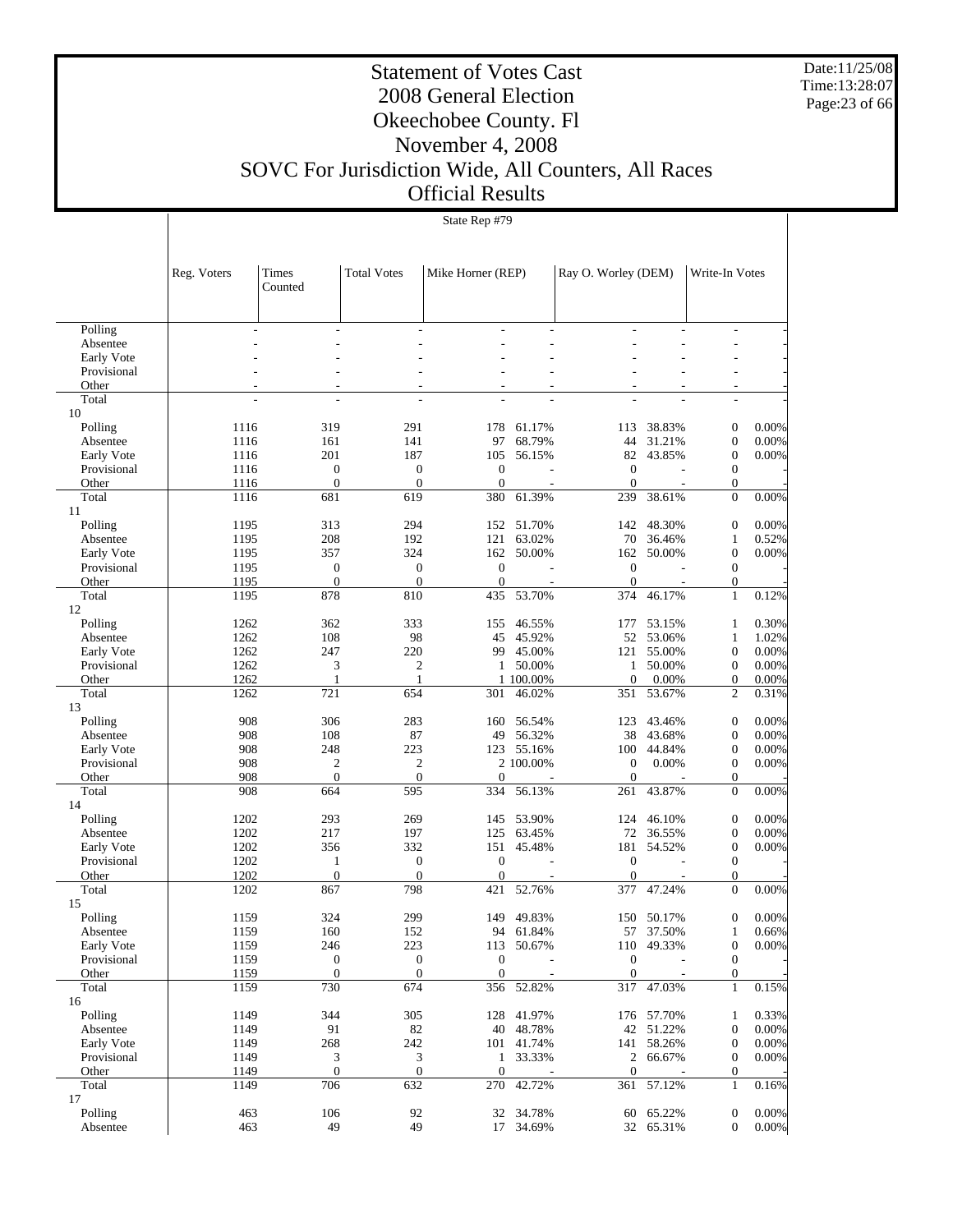Date:11/25/08 Time:13:28:07 Page:24 of 66

#### Statement of Votes Cast 2008 General Election Okeechobee County. Fl November 4, 2008 SOVC For Jurisdiction Wide, All Counters, All Races Official Results

#### Early Vote Provisional Other Total 18 Polling Absentee Early Vote Provisional Other Total Total Polling Absentee Early Vote Provisional **Other**  Total Reg. Voters Times Counted Total Votes | Mike Horner (REP) | Ray O. Worley (DEM) | Write-In Votes State Rep #79 463 135 123 36 29.27% 86 69.92% 1 0.81% 463 0 0 0 - 0 - 0 -463 0 0 0 - 0 - 0 -463 290 264 85 32.20% 178 67.42% 1 0.38% - - - - - - - - - - - - - - - - - - - - - - - - - - - - - - - - - - - - - - - - - - - - - - - - - - - - - - 14357 4252 3898 2111 54.16% 1783 45.74% 4 0.10% 14357 1922 1743 1053 60.41% 686 39.36% 4 0.23%<br>14357 3650 3337 1693 50.73% 1643 49.24% 1 0.03%  $\begin{array}{ccccccccccc} 14357 && 3650 && 3337 && 1693 & 50.73\% && 1643 & 49.24\% && 1 & 0.03\% \\ 14357 && 13 && 11 && 7 & 63.64\% && 4 & 36.36\% && 0 & 0.00\% \end{array}$  $\begin{array}{cccccccccccccccccc} 14357 &&&& 13 &&&& 11 &&&& 7 & 63.64\% & &&&& 4 & 36.36\% & && 0 & 0.00\% \\ 14357 &&&& 1 &&&& 1 & 1 & 100.00\% &&&& 0 & 0.00\% && && 0 & 0.00\% \end{array}$  $\begin{array}{ccccccccccc}\n 14357 & 1 & 1 & 100.00\% & 0 & 0.00\% & 0 & 0.00\% \\
 14357 & 9838 & 8990 & 4865 & 54.12\% & 4116 & 45.78\% & 9 & 0.10\% \\
 \end{array}$ 4116 45.78%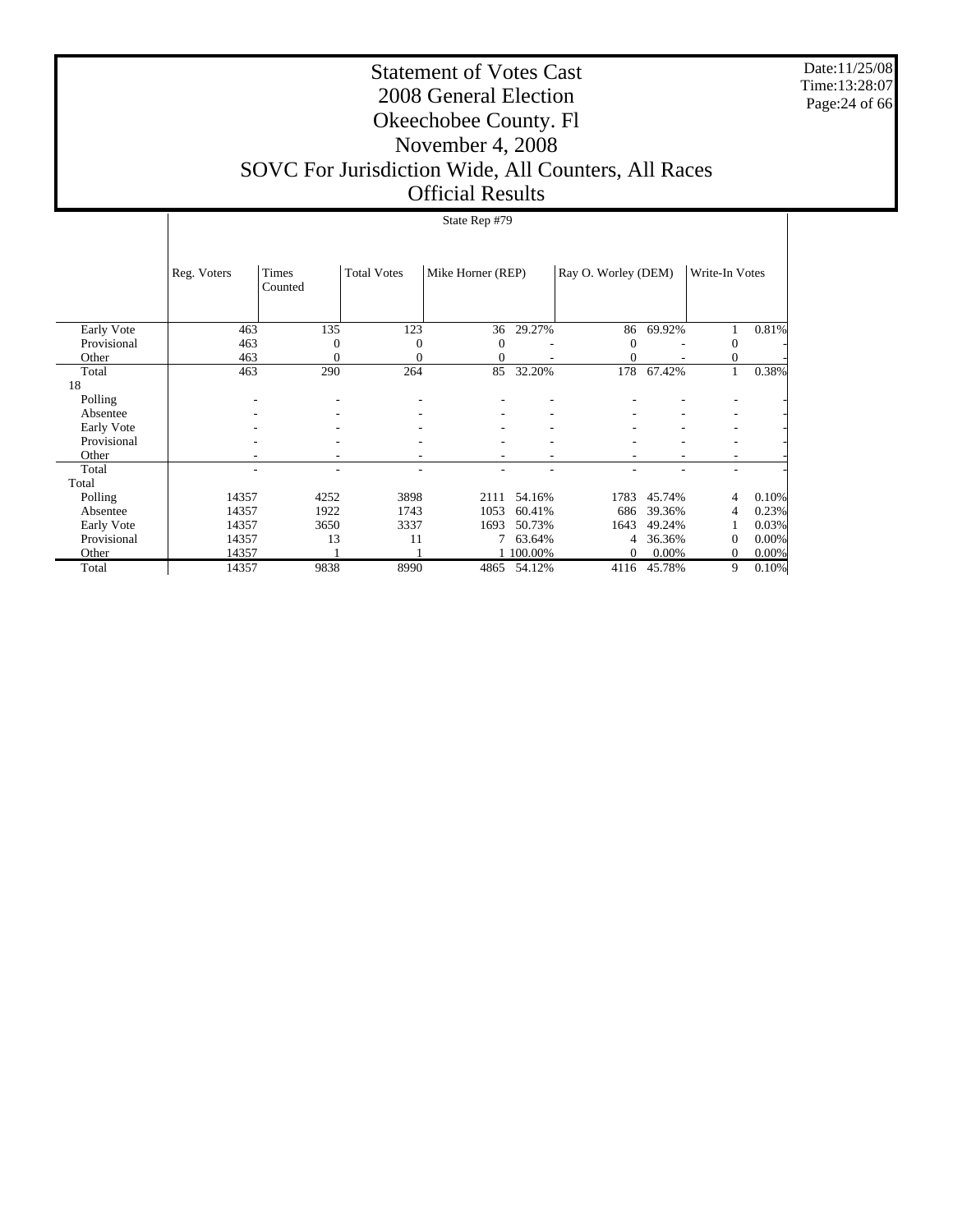Date:11/25/08 Time:13:28:07 Page:25 of 66

#### Statement of Votes Cast 2008 General Election Okeechobee County. Fl November 4, 2008 SOVC For Jurisdiction Wide, All Counters, All Races Official Results

|                         |              | County Comm#5                      |                              |                                  |                  |                                  |                  |  |  |  |
|-------------------------|--------------|------------------------------------|------------------------------|----------------------------------|------------------|----------------------------------|------------------|--|--|--|
|                         |              |                                    |                              |                                  |                  |                                  |                  |  |  |  |
|                         | Reg. Voters  | <b>Times Counted</b>               | <b>Total Votes</b>           | Margaret Helton (REP)            |                  | Elvie Posey (DEM)                |                  |  |  |  |
| Jurisdiction Wide       |              |                                    |                              |                                  |                  |                                  |                  |  |  |  |
| 1                       |              |                                    |                              |                                  |                  |                                  |                  |  |  |  |
| Polling                 | 1296<br>1296 | 412                                | 394<br>159                   | 247                              | 62.69%<br>66.04% | 147<br>54                        | 37.31%<br>33.96% |  |  |  |
| Absentee<br>Early Vote  | 1296         | 166<br>348                         | 338                          | 105<br>227                       | 67.16%           | 111                              | 32.84%           |  |  |  |
| Provisional             | 1296         | 4                                  | $\overline{4}$               | 1                                | 25.00%           | 3                                | 75.00%           |  |  |  |
| Other                   | 1296         | $\boldsymbol{0}$                   | $\boldsymbol{0}$             | $\mathbf{0}$                     |                  | $\boldsymbol{0}$                 |                  |  |  |  |
| Total                   | 1296         | 930                                | 895                          | 580                              | 64.80%           | 315                              | 35.20%           |  |  |  |
| $\overline{2}$          |              |                                    |                              |                                  |                  |                                  |                  |  |  |  |
| Polling                 | 547          | 218                                | 208                          | 125                              | 60.10%           | 83                               | 39.90%           |  |  |  |
| Absentee                | 547          | 60                                 | 57                           | 43                               | 75.44%           | 14                               | 24.56%           |  |  |  |
| Early Vote              | 547          | 99                                 | 96                           | 55                               | 57.29%           | 41                               | 42.71%           |  |  |  |
| Provisional             | 547          | $\boldsymbol{0}$                   | $\mathbf{0}$                 | $\boldsymbol{0}$                 |                  | $\mathbf{0}$                     |                  |  |  |  |
| Other                   | 547          | $\overline{0}$                     | $\mathbf{0}$                 | $\theta$                         |                  | $\mathbf{0}$                     |                  |  |  |  |
| Total                   | 547          | 377                                | 361                          | 223                              | 61.77%           | 138                              | 38.23%           |  |  |  |
| 3                       | 1211         | 396                                | 389                          | 248                              | 63.75%           | 141                              | 36.25%           |  |  |  |
| Polling<br>Absentee     | 1211         | 165                                | 156                          | 109                              | 69.87%           | 47                               | 30.13%           |  |  |  |
| Early Vote              | 1211         | 372                                | 361                          | 240                              | 66.48%           | 121                              | 33.52%           |  |  |  |
| Provisional             | 1211         | $\boldsymbol{0}$                   | $\boldsymbol{0}$             | $\boldsymbol{0}$                 |                  | $\mathbf{0}$                     |                  |  |  |  |
| Other                   | 1211         | $\overline{0}$                     | $\mathbf{0}$                 | $\theta$                         |                  | $\mathbf{0}$                     |                  |  |  |  |
| Total<br>$\overline{4}$ | 1211         | 933                                | 906                          | 597                              | 65.89%           | 309                              | 34.11%           |  |  |  |
| Polling                 | 1048         | 319                                | 317                          | 230                              | 72.56%           | 87                               | 27.44%           |  |  |  |
| Absentee                | 1048         | 165                                | 163                          | 125                              | 76.69%           | 38                               | 23.31%           |  |  |  |
| Early Vote              | 1048         | 324                                | 313                          | 194                              | 61.98%           | 119                              | 38.02%           |  |  |  |
| Provisional             | 1048         | $\boldsymbol{0}$                   | $\boldsymbol{0}$             | $\boldsymbol{0}$                 |                  | $\mathbf{0}$                     |                  |  |  |  |
| Other                   | 1048         | $\boldsymbol{0}$                   | $\mathbf{0}$                 | $\boldsymbol{0}$                 |                  | $\mathbf{0}$                     |                  |  |  |  |
| Total<br>5              | 1048         | 808                                | 793                          | 549                              | 69.23%           | 244                              | 30.77%           |  |  |  |
| Polling                 | 1411         | 340                                | 309                          | 164                              | 53.07%           | 145                              | 46.93%           |  |  |  |
| Absentee                | 1411         | 242                                | 227                          |                                  | 142 62.56%       | 85                               | 37.44%           |  |  |  |
| Early Vote              | 1411         | 369                                | 349                          |                                  | 202 57.88%       | 147                              | 42.12%           |  |  |  |
| Provisional             | 1411         | $\boldsymbol{0}$                   | $\mathbf{0}$                 | $\boldsymbol{0}$                 |                  | $\mathbf{0}$                     |                  |  |  |  |
| Other                   | 1411         | $\boldsymbol{0}$                   | $\boldsymbol{0}$             | $\boldsymbol{0}$                 |                  | $\mathbf{0}$                     |                  |  |  |  |
| Total                   | 1411         | 951                                | 885                          | 508                              | 57.40%           | 377                              | 42.60%           |  |  |  |
| 6                       |              |                                    |                              |                                  |                  |                                  |                  |  |  |  |
| Polling                 | 372          | 83                                 | 74                           | 40                               | 54.05%           | 34                               | 45.95%           |  |  |  |
| Absentee                | 372          | 66                                 | 59                           | 25                               | 42.37%           | 34                               | 57.63%           |  |  |  |
| Early Vote              | 372          | 90                                 | 86                           | 46                               | 53.49%           | 40                               | 46.51%           |  |  |  |
| Provisional<br>Other    | 372<br>372   | $\boldsymbol{0}$<br>$\overline{0}$ | $\mathbf{0}$<br>$\mathbf{0}$ | $\boldsymbol{0}$<br>$\mathbf{0}$ |                  | $\boldsymbol{0}$<br>$\mathbf{0}$ |                  |  |  |  |
| Total                   | 372          |                                    | 219                          |                                  |                  | 108                              |                  |  |  |  |
| 7                       |              | 239                                |                              | 111                              | 50.68%           |                                  | 49.32%           |  |  |  |
| Polling                 | 568          | 205                                | 200                          |                                  | 115 57.50%       | 85                               | 42.50%           |  |  |  |
| Absentee                | 568          | 81                                 | 77                           | 49                               | 63.64%           | 28                               | 36.36%           |  |  |  |
| Early Vote              | 568          | 160                                | 155                          |                                  | 83 53.55%        | 72                               | 46.45%           |  |  |  |
| Provisional             | 568          | $\boldsymbol{0}$                   | $\boldsymbol{0}$             | $\mathbf{0}$                     |                  | $\boldsymbol{0}$                 |                  |  |  |  |
| Other                   | 568          | $\overline{0}$                     | $\boldsymbol{0}$             | $\boldsymbol{0}$                 |                  | $\boldsymbol{0}$                 |                  |  |  |  |
| Total                   | 568          | 446                                | 432                          | 247                              | 57.18%           | 185                              | 42.82%           |  |  |  |
| 8                       |              |                                    |                              |                                  |                  |                                  |                  |  |  |  |
| Polling                 | 1801         | 540                                | 521                          |                                  | 300 57.58%       | 221                              | 42.42%           |  |  |  |
| Absentee                | 1801         | 264                                | 253                          |                                  | 156 61.66%       | 97                               | 38.34%           |  |  |  |
| Early Vote              | 1801         | 449                                | 428                          | 252                              | 58.88%           | 176                              | 41.12%           |  |  |  |
| Provisional             | 1801         | $\boldsymbol{0}$                   | $\boldsymbol{0}$             | $\boldsymbol{0}$                 |                  | $\boldsymbol{0}$                 |                  |  |  |  |
| Other                   | 1801         | $\boldsymbol{0}$                   | $\mathbf{0}$                 | $\boldsymbol{0}$                 |                  | $\mathbf{0}$                     |                  |  |  |  |
| Total<br>9              | 1801         | 1253                               | 1202                         |                                  | 708 58.90%       | 494                              | 41.10%           |  |  |  |
|                         |              |                                    |                              |                                  |                  |                                  |                  |  |  |  |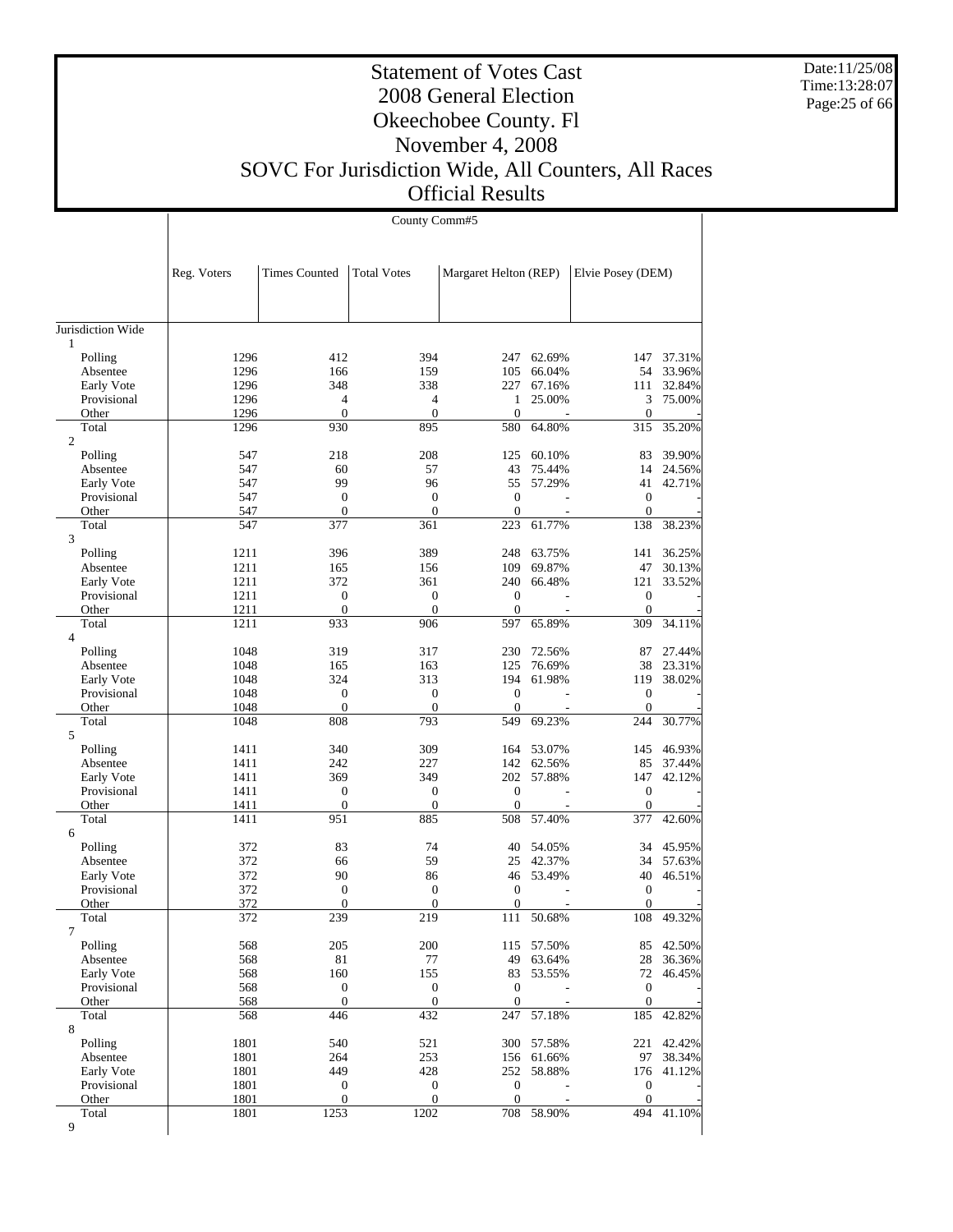Date:11/25/08 Time:13:28:07 Page:26 of 66

#### Statement of Votes Cast 2008 General Election Okeechobee County. Fl November 4, 2008 SOVC For Jurisdiction Wide, All Counters, All Races Official Results

|                           |              | County Comm#5        |                    |                       |                      |                   |                     |  |  |  |
|---------------------------|--------------|----------------------|--------------------|-----------------------|----------------------|-------------------|---------------------|--|--|--|
|                           |              |                      |                    |                       |                      |                   |                     |  |  |  |
|                           |              |                      |                    |                       |                      |                   |                     |  |  |  |
|                           | Reg. Voters  | <b>Times Counted</b> | <b>Total Votes</b> | Margaret Helton (REP) |                      | Elvie Posey (DEM) |                     |  |  |  |
|                           |              |                      |                    |                       |                      |                   |                     |  |  |  |
|                           |              |                      |                    |                       |                      |                   |                     |  |  |  |
| Polling                   | 1449         | 461                  | 444                | 240                   | 54.05%               | 204               | 45.95%              |  |  |  |
| Absentee                  | 1449         | 169                  | 163                |                       | 100 61.35%           | 63                | 38.65%              |  |  |  |
| Early Vote                | 1449         | 339                  | 333                | 176                   | 52.85%               | 157               | 47.15%              |  |  |  |
| Provisional               | 1449         | $\boldsymbol{0}$     | $\mathbf{0}$       | $\mathbf{0}$          |                      | $\mathbf{0}$      |                     |  |  |  |
| Other                     | 1449         | $\overline{0}$       | $\mathbf{0}$       | $\mathbf{0}$          |                      | $\mathbf{0}$      |                     |  |  |  |
| Total                     | 1449         | 969                  | 940                | 516                   | 54.89%               | 424               | 45.11%              |  |  |  |
| 10<br>Polling             | 1116         | 319                  | 304                | 190                   | 62.50%               | 114               | 37.50%              |  |  |  |
| Absentee                  | 1116         | 161                  | 143                | 92                    | 64.34%               | 51                | 35.66%              |  |  |  |
| Early Vote                | 1116         | 201                  | 192                | 98                    | 51.04%               | 94                | 48.96%              |  |  |  |
| Provisional               | 1116         | $\theta$             | $\overline{0}$     | $\mathbf{0}$          |                      | $\mathbf{0}$      |                     |  |  |  |
| Other                     | 1116         | $\overline{0}$       | $\theta$           | $\overline{0}$        |                      | $\mathbf{0}$      |                     |  |  |  |
| Total                     | 1116         | 681                  | 639                | 380                   | 59.47%               | 259               | 40.53%              |  |  |  |
| 11                        |              |                      |                    |                       |                      |                   |                     |  |  |  |
| Polling                   | 1195         | 313                  | 302                | 164                   | 54.30%               | 138               | 45.70%              |  |  |  |
| Absentee                  | 1195<br>1195 | 208                  | 192<br>345         | 182                   | 120 62.50%<br>52.75% | 72<br>163         | 37.50%              |  |  |  |
| Early Vote<br>Provisional | 1195         | 357<br>$\theta$      | $\mathbf{0}$       | $\theta$              |                      | $\mathbf{0}$      | 47.25%              |  |  |  |
| Other                     | 1195         | $\mathbf{0}$         | $\mathbf{0}$       | $\mathbf{0}$          |                      | $\mathbf{0}$      |                     |  |  |  |
| Total                     | 1195         | 878                  | 839                | 466                   | 55.54%               | 373               | 44.46%              |  |  |  |
| 12                        |              |                      |                    |                       |                      |                   |                     |  |  |  |
| Polling                   | 1262         | 362                  | 347                | 198                   | 57.06%               | 149               | 42.94%              |  |  |  |
| Absentee                  | 1262         | 108                  | 100                | 56                    | 56.00%               | 44                | 44.00%              |  |  |  |
| Early Vote                | 1262         | 247                  | 235                |                       | 123 52.34%           | 112               | 47.66%              |  |  |  |
| Provisional               | 1262         | 3                    | $\mathfrak{2}$     | $\mathbf{1}$          | 50.00%               | $\mathbf{1}$      | 50.00%              |  |  |  |
| Other                     | 1262         | 1                    | 1                  |                       | 1 100.00%            | $\mathbf{0}$      | 0.00%               |  |  |  |
| Total<br>13               | 1262         | 721                  | 685                | 379                   | 55.33%               | 306               | 44.67%              |  |  |  |
| Polling                   | 908          | 306                  | 301                | 200                   | 66.45%               | 101               | 33.55%              |  |  |  |
| Absentee                  | 908          | 108                  | 103                | 68                    | 66.02%               | 35                | 33.98%              |  |  |  |
| Early Vote                | 908          | 248                  | 235                | 141                   | 60.00%               | 94                | 40.00%              |  |  |  |
| Provisional               | 908          | 2                    | $\mathfrak{2}$     | 1                     | 50.00%               | $\mathbf{1}$      | 50.00%              |  |  |  |
| Other                     | 908          | $\mathbf{0}$         | $\mathbf{0}$       | $\overline{0}$        |                      | $\mathbf{0}$      |                     |  |  |  |
| Total                     | 908          | 664                  | 641                | 410                   | 63.96%               | 231               | 36.04%              |  |  |  |
| 14                        |              |                      |                    |                       |                      |                   |                     |  |  |  |
| Polling                   | 1202         | 293                  | 283                | 180                   | 63.60%               | 103               | 36.40%              |  |  |  |
| Absentee                  | 1202         | 217                  | 207<br>349         | 127                   | 61.35%               | 80                | 38.65%              |  |  |  |
| Early Vote<br>Provisional | 1202<br>1202 | 356<br>1             | $\mathbf{1}$       | 175<br>$\overline{0}$ | 50.14%<br>0.00%      | 174               | 49.86%<br>1 100.00% |  |  |  |
| Other                     | 1202         | $\boldsymbol{0}$     | $\mathbf{0}$       | $\overline{0}$        |                      | $\boldsymbol{0}$  |                     |  |  |  |
| Total                     | 1202         | 867                  | 840                | 482                   | 57.38%               | 358               | 42.62%              |  |  |  |
| 15                        |              |                      |                    |                       |                      |                   |                     |  |  |  |
| Polling                   | 1159         | 324                  | 313                |                       | 190 60.70%           |                   | 123 39.30%          |  |  |  |
| Absentee                  | 1159         | 160                  | 154                | 93                    | 60.39%               | 61                | 39.61%              |  |  |  |
| Early Vote                | 1159         | 246                  | 236                | 146                   | 61.86%               | 90                | 38.14%              |  |  |  |
| Provisional               | 1159         | $\boldsymbol{0}$     | $\boldsymbol{0}$   | $\boldsymbol{0}$      |                      | $\boldsymbol{0}$  |                     |  |  |  |
| Other                     | 1159         | $\boldsymbol{0}$     | $\mathbf{0}$       | $\mathbf{0}$          |                      | $\boldsymbol{0}$  |                     |  |  |  |
| Total                     | 1159         | 730                  | 703                | 429                   | 61.02%               | 274               | 38.98%              |  |  |  |
| 16<br>Polling             | 1149         | 344                  | 326                |                       | 140 42.94%           |                   | 186 57.06%          |  |  |  |
| Absentee                  | 1149         | 91                   | 83                 |                       | 41 49.40%            | 42                | 50.60%              |  |  |  |
| Early Vote                | 1149         | 268                  | 252                |                       | 112 44.44%           | 140               | 55.56%              |  |  |  |
| Provisional               | 1149         | 3                    | $\sqrt{2}$         |                       | 2 100.00%            | $\boldsymbol{0}$  | 0.00%               |  |  |  |
| Other                     | 1149         | $\boldsymbol{0}$     | $\boldsymbol{0}$   | $\mathbf{0}$          |                      | $\boldsymbol{0}$  |                     |  |  |  |
| Total                     | 1149         | 706                  | 663                | 295                   | 44.49%               | 368               | 55.51%              |  |  |  |
| 17                        |              |                      |                    |                       |                      |                   |                     |  |  |  |
| Polling                   | 463          | 106                  | 97                 | 51                    | 52.58%               | 46                | 47.42%              |  |  |  |
| Absentee                  | 463          | 49                   | 49                 |                       | 29 59.18%            |                   | 20 40.82%           |  |  |  |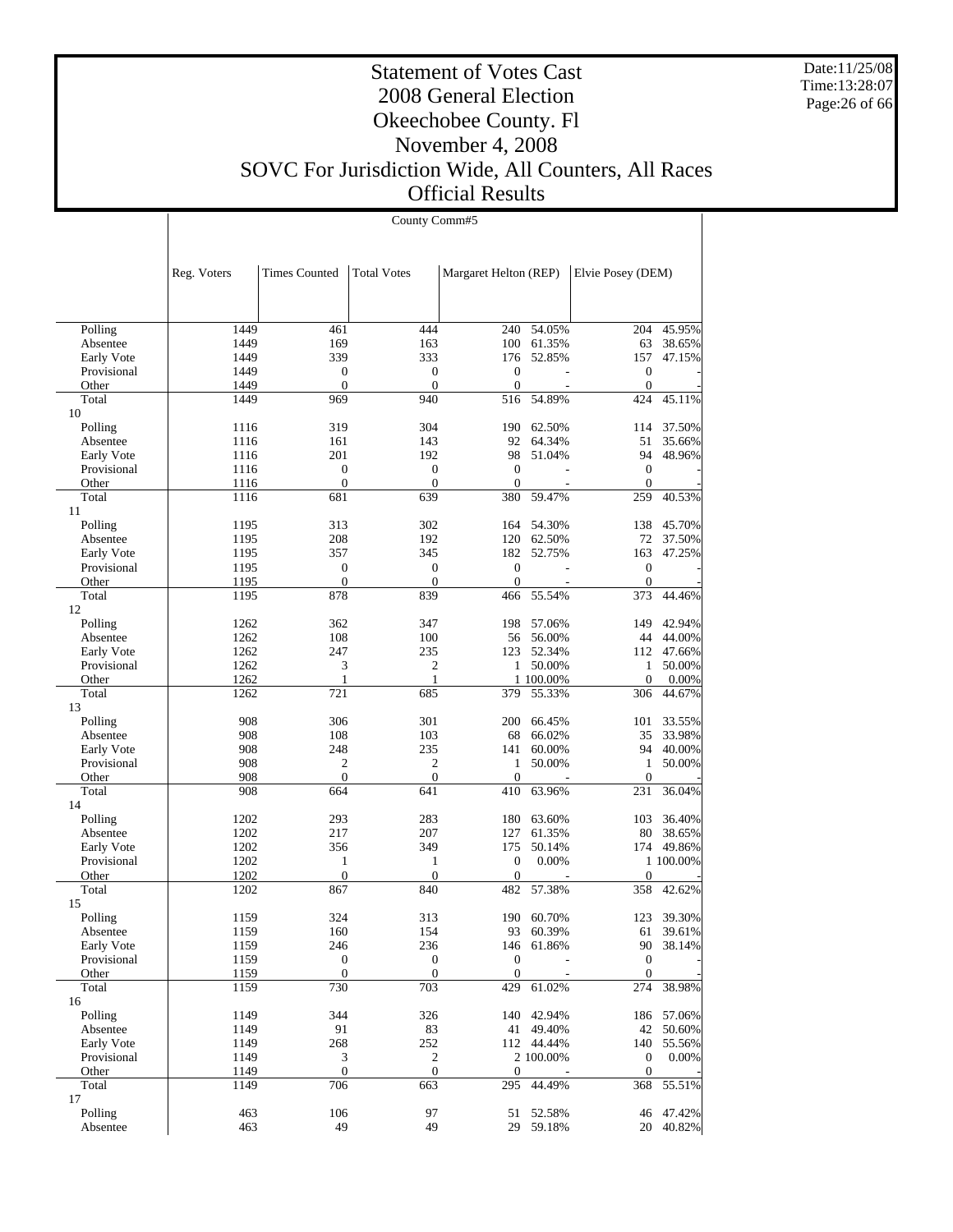Date:11/25/08 Time:13:28:07 Page:27 of 66

#### Statement of Votes Cast 2008 General Election Okeechobee County. Fl November 4, 2008 SOVC For Jurisdiction Wide, All Counters, All Races Official Results

|             |             | County Comm#5        |                    |                       |         |                   |           |  |  |
|-------------|-------------|----------------------|--------------------|-----------------------|---------|-------------------|-----------|--|--|
|             | Reg. Voters | <b>Times Counted</b> | <b>Total Votes</b> | Margaret Helton (REP) |         | Elvie Posey (DEM) |           |  |  |
|             |             |                      |                    |                       |         |                   |           |  |  |
| Early Vote  | 463         | 135                  | 130                | 52                    | 40.00%  | 78                | 60.00%    |  |  |
| Provisional | 463         | $\theta$             | 0                  | 0                     |         | 0                 |           |  |  |
| Other       | 463         | 0                    | $\Omega$           | 0                     |         | 0                 |           |  |  |
| Total       | 463         | 290                  | 276                | 132                   | 47.83%  | 144               | 52.17%    |  |  |
| 18          |             |                      |                    |                       |         |                   |           |  |  |
| Polling     | 702         | 190                  | 181                | 63                    | 34.81%  | 118               | 65.19%    |  |  |
| Absentee    | 702         | 94                   | 89                 | 36                    | 40.45%  | 53                | 59.55%    |  |  |
| Early Vote  | 702         | 174                  | 156                | 43                    | 27.56%  | 113               | 72.44%    |  |  |
| Provisional | 702         |                      |                    | 0                     | 0.00%   |                   | 1 100.00% |  |  |
| Other       | 702         | $\theta$             | 0                  | 0                     |         | $\mathbf{0}$      |           |  |  |
| Total       | 702         | 459                  | 427                | 142                   | 33.26%  | 285               | 66.74%    |  |  |
| Total       |             |                      |                    |                       |         |                   |           |  |  |
| Polling     | 18859       | 5531                 | 5310               | 3085                  | 58.10%  | 2225              | 41.90%    |  |  |
| Absentee    | 18859       | 2574                 | 2434               | 1516                  | 62.28%  | 918               | 37.72%    |  |  |
| Early Vote  | 18859       | 4782                 | 4589               | 2547                  | 55.50%  | 2042              | 44.50%    |  |  |
| Provisional | 18859       | 14                   | 12                 | 5.                    | 41.67%  | 7                 | 58.33%    |  |  |
| Other       | 18859       |                      |                    |                       | 100.00% | $\mathbf{0}$      | 0.00%     |  |  |
| Total       | 18859       | 12902                | 12346              | 7154                  | 57.95%  | 5192              | 42.05%    |  |  |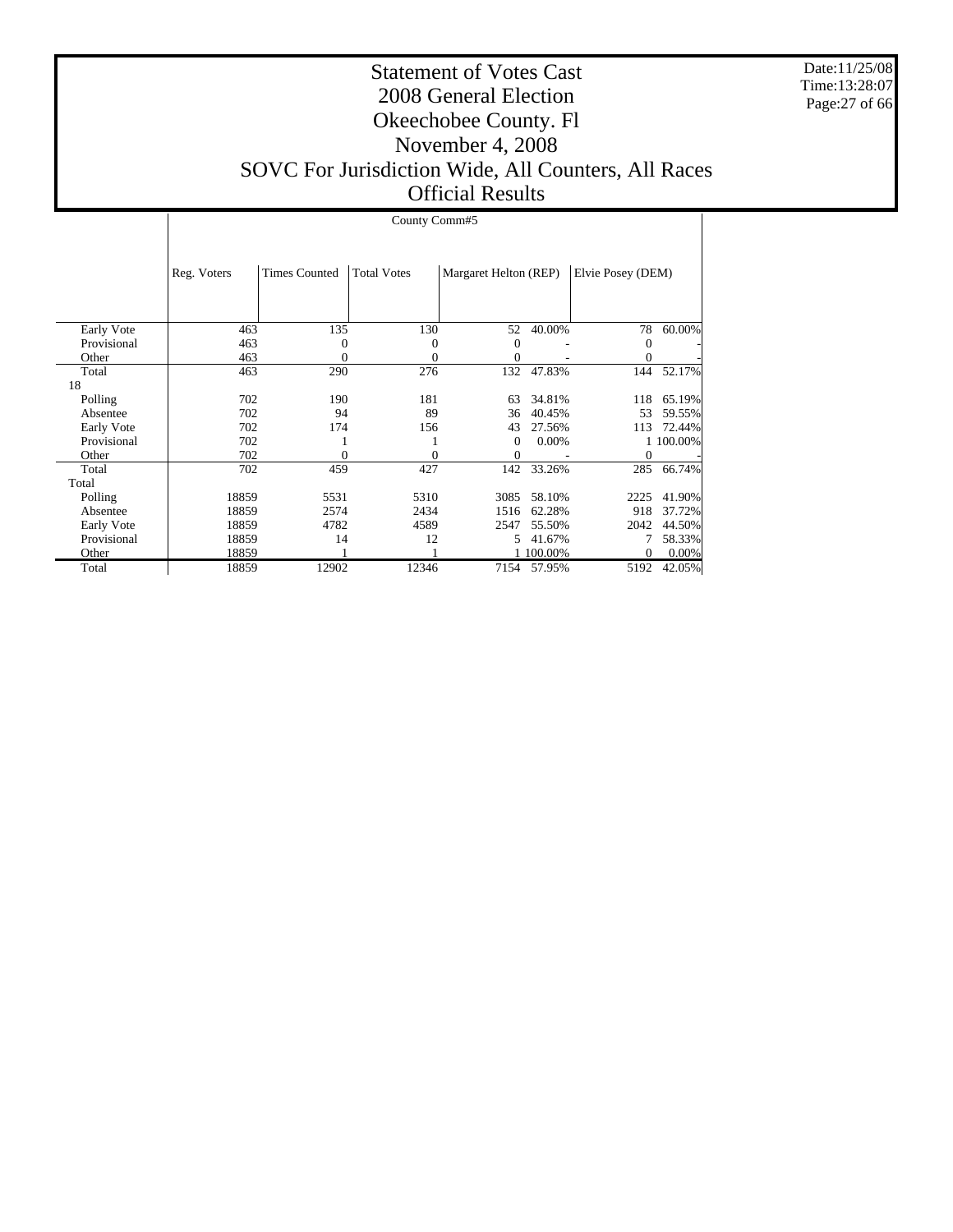Date:11/25/08 Time:13:28:07 Page:28 of 66

Τ

# Statement of Votes Cast 2008 General Election Okeechobee County. Fl November 4, 2008

SOVC For Jurisdiction Wide, All Counters, All Races

# Official Results

| N <sub>O</sub><br>Reg. Voters<br><b>Times Counted</b><br><b>Total Votes</b><br><b>YES</b><br>$\mathbf{1}$<br>Polling<br>1296<br>28.61%<br>412<br>332<br>237<br>71.39%<br>95<br>1296<br>55.88%<br>166<br>136<br>76<br>60<br>44.12%<br>Absentee<br>1296<br>289<br>193<br>33.22%<br>Early Vote<br>348<br>66.78%<br>96 |
|--------------------------------------------------------------------------------------------------------------------------------------------------------------------------------------------------------------------------------------------------------------------------------------------------------------------|
|                                                                                                                                                                                                                                                                                                                    |
| Jurisdiction Wide                                                                                                                                                                                                                                                                                                  |
|                                                                                                                                                                                                                                                                                                                    |
|                                                                                                                                                                                                                                                                                                                    |
|                                                                                                                                                                                                                                                                                                                    |
|                                                                                                                                                                                                                                                                                                                    |
|                                                                                                                                                                                                                                                                                                                    |
|                                                                                                                                                                                                                                                                                                                    |
|                                                                                                                                                                                                                                                                                                                    |
| 1296<br>3<br>2<br>33.33%<br>Provisional<br>$\overline{4}$<br>66.67%<br>1<br>1296<br>$\boldsymbol{0}$<br>$\mathbf{0}$<br>$\mathbf{0}$<br>$\mathbf{0}$<br>Other                                                                                                                                                      |
| Total<br>1296<br>930<br>760<br>508<br>66.84%<br>252<br>33.16%                                                                                                                                                                                                                                                      |
| $\mathfrak{2}$                                                                                                                                                                                                                                                                                                     |
| 218<br>183<br>69.40%<br>Polling<br>547<br>127<br>56<br>30.60%                                                                                                                                                                                                                                                      |
| 49<br>26.53%<br>547<br>60<br>36<br>73.47%<br>13<br>Absentee                                                                                                                                                                                                                                                        |
| 99<br>82<br>23<br>Early Vote<br>547<br>59<br>71.95%<br>28.05%<br>$\mathbf{0}$<br>$\mathbf{0}$<br>$\theta$<br>Provisional<br>547<br>$\mathbf{0}$                                                                                                                                                                    |
| $\boldsymbol{0}$<br>$\mathbf{0}$<br>Other<br>547<br>$\theta$<br>$\boldsymbol{0}$                                                                                                                                                                                                                                   |
| 547<br>377<br>314<br>222<br>70.70%<br>92<br>29.30%<br>Total                                                                                                                                                                                                                                                        |
| 3                                                                                                                                                                                                                                                                                                                  |
| 1211<br>396<br>242<br>29.45%<br>Polling<br>343<br>70.55%<br>101                                                                                                                                                                                                                                                    |
| 1211<br>132<br>34.09%<br>165<br>87<br>65.91%<br>45<br>Absentee<br>1211<br>372<br>330<br>120<br>Early Vote<br>210<br>63.64%<br>36.36%                                                                                                                                                                               |
| 1211<br>Provisional<br>$\mathbf{0}$<br>$\mathbf{0}$<br>$\theta$<br>$\boldsymbol{0}$                                                                                                                                                                                                                                |
| 1211<br>$\boldsymbol{0}$<br>$\boldsymbol{0}$<br>$\mathbf{0}$<br>$\boldsymbol{0}$<br>Other                                                                                                                                                                                                                          |
| 539<br>1211<br>933<br>805<br>66.96%<br>266<br>33.04%<br>Total                                                                                                                                                                                                                                                      |
| $\overline{4}$                                                                                                                                                                                                                                                                                                     |
| Polling<br>1048<br>319<br>268<br>198<br>73.88%<br>70<br>26.12%<br>97<br>Absentee<br>1048<br>165<br>143<br>67.83%<br>46<br>32.17%                                                                                                                                                                                   |
| 324<br>264<br>188<br>28.79%<br>1048<br>71.21%<br>76<br>Early Vote                                                                                                                                                                                                                                                  |
| 1048<br>$\mathbf{0}$<br>Provisional<br>$\theta$<br>$\theta$<br>$\mathbf{0}$                                                                                                                                                                                                                                        |
| $\boldsymbol{0}$<br>$\boldsymbol{0}$<br>$\mathbf{0}$<br>$\boldsymbol{0}$<br>1048<br>Other                                                                                                                                                                                                                          |
| 1048<br>808<br>483<br>71.56%<br>192<br>28.44%<br>Total<br>675                                                                                                                                                                                                                                                      |
| 5                                                                                                                                                                                                                                                                                                                  |
| 1411<br>68.63%<br>31.37%<br>Polling<br>340<br>271<br>186<br>85<br>1411<br>183<br>62<br>33.88%<br>242<br>121<br>66.12%<br>Absentee                                                                                                                                                                                  |
| 1411<br>297<br>Early Vote<br>369<br>203<br>68.35%<br>94<br>31.65%                                                                                                                                                                                                                                                  |
| 1411<br>$\boldsymbol{0}$<br>$\mathbf{0}$<br>$\mathbf{0}$<br>Provisional<br>$\mathbf{0}$                                                                                                                                                                                                                            |
| $\boldsymbol{0}$<br>$\mathbf{0}$<br>$\mathbf{0}$<br>1411<br>$\boldsymbol{0}$<br>Other                                                                                                                                                                                                                              |
| Total<br>1411<br>951<br>751<br>510<br>67.91%<br>241<br>32.09%                                                                                                                                                                                                                                                      |
| 6<br>83<br>372<br>65<br>47<br>72.31%<br>18<br>27.69%<br>Polling                                                                                                                                                                                                                                                    |
| 372<br>66<br>41<br>27<br>65.85%<br>14<br>34.15%<br>Absentee                                                                                                                                                                                                                                                        |
| 90<br>73<br>Early Vote<br>372<br>53<br>72.60%<br>20<br>27.40%                                                                                                                                                                                                                                                      |
| 372<br>$\boldsymbol{0}$<br>Provisional<br>$\mathbf{0}$<br>$\overline{0}$<br>$\boldsymbol{0}$                                                                                                                                                                                                                       |
| $\overline{0}$<br>$\mathbf{0}$<br>$\overline{0}$<br>$\mathbf{0}$<br>372<br>Other                                                                                                                                                                                                                                   |
| Total<br>372<br>239<br>179<br>127<br>70.95%<br>29.05%<br>52<br>7                                                                                                                                                                                                                                                   |
| Polling<br>568<br>205<br>78.65%<br>21.35%<br>178<br>140<br>38                                                                                                                                                                                                                                                      |
| 67<br>49<br>73.13%<br>26.87%<br>Absentee<br>568<br>81<br>18                                                                                                                                                                                                                                                        |
| 568<br>160<br>136<br>39<br>Early Vote<br>97<br>71.32%<br>28.68%                                                                                                                                                                                                                                                    |
| 568<br>$\boldsymbol{0}$<br>$\boldsymbol{0}$<br>Provisional<br>$\boldsymbol{0}$<br>$\boldsymbol{0}$                                                                                                                                                                                                                 |
| $\mathbf{0}$<br>$\mathbf{0}$<br>$\mathbf{0}$<br>$\mathbf{0}$<br>Other<br>568<br>Total<br>568<br>446<br>381<br>286<br>95<br>24.93%                                                                                                                                                                                  |
| 75.07%<br>8                                                                                                                                                                                                                                                                                                        |
| 1801<br>462<br>67.97%<br>32.03%<br>Polling<br>540<br>314<br>148                                                                                                                                                                                                                                                    |
| 1801<br>221<br>53<br>23.98%<br>264<br>168<br>76.02%<br>Absentee                                                                                                                                                                                                                                                    |
| 1801<br>449<br>386<br>250<br>Early Vote<br>64.77%<br>136<br>35.23%                                                                                                                                                                                                                                                 |
| 1801<br>$\boldsymbol{0}$<br>$\boldsymbol{0}$<br>Provisional<br>$\boldsymbol{0}$<br>$\boldsymbol{0}$                                                                                                                                                                                                                |
| 1801<br>$\boldsymbol{0}$<br>$\boldsymbol{0}$<br>$\mathbf{0}$<br>$\mathbf{0}$<br>Other<br>Total<br>1801<br>1253<br>1069<br>732<br>337<br>68.48%<br>31.52%                                                                                                                                                           |
| 9                                                                                                                                                                                                                                                                                                                  |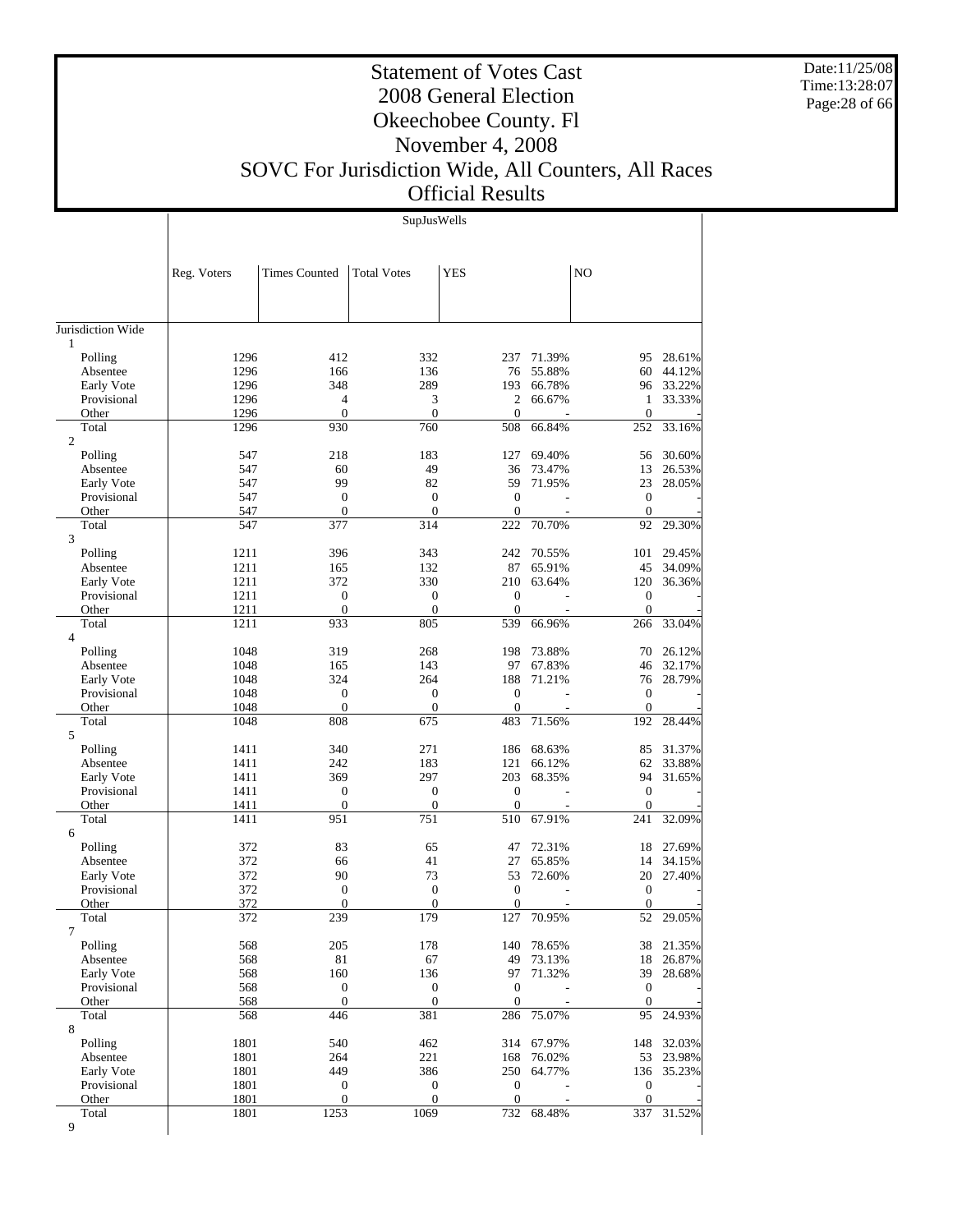Date:11/25/08 Time:13:28:07 Page:29 of 66

#### Statement of Votes Cast 2008 General Election Okeechobee County. Fl November 4, 2008 SOVC For Jurisdiction Wide, All Counters, All Races Official Results

SupJusWells

|                | Reg. Voters  | <b>Times Counted</b>             | <b>Total Votes</b>           | <b>YES</b>                       |           | N <sub>O</sub>                   |           |
|----------------|--------------|----------------------------------|------------------------------|----------------------------------|-----------|----------------------------------|-----------|
|                |              |                                  |                              |                                  |           |                                  |           |
| Polling        | 1449         | 461                              | 402                          | 298                              | 74.13%    | 104                              | 25.87%    |
| Absentee       | 1449         | 169                              | 148                          | 110                              | 74.32%    | 38                               | 25.68%    |
| Early Vote     | 1449         | 339                              | 277                          | 199                              | 71.84%    | 78                               | 28.16%    |
| Provisional    | 1449<br>1449 | $\boldsymbol{0}$<br>$\mathbf{0}$ | $\boldsymbol{0}$<br>$\theta$ | $\overline{0}$<br>$\overline{0}$ |           | $\mathbf{0}$<br>$\mathbf{0}$     |           |
| Other<br>Total | 1449         | 969                              | 827                          | 607                              | 73.40%    | 220                              | 26.60%    |
| 10             |              |                                  |                              |                                  |           |                                  |           |
| Polling        | 1116         | 319                              | 282                          | 205                              | 72.70%    | 77                               | 27.30%    |
| Absentee       | 1116         | 161                              | 129                          | 78                               | 60.47%    | 51                               | 39.53%    |
| Early Vote     | 1116         | 201                              | 180                          | 119                              | 66.11%    | 61                               | 33.89%    |
| Provisional    | 1116         | $\boldsymbol{0}$                 | $\theta$                     | $\overline{0}$                   |           | $\mathbf{0}$                     |           |
| Other          | 1116         | $\overline{0}$                   | $\mathbf{0}$                 | $\overline{0}$                   |           | $\mathbf{0}$                     |           |
| Total          | 1116         | 681                              | 591                          | 402                              | 68.02%    | 189                              | 31.98%    |
| 11             |              |                                  |                              |                                  |           |                                  |           |
| Polling        | 1195         | 313                              | 262                          | 181                              | 69.08%    | 81                               | 30.92%    |
| Absentee       | 1195         | 208                              | 167                          | 114                              | 68.26%    | 53                               | 31.74%    |
| Early Vote     | 1195         | 357                              | 286                          | 201                              | 70.28%    | 85                               | 29.72%    |
| Provisional    | 1195         | $\boldsymbol{0}$                 | $\mathbf{0}$                 | $\overline{0}$                   |           | $\boldsymbol{0}$                 |           |
| Other          | 1195         | $\boldsymbol{0}$                 | $\theta$                     | $\overline{0}$                   |           | $\mathbf{0}$                     |           |
| Total<br>12    | 1195         | 878                              | 715                          | 496                              | 69.37%    | 219                              | 30.63%    |
| Polling        | 1262         | 362                              | 311                          | 215                              | 69.13%    | 96                               | 30.87%    |
| Absentee       | 1262         | 108                              | 92                           | 68                               | 73.91%    | 24                               | 26.09%    |
| Early Vote     | 1262         | 247                              | 211                          | 147                              | 69.67%    | 64                               | 30.33%    |
| Provisional    | 1262         | 3                                | $\overline{c}$               |                                  | 2 100.00% | $\mathbf{0}$                     | 0.00%     |
| Other          | 1262         | 1                                | $\mathbf{1}$                 |                                  | 1 100,00% | $\mathbf{0}$                     | 0.00%     |
| Total          | 1262         | 721                              | 617                          | 433                              | 70.18%    | 184                              | 29.82%    |
| 13             |              |                                  |                              |                                  |           |                                  |           |
| Polling        | 908          | 306                              | 267                          | 196                              | 73.41%    | 71                               | 26.59%    |
| Absentee       | 908          | 108                              | 77                           | 56                               | 72.73%    | 21                               | 27.27%    |
| Early Vote     | 908          | 248                              | 208                          | 139                              | 66.83%    | 69                               | 33.17%    |
| Provisional    | 908          | $\overline{c}$                   | $\mathfrak{2}$               |                                  | 2 100.00% | $\boldsymbol{0}$                 | 0.00%     |
| Other          | 908          | $\overline{0}$                   | $\overline{0}$               | $\theta$                         |           | $\mathbf{0}$                     |           |
| Total          | 908          | 664                              | 554                          | 393                              | 70.94%    | 161                              | 29.06%    |
| 14             |              |                                  |                              |                                  |           |                                  |           |
| Polling        | 1202         | 293                              | 260                          | 177                              | 68.08%    | 83                               | 31.92%    |
| Absentee       | 1202         | 217                              | 175                          | 119                              | 68.00%    | 56                               | 32.00%    |
| Early Vote     | 1202         | 356                              | 301                          | 215                              | 71.43%    | 86                               | 28.57%    |
| Provisional    | 1202<br>1202 | 1<br>$\boldsymbol{0}$            | $\mathbf{0}$<br>$\mathbf{0}$ | $\theta$<br>$\mathbf{0}$         |           | $\mathbf{0}$<br>$\boldsymbol{0}$ |           |
| Other<br>Total | 1202         | 867                              | 736                          | 511                              | 69.43%    | 225                              | 30.57%    |
| 15             |              |                                  |                              |                                  |           |                                  |           |
| Polling        | 1159         | 324                              | 283                          | 202                              | 71.38%    | 81                               | 28.62%    |
| Absentee       | 1159         | 160                              | 130                          |                                  | 84 64.62% |                                  | 46 35.38% |
| Early Vote     | 1159         | 246                              | 211                          | 148                              | 70.14%    | 63                               | 29.86%    |
| Provisional    | 1159         | $\boldsymbol{0}$                 | $\boldsymbol{0}$             | $\boldsymbol{0}$                 |           | $\boldsymbol{0}$                 |           |
| Other          | 1159         | $\boldsymbol{0}$                 | $\mathbf{0}$                 | $\boldsymbol{0}$                 |           | $\boldsymbol{0}$                 |           |
| Total          | 1159         | 730                              | 624                          | 434                              | 69.55%    | 190                              | 30.45%    |
| 16             |              |                                  |                              |                                  |           |                                  |           |
| Polling        | 1149         | 344                              | 285                          | 209                              | 73.33%    | 76                               | 26.67%    |
| Absentee       | 1149         | 91                               | $70\,$                       | 45                               | 64.29%    | 25                               | 35.71%    |
| Early Vote     | 1149         | 268                              | 228                          | 167                              | 73.25%    | 61                               | 26.75%    |
| Provisional    | 1149         | $\mathfrak{Z}$                   | 3                            |                                  | 3 100.00% | $\mathbf{0}$                     | 0.00%     |
| Other<br>Total | 1149<br>1149 | $\boldsymbol{0}$<br>706          | $\boldsymbol{0}$<br>586      | $\boldsymbol{0}$<br>424          |           | $\mathbf{0}$                     | 27.65%    |
| 17             |              |                                  |                              |                                  | 72.35%    | 162                              |           |
| Polling        | 463          | 106                              | 87                           | 64                               | 73.56%    | 23                               | 26.44%    |
| Absentee       | 463          | 49                               | 41                           | 28                               | 68.29%    | 13                               | 31.71%    |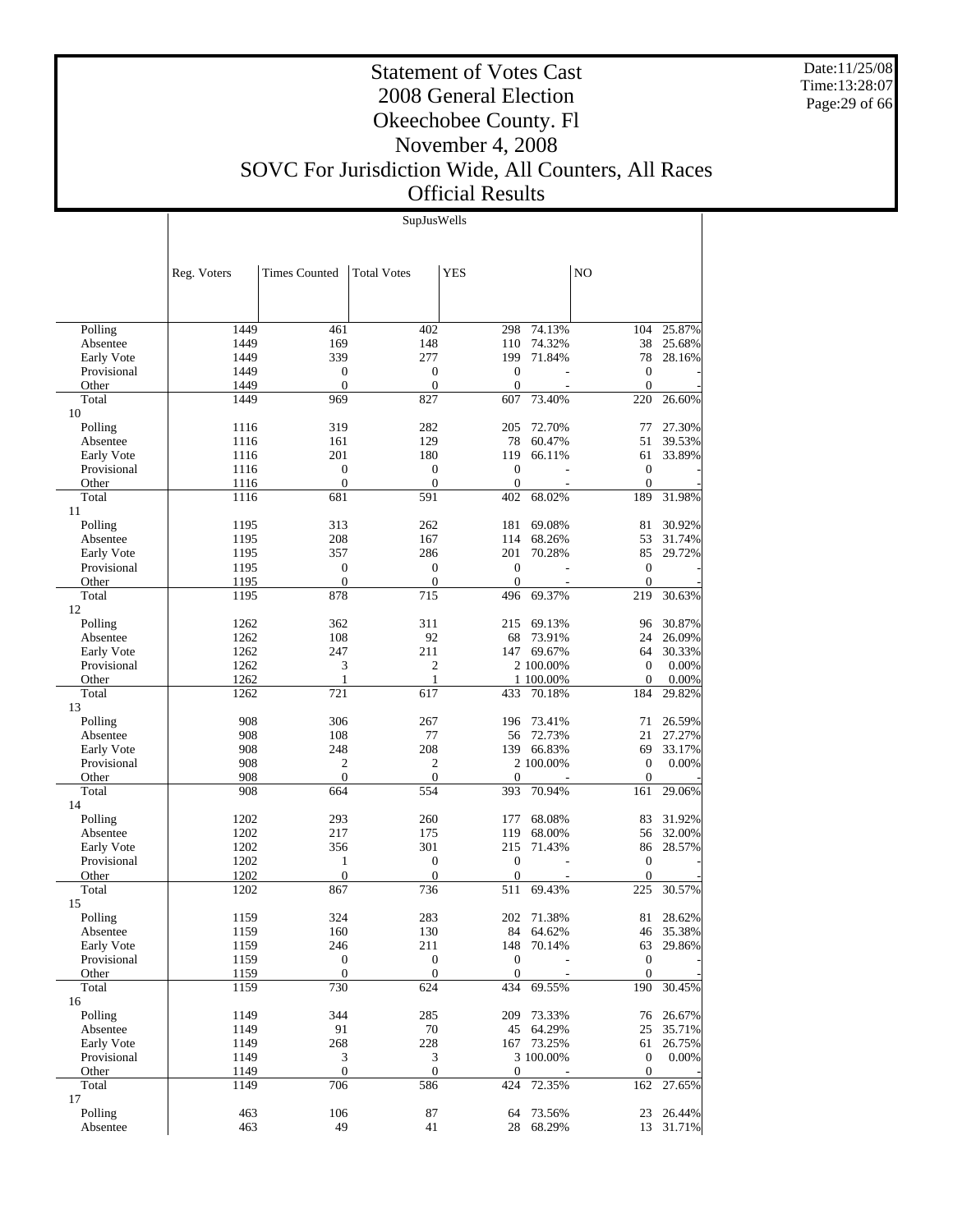Date:11/25/08 Time:13:28:07 Page:30 of 66

#### Statement of Votes Cast 2008 General Election Okeechobee County. Fl November 4, 2008 SOVC For Jurisdiction Wide, All Counters, All Races Official Results

#### SupJusWells

|             | Reg. Voters | <b>Times Counted</b> | <b>Total Votes</b> | <b>YES</b> |           | NO           |        |
|-------------|-------------|----------------------|--------------------|------------|-----------|--------------|--------|
|             |             |                      |                    |            |           |              |        |
| Early Vote  | 463         | 135                  | 111                | 81         | 72.97%    | 30           | 27.03% |
| Provisional | 463         | $\Omega$             | 0                  | $\Omega$   |           | $\mathbf{0}$ |        |
| Other       | 463         | 0                    | 0                  | $\theta$   |           | $\mathbf{0}$ |        |
| Total       | 463         | 290                  | 239                | 173        | 72.38%    | 66           | 27.62% |
| 18          |             |                      |                    |            |           |              |        |
| Polling     | 702         | 190                  | 165                | 128        | 77.58%    | 37           | 22.42% |
| Absentee    | 702         | 94                   | 71                 | 53         | 74.65%    | 18           | 25.35% |
| Early Vote  | 702         | 174                  | 145                | 104        | 71.72%    | 41           | 28.28% |
| Provisional | 702         |                      |                    |            | 1 100.00% | 0            | 0.00%  |
| Other       | 702         | 0                    | $\theta$           | $\theta$   |           | $\theta$     |        |
| Total       | 702         | 459                  | 382                | 286        | 74.87%    | 96           | 25.13% |
| Total       |             |                      |                    |            |           |              |        |
| Polling     | 18859       | 5531                 | 4706               | 3366       | 71.53%    | 1340         | 28.47% |
| Absentee    | 18859       | 2574                 | 2072               | 1416       | 68.34%    | 656          | 31.66% |
| Early Vote  | 18859       | 4782                 | 4015               | 2773       | 69.07%    | 1242         | 30.93% |
| Provisional | 18859       | 14                   | 11                 | 10         | 90.91%    |              | 9.09%  |
| Other       | 18859       |                      |                    |            | 100.00%   | $\mathbf{0}$ | 0.00%  |
| Total       | 18859       | 12902                | 10805              | 7566       | 70.02%    | 3239         | 29.98% |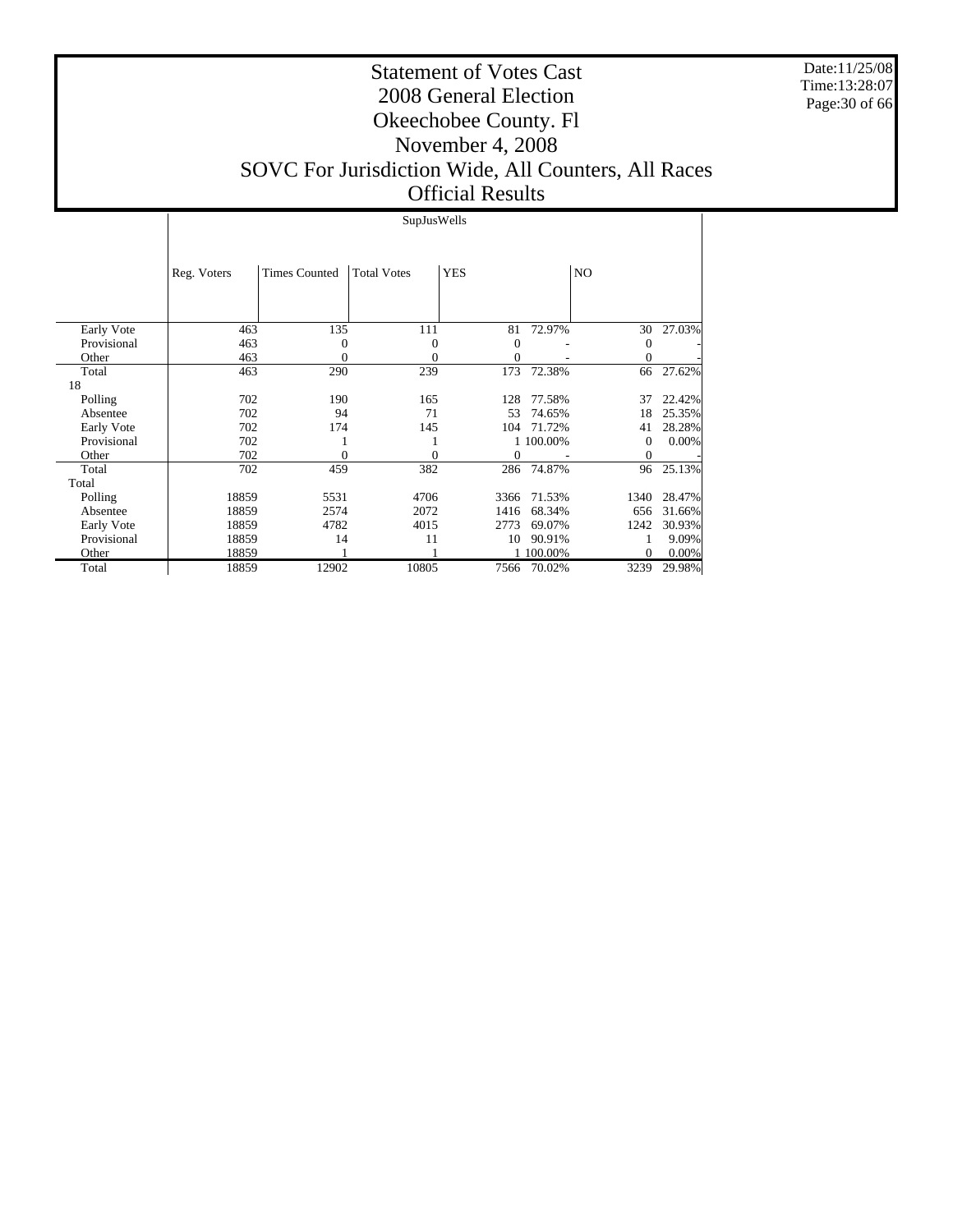Date:11/25/08 Time:13:28:07 Page:31 of 66

#### Statement of Votes Cast 2008 General Election Okeechobee County. Fl November 4, 2008 SOVC For Jurisdiction Wide, All Counters, All Races

Official Results

|                           | 4thDCOP Polen |                                    |                              |                              |                  |                                      |                  |
|---------------------------|---------------|------------------------------------|------------------------------|------------------------------|------------------|--------------------------------------|------------------|
|                           |               |                                    |                              |                              |                  |                                      |                  |
|                           |               |                                    |                              |                              |                  |                                      |                  |
|                           | Reg. Voters   | <b>Times Counted</b>               | <b>Total Votes</b>           | YES                          |                  | NO                                   |                  |
|                           |               |                                    |                              |                              |                  |                                      |                  |
|                           |               |                                    |                              |                              |                  |                                      |                  |
| Jurisdiction Wide         |               |                                    |                              |                              |                  |                                      |                  |
| $\mathbf{1}$              |               |                                    |                              |                              |                  |                                      |                  |
| Polling                   | 1296          | 412                                | 327                          |                              | 228 69.72%       | 99                                   | 30.28%           |
| Absentee                  | 1296          | 166                                | 136                          | 75                           | 55.15%           | 61                                   | 44.85%           |
| Early Vote<br>Provisional | 1296<br>1296  | 348<br>4                           | 292<br>3                     | 193<br>$\overline{c}$        | 66.10%<br>66.67% | 99<br>1                              | 33.90%<br>33.33% |
| Other                     | 1296          | $\overline{0}$                     | $\mathbf{0}$                 | $\mathbf{0}$                 |                  | $\overline{0}$                       |                  |
| Total                     | 1296          | 930                                | 758                          | 498                          | 65.70%           | 260                                  | 34.30%           |
| 2                         |               |                                    |                              |                              |                  |                                      |                  |
| Polling                   | 547           | 218                                | 182                          | 123                          | 67.58%           | 59                                   | 32.42%           |
| Absentee                  | 547           | 60                                 | 47                           | 35                           | 74.47%           | 12                                   | 25.53%           |
| Early Vote                | 547           | 99                                 | 83<br>$\mathbf{0}$           | 58<br>$\mathbf{0}$           | 69.88%           | 25<br>$\mathbf{0}$                   | 30.12%           |
| Provisional<br>Other      | 547<br>547    | $\boldsymbol{0}$<br>$\overline{0}$ | $\mathbf{0}$                 | $\mathbf{0}$                 |                  | $\mathbf{0}$                         |                  |
| Total                     | 547           | 377                                | 312                          | 216                          | 69.23%           | 96                                   | 30.77%           |
| 3                         |               |                                    |                              |                              |                  |                                      |                  |
| Polling                   | 1211          | 396                                | 338                          | 235                          | 69.53%           | 103                                  | 30.47%           |
| Absentee                  | 1211          | 165                                | 129                          | 80                           | 62.02%           | 49                                   | 37.98%           |
| Early Vote                | 1211          | 372                                | 330                          | 210                          | 63.64%           | 120                                  | 36.36%           |
| Provisional<br>Other      | 1211<br>1211  | $\boldsymbol{0}$<br>$\overline{0}$ | $\mathbf{0}$<br>$\mathbf{0}$ | $\mathbf{0}$<br>$\mathbf{0}$ |                  | $\boldsymbol{0}$<br>$\boldsymbol{0}$ |                  |
| Total                     | 1211          | 933                                | 797                          | 525                          | 65.87%           | 272                                  | 34.13%           |
| $\overline{4}$            |               |                                    |                              |                              |                  |                                      |                  |
| Polling                   | 1048          | 319                                | 265                          | 199                          | 75.09%           | 66                                   | 24.91%           |
| Absentee                  | 1048          | 165                                | 143                          | 96                           | 67.13%           | 47                                   | 32.87%           |
| Early Vote                | 1048          | 324                                | 266                          | 185                          | 69.55%           | 81                                   | 30.45%           |
| Provisional               | 1048          | $\overline{0}$                     | $\mathbf{0}$                 | $\mathbf{0}$                 |                  | $\mathbf{0}$                         |                  |
| Other<br>Total            | 1048<br>1048  | $\boldsymbol{0}$<br>808            | $\boldsymbol{0}$<br>674      | $\overline{0}$<br>480        | 71.22%           | $\overline{0}$<br>194                | 28.78%           |
| 5                         |               |                                    |                              |                              |                  |                                      |                  |
| Polling                   | 1411          | 340                                | 268                          | 178                          | 66.42%           | 90                                   | 33.58%           |
| Absentee                  | 1411          | 242                                | 180                          | 117                          | 65.00%           | 63                                   | 35.00%           |
| Early Vote                | 1411          | 369                                | 293                          | 202                          | 68.94%           | 91                                   | 31.06%           |
| Provisional               | 1411          | $\boldsymbol{0}$                   | $\boldsymbol{0}$             | $\boldsymbol{0}$             |                  | $\mathbf{0}$                         |                  |
| Other                     | 1411          | $\boldsymbol{0}$                   | $\boldsymbol{0}$             | $\mathbf{0}$                 |                  | $\overline{0}$                       |                  |
| Total<br>6                | 1411          | 951                                | 741                          | 497                          | 67.07%           | 244                                  | 32.93%           |
| Polling                   | 372           | 83                                 | 63                           | 46                           | 73.02%           | 17                                   | 26.98%           |
| Absentee                  | 372           | 66                                 | 44                           | 30                           | 68.18%           | 14                                   | 31.82%           |
| Early Vote                | 372           | 90                                 | 73                           | 59                           | 80.82%           | 14                                   | 19.18%           |
| Provisional               | 372           | $\overline{0}$                     | $\mathbf{0}$                 | $\overline{0}$               |                  | $\mathbf{0}$                         |                  |
| Other                     | 372           | $\theta$                           | $\mathbf{0}$                 | $\overline{0}$               |                  | $\overline{0}$                       |                  |
| Total<br>7                | 372           | 239                                | 180                          | 135                          | 75.00%           | 45                                   | 25.00%           |
| Polling                   | 568           | 205                                | 175                          | 131                          | 74.86%           | 44                                   | 25.14%           |
| Absentee                  | 568           | 81                                 | 62                           | 43                           | 69.35%           | 19                                   | 30.65%           |
| Early Vote                | 568           | 160                                | 134                          | 95                           | 70.90%           | 39                                   | 29.10%           |
| Provisional               | 568           | $\boldsymbol{0}$                   | $\boldsymbol{0}$             | $\boldsymbol{0}$             |                  | $\mathbf{0}$                         |                  |
| Other                     | 568           | $\boldsymbol{0}$                   | $\boldsymbol{0}$             | $\mathbf{0}$                 |                  | $\mathbf{0}$                         |                  |
| Total                     | 568           | 446                                | 371                          | 269                          | 72.51%           | 102                                  | 27.49%           |
| 8<br>Polling              | 1801          | 540                                | 460                          | 312                          | 67.83%           | 148                                  | 32.17%           |
| Absentee                  | 1801          | 264                                | 218                          | 164                          | 75.23%           | 54                                   | 24.77%           |
| Early Vote                | 1801          | 449                                | 386                          | 255                          | 66.06%           | 131                                  | 33.94%           |
| Provisional               | 1801          | $\mathbf{0}$                       | $\boldsymbol{0}$             | $\mathbf{0}$                 |                  | $\boldsymbol{0}$                     |                  |
| Other                     | 1801          | $\boldsymbol{0}$                   | $\boldsymbol{0}$             | $\mathbf{0}$                 |                  | $\boldsymbol{0}$                     |                  |
| Total                     | 1801          | 1253                               | 1064                         | 731                          | 68.70%           | 333                                  | 31.30%           |
| 9                         |               |                                    |                              |                              |                  |                                      |                  |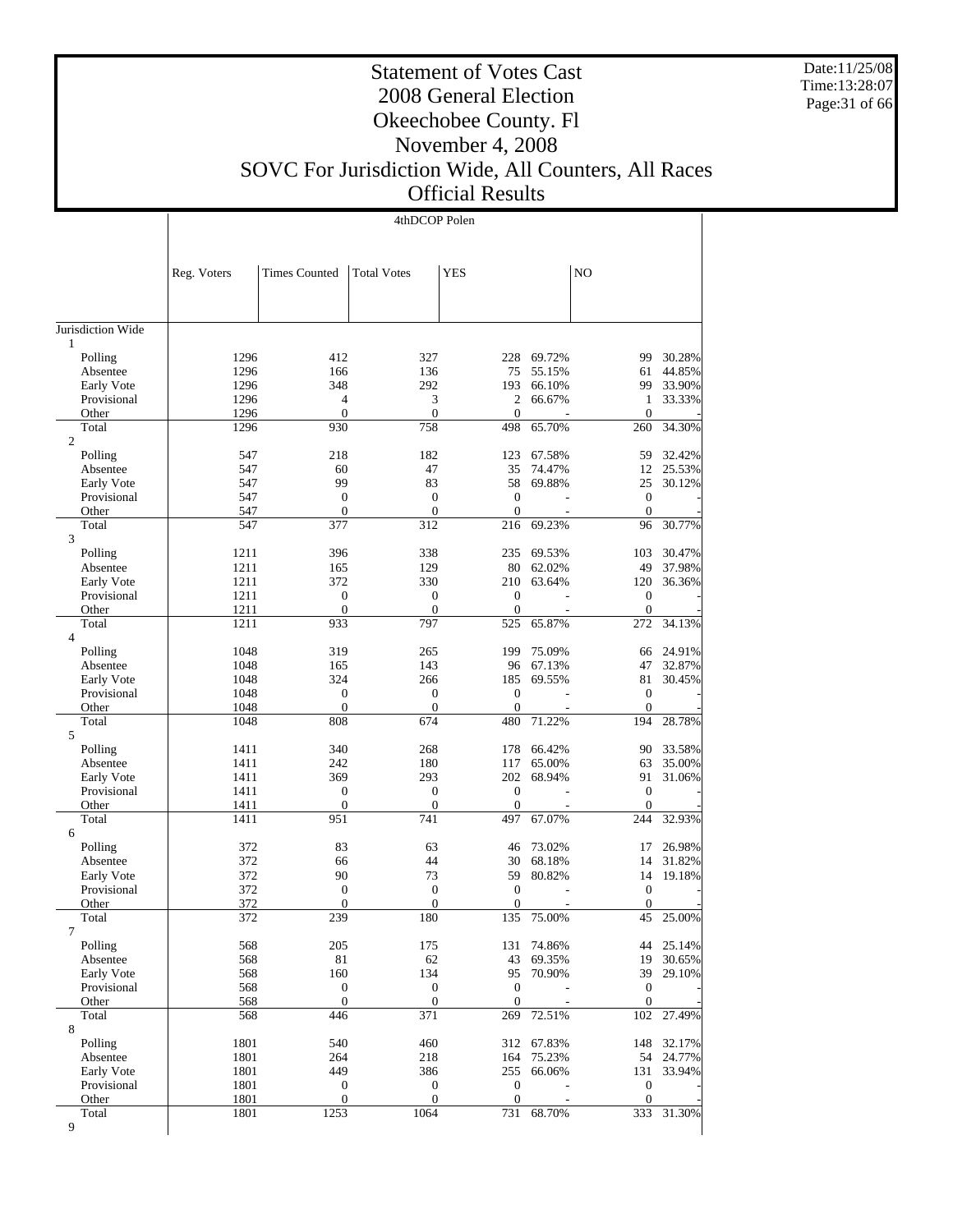Date:11/25/08 Time:13:28:07 Page:32 of 66

#### Statement of Votes Cast 2008 General Election Okeechobee County. Fl November 4, 2008 SOVC For Jurisdiction Wide, All Counters, All Races Official Results

4thDCOP Polen

|                        | Reg. Voters | <b>Times Counted</b> | <b>Total Votes</b> | <b>YES</b>       |                  | N <sub>O</sub>   |           |
|------------------------|-------------|----------------------|--------------------|------------------|------------------|------------------|-----------|
|                        |             |                      |                    |                  |                  |                  |           |
| Polling                | 1449        | 461                  | 401                | 297              | 74.06%           | 104              | 25.94%    |
| Absentee               | 1449        | 169                  | 147                | 113              | 76.87%           | 34               | 23.13%    |
| Early Vote             | 1449        | 339                  | 274                | 195              | 71.17%           | 79               | 28.83%    |
| Provisional            | 1449        | $\boldsymbol{0}$     | $\mathbf{0}$       | $\boldsymbol{0}$ |                  | $\boldsymbol{0}$ |           |
| Other                  | 1449        | $\overline{0}$       | $\mathbf{0}$       | $\theta$         |                  | $\mathbf{0}$     |           |
| Total<br>10            | 1449        | 969                  | 822                | 605              | 73.60%           | 217              | 26.40%    |
| Polling                | 1116        | 319                  | 279                | 201              | 72.04%           | 78               | 27.96%    |
| Absentee               | 1116        | 161                  | 128                | 82               | 64.06%           | 46               | 35.94%    |
| Early Vote             | 1116        | 201                  | 179                | 119              | 66.48%           | 60               | 33.52%    |
| Provisional            | 1116        | $\boldsymbol{0}$     | $\mathbf{0}$       | $\mathbf{0}$     |                  | $\mathbf{0}$     |           |
| Other                  | 1116        | $\overline{0}$       | $\boldsymbol{0}$   | $\boldsymbol{0}$ |                  | $\overline{0}$   |           |
| Total                  | 1116        | 681                  | 586                | 402              | 68.60%           | 184              | 31.40%    |
| 11                     |             |                      |                    |                  |                  |                  |           |
| Polling                | 1195        | 313                  | 262                | 184              | 70.23%           | 78               | 29.77%    |
| Absentee               | 1195        | 208                  | 167                | 115              | 68.86%           | 52               | 31.14%    |
| Early Vote             | 1195        | 357                  | 283                | 206              | 72.79%           | 77               | 27.21%    |
| Provisional            | 1195        | $\boldsymbol{0}$     | $\mathbf{0}$       | $\mathbf{0}$     |                  | $\boldsymbol{0}$ |           |
| Other                  | 1195        | $\overline{0}$       | $\mathbf{0}$       | $\boldsymbol{0}$ |                  | $\theta$         |           |
| Total<br>12            | 1195        | 878                  | 712                | 505              | 70.93%           | 207              | 29.07%    |
| Polling                | 1262        | 362                  | 315                | 218              | 69.21%           | 97               | 30.79%    |
| Absentee               | 1262        | 108                  | 90                 | 61               | 67.78%           | 29               | 32.22%    |
| Early Vote             | 1262        | 247                  | 209                |                  | 138 66.03%       | 71               | 33.97%    |
| Provisional            | 1262        | 3                    | 2                  |                  | 2 100.00%        | $\mathbf{0}$     | 0.00%     |
| Other                  | 1262        | 1                    | $\mathbf{1}$       |                  | 1 100.00%        | $\mathbf{0}$     | 0.00%     |
| Total                  | 1262        | 721                  | 617                | 420              | 68.07%           | 197              | 31.93%    |
| 13                     | 908         | 306                  |                    |                  |                  |                  | 26.04%    |
| Polling                | 908         | 108                  | 265<br>74          | 196<br>54        | 73.96%<br>72.97% | 69<br>20         | 27.03%    |
| Absentee<br>Early Vote | 908         | 248                  | 205                | 137              | 66.83%           | 68               | 33.17%    |
| Provisional            | 908         | $\boldsymbol{2}$     | $\boldsymbol{2}$   |                  | 2 100.00%        | $\mathbf{0}$     | 0.00%     |
| Other                  | 908         | $\overline{0}$       | $\theta$           | $\mathbf{0}$     |                  | $\theta$         |           |
| Total                  | 908         | 664                  | 546                | 389              | 71.25%           | 157              | 28.75%    |
| 14                     |             |                      |                    |                  |                  |                  |           |
| Polling                | 1202        | 293                  | 256                | 175              | 68.36%           | 81               | 31.64%    |
| Absentee               | 1202        | 217                  | 173                | 111              | 64.16%           | 62               | 35.84%    |
| Early Vote             | 1202        | 356                  | 303                | 213              | 70.30%           | 90               | 29.70%    |
| Provisional            | 1202        | 1                    | $\mathbf{0}$       | $\mathbf{0}$     |                  | $\mathbf{0}$     |           |
| Other                  | 1202        | $\overline{0}$       | $\mathbf{0}$       | $\mathbf{0}$     |                  | $\mathbf{0}$     |           |
| Total<br>15            | 1202        | 867                  | 732                | 499              | 68.17%           | 233              | 31.83%    |
| Polling                | 1159        | 324                  | 275                | 198              | 72.00%           | 77               | 28.00%    |
| Absentee               | 1159        | 160                  | 129                | 85               | 65.89%           | 44               | 34.11%    |
| Early Vote             | 1159        | 246                  | 207                |                  | 138 66.67%       | 69               | 33.33%    |
| Provisional            | 1159        | $\boldsymbol{0}$     | $\boldsymbol{0}$   | $\boldsymbol{0}$ |                  | $\boldsymbol{0}$ |           |
| Other                  | 1159        | $\boldsymbol{0}$     | $\boldsymbol{0}$   | $\mathbf{0}$     |                  | $\mathbf{0}$     |           |
| Total                  | 1159        | 730                  | 611                | 421              | 68.90%           | 190              | 31.10%    |
| 16<br>Polling          | 1149        | 344                  | 286                | 204              | 71.33%           | 82               | 28.67%    |
| Absentee               | 1149        | 91                   | 71                 | 43               | 60.56%           | 28               | 39.44%    |
| Early Vote             | 1149        | 268                  | 227                |                  | 157 69.16%       | 70               | 30.84%    |
| Provisional            | 1149        | $\mathfrak{Z}$       | 3                  |                  | 3 100.00%        | $\boldsymbol{0}$ | 0.00%     |
| Other                  | 1149        | $\boldsymbol{0}$     | $\mathbf{0}$       | $\mathbf{0}$     |                  | $\mathbf{0}$     |           |
| Total                  | 1149        | 706                  | 587                | 407              | 69.34%           | 180              | 30.66%    |
| 17                     |             |                      |                    |                  |                  |                  |           |
| Polling                | 463         | 106                  | 85                 | 61               | 71.76%           | 24               | 28.24%    |
| Absentee               | 463         | 49                   | 41                 | 25               | 60.98%           |                  | 16 39.02% |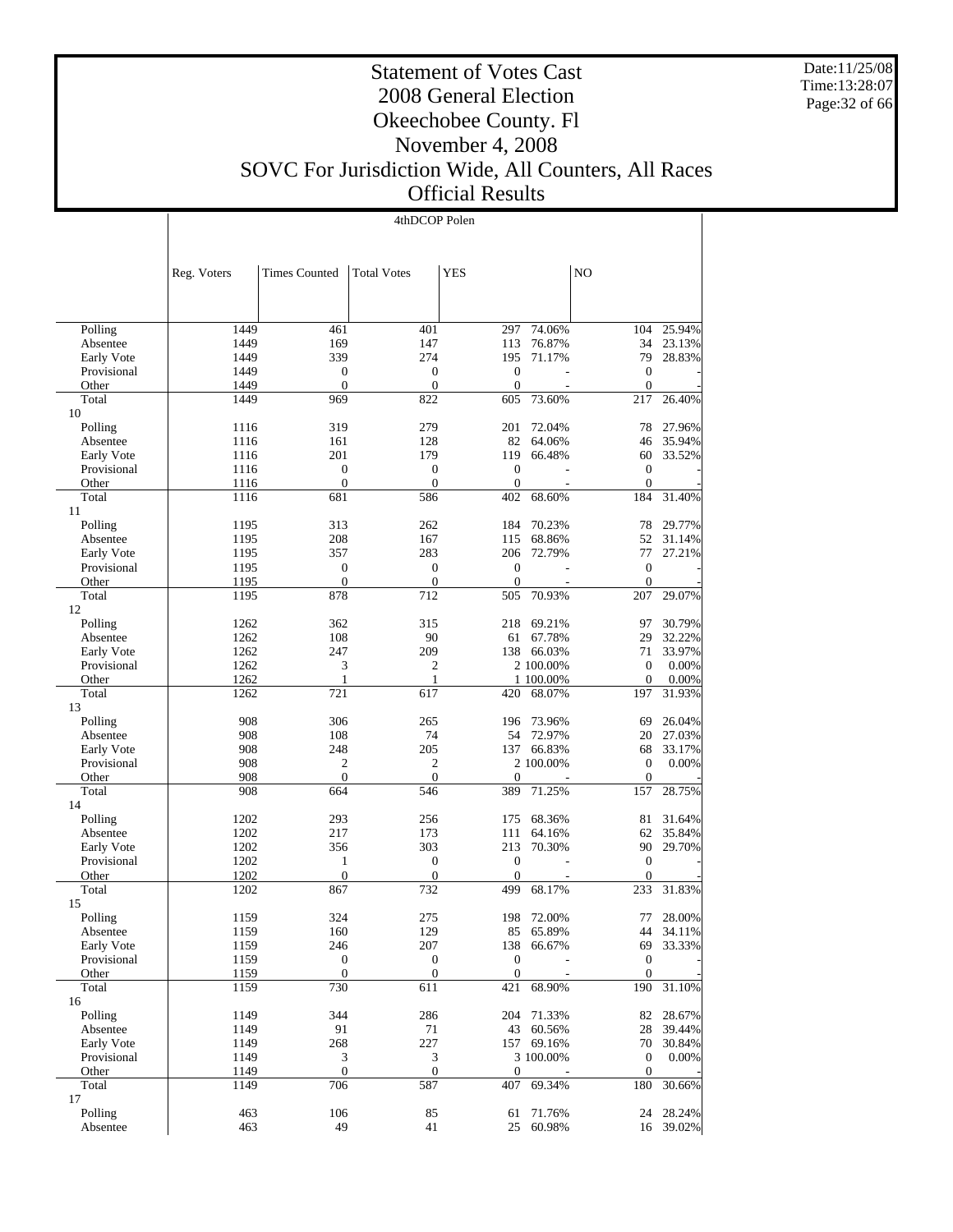Date:11/25/08 Time:13:28:07 Page:33 of 66

#### Statement of Votes Cast 2008 General Election Okeechobee County. Fl November 4, 2008 SOVC For Jurisdiction Wide, All Counters, All Races Official Results

#### 4thDCOP Polen

|             | Reg. Voters | <b>Times Counted</b> | <b>Total Votes</b> | <b>YES</b> |           | NO.          |        |
|-------------|-------------|----------------------|--------------------|------------|-----------|--------------|--------|
|             |             |                      |                    |            |           |              |        |
| Early Vote  | 463         | 135                  | 111                | 72         | 64.86%    | 39           | 35.14% |
| Provisional | 463         | $\Omega$             | $\theta$           | 0          |           | $\mathbf{0}$ |        |
| Other       | 463         | 0                    | 0                  | $\Omega$   |           | $\Omega$     |        |
| Total       | 463         | 290                  | 237                | 158        | 66.67%    | 79           | 33.33% |
| 18          |             |                      |                    |            |           |              |        |
| Polling     | 702         | 190                  | 163                | 115        | 70.55%    | 48           | 29.45% |
| Absentee    | 702         | 94                   | 71                 | 49         | 69.01%    | 22           | 30.99% |
| Early Vote  | 702         | 174                  | 139                | 103        | 74.10%    | 36           | 25.90% |
| Provisional | 702         |                      |                    |            | 1 100.00% | $\Omega$     | 0.00%  |
| Other       | 702         | 0                    | 0                  | $\Omega$   |           | $\theta$     |        |
| Total       | 702         | 459                  | 374                | 268        | 71.66%    | 106          | 28.34% |
| Total       |             |                      |                    |            |           |              |        |
| Polling     | 18859       | 5531                 | 4665               | 3301       | 70.76%    | 1364         | 29.24% |
| Absentee    | 18859       | 2574                 | 2050               | 1378       | 67.22%    | 672          | 32.78% |
| Early Vote  | 18859       | 4782                 | 3994               | 2735       | 68.48%    | 1259         | 31.52% |
| Provisional | 18859       | 14                   | 11                 | 10         | 90.91%    |              | 9.09%  |
| Other       | 18859       |                      |                    |            | 100.00%   | $\mathbf{0}$ | 0.00%  |
| Total       | 18859       | 12902                | 10721              | 7425       | 69.26%    | 3296         | 30.74% |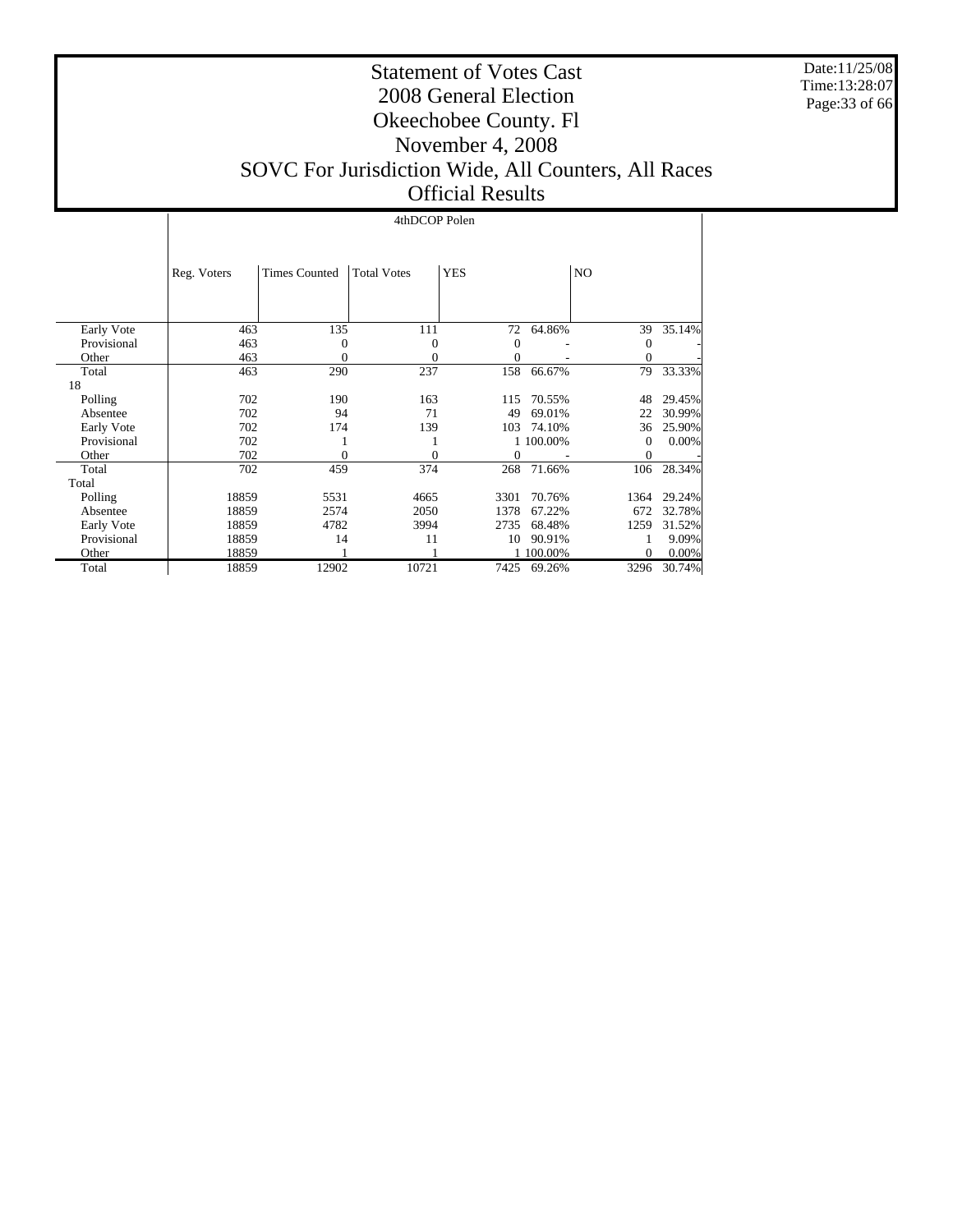Date:11/25/08 Time:13:28:07 Page:34 of 66

## Statement of Votes Cast 2008 General Election Okeechobee County. Fl November 4, 2008 SOVC For Jurisdiction Wide, All Counters, All Races

Official Results

|                                  |              |                      | 4thDCOP Stevenson       |                         |            |                         |        |
|----------------------------------|--------------|----------------------|-------------------------|-------------------------|------------|-------------------------|--------|
|                                  |              |                      |                         |                         |            |                         |        |
|                                  | Reg. Voters  | <b>Times Counted</b> | <b>Total Votes</b>      | <b>YES</b>              |            | NO                      |        |
| Jurisdiction Wide                |              |                      |                         |                         |            |                         |        |
| 1                                |              |                      |                         |                         |            |                         |        |
| Polling                          | 1296         | 412                  | 324                     | 229                     | 70.68%     | 95                      | 29.32% |
| Absentee                         | 1296         | 166                  | 138                     | 86                      | 62.32%     | 52                      | 37.68% |
| Early Vote                       | 1296         | 348                  | 288                     | 191                     | 66.32%     | 97                      | 33.68% |
| Provisional                      | 1296         | $\overline{4}$       | 3                       | $\overline{c}$          | 66.67%     | 1                       | 33.33% |
| Other                            | 1296         | $\boldsymbol{0}$     | $\boldsymbol{0}$        | $\mathbf{0}$            |            | $\mathbf{0}$            |        |
| Total<br>$\overline{c}$          | 1296         | 930                  | 753                     | 508                     | 67.46%     | 245                     | 32.54% |
| Polling                          | 547          | 218                  | 182                     | 122                     | 67.03%     | 60                      | 32.97% |
| Absentee                         | 547          | 60                   | 46                      | 32                      | 69.57%     | 14                      | 30.43% |
| Early Vote                       | 547          | 99                   | 83                      | 58                      | 69.88%     | 25                      | 30.12% |
| Provisional                      | 547          | $\boldsymbol{0}$     | $\mathbf{0}$            | $\boldsymbol{0}$        |            | $\mathbf{0}$            |        |
| Other                            | 547          | $\mathbf{0}$         | $\boldsymbol{0}$        | $\boldsymbol{0}$        |            | $\theta$                |        |
| Total                            | 547          | 377                  | 311                     | 212                     | 68.17%     | 99                      | 31.83% |
| 3<br>Polling                     | 1211         | 396                  | 335                     | 233                     | 69.55%     | 102                     | 30.45% |
| Absentee                         | 1211         | 165                  | 126                     | 77                      | 61.11%     | 49                      | 38.89% |
| Early Vote                       | 1211         | 372                  | 325                     | 202                     | 62.15%     | 123                     | 37.85% |
| Provisional                      | 1211         | $\boldsymbol{0}$     | $\mathbf{0}$            | $\boldsymbol{0}$        |            | $\mathbf{0}$            |        |
| Other                            | 1211         | $\mathbf{0}$         | $\overline{0}$          | $\boldsymbol{0}$        |            | $\boldsymbol{0}$        |        |
| Total                            | 1211         | 933                  | 786                     | 512                     | 65.14%     | 274                     | 34.86% |
| $\overline{4}$                   |              |                      |                         |                         |            |                         |        |
| Polling                          | 1048         | 319                  | 265                     | 198                     | 74.72%     | 67                      | 25.28% |
| Absentee                         | 1048         | 165                  | 142                     | 98                      | 69.01%     | 44                      | 30.99% |
| Early Vote                       | 1048         | 324                  | 263                     | 185                     | 70.34%     | 78                      | 29.66% |
| Provisional                      | 1048         | $\boldsymbol{0}$     | $\boldsymbol{0}$        | $\boldsymbol{0}$        |            | $\mathbf{0}$            |        |
| Other<br>Total                   | 1048<br>1048 | $\mathbf{0}$<br>808  | $\boldsymbol{0}$<br>670 | $\boldsymbol{0}$<br>481 | 71.79%     | $\boldsymbol{0}$<br>189 | 28.21% |
| 5                                |              |                      |                         |                         |            |                         |        |
| Polling                          | 1411         | 340                  | 270                     | 178                     | 65.93%     | 92                      | 34.07% |
| Absentee                         | 1411         | 242                  | 179                     | 113                     | 63.13%     | 66                      | 36.87% |
| Early Vote                       | 1411         | 369                  | 290                     | 195                     | 67.24%     | 95                      | 32.76% |
| Provisional                      | 1411         | $\boldsymbol{0}$     | $\boldsymbol{0}$        | $\boldsymbol{0}$        |            | $\mathbf{0}$            |        |
| Other                            | 1411         | $\boldsymbol{0}$     | $\boldsymbol{0}$        | $\boldsymbol{0}$        |            | $\boldsymbol{0}$        |        |
| Total<br>6                       | 1411         | 951                  | 739                     | 486                     | 65.76%     | 253                     | 34.24% |
| Polling                          | 372          | 83                   | 62                      | 42                      | 67.74%     | 20                      | 32.26% |
| Absentee                         | 372          | 66                   | 41                      | 28                      | 68.29%     | 13                      | 31.71% |
| Early Vote                       | 372          | 90                   | 72                      | 54                      | 75.00%     | 18                      | 25.00% |
| Provisional                      | 372          | $\boldsymbol{0}$     | $\mathbf{0}$            | $\boldsymbol{0}$        |            | $\boldsymbol{0}$        |        |
| Other                            | 372          | $\mathbf{0}$         | $\overline{0}$          | $\overline{0}$          |            | $\overline{0}$          |        |
| Total                            | 372          | 239                  | 175                     | 124                     | 70.86%     | 51                      | 29.14% |
| 7                                |              |                      |                         |                         |            |                         |        |
| Polling                          | 568          | 205                  | 176                     | 129                     | 73.30%     | 47                      | 26.70% |
| Absentee                         | 568          | 81<br>160            | 65<br>132               | 42<br>97                | 64.62%     | 23                      | 35.38% |
| <b>Early Vote</b><br>Provisional | 568<br>568   | $\boldsymbol{0}$     | $\boldsymbol{0}$        | $\boldsymbol{0}$        | 73.48%     | 35<br>$\mathbf{0}$      | 26.52% |
| Other                            | 568          | $\boldsymbol{0}$     | $\boldsymbol{0}$        | $\mathbf{0}$            |            | $\boldsymbol{0}$        |        |
| Total                            | 568          | 446                  | 373                     | 268                     | 71.85%     | 105                     | 28.15% |
| 8                                |              |                      |                         |                         |            |                         |        |
| Polling                          | 1801         | 540                  | 462                     |                         | 312 67.53% | 150                     | 32.47% |
| Absentee                         | 1801         | 264                  | 219                     | 161                     | 73.52%     | 58                      | 26.48% |
| Early Vote                       | 1801         | 449                  | 385                     | 258                     | 67.01%     | 127                     | 32.99% |
| Provisional                      | 1801         | $\boldsymbol{0}$     | $\boldsymbol{0}$        | $\boldsymbol{0}$        |            | $\boldsymbol{0}$        |        |
| Other                            | 1801         | $\boldsymbol{0}$     | $\boldsymbol{0}$        | $\boldsymbol{0}$        |            | $\mathbf{0}$            |        |
| Total<br>9                       | 1801         | 1253                 | 1066                    | 731                     | 68.57%     | 335                     | 31.43% |
|                                  |              |                      |                         |                         |            |                         |        |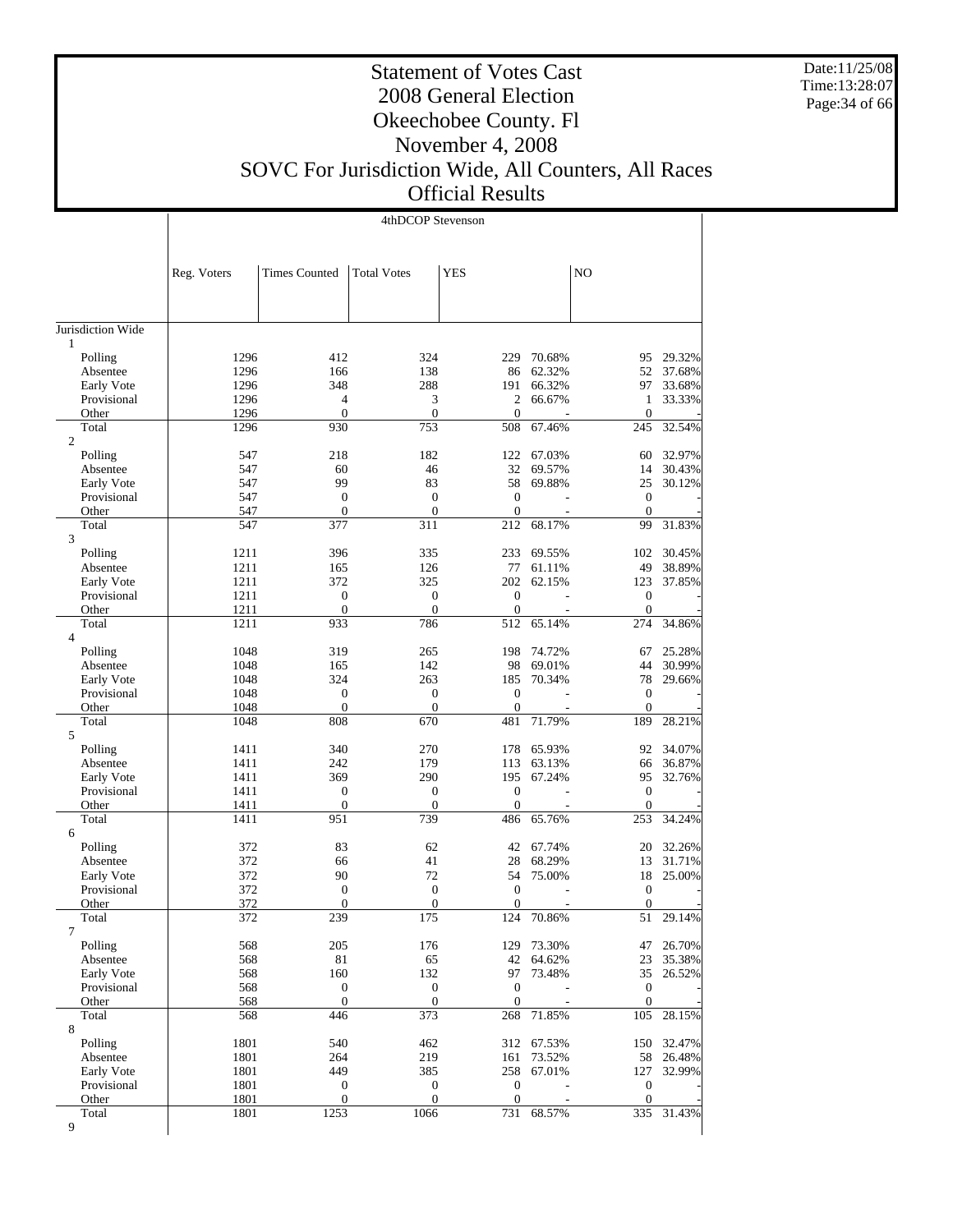Date:11/25/08 Time:13:28:08 Page:35 of 66

Τ

#### Statement of Votes Cast 2008 General Election Okeechobee County. Fl November 4, 2008 SOVC For Jurisdiction Wide, All Counters, All Races Official Results

|                           | 4thDCOP Stevenson |                              |                              |                                    |                  |                                    |                  |
|---------------------------|-------------------|------------------------------|------------------------------|------------------------------------|------------------|------------------------------------|------------------|
|                           |                   |                              |                              |                                    |                  |                                    |                  |
|                           |                   |                              |                              |                                    |                  |                                    |                  |
|                           | Reg. Voters       | <b>Times Counted</b>         | <b>Total Votes</b>           | <b>YES</b>                         |                  | N <sub>O</sub>                     |                  |
|                           |                   |                              |                              |                                    |                  |                                    |                  |
|                           |                   |                              |                              |                                    |                  |                                    |                  |
| Polling                   | 1449              | 461                          | 392                          | 286                                | 72.96%           | 106                                | 27.04%           |
| Absentee                  | 1449              | 169                          | 148                          | 102                                | 68.92%           | 46                                 | 31.08%           |
| Early Vote                | 1449              | 339                          | 273                          | 198                                | 72.53%           | 75                                 | 27.47%           |
| Provisional               | 1449              | $\boldsymbol{0}$             | $\mathbf{0}$                 | $\boldsymbol{0}$                   |                  | $\boldsymbol{0}$                   |                  |
| Other                     | 1449              | $\overline{0}$               | $\mathbf{0}$                 | $\overline{0}$                     |                  | $\overline{0}$                     |                  |
| Total<br>10               | 1449              | 969                          | 813                          | 586                                | 72.08%           | 227                                | 27.92%           |
| Polling                   | 1116              | 319                          | 273                          | 200                                | 73.26%           | 73                                 | 26.74%           |
| Absentee                  | 1116              | 161                          | 127                          | 74                                 | 58.27%           | 53                                 | 41.73%           |
| Early Vote                | 1116              | 201                          | 174                          | 114                                | 65.52%           | 60                                 | 34.48%           |
| Provisional               | 1116              | $\boldsymbol{0}$             | $\mathbf{0}$                 | $\boldsymbol{0}$                   |                  | $\boldsymbol{0}$                   |                  |
| Other                     | 1116              | $\mathbf{0}$                 | $\mathbf{0}$                 | $\boldsymbol{0}$                   |                  | $\mathbf{0}$                       |                  |
| Total                     | 1116              | 681                          | 574                          | 388                                | 67.60%           | 186                                | 32.40%           |
| 11                        |                   |                              |                              |                                    |                  |                                    |                  |
| Polling                   | 1195              | 313                          | 256                          | 175                                | 68.36%           | 81                                 | 31.64%           |
| Absentee                  | 1195              | 208                          | 167                          | 115                                | 68.86%           | 52                                 | 31.14%           |
| Early Vote                | 1195              | 357                          | 283                          | 200                                | 70.67%           | 83                                 | 29.33%           |
| Provisional<br>Other      | 1195<br>1195      | $\mathbf{0}$<br>$\mathbf{0}$ | $\mathbf{0}$<br>$\mathbf{0}$ | $\boldsymbol{0}$<br>$\overline{0}$ |                  | $\boldsymbol{0}$<br>$\overline{0}$ |                  |
| Total                     | 1195              | 878                          | 706                          | 490                                | 69.41%           | 216                                | 30.59%           |
| 12                        |                   |                              |                              |                                    |                  |                                    |                  |
| Polling                   | 1262              | 362                          | 309                          | 206                                | 66.67%           | 103                                | 33.33%           |
| Absentee                  | 1262              | 108                          | 90                           | 62                                 | 68.89%           | 28                                 | 31.11%           |
| Early Vote                | 1262              | 247                          | 204                          |                                    | 130 63.73%       | 74                                 | 36.27%           |
| Provisional               | 1262              | 3                            | $\overline{c}$               |                                    | 2 100.00%        | $\boldsymbol{0}$                   | 0.00%            |
| Other                     | 1262              | 1                            | $\mathbf{1}$                 |                                    | 1 100.00%        | $\mathbf{0}$                       | 0.00%            |
| Total                     | 1262              | 721                          | 606                          | 401                                | 66.17%           | 205                                | 33.83%           |
| 13                        |                   |                              |                              |                                    |                  |                                    |                  |
| Polling                   | 908               | 306                          | 259                          | 198                                | 76.45%           | 61                                 | 23.55%           |
| Absentee                  | 908               | 108                          | 74<br>200                    | 55                                 | 74.32%           | 19                                 | 25.68%           |
| Early Vote<br>Provisional | 908<br>908        | 248<br>$\overline{2}$        | $\overline{c}$               | 137<br>1                           | 68.50%<br>50.00% | 63<br>$\mathbf{1}$                 | 31.50%<br>50.00% |
| Other                     | 908               | $\mathbf{0}$                 | $\mathbf{0}$                 | $\overline{0}$                     |                  | $\overline{0}$                     |                  |
| Total                     | 908               | 664                          | 535                          | 391                                | 73.08%           | 144                                | 26.92%           |
| 14                        |                   |                              |                              |                                    |                  |                                    |                  |
| Polling                   | 1202              | 293                          | 254                          | 170                                | 66.93%           | 84                                 | 33.07%           |
| Absentee                  | 1202              | 217                          | 173                          | 111                                | 64.16%           | 62                                 | 35.84%           |
| Early Vote                | 1202              | 356                          | 299                          | 208                                | 69.57%           | 91                                 | 30.43%           |
| Provisional               | 1202              | 1                            | $\mathbf{0}$                 | $\boldsymbol{0}$                   |                  | $\boldsymbol{0}$                   |                  |
| Other                     | 1202              | $\mathbf{0}$                 | $\boldsymbol{0}$             | $\overline{0}$                     |                  | $\mathbf{0}$                       |                  |
| Total                     | 1202              | 867                          | 726                          | 489                                | 67.36%           | 237                                | 32.64%           |
| 15                        |                   | 324                          |                              |                                    |                  |                                    | 28.78%           |
| Polling<br>Absentee       | 1159<br>1159      | 160                          | 278<br>132                   | 198<br>88                          | 71.22%<br>66.67% | 80<br>44                           | 33.33%           |
| Early Vote                | 1159              | 246                          | 211                          | 146                                | 69.19%           | 65                                 | 30.81%           |
| Provisional               | 1159              | $\boldsymbol{0}$             | $\boldsymbol{0}$             | $\boldsymbol{0}$                   |                  | $\boldsymbol{0}$                   |                  |
| Other                     | 1159              | $\boldsymbol{0}$             | $\boldsymbol{0}$             | $\mathbf{0}$                       |                  | $\boldsymbol{0}$                   |                  |
| Total                     | 1159              | 730                          | 621                          | 432                                | 69.57%           | 189                                | 30.43%           |
| 16                        |                   |                              |                              |                                    |                  |                                    |                  |
| Polling                   | 1149              | 344                          | 282                          | 205                                | 72.70%           | 77                                 | 27.30%           |
| Absentee                  | 1149              | 91                           | $70\,$                       | 47                                 | 67.14%           | 23                                 | 32.86%           |
| Early Vote                | 1149              | 268                          | 227                          | 165                                | 72.69%           | 62                                 | 27.31%           |
| Provisional               | 1149              | 3                            | $\mathbf{2}$                 | 1                                  | 50.00%           | $\mathbf{1}$                       | 50.00%           |
| Other                     | 1149              | $\boldsymbol{0}$             | $\boldsymbol{0}$             | $\boldsymbol{0}$                   |                  | $\boldsymbol{0}$                   |                  |
| Total                     | 1149              | 706                          | 581                          | 418                                | 71.94%           | 163                                | 28.06%           |
| 17<br>Polling             | 463               | 106                          | 84                           |                                    | 70.24%           | 25                                 | 29.76%           |
| Absentee                  | 463               | 49                           | 41                           | 59<br>27                           | 65.85%           |                                    | 14 34.15%        |
|                           |                   |                              |                              |                                    |                  |                                    |                  |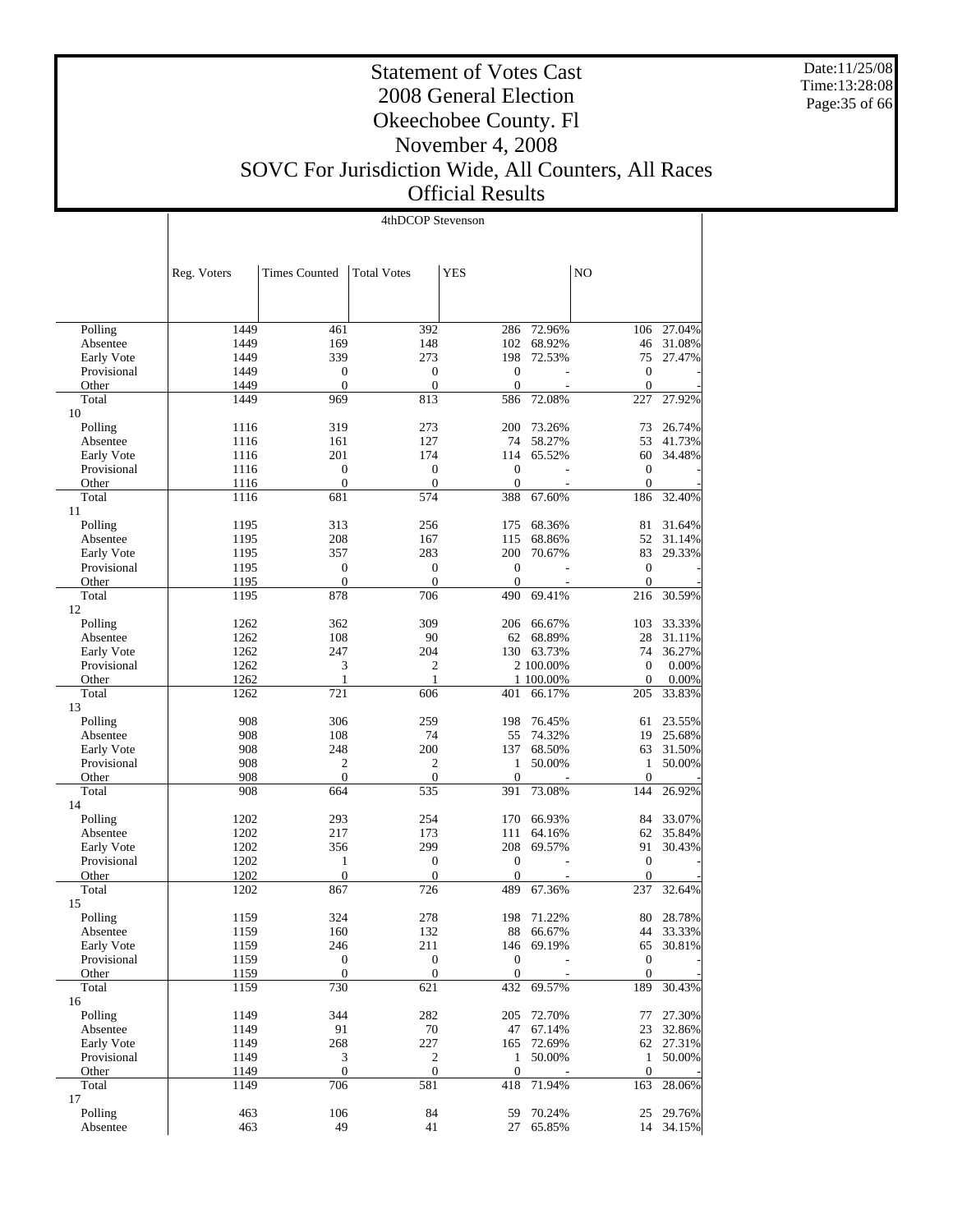Date:11/25/08 Time:13:28:08 Page:36 of 66

#### Statement of Votes Cast 2008 General Election Okeechobee County. Fl November 4, 2008 SOVC For Jurisdiction Wide, All Counters, All Races Official Results

|             |             | 4thDCOP Stevenson    |                    |            |           |                  |        |  |
|-------------|-------------|----------------------|--------------------|------------|-----------|------------------|--------|--|
|             | Reg. Voters | <b>Times Counted</b> | <b>Total Votes</b> | <b>YES</b> |           | NO.              |        |  |
| Early Vote  | 463         | 135                  | 109                | 73         | 66.97%    | 36               | 33.03% |  |
| Provisional | 463         | 0                    | 0                  | 0          |           | $\mathbf{0}$     |        |  |
| Other       | 463         | $\theta$             | 0                  | 0          |           | 0                |        |  |
| Total       | 463         | 290                  | 234                | 159        | 67.95%    | 75               | 32.05% |  |
| 18          |             |                      |                    |            |           |                  |        |  |
| Polling     | 702         | 190                  | 164                | 117        | 71.34%    | 47               | 28.66% |  |
| Absentee    | 702         | 94                   | 72                 | 52         | 72.22%    | 20               | 27.78% |  |
| Early Vote  | 702         | 174                  | 144                | 106        | 73.61%    | 38               | 26.39% |  |
| Provisional | 702         |                      |                    |            | 1 100.00% | $\boldsymbol{0}$ | 0.00%  |  |
| Other       | 702         | 0                    | $\theta$           | 0          |           | $\mathbf{0}$     |        |  |
| Total       | 702         | 459                  | 381                | 276        | 72.44%    | 105              | 27.56% |  |
| Total       |             |                      |                    |            |           |                  |        |  |
| Polling     | 18859       | 5531                 | 4627               | 3257       | 70.39%    | 1370             | 29.61% |  |
| Absentee    | 18859       | 2574                 | 2050               | 1370       | 66.83%    | 680              | 33.17% |  |
| Early Vote  | 18859       | 4782                 | 3962               | 2717       | 68.58%    | 1245             | 31.42% |  |
| Provisional | 18859       | 14                   | 10                 | 7          | 70.00%    | 3                | 30.00% |  |
| Other       | 18859       |                      |                    |            | 1 100.00% | 0                | 0.00%  |  |
| Total       | 18859       | 12902                | 10650              | 7352       | 69.03%    | 3298             | 30.97% |  |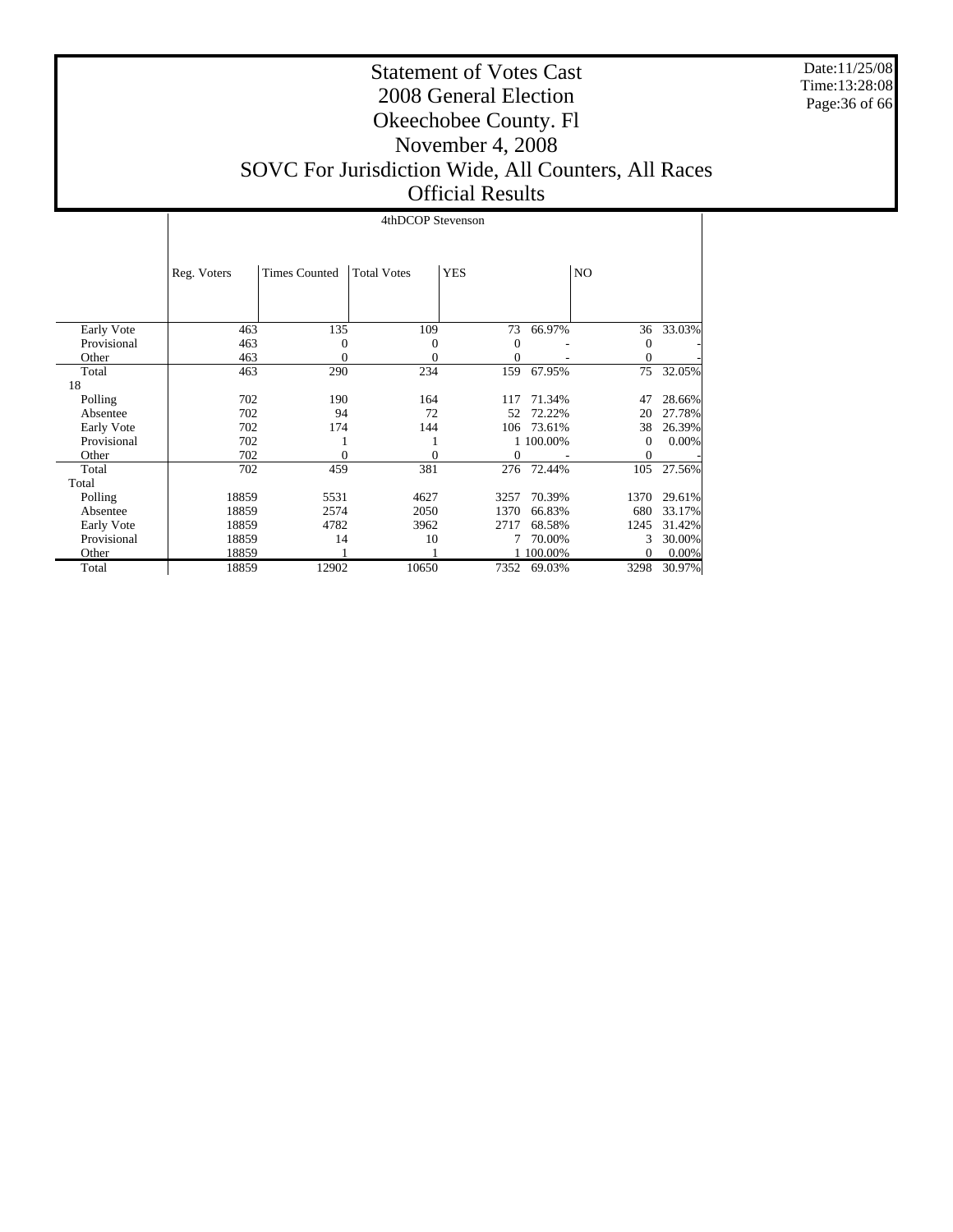Date:11/25/08 Time:13:28:08 Page:37 of 66

## Statement of Votes Cast 2008 General Election Okeechobee County. Fl November 4, 2008 SOVC For Jurisdiction Wide, All Counters, All Races

Official Results

|                           | 4thDCOP Warner |                                      |                                  |                                    |                     |                              |                  |
|---------------------------|----------------|--------------------------------------|----------------------------------|------------------------------------|---------------------|------------------------------|------------------|
|                           |                |                                      |                                  |                                    |                     |                              |                  |
|                           |                |                                      |                                  |                                    |                     |                              |                  |
|                           | Reg. Voters    | <b>Times Counted</b>                 | <b>Total Votes</b>               | <b>YES</b>                         |                     | N <sub>O</sub>               |                  |
|                           |                |                                      |                                  |                                    |                     |                              |                  |
|                           |                |                                      |                                  |                                    |                     |                              |                  |
| Jurisdiction Wide         |                |                                      |                                  |                                    |                     |                              |                  |
| $\mathbf{1}$              |                |                                      |                                  |                                    |                     |                              |                  |
| Polling                   | 1296           | 412                                  | 321                              |                                    | 226 70.40%          | 95                           | 29.60%           |
| Absentee                  | 1296           | 166                                  | 137                              | 72                                 | 52.55%              | 65                           | 47.45%           |
| Early Vote<br>Provisional | 1296<br>1296   | 348<br>4                             | 283<br>3                         | 194<br>2                           | 68.55%<br>66.67%    | 89<br>1                      | 31.45%<br>33.33% |
| Other                     | 1296           | $\overline{0}$                       | $\boldsymbol{0}$                 | $\overline{0}$                     |                     | $\boldsymbol{0}$             |                  |
| Total                     | 1296           | 930                                  | 744                              | 494                                | 66.40%              | 250                          | 33.60%           |
| $\overline{2}$            |                |                                      |                                  |                                    |                     |                              |                  |
| Polling                   | 547            | 218                                  | 179                              | 125                                | 69.83%              | 54                           | 30.17%           |
| Absentee                  | 547            | 60                                   | 48                               | 33                                 | 68.75%              | 15                           | 31.25%           |
| Early Vote                | 547            | 99                                   | 82                               | 59                                 | 71.95%              | 23                           | 28.05%           |
| Provisional<br>Other      | 547<br>547     | $\boldsymbol{0}$<br>$\overline{0}$   | $\boldsymbol{0}$<br>$\mathbf{0}$ | $\boldsymbol{0}$<br>$\overline{0}$ |                     | $\mathbf{0}$<br>$\mathbf{0}$ |                  |
| Total                     | 547            | 377                                  | 309                              | 217                                | 70.23%              | 92                           | 29.77%           |
| 3                         |                |                                      |                                  |                                    |                     |                              |                  |
| Polling                   | 1211           | 396                                  | 339                              | 239                                | 70.50%              | 100                          | 29.50%           |
| Absentee                  | 1211           | 165                                  | 125                              | 88                                 | 70.40%              | 37                           | 29.60%           |
| Early Vote                | 1211           | 372                                  | 320                              | 207                                | 64.69%              | 113                          | 35.31%           |
| Provisional               | 1211           | $\boldsymbol{0}$<br>$\boldsymbol{0}$ | $\boldsymbol{0}$                 | $\boldsymbol{0}$                   |                     | $\boldsymbol{0}$             |                  |
| Other<br>Total            | 1211<br>1211   | 933                                  | $\boldsymbol{0}$<br>784          | $\boldsymbol{0}$<br>534            | 68.11%              | $\mathbf{0}$<br>250          | 31.89%           |
| $\overline{4}$            |                |                                      |                                  |                                    |                     |                              |                  |
| Polling                   | 1048           | 319                                  | 262                              | 195                                | 74.43%              | 67                           | 25.57%           |
| Absentee                  | 1048           | 165                                  | 144                              | 99                                 | 68.75%              | 45                           | 31.25%           |
| Early Vote                | 1048           | 324                                  | 262                              | 190                                | 72.52%              |                              | 72 27.48%        |
| Provisional               | 1048           | $\boldsymbol{0}$                     | $\boldsymbol{0}$                 | $\overline{0}$                     |                     | $\mathbf{0}$                 |                  |
| Other                     | 1048           | $\boldsymbol{0}$                     | $\boldsymbol{0}$                 | $\overline{0}$                     |                     | $\mathbf{0}$                 |                  |
| Total<br>5                | 1048           | 808                                  | 668                              | 484                                | 72.46%              | 184                          | 27.54%           |
| Polling                   | 1411           | 340                                  | 271                              | 178                                | 65.68%              | 93                           | 34.32%           |
| Absentee                  | 1411           | 242                                  | 183                              | 127                                | 69.40%              | 56                           | 30.60%           |
| Early Vote                | 1411           | 369                                  | 292                              | 206                                | 70.55%              | 86                           | 29.45%           |
| Provisional               | 1411           | $\boldsymbol{0}$                     | $\boldsymbol{0}$                 | $\boldsymbol{0}$                   |                     | $\boldsymbol{0}$             |                  |
| Other                     | 1411           | $\boldsymbol{0}$                     | $\boldsymbol{0}$                 | $\overline{0}$                     |                     | $\mathbf{0}$                 |                  |
| Total                     | 1411           | 951                                  | 746                              | 511                                | 68.50%              | 235                          | 31.50%           |
| 6<br>Polling              | 372            | 83                                   | 62                               | 42                                 | 67.74%              | 20                           | 32.26%           |
| Absentee                  | 372            | 66                                   | 39                               | 26                                 | 66.67%              | 13                           | 33.33%           |
| Early Vote                | 372            | 90                                   | 67                               | 55                                 | 82.09%              | 12                           | 17.91%           |
| Provisional               | 372            | $\boldsymbol{0}$                     | $\boldsymbol{0}$                 | $\boldsymbol{0}$                   |                     | $\boldsymbol{0}$             |                  |
| Other                     | 372            | $\theta$                             | $\boldsymbol{0}$                 | $\boldsymbol{0}$                   |                     | $\boldsymbol{0}$             |                  |
| Total                     | 372            | 239                                  | 168                              | 123                                | 73.21%              | 45                           | 26.79%           |
| $\overline{7}$            |                |                                      |                                  |                                    |                     |                              |                  |
| Polling<br>Absentee       | 568<br>568     | 205<br>81                            | 175<br>66                        | 129                                | 73.71%<br>47 71.21% | 46<br>19                     | 26.29%<br>28.79% |
| Early Vote                | 568            | 160                                  | 134                              | 100                                | 74.63%              | 34                           | 25.37%           |
| Provisional               | 568            | $\boldsymbol{0}$                     | $\boldsymbol{0}$                 | $\boldsymbol{0}$                   |                     | $\boldsymbol{0}$             |                  |
| Other                     | 568            | $\boldsymbol{0}$                     | $\boldsymbol{0}$                 | $\overline{0}$                     |                     | $\mathbf{0}$                 |                  |
| Total                     | 568            | 446                                  | 375                              | 276                                | 73.60%              | 99                           | 26.40%           |
| $\,8\,$                   |                |                                      |                                  |                                    |                     |                              |                  |
| Polling                   | 1801           | 540                                  | 454                              |                                    | 306 67.40%          | 148                          | 32.60%           |
| Absentee<br>Early Vote    | 1801<br>1801   | 264<br>449                           | 218<br>386                       | 160<br>253                         | 73.39%<br>65.54%    | 58<br>133                    | 26.61%<br>34.46% |
| Provisional               | 1801           | $\boldsymbol{0}$                     | $\boldsymbol{0}$                 | $\mathbf{0}$                       |                     | $\boldsymbol{0}$             |                  |
| Other                     | 1801           | $\overline{0}$                       | $\boldsymbol{0}$                 | $\mathbf{0}$                       |                     | $\mathbf{0}$                 |                  |
| Total                     | 1801           | 1253                                 | 1058                             | 719                                | 67.96%              | 339                          | 32.04%           |
| 9                         |                |                                      |                                  |                                    |                     |                              |                  |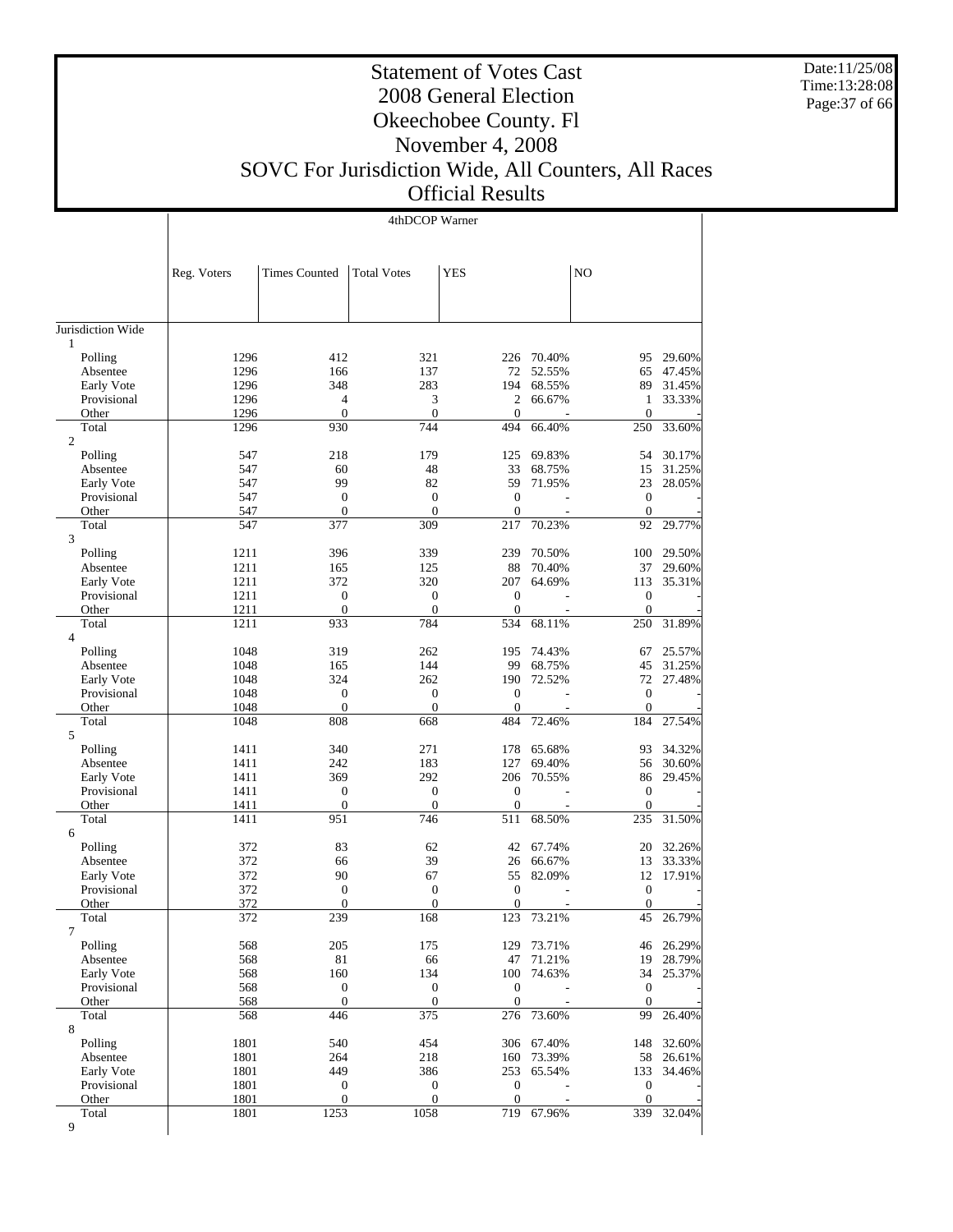Date:11/25/08 Time:13:28:08 Page:38 of 66

#### Statement of Votes Cast 2008 General Election Okeechobee County. Fl November 4, 2008 SOVC For Jurisdiction Wide, All Counters, All Races Official Results

| 4thDCOP Warner |  |
|----------------|--|

|                        | Reg. Voters  | <b>Times Counted</b>         | <b>Total Votes</b>           | <b>YES</b>                         |                                       | N <sub>O</sub>                       |           |
|------------------------|--------------|------------------------------|------------------------------|------------------------------------|---------------------------------------|--------------------------------------|-----------|
|                        |              |                              |                              |                                    |                                       |                                      |           |
|                        |              |                              |                              |                                    |                                       |                                      |           |
| Polling                | 1449         | 461                          | 396                          | 298                                | 75.25%                                | 98                                   | 24.75%    |
| Absentee               | 1449         | 169                          | 148                          | 104                                | 70.27%                                | 44                                   | 29.73%    |
| Early Vote             | 1449<br>1449 | 339<br>$\boldsymbol{0}$      | 277<br>$\boldsymbol{0}$      | 202<br>$\boldsymbol{0}$            | 72.92%<br>÷,                          | 75<br>$\boldsymbol{0}$               | 27.08%    |
| Provisional<br>Other   | 1449         | $\overline{0}$               | $\mathbf{0}$                 | $\theta$                           |                                       | $\mathbf{0}$                         |           |
| Total                  | 1449         | 969                          | 821                          | 604                                | 73.57%                                | 217                                  | 26.43%    |
| 10                     |              |                              |                              |                                    |                                       |                                      |           |
| Polling                | 1116         | 319                          | 273                          | 206                                | 75.46%                                | 67                                   | 24.54%    |
| Absentee               | 1116         | 161                          | 128                          | 87                                 | 67.97%                                | 41                                   | 32.03%    |
| Early Vote             | 1116         | 201                          | 173                          | 115                                | 66.47%                                | 58                                   | 33.53%    |
| Provisional            | 1116         | $\mathbf{0}$                 | $\boldsymbol{0}$             | $\boldsymbol{0}$                   |                                       | $\boldsymbol{0}$                     |           |
| Other                  | 1116         | $\overline{0}$               | $\mathbf{0}$                 | $\mathbf{0}$                       | ÷                                     | $\mathbf{0}$                         |           |
| Total<br>11            | 1116         | 681                          | 574                          | 408                                | 71.08%                                | 166                                  | 28.92%    |
| Polling                | 1195         | 313                          | 256                          | 185                                | 72.27%                                | 71                                   | 27.73%    |
| Absentee               | 1195         | 208                          | 165                          | 126                                | 76.36%                                | 39                                   | 23.64%    |
| Early Vote             | 1195         | 357                          | 283                          | 212                                | 74.91%                                | 71                                   | 25.09%    |
| Provisional            | 1195         | $\boldsymbol{0}$             | $\boldsymbol{0}$             | $\mathbf{0}$                       |                                       | $\mathbf{0}$                         |           |
| Other                  | 1195         | $\boldsymbol{0}$             | $\mathbf{0}$                 | $\overline{0}$                     |                                       | $\boldsymbol{0}$                     |           |
| Total                  | 1195         | 878                          | 704                          | 523                                | 74.29%                                | 181                                  | 25.71%    |
| 12                     |              |                              |                              |                                    |                                       | 91                                   | 29.64%    |
| Polling                | 1262         | 362<br>108                   | 307<br>90                    | 216                                | 70.36%<br>65.56%                      | 31                                   | 34.44%    |
| Absentee<br>Early Vote | 1262<br>1262 | 247                          | 205                          | 59<br>141                          | 68.78%                                | 64                                   | 31.22%    |
| Provisional            | 1262         | 3                            | 2                            | $\mathbf{1}$                       | 50.00%                                | $\mathbf{1}$                         | 50.00%    |
| Other                  | 1262         | 1                            | $\mathbf{0}$                 | $\mathbf{0}$                       |                                       | $\mathbf{0}$                         |           |
| Total                  | 1262         | 721                          | 604                          | 417                                | 69.04%                                | 187                                  | 30.96%    |
| 13                     |              |                              |                              |                                    |                                       |                                      |           |
| Polling                | 908          | 306                          | 258                          | 189                                | 73.26%                                | 69                                   | 26.74%    |
| Absentee               | 908          | 108                          | 73                           | 58                                 | 79.45%                                | 15                                   | 20.55%    |
| Early Vote             | 908          | 248                          | 198                          | 132                                | 66.67%                                | 66                                   | 33.33%    |
| Provisional            | 908          | $\overline{c}$               | $\overline{c}$               | $\mathbf{1}$                       | 50.00%                                | $\mathbf{1}$                         | 50.00%    |
| Other                  | 908          | $\theta$                     | $\mathbf{0}$                 | $\overline{0}$                     |                                       | $\mathbf{0}$                         |           |
| Total                  | 908          | 664                          | 531                          | 380                                | 71.56%                                | 151                                  | 28.44%    |
| 14                     |              |                              |                              |                                    |                                       |                                      |           |
| Polling                | 1202         | 293                          | 253                          | 178                                | 70.36%                                | 75                                   | 29.64%    |
| Absentee               | 1202         | 217                          | 174                          | 119                                | 68.39%                                | 55                                   | 31.61%    |
| Early Vote             | 1202         | 356                          | 296                          | 213                                | 71.96%                                | 83                                   | 28.04%    |
| Provisional<br>Other   | 1202<br>1202 | $\mathbf{1}$<br>$\mathbf{0}$ | $\mathbf{0}$<br>$\mathbf{0}$ | $\boldsymbol{0}$<br>$\overline{0}$ | $\overline{\phantom{a}}$              | $\boldsymbol{0}$<br>$\boldsymbol{0}$ |           |
| Total                  | 1202         | 867                          | 723                          | 510                                | 70.54%                                | 213                                  | 29.46%    |
| 15                     |              |                              |                              |                                    |                                       |                                      |           |
| Polling                | 1159         | 324                          | 275                          |                                    | 200 72.73%                            |                                      | 75 27.27% |
| Absentee               | 1159         | 160                          | 129                          |                                    | 88 68.22%                             |                                      | 41 31.78% |
| Early Vote             | 1159         | 246                          | 209                          |                                    | 148 70.81%                            | 61                                   | 29.19%    |
| Provisional            | 1159         | $\boldsymbol{0}$             | $\boldsymbol{0}$             | $\boldsymbol{0}$                   |                                       | $\mathbf{0}$                         |           |
| Other                  | 1159         | $\boldsymbol{0}$             | $\boldsymbol{0}$             | $\theta$                           |                                       | $\boldsymbol{0}$                     |           |
| Total                  | 1159         | 730                          | 613                          | 436                                | 71.13%                                | 177                                  | 28.87%    |
| 16                     |              |                              |                              |                                    |                                       |                                      |           |
| Polling                | 1149         | 344                          | 282                          | 207                                | 73.40%                                | 75                                   | 26.60%    |
| Absentee               | 1149         | 91                           | 70                           |                                    | 47 67.14%                             | 23                                   | 32.86%    |
| Early Vote             | 1149         | 268                          | 225                          |                                    | 168 74.67%                            | 57                                   | 25.33%    |
| Provisional<br>Other   | 1149<br>1149 | 3<br>$\boldsymbol{0}$        | 2<br>$\mathbf{0}$            | $\overline{0}$                     | 2 100.00%<br>$\overline{\phantom{a}}$ | $\boldsymbol{0}$<br>$\mathbf{0}$     | 0.00%     |
| Total                  | 1149         | 706                          | 579                          | 424                                | 73.23%                                | 155                                  | 26.77%    |
| 17                     |              |                              |                              |                                    |                                       |                                      |           |
| Polling                | 463          | 106                          | 83                           | 61                                 | 73.49%                                | 22                                   | 26.51%    |
| Absentee               | 463          | 49                           | 40                           |                                    | 26 65.00%                             |                                      | 14 35.00% |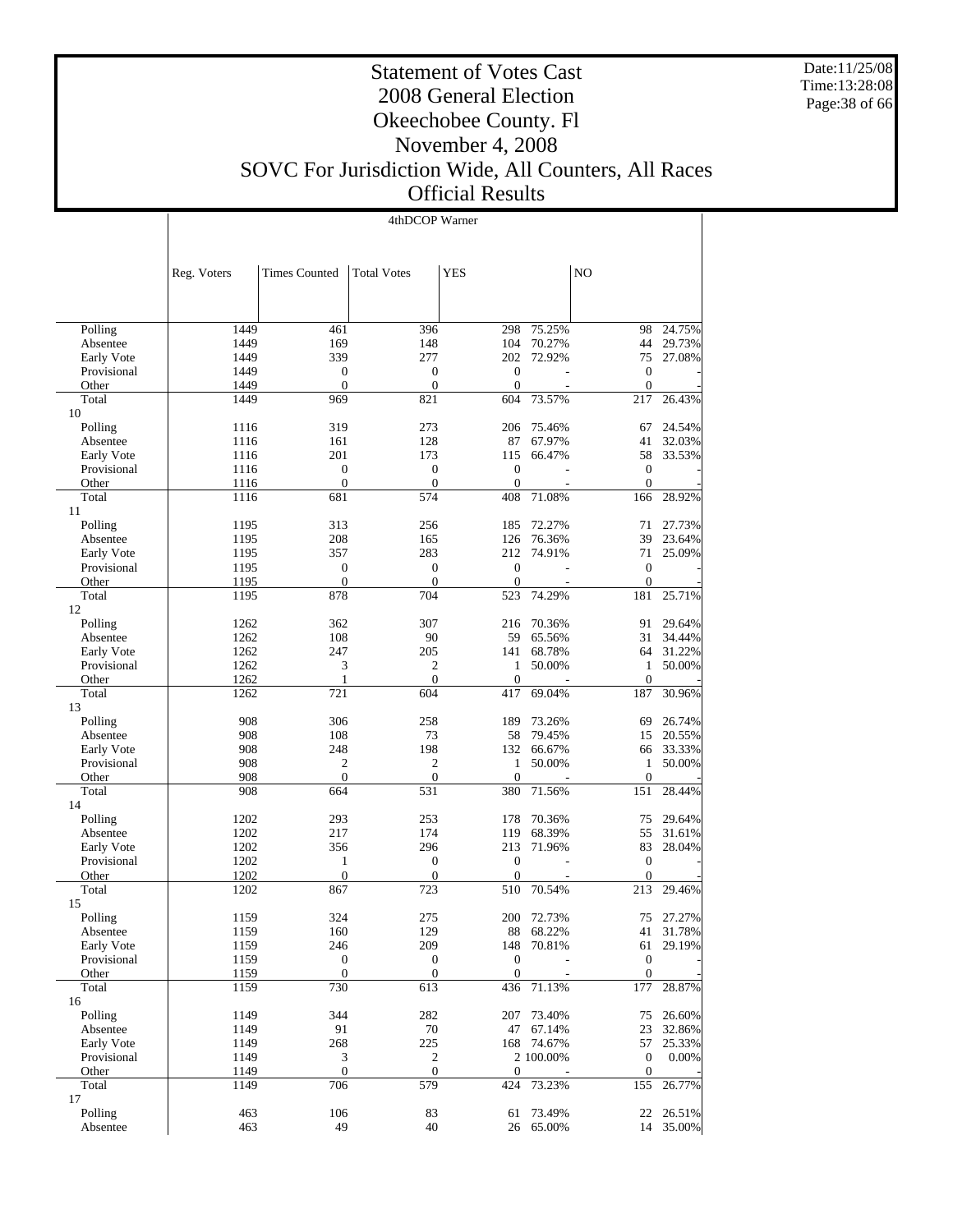Date:11/25/08 Time:13:28:08 Page:39 of 66

#### Statement of Votes Cast 2008 General Election Okeechobee County. Fl November 4, 2008 SOVC For Jurisdiction Wide, All Counters, All Races Official Results

|             |             | 4thDCOP Warner       |                    |                |           |                |        |  |  |  |
|-------------|-------------|----------------------|--------------------|----------------|-----------|----------------|--------|--|--|--|
|             | Reg. Voters | <b>Times Counted</b> | <b>Total Votes</b> | <b>YES</b>     |           | NO.            |        |  |  |  |
|             |             |                      |                    |                |           |                |        |  |  |  |
| Early Vote  | 463         | 135                  | 109                | 74             | 67.89%    | 35             | 32.11% |  |  |  |
| Provisional | 463         | 0                    | $\mathbf{0}$       | 0              |           | 0              |        |  |  |  |
| Other       | 463         | 0                    | $\mathbf{0}$       | $\overline{0}$ |           | $\overline{0}$ |        |  |  |  |
| Total       | 463         | 290                  | 232                | 161            | 69.40%    | 71             | 30.60% |  |  |  |
| 18          |             |                      |                    |                |           |                |        |  |  |  |
| Polling     | 702         | 190                  | 162                | 123            | 75.93%    | 39             | 24.07% |  |  |  |
| Absentee    | 702         | 94                   | 72                 | 52             | 72.22%    | 20             | 27.78% |  |  |  |
| Early Vote  | 702         | 174                  | 143                | 107            | 74.83%    | 36             | 25.17% |  |  |  |
| Provisional | 702         |                      |                    |                | 1 100.00% | $\mathbf{0}$   | 0.00%  |  |  |  |
| Other       | 702         | $\theta$             | $\theta$           | $\theta$       |           | $\theta$       |        |  |  |  |
| Total       | 702         | 459                  | 378                | 283            | 74.87%    | 95             | 25.13% |  |  |  |
| Total       |             |                      |                    |                |           |                |        |  |  |  |
| Polling     | 18859       | 5531                 | 4608               | 3303           | 71.68%    | 1305           | 28.32% |  |  |  |
| Absentee    | 18859       | 2574                 | 2049               | 1418           | 69.20%    | 631            | 30.80% |  |  |  |
| Early Vote  | 18859       | 4782                 | 3944               | 2776           | 70.39%    | 1168           | 29.61% |  |  |  |
| Provisional | 18859       | 14                   | 10                 | 7              | 70.00%    | 3              | 30.00% |  |  |  |
| Other       | 18859       |                      | $\Omega$           | $\theta$       |           | 0              |        |  |  |  |
| Total       | 18859       | 12902                | 10611              | 7504           | 70.72%    | 3107           | 29.28% |  |  |  |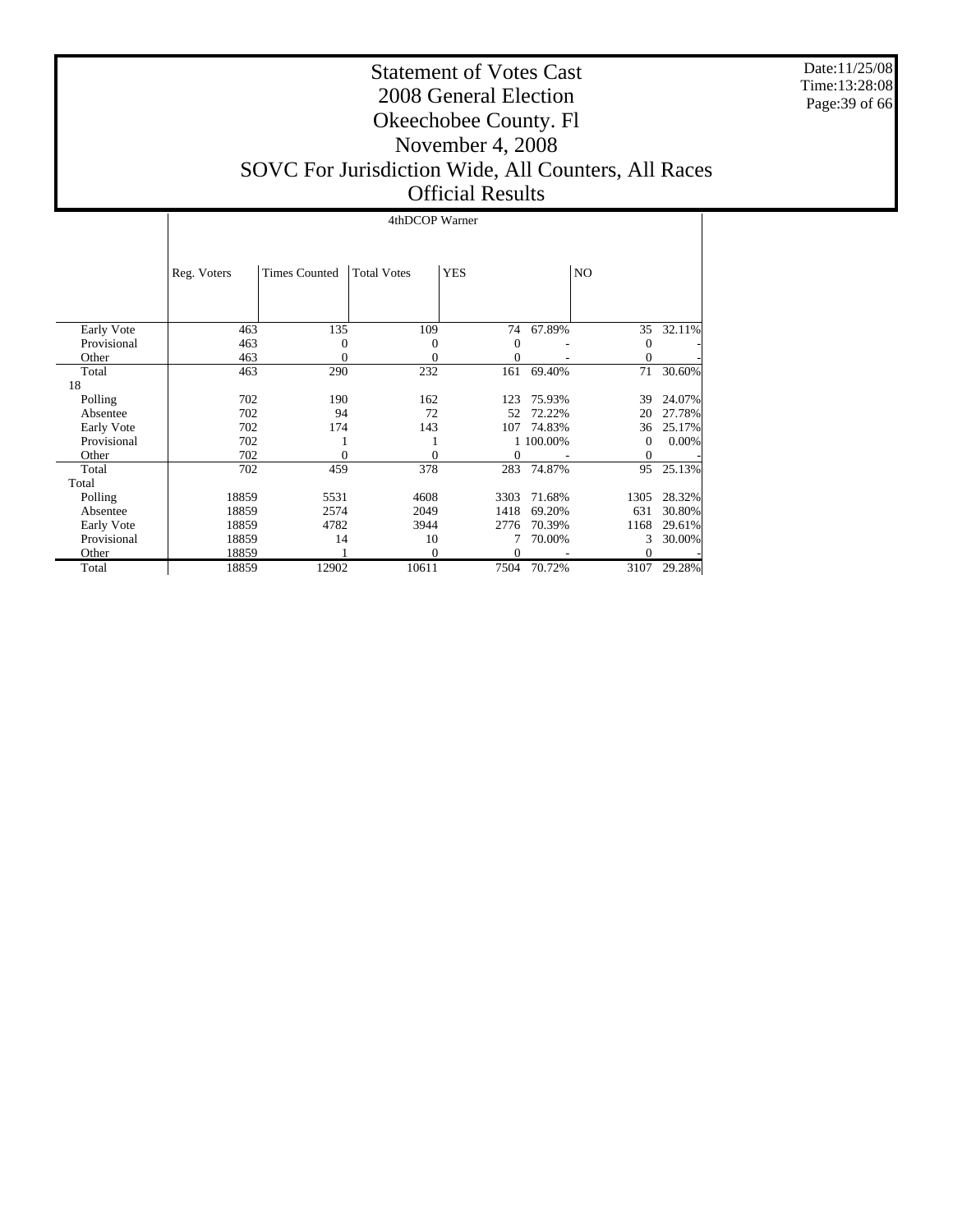Date:11/25/08 Time:13:28:08 Page:40 of 66

 $\overline{\phantom{a}}$ 

#### Statement of Votes Cast 2008 General Election Okeechobee County. Fl November 4, 2008 SOVC For Jurisdiction Wide, All Counters, All Races Official Results

CJ19th Grp4

 $\overline{1}$ 

|                     | Reg. Voters | <b>Times Counted</b> | <b>Total Votes</b>      | Dwight L. Geiger      |                          | Fran O. Ross           |                  |
|---------------------|-------------|----------------------|-------------------------|-----------------------|--------------------------|------------------------|------------------|
|                     |             |                      |                         |                       |                          |                        |                  |
| Jurisdiction Wide   |             |                      |                         |                       |                          |                        |                  |
| 1<br>Polling        | 1296        | 412                  | 334                     | 228                   | 68.26%                   | 106                    | 31.74%           |
| Absentee            | 1296        | 166                  | 134                     | 78                    | 58.21%                   | 56                     | 41.79%           |
| Early Vote          | 1296        | 348                  | 296                     | 215                   | 72.64%                   | 81                     | 27.36%           |
| Provisional         | 1296        | 4                    | 3                       | 2                     | 66.67%                   | 1                      | 33.33%           |
| Other               | 1296        | $\overline{0}$       | $\boldsymbol{0}$        | $\overline{0}$        |                          | $\boldsymbol{0}$       |                  |
| Total               | 1296        | 930                  | 767                     | 523                   | 68.19%                   | 244                    | 31.81%           |
| $\overline{c}$      |             |                      |                         |                       | 63.84%                   |                        |                  |
| Polling<br>Absentee | 547<br>547  | 218<br>60            | 177<br>51               | 113<br>37             | 72.55%                   | 64<br>14               | 36.16%<br>27.45% |
| Early Vote          | 547         | 99                   | 85                      | 54                    | 63.53%                   | 31                     | 36.47%           |
| Provisional         | 547         | $\boldsymbol{0}$     | $\mathbf{0}$            | $\overline{0}$        | $\overline{a}$           | $\boldsymbol{0}$       |                  |
| Other               | 547         | $\overline{0}$       | $\boldsymbol{0}$        | $\mathbf{0}$          |                          | $\mathbf{0}$           |                  |
| Total               | 547         | 377                  | 313                     | 204                   | 65.18%                   | 109                    | 34.82%           |
| 3                   |             |                      |                         |                       |                          |                        |                  |
| Polling             | 1211        | 396                  | 357                     | 260                   | 72.83%                   | 97                     | 27.17%           |
| Absentee            | 1211        | 165                  | 129                     | 84                    | 65.12%                   | 45                     | 34.88%           |
| Early Vote          | 1211        | 372                  | 329                     | 242                   | 73.56%                   | 87                     | 26.44%           |
| Provisional         | 1211        | $\mathbf{0}$         | $\boldsymbol{0}$        | $\overline{0}$        |                          | $\mathbf{0}$           |                  |
| Other               | 1211        | $\boldsymbol{0}$     | $\boldsymbol{0}$        | $\theta$              | ÷                        | $\mathbf{0}$           |                  |
| Total<br>4          | 1211        | 933                  | 815                     | 586                   | 71.90%                   | 229                    | 28.10%           |
| Polling             | 1048        | 319                  | 275                     | 220                   | 80.00%                   | 55                     | 20.00%           |
| Absentee            | 1048        | 165                  | 151                     | 117                   | 77.48%                   | 34                     | 22.52%           |
| Early Vote          | 1048        | 324                  | 271                     | 204                   | 75.28%                   | 67                     | 24.72%           |
| Provisional         | 1048        | $\boldsymbol{0}$     | $\boldsymbol{0}$        | $\overline{0}$        | $\overline{a}$           | $\boldsymbol{0}$       |                  |
| Other               | 1048        | $\boldsymbol{0}$     | $\boldsymbol{0}$        | $\overline{0}$        |                          | $\mathbf{0}$           |                  |
| Total               | 1048        | 808                  | 697                     | 541                   | 77.62%                   | 156                    | 22.38%           |
| 5<br>Polling        | 1411        | 340                  | 280                     | 167                   | 59.64%                   | 113                    | 40.36%           |
| Absentee            | 1411        | 242                  | 175                     | 110                   | 62.86%                   | 65                     | 37.14%           |
| Early Vote          | 1411        | 369                  | 288                     | 157                   | 54.51%                   | 131                    | 45.49%           |
| Provisional         | 1411        | 0                    | $\mathbf{0}$            | $\overline{0}$        |                          | $\mathbf{0}$           |                  |
| Other               | 1411        | $\boldsymbol{0}$     | $\boldsymbol{0}$        | $\theta$              | $\overline{\phantom{a}}$ | $\mathbf{0}$           |                  |
| Total               | 1411        | 951                  | 743                     | 434                   | 58.41%                   | 309                    | 41.59%           |
| 6                   |             |                      |                         |                       |                          |                        |                  |
| Polling             | 372         | 83                   | 67                      | 38                    | 56.72%                   | 29                     | 43.28%           |
| Absentee            | 372         | 66                   | 46                      | 21                    | 45.65%                   | 25                     | 54.35%           |
| Early Vote          | 372         | 90                   | 70                      | 41                    | 58.57%                   | 29                     | 41.43%           |
| Provisional         | 372         | 0                    | $\mathbf{0}$            | $\mathbf{0}$          | $\overline{a}$           | $\mathbf{0}$           |                  |
| Other               | 372<br>372  | $\mathbf{0}$<br>239  | $\boldsymbol{0}$<br>183 | $\overline{0}$<br>100 | 54.64%                   | $\boldsymbol{0}$<br>83 | 45.36%           |
| Total               |             |                      |                         |                       |                          |                        |                  |
| Polling             | 568         | 205                  | 174                     |                       | 129 74.14%               |                        | 45 25.86%        |
| Absentee            | 568         | $81\,$               | $70\,$                  | 53                    | 75.71%                   | 17                     | 24.29%           |
| Early Vote          | 568         | 160                  | 138                     |                       | 95 68.84%                | 43                     | 31.16%           |
| Provisional         | 568         | $\boldsymbol{0}$     | $\boldsymbol{0}$        | $\boldsymbol{0}$      |                          | $\boldsymbol{0}$       |                  |
| Other               | 568         | $\boldsymbol{0}$     | $\boldsymbol{0}$        | $\boldsymbol{0}$      |                          | $\mathbf{0}$           |                  |
| Total               | 568         | 446                  | 382                     | 277                   | 72.51%                   | 105                    | 27.49%           |
| 8                   |             |                      |                         |                       |                          |                        |                  |
| Polling             | 1801        | 540                  | 457                     | 284                   | 62.14%                   | 173                    | 37.86%           |
| Absentee            | 1801        | 264                  | 211                     |                       | 142 67.30%               | 69                     | 32.70%           |
| Early Vote          | 1801        | 449                  | 384                     | 243                   | 63.28%                   | 141                    | 36.72%           |
| Provisional         | 1801        | 0                    | $\boldsymbol{0}$        | $\boldsymbol{0}$      |                          | $\boldsymbol{0}$       |                  |
| Other               | 1801        | $\boldsymbol{0}$     | $\boldsymbol{0}$        | $\mathbf{0}$          |                          | $\mathbf{0}$           |                  |
| Total<br>9          | 1801        | 1253                 | 1052                    | 669                   | 63.59%                   | 383                    | 36.41%           |
|                     |             |                      |                         |                       |                          |                        |                  |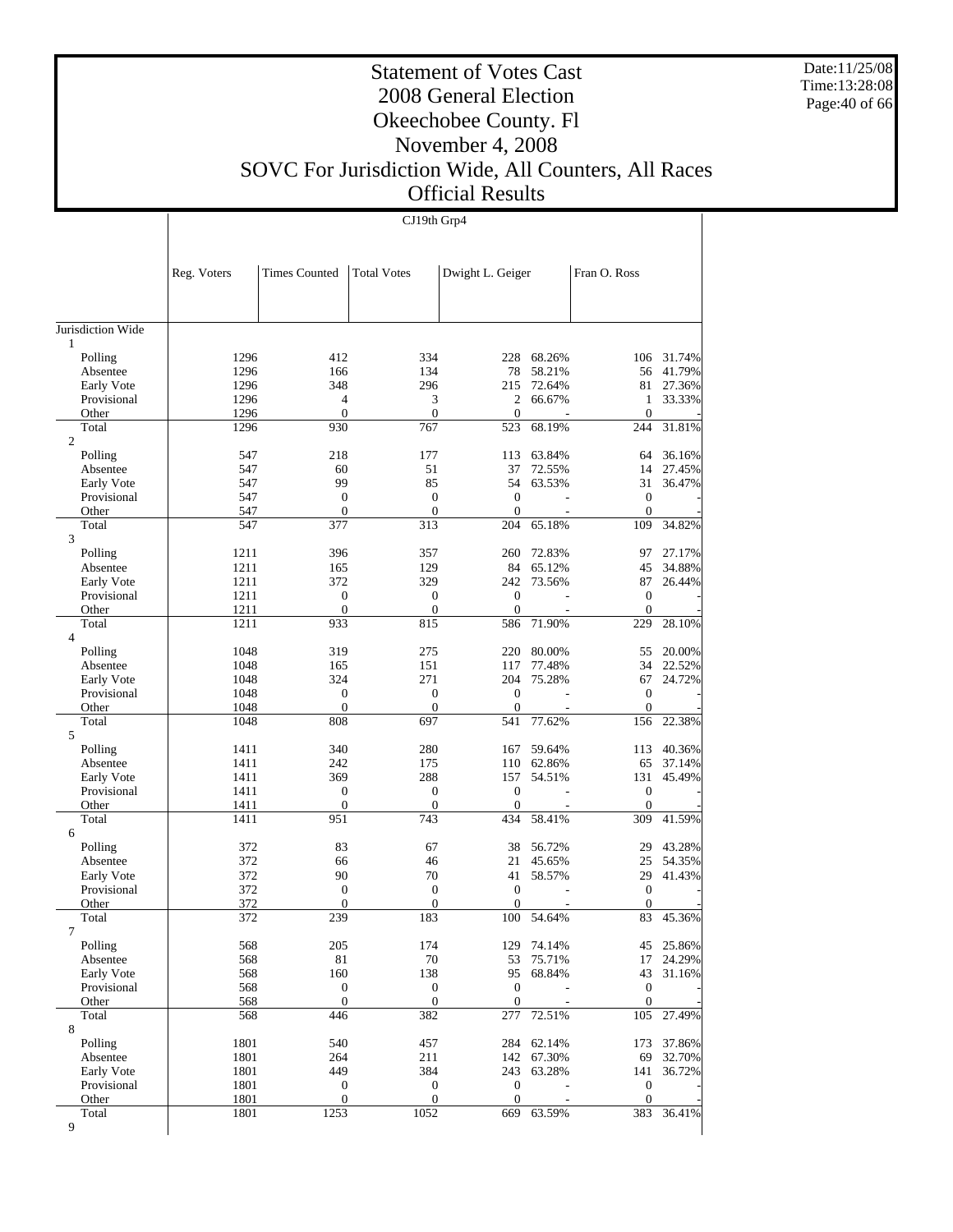Date:11/25/08 Time:13:28:08 Page:41 of 66

#### Statement of Votes Cast 2008 General Election Okeechobee County. Fl November 4, 2008 SOVC For Jurisdiction Wide, All Counters, All Races Official Results

CJ19th Grp4

|               | Reg. Voters | <b>Times Counted</b> | <b>Total Votes</b> | Dwight L. Geiger |           | Fran O. Ross     |           |
|---------------|-------------|----------------------|--------------------|------------------|-----------|------------------|-----------|
|               |             |                      |                    |                  |           |                  |           |
| Polling       | 1449        | 461                  | 408                | 266              | 65.20%    | 142              | 34.80%    |
| Absentee      | 1449        | 169                  | 149                | 101              | 67.79%    | 48               | 32.21%    |
| Early Vote    | 1449        | 339                  | 276                | 172              | 62.32%    | 104              | 37.68%    |
| Provisional   | 1449        | $\boldsymbol{0}$     | $\boldsymbol{0}$   | $\overline{0}$   |           | $\boldsymbol{0}$ |           |
| Other         | 1449        | $\boldsymbol{0}$     | $\boldsymbol{0}$   | $\boldsymbol{0}$ |           | $\mathbf{0}$     |           |
| Total         | 1449        | 969                  | 833                | 539              | 64.71%    | 294              | 35.29%    |
| 10            |             |                      |                    |                  |           |                  |           |
| Polling       | 1116        | 319                  | 267                | 178              | 66.67%    | 89               | 33.33%    |
| Absentee      | 1116        | 161                  | 128                | 78               | 60.94%    | 50               | 39.06%    |
| Early Vote    | 1116        | 201                  | 166                | 109              | 65.66%    | 57               | 34.34%    |
| Provisional   | 1116        | $\boldsymbol{0}$     | $\boldsymbol{0}$   | $\boldsymbol{0}$ |           | $\mathbf{0}$     |           |
| Other         | 1116        | $\boldsymbol{0}$     | $\boldsymbol{0}$   | $\mathbf{0}$     |           | $\boldsymbol{0}$ |           |
| Total         | 1116        | 681                  | 561                | 365              | 65.06%    | 196              | 34.94%    |
| 11            |             |                      |                    |                  |           |                  |           |
| Polling       | 1195        | 313                  | 246                | 150              | 60.98%    | 96               | 39.02%    |
| Absentee      | 1195        | 208                  | 160                | 96               | 60.00%    | 64               | 40.00%    |
| Early Vote    | 1195        | 357                  | 283                | 167              | 59.01%    | 116              | 40.99%    |
| Provisional   | 1195        | $\boldsymbol{0}$     | $\boldsymbol{0}$   | $\theta$         |           | $\boldsymbol{0}$ |           |
| Other         | 1195        | $\boldsymbol{0}$     | $\boldsymbol{0}$   | $\boldsymbol{0}$ |           | $\mathbf{0}$     |           |
| Total         | 1195        | 878                  | 689                | 413              | 59.94%    | 276              | 40.06%    |
| 12<br>Polling | 1262        | 362                  | 301                | 186              | 61.79%    | 115              | 38.21%    |
| Absentee      | 1262        | 108                  | 84                 | 50               | 59.52%    | 34               | 40.48%    |
| Early Vote    | 1262        | 247                  | 208                | 126              | 60.58%    | 82               | 39.42%    |
| Provisional   | 1262        | 3                    | 2                  | 1                | 50.00%    | 1                | 50.00%    |
| Other         | 1262        | 1                    | $\mathbf{0}$       | $\mathbf{0}$     |           | $\boldsymbol{0}$ |           |
| Total         | 1262        | 721                  | 595                | 363              | 61.01%    | 232              | 38.99%    |
| 13            |             |                      |                    |                  |           |                  |           |
| Polling       | 908         | 306                  | 261                | 196              | 75.10%    | 65               | 24.90%    |
| Absentee      | 908         | 108                  | 85                 | 65               | 76.47%    | 20               | 23.53%    |
| Early Vote    | 908         | 248                  | 210                | 140              | 66.67%    | 70               | 33.33%    |
| Provisional   | 908         | $\overline{c}$       | 2                  |                  | 2 100.00% | $\boldsymbol{0}$ | 0.00%     |
| Other         | 908         | $\boldsymbol{0}$     | $\boldsymbol{0}$   | $\boldsymbol{0}$ |           | $\boldsymbol{0}$ |           |
| Total         | 908         | 664                  | 558                | 403              | 72.22%    | 155              | 27.78%    |
| 14            |             |                      |                    |                  |           |                  |           |
| Polling       | 1202        | 293                  | 250                | 178              | 71.20%    | 72               | 28.80%    |
| Absentee      | 1202        | 217                  | 178                | 120              | 67.42%    | 58               | 32.58%    |
| Early Vote    | 1202        | 356                  | 301                | 200              | 66.45%    | 101              | 33.55%    |
| Provisional   | 1202        | 1                    | $\mathbf{1}$       | $\mathbf{0}$     | 0.00%     |                  | 1 100,00% |
| Other         | 1202        | $\boldsymbol{0}$     | $\mathbf{0}$       | $\mathbf{0}$     |           | $\mathbf{0}$     |           |
| Total         | 1202        | 867                  | 730                | 498              | 68.22%    | 232              | 31.78%    |
| 15            |             |                      |                    |                  |           |                  |           |
| Polling       | 1159        | 324                  | 276                | 154              | 55.80%    | 122              | 44.20%    |
| Absentee      | 1159        | 160                  | 129                | 79               | 61.24%    | 50               | 38.76%    |
| Early Vote    | 1159        | 246                  | 203                | 127              | 62.56%    | 76               | 37.44%    |
| Provisional   | 1159        | $\boldsymbol{0}$     | $\boldsymbol{0}$   | $\mathbf{0}$     |           | $\boldsymbol{0}$ |           |
| Other         | 1159        | $\boldsymbol{0}$     | $\boldsymbol{0}$   | $\boldsymbol{0}$ |           | $\boldsymbol{0}$ |           |
| Total         | 1159        | 730                  | 608                | $\overline{3}60$ | 59.21%    | 248              | 40.79%    |
| 16            |             |                      |                    |                  |           |                  |           |
| Polling       | 1149        | 344                  | 295                | 173              | 58.64%    | 122              | 41.36%    |
| Absentee      | 1149        | 91                   | 74                 | 47               | 63.51%    | 27               | 36.49%    |
| Early Vote    | 1149        | 268                  | 233                | 122              | 52.36%    | 111              | 47.64%    |
| Provisional   | 1149        | 3                    | $\overline{c}$     | 1                | 50.00%    | 1                | 50.00%    |
| Other         | 1149        | $\boldsymbol{0}$     | $\boldsymbol{0}$   | $\mathbf{0}$     |           | $\mathbf{0}$     |           |
| Total         | 1149        | 706                  | 604                | 343              | 56.79%    | 261              | 43.21%    |
| 17            |             |                      |                    |                  |           |                  |           |
| Polling       | 463         | 106                  | 86                 | 51               | 59.30%    | 35               | 40.70%    |
| Absentee      | 463         | 49                   | 44                 |                  | 30 68.18% |                  | 14 31.82% |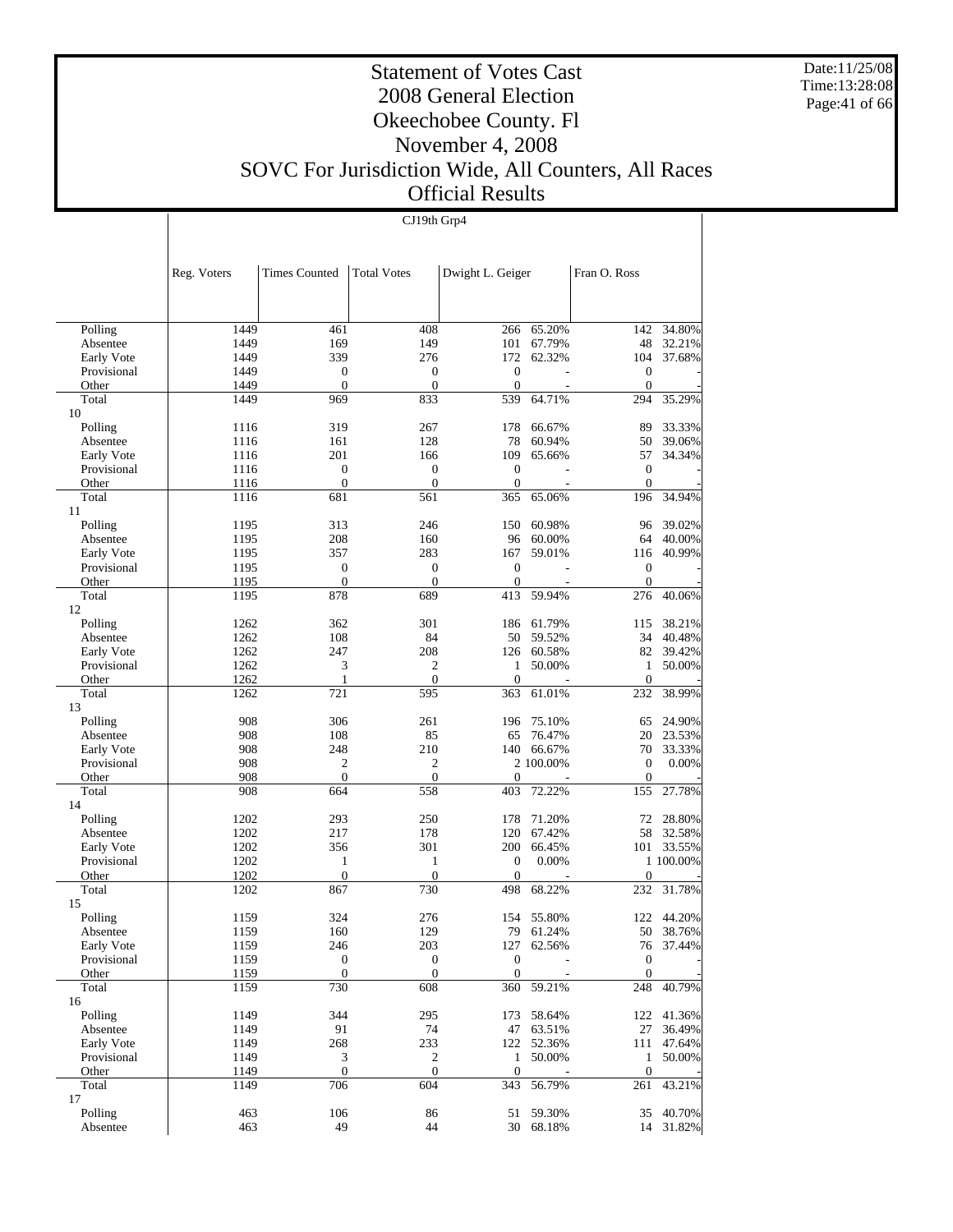Date:11/25/08 Time:13:28:08 Page:42 of 66

#### Statement of Votes Cast 2008 General Election Okeechobee County. Fl November 4, 2008 SOVC For Jurisdiction Wide, All Counters, All Races Official Results

#### CJ19th Grp4

|             | Reg. Voters | <b>Times Counted</b> | <b>Total Votes</b> | Dwight L. Geiger |        | Fran O. Ross |           |
|-------------|-------------|----------------------|--------------------|------------------|--------|--------------|-----------|
|             |             |                      |                    |                  |        |              |           |
| Early Vote  | 463         | 135                  | 112                | 53               | 47.32% | 59           | 52.68%    |
| Provisional | 463         | 0                    | 0                  | $\Omega$         |        | $\Omega$     |           |
| Other       | 463         | 0                    | 0                  | 0                |        |              |           |
| Total       | 463         | 290                  | 242                | 134              | 55.37% | 108          | 44.63%    |
| 18          |             |                      |                    |                  |        |              |           |
| Polling     | 702         | 190                  | 168                | 69               | 41.07% | 99           | 58.93%    |
| Absentee    | 702         | 94                   | 82                 | 31               | 37.80% | 51           | 62.20%    |
| Early Vote  | 702         | 174                  | 143                | 75               | 52.45% | 68           | 47.55%    |
| Provisional | 702         |                      |                    | $\Omega$         | 0.00%  |              | 1 100.00% |
| Other       | 702         | 0                    | 0                  | 0                |        | 0            |           |
| Total       | 702         | 459                  | 394                | 175              | 44.42% | 219          | 55.58%    |
| Total       |             |                      |                    |                  |        |              |           |
| Polling     | 18859       | 5531                 | 4679               | 3040             | 64.97% | 1639         | 35.03%    |
| Absentee    | 18859       | 2574                 | 2080               | 1339             | 64.38% | 741          | 35.63%    |
| Early Vote  | 18859       | 4782                 | 3996               | 2542             | 63.61% | 1454         | 36.39%    |
| Provisional | 18859       | 14                   | 11                 | 6                | 54.55% | 5.           | 45.45%    |
| Other       | 18859       |                      | 0                  | 0                |        | $\theta$     |           |
| Total       | 18859       | 12902                | 10766              | 6927             | 64.34% | 3839         | 35.66%    |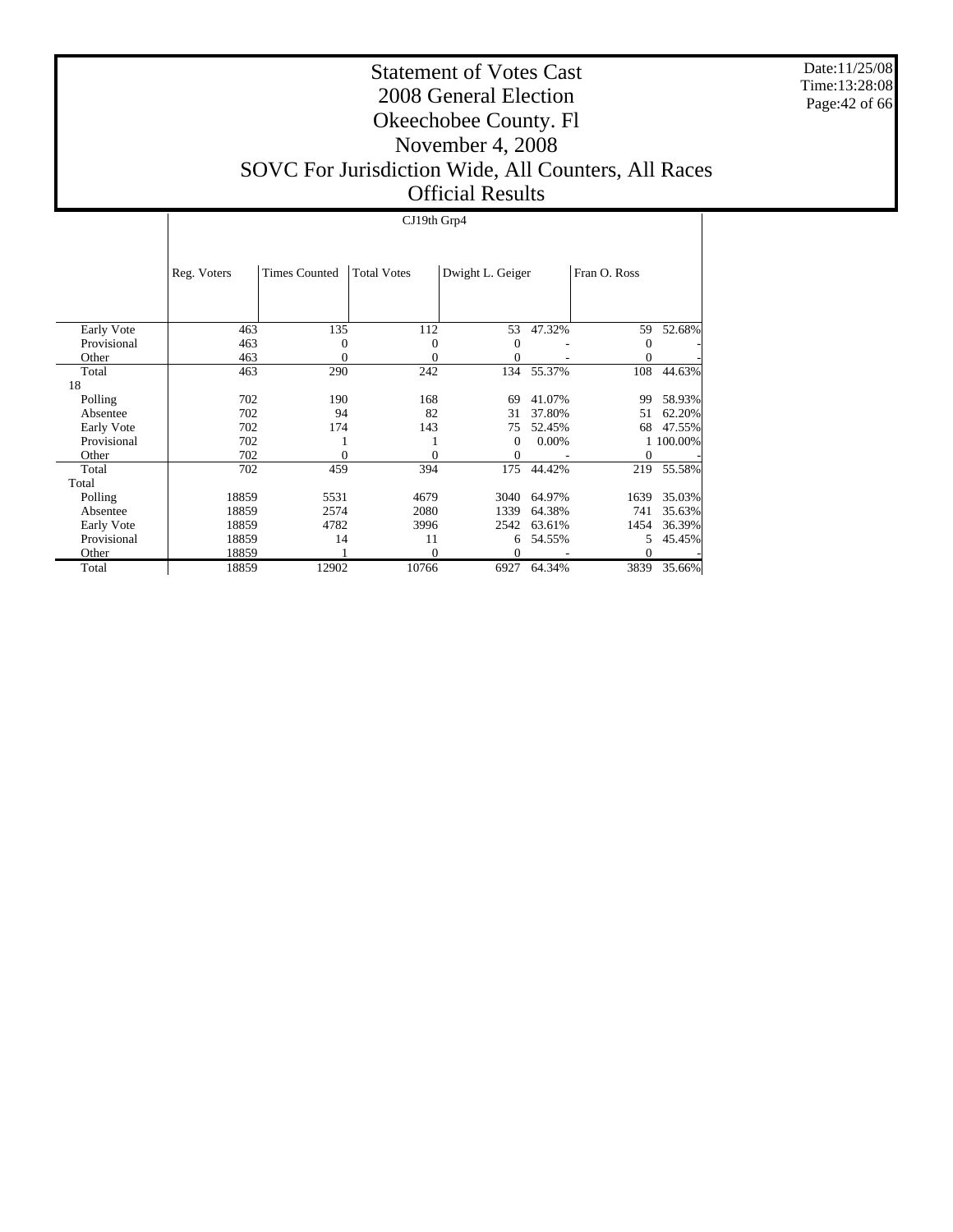Date:11/25/08 Time:13:28:08 Page:43 of 66

### Statement of Votes Cast 2008 General Election Okeechobee County. Fl November 4, 2008

# SOVC For Jurisdiction Wide, All Counters, All Races

# Official Results

|                           |                  |                                            |                              | City Council             |           |                              |                |                          |                          |
|---------------------------|------------------|--------------------------------------------|------------------------------|--------------------------|-----------|------------------------------|----------------|--------------------------|--------------------------|
|                           | Reg. Voters      | Times<br>Counted                           | <b>Total Votes</b>           | Mike Earnest             |           | James Kirk                   |                | William C. Ledferd       |                          |
| Jurisdiction Wide         |                  |                                            |                              |                          |           |                              |                |                          |                          |
| $\mathbf{1}$<br>Polling   |                  |                                            |                              |                          |           |                              |                |                          |                          |
| Absentee                  |                  |                                            |                              |                          |           |                              |                |                          |                          |
| Early Vote                |                  |                                            |                              |                          |           |                              |                |                          |                          |
| Provisional               |                  |                                            |                              |                          |           |                              |                |                          |                          |
| Other<br>Total            |                  | $\overline{\phantom{a}}$                   |                              |                          |           |                              |                |                          |                          |
| $\overline{c}$            |                  | $\overline{a}$                             |                              |                          |           |                              |                |                          |                          |
| Polling                   |                  |                                            |                              |                          |           |                              |                |                          |                          |
| Absentee                  |                  |                                            |                              |                          |           |                              |                |                          |                          |
| Early Vote                |                  |                                            |                              |                          |           |                              |                |                          |                          |
| Provisional<br>Other      |                  |                                            |                              |                          |           |                              |                |                          |                          |
| Total                     |                  | $\sim$<br>$\overline{\phantom{0}}$         | $\overline{a}$               |                          | L,        | L                            | $\overline{a}$ | L,                       |                          |
| 3                         |                  |                                            |                              |                          |           |                              |                |                          |                          |
| Polling                   |                  |                                            |                              |                          |           |                              |                |                          |                          |
| Absentee                  |                  |                                            |                              |                          |           |                              |                |                          |                          |
| Early Vote<br>Provisional |                  |                                            |                              |                          |           |                              |                |                          |                          |
| Other                     |                  |                                            |                              |                          |           |                              |                |                          |                          |
| Total                     |                  | $\overline{\phantom{a}}$<br>$\overline{a}$ | $\overline{\phantom{a}}$     | $\overline{\phantom{a}}$ | ÷,        | $\overline{a}$               | L.             | ÷.                       |                          |
| $\overline{4}$            |                  |                                            |                              |                          |           |                              |                |                          |                          |
| Polling                   |                  |                                            |                              |                          |           |                              |                |                          |                          |
| Absentee<br>Early Vote    |                  |                                            |                              |                          |           |                              |                |                          |                          |
| Provisional               |                  |                                            |                              |                          |           |                              |                |                          |                          |
| Other                     |                  |                                            |                              |                          |           |                              |                | ÷,                       |                          |
| Total                     |                  | $\sim$                                     |                              |                          |           |                              |                |                          |                          |
| 5<br>Polling              |                  |                                            |                              |                          |           |                              |                |                          |                          |
| Absentee                  |                  |                                            |                              |                          |           |                              |                |                          |                          |
| Early Vote                |                  |                                            |                              |                          |           |                              |                |                          |                          |
| Provisional               |                  |                                            |                              |                          |           |                              |                |                          |                          |
| Other                     |                  | ٠                                          |                              |                          |           | L,                           |                |                          |                          |
| Total<br>6                |                  | $\overline{\phantom{a}}$<br>$\frac{1}{2}$  | $\overline{a}$               | $\overline{a}$           | ÷,        | $\overline{a}$               |                | L,                       |                          |
| Polling                   | 372              | 83                                         | 127                          | 26                       | 20.47%    | 33                           | 25.98%         | 12                       | 9.45%                    |
| Absentee                  | 372              | 66                                         | 75                           | 10                       | 13.33%    | 17                           | 22.67%         | 10                       | 13.33%                   |
| Early Vote                | 372              | 90                                         | 125                          | 27                       | 21.60%    | 24                           | 19.20%         | 20                       | 16.00%                   |
| Provisional<br>Other      | 372<br>372       | $\boldsymbol{0}$<br>$\Omega$               | $\boldsymbol{0}$<br>$\Omega$ | $\mathbf{0}$<br>$\Omega$ |           | $\boldsymbol{0}$<br>$\Omega$ |                | $\mathbf{0}$<br>$\Omega$ | $\overline{\phantom{a}}$ |
| Total                     | $\overline{372}$ | 239                                        | 327                          |                          | 63 19.27% |                              | 74 22.63%      | 42                       | 12.84%                   |
| $\overline{7}$            |                  |                                            |                              |                          |           |                              |                |                          |                          |
| Polling                   |                  |                                            |                              |                          |           |                              |                |                          |                          |
| Absentee                  |                  |                                            |                              |                          |           |                              |                |                          |                          |
| Early Vote<br>Provisional |                  |                                            |                              |                          |           |                              |                |                          |                          |
| Other                     |                  |                                            |                              |                          |           |                              |                |                          |                          |
| Total                     |                  | $\overline{\phantom{a}}$<br>÷,             |                              |                          |           |                              |                |                          |                          |
| $\,8\,$                   |                  |                                            |                              |                          |           |                              |                |                          |                          |
| Polling<br>Absentee       |                  |                                            |                              |                          |           |                              |                |                          |                          |
| Early Vote                |                  |                                            |                              |                          |           |                              |                |                          |                          |
| Provisional               |                  |                                            |                              |                          |           |                              |                |                          |                          |
| Other                     |                  |                                            |                              |                          |           |                              |                |                          |                          |
| Total                     |                  | $\frac{1}{2}$<br>$\overline{\phantom{0}}$  | $\overline{a}$               |                          | ÷.        | L                            | $\overline{a}$ | ÷                        |                          |
| 9                         |                  |                                            |                              |                          |           |                              |                |                          |                          |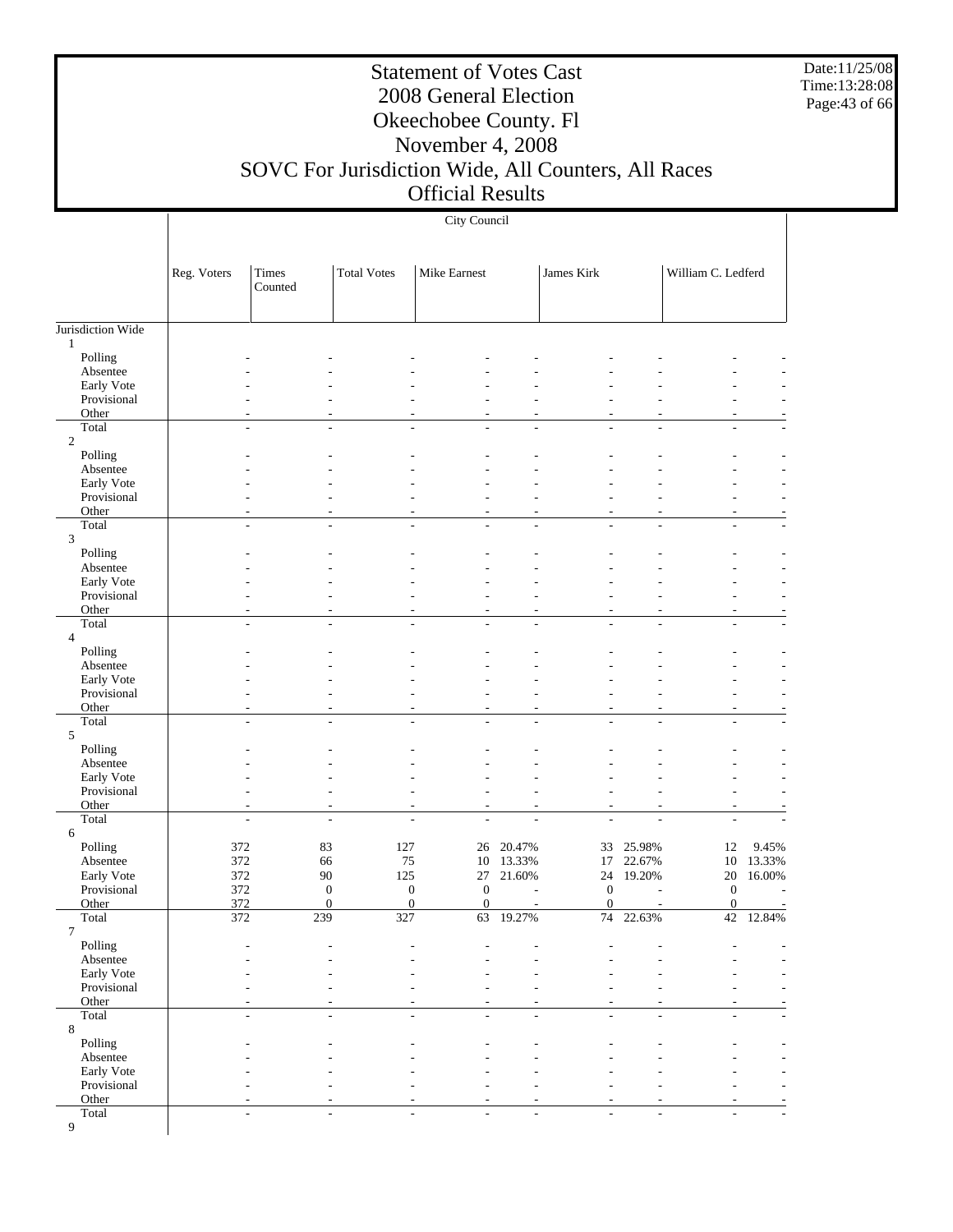Date:11/25/08 Time:13:28:08 Page:44 of 66

т

## Statement of Votes Cast 2008 General Election Okeechobee County. Fl November 4, 2008 SOVC For Jurisdiction Wide, All Counters, All Races

### Official Results

|                           | City Council   |                     |                              |                          |                     |                                      |                     |                              |                 |
|---------------------------|----------------|---------------------|------------------------------|--------------------------|---------------------|--------------------------------------|---------------------|------------------------------|-----------------|
|                           |                |                     |                              |                          |                     |                                      |                     |                              |                 |
|                           |                |                     |                              |                          |                     |                                      |                     |                              |                 |
|                           | Reg. Voters    | Times               | <b>Total Votes</b>           | Mike Earnest             |                     | James Kirk                           |                     | William C. Ledferd           |                 |
|                           |                | Counted             |                              |                          |                     |                                      |                     |                              |                 |
|                           |                |                     |                              |                          |                     |                                      |                     |                              |                 |
| Polling                   |                |                     | ÷,                           |                          |                     |                                      |                     |                              |                 |
| Absentee                  |                |                     |                              |                          |                     |                                      |                     |                              |                 |
| Early Vote<br>Provisional |                |                     |                              |                          |                     |                                      |                     |                              |                 |
| Other                     |                |                     |                              | ٠                        |                     |                                      |                     | ٠                            |                 |
| Total                     | $\overline{a}$ | $\overline{a}$      | $\overline{a}$               | ÷.                       | ÷,                  | L,                                   | ÷,                  | $\overline{a}$               |                 |
| 10                        |                |                     |                              |                          |                     |                                      |                     |                              |                 |
| Polling                   |                |                     |                              |                          |                     |                                      |                     |                              |                 |
| Absentee<br>Early Vote    |                |                     |                              |                          |                     |                                      |                     |                              |                 |
| Provisional               |                |                     |                              |                          |                     |                                      |                     |                              |                 |
| Other                     |                | ۰                   |                              | ٠                        | ٠                   | ٠                                    | ٠                   | $\overline{\phantom{a}}$     |                 |
| Total                     |                |                     |                              |                          |                     |                                      |                     |                              |                 |
| 11                        |                |                     |                              |                          |                     |                                      |                     |                              |                 |
| Polling<br>Absentee       |                |                     |                              |                          |                     |                                      |                     |                              |                 |
| Early Vote                |                |                     |                              |                          |                     |                                      |                     |                              |                 |
| Provisional               |                |                     |                              |                          |                     |                                      |                     |                              |                 |
| Other                     |                | ۰                   |                              | $\overline{\phantom{a}}$ | ٠                   | ٠                                    |                     | $\overline{\phantom{a}}$     |                 |
| Total                     | L,             | L,                  | $\overline{a}$               | ÷,                       | L                   |                                      |                     |                              |                 |
| 12<br>Polling             |                |                     |                              |                          |                     |                                      |                     |                              |                 |
| Absentee                  |                |                     |                              |                          |                     |                                      |                     |                              |                 |
| Early Vote                |                |                     |                              |                          |                     |                                      |                     |                              |                 |
| Provisional               |                |                     |                              |                          |                     |                                      |                     |                              |                 |
| Other                     |                |                     |                              |                          |                     | ٠                                    |                     |                              |                 |
| Total<br>13               |                |                     |                              |                          |                     |                                      |                     |                              |                 |
| Polling                   | 908            | 306                 | 516                          | 106                      | 20.54%              | 156                                  | 30.23%              | 61                           | 11.82%          |
| Absentee                  | 908            | 108                 | 168                          | 36                       | 21.43%              | 52                                   | 30.95%              | 16                           | 9.52%           |
| Early Vote                | 908            | 248                 | 394                          | 73                       | 18.53%              | 135                                  | 34.26%              | 44                           | 11.17%          |
| Provisional               | 908            | $\mathbf{c}$        | 3                            | $\mathbf{0}$             | 0.00%               | $\boldsymbol{0}$                     | 0.00%               | $\mathbf{1}$                 | 33.33%          |
| Other<br>Total            | 908<br>908     | $\mathbf{0}$<br>664 | $\boldsymbol{0}$<br>1081     | $\mathbf{0}$<br>215      | 19.89%              | $\boldsymbol{0}$<br>343              | 31.73%              | $\boldsymbol{0}$<br>122      | 11.29%          |
| 14                        |                |                     |                              |                          |                     |                                      |                     |                              |                 |
| Polling                   | 991            | 245                 | 415                          |                          | 94 22.65%           | 93                                   | 22.41%              | 59                           | 14.22%          |
| Absentee                  | 991            | 182                 | 291                          | 68                       | 23.37%              | 78                                   | 26.80%              | 28                           | 9.62%           |
| Early Vote                | 991            | 286                 | 464                          |                          | 80 17.24%           | 119                                  | 25.65%              | 58                           | 12.50%          |
| Provisional               | 991            | 1<br>$\mathbf{0}$   | $\mathbf{1}$<br>$\mathbf{0}$ | $\mathbf{0}$             | 1 100.00%           | $\boldsymbol{0}$<br>$\boldsymbol{0}$ | 0.00%               | $\mathbf{0}$<br>$\mathbf{0}$ | 0.00%           |
| Other<br>Total            | 991<br>991     | 714                 | 1171                         | 243                      | 20.75%              | 290                                  | 24.77%              | 145                          | 12.38%          |
| 15                        |                |                     |                              |                          |                     |                                      |                     |                              |                 |
| Polling                   |                |                     |                              |                          |                     |                                      |                     |                              |                 |
| Absentee                  |                |                     |                              |                          |                     |                                      |                     |                              |                 |
| Early Vote<br>Provisional |                |                     |                              |                          |                     |                                      |                     |                              |                 |
| Other                     |                |                     |                              | ٠<br>٠                   | ٠                   | ٠                                    |                     | $\tilde{\phantom{a}}$        |                 |
| Total                     | $\overline{a}$ | ÷.                  | $\overline{\phantom{a}}$     | $\overline{\phantom{a}}$ | ÷,                  | L,                                   | ÷,                  | $\overline{\phantom{a}}$     |                 |
| 16                        |                |                     |                              |                          |                     |                                      |                     |                              |                 |
| Polling                   |                |                     |                              |                          |                     |                                      |                     |                              |                 |
| Absentee<br>Early Vote    |                |                     |                              |                          |                     |                                      |                     |                              |                 |
| Provisional               |                |                     |                              |                          |                     |                                      |                     |                              |                 |
| Other                     |                |                     |                              | ٠                        |                     |                                      |                     | $\overline{\phantom{a}}$     |                 |
| Total                     |                |                     | ÷,                           | ÷                        |                     |                                      |                     |                              |                 |
| 17                        |                |                     |                              |                          |                     |                                      |                     |                              |                 |
| Polling<br>Absentee       | 463<br>463     | 106<br>49           | 147<br>$78\,$                | 19                       | 12.93%<br>14 17.95% | 46                                   | 31.29%<br>22 28.21% | 12<br>$\,8\,$                | 8.16%<br>10.26% |
|                           |                |                     |                              |                          |                     |                                      |                     |                              |                 |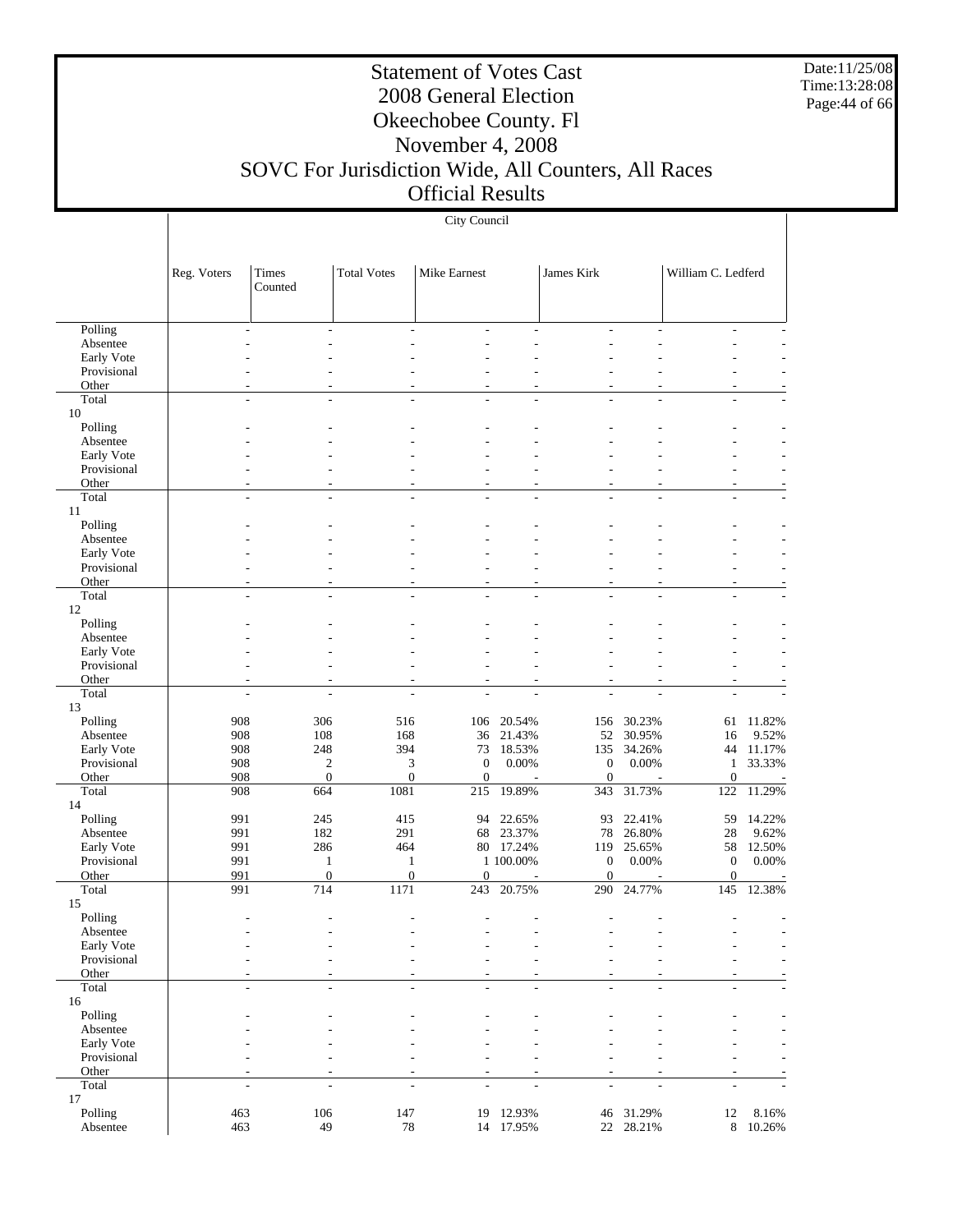Date:11/25/08 Time:13:28:08 Page:45 of 66

 $\overline{1}$ 

#### Statement of Votes Cast 2008 General Election Okeechobee County. Fl November 4, 2008 SOVC For Jurisdiction Wide, All Counters, All Races Official Results

# City Council

|             | Reg. Voters | Times<br>Counted | <b>Total Votes</b> | Mike Earnest |        | James Kirk   |        | William C. Ledferd |        |
|-------------|-------------|------------------|--------------------|--------------|--------|--------------|--------|--------------------|--------|
| Early Vote  | 463         | 135              | 207                | 37           | 17.87% | 59           | 28.50% | 21                 | 10.14% |
| Provisional | 463         | $\theta$         | $\mathbf{0}$       | $\Omega$     |        | $\theta$     |        | 0                  |        |
| Other       | 463         | 0                | $\mathbf{0}$       | $\Omega$     |        | $\mathbf{0}$ |        | $\Omega$           |        |
| Total       | 463         | 290              | 432                | 70           | 16.20% | 127          | 29.40% | 41                 | 9.49%  |
| 18          |             |                  |                    |              |        |              |        |                    |        |
| Polling     |             |                  | ٠                  |              |        |              |        |                    |        |
| Absentee    |             |                  |                    |              |        |              |        |                    |        |
| Early Vote  |             |                  |                    |              |        |              |        | ۰                  |        |
| Provisional |             |                  |                    |              |        |              |        |                    |        |
| Other       |             |                  |                    |              |        |              |        | ۰                  |        |
| Total       |             |                  |                    |              |        |              |        |                    |        |
| Total       |             |                  |                    |              |        |              |        |                    |        |
| Polling     | 2734        | 740              | 1205               | 245          | 20.33% | 328          | 27.22% | 144                | 11.95% |
| Absentee    | 2734        | 405              | 612                | 128          | 20.92% | 169          | 27.61% | 62                 | 10.13% |
| Early Vote  | 2734        | 759              | 1190               | 217          | 18.24% | 337          | 28.32% | 143                | 12.02% |
| Provisional | 2734        | 3                | 4                  |              | 25.00% | $\mathbf{0}$ | 0.00%  |                    | 25.00% |
| Other       | 2734        | $\theta$         | $\Omega$           | $\Omega$     |        | $\theta$     |        | $\Omega$           |        |
| Total       | 2734        | 1907             | 3011               | 591          | 19.63% | 834          | 27.70% | 350                | 11.62% |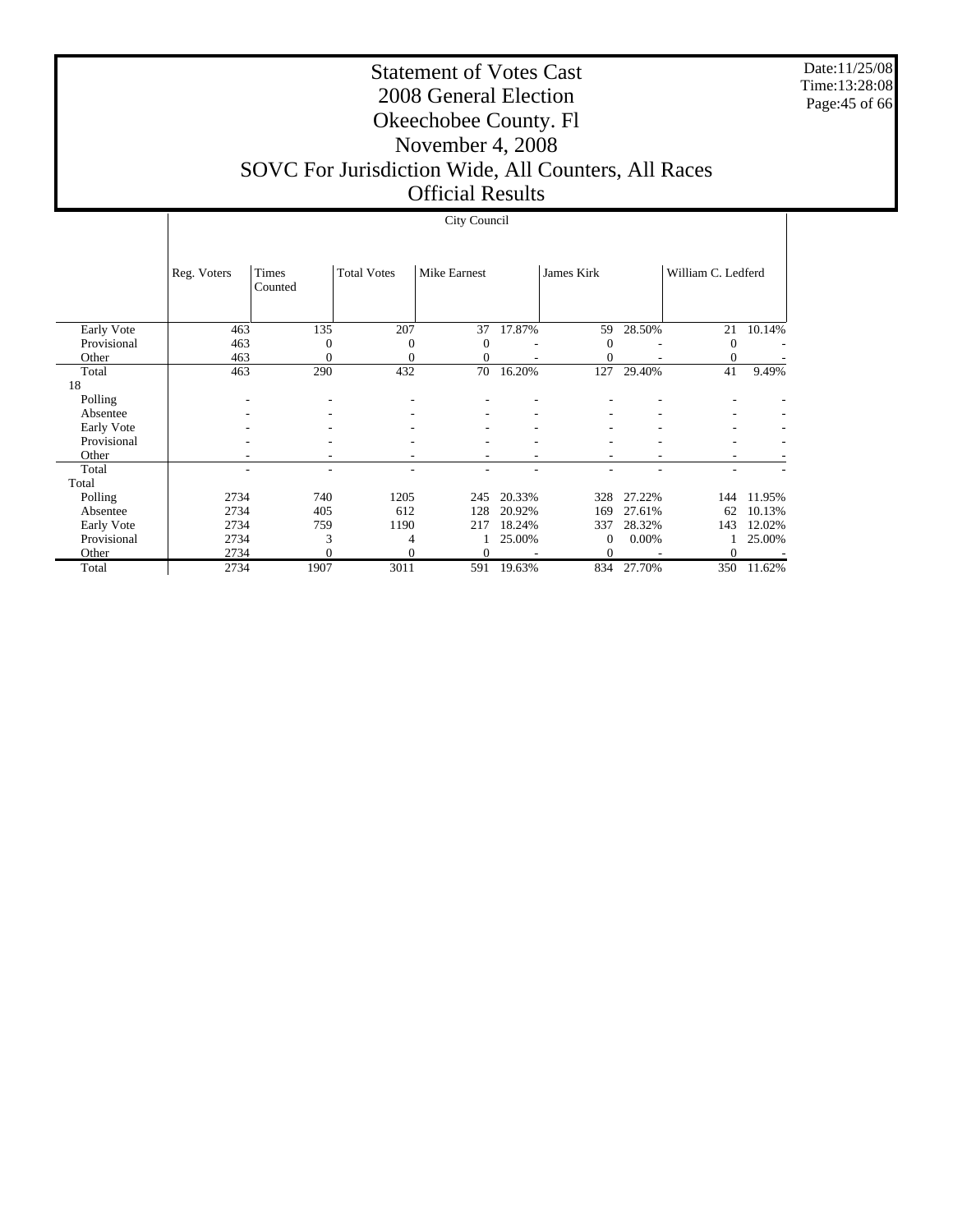Date:11/25/08 Time:13:28:08 Page:46 of 66

#### Statement of Votes Cast 2008 General Election Okeechobee County. Fl November 4, 2008 SOVC For Jurisdiction Wide, All Counters, All Races Official Results

|                           | Mike O'Connor           |        | Francis "Jim" Vensel |        |
|---------------------------|-------------------------|--------|----------------------|--------|
|                           |                         |        |                      |        |
| Jurisdiction Wide<br>1    |                         |        |                      |        |
| Polling                   |                         |        |                      |        |
| Absentee                  |                         |        |                      |        |
| Early Vote<br>Provisional |                         |        |                      |        |
| Other                     |                         |        |                      |        |
| Total                     |                         |        |                      |        |
| $\overline{c}$<br>Polling |                         |        |                      |        |
| Absentee                  |                         |        |                      |        |
| Early Vote                |                         |        |                      |        |
| Provisional               |                         |        |                      |        |
| Other<br>Total            |                         |        |                      |        |
| 3                         |                         |        |                      |        |
| Polling                   |                         |        |                      |        |
| Absentee                  |                         |        |                      |        |
| Early Vote<br>Provisional |                         |        |                      |        |
| Other                     |                         |        |                      |        |
| Total                     |                         |        |                      | ÷      |
| $\overline{4}$<br>Polling |                         |        |                      |        |
| Absentee                  |                         |        |                      |        |
| Early Vote                |                         |        |                      |        |
| Provisional               |                         |        |                      |        |
| Other<br>Total            |                         |        | ٠                    |        |
| 5                         |                         |        |                      |        |
| Polling                   |                         |        |                      |        |
| Absentee                  |                         |        |                      |        |
| Early Vote<br>Provisional |                         |        |                      |        |
| Other                     |                         |        |                      |        |
| Total                     |                         |        |                      |        |
| 6<br>Polling              | 35                      | 27.56% | 21                   | 16.54% |
| Absentee                  | 34                      | 45.33% | $\overline{4}$       | 5.33%  |
| Early Vote                | 44                      | 35.20% | 10                   | 8.00%  |
| Provisional               | $\boldsymbol{0}$        |        | $\boldsymbol{0}$     |        |
| Other<br>Total            | $\boldsymbol{0}$<br>113 | 34.56% | $\mathbf{0}$<br>35   | 10.70% |
| 7                         |                         |        |                      |        |
| Polling                   |                         |        |                      |        |
| Absentee                  |                         |        |                      |        |
| Early Vote<br>Provisional |                         |        |                      |        |
| Other                     |                         |        |                      |        |
| Total                     |                         |        |                      |        |
| 8<br>Polling              |                         |        |                      |        |
| Absentee                  |                         |        |                      |        |
| Early Vote                |                         |        |                      |        |
| Provisional               |                         |        |                      |        |
| Other<br>Total            |                         |        |                      |        |
| 9                         |                         |        |                      |        |
|                           |                         |        |                      |        |

City Council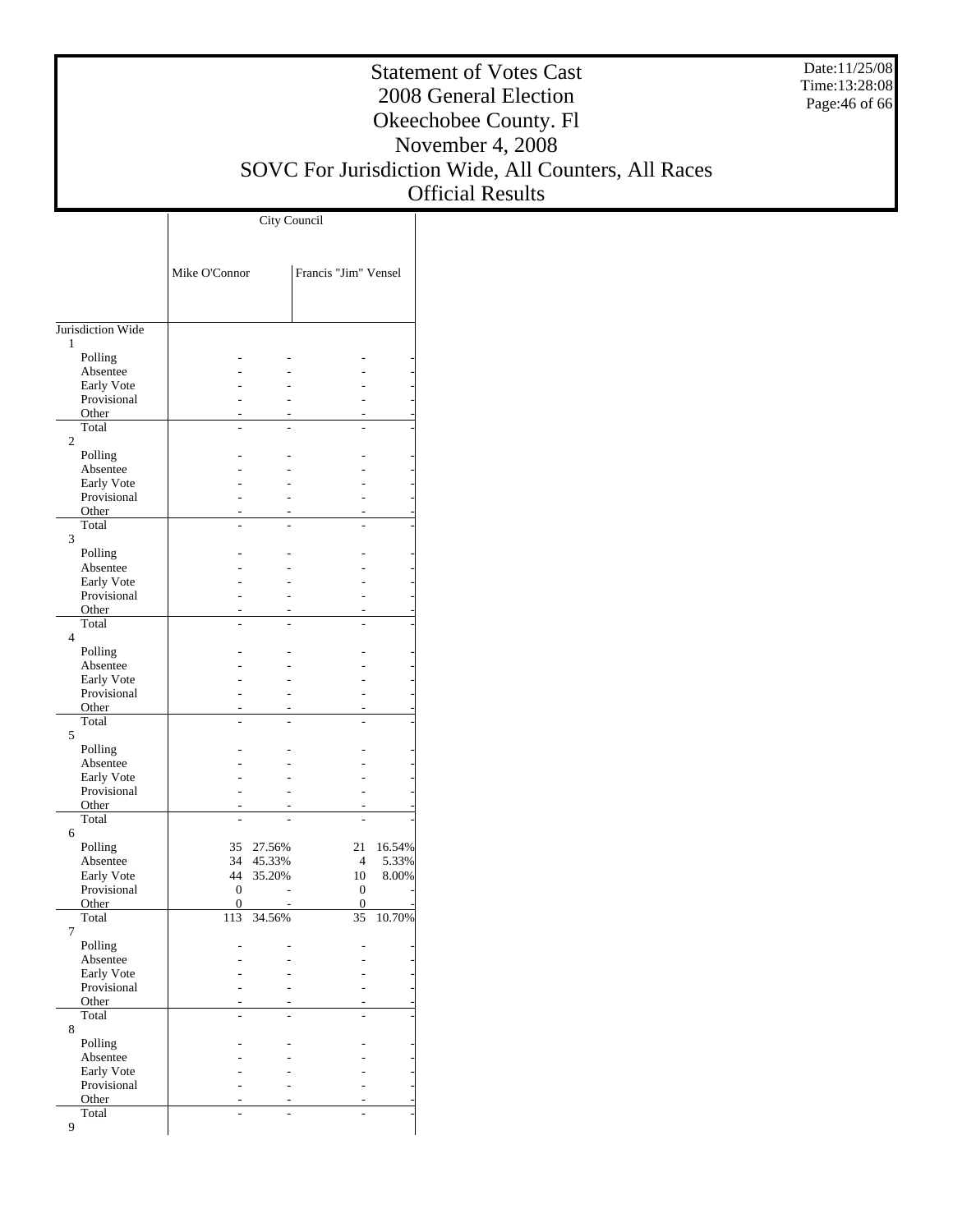Date:11/25/08 Time:13:28:08 Page:47 of 66

#### Statement of Votes Cast 2008 General Election Okeechobee County. Fl November 4, 2008 SOVC For Jurisdiction Wide, All Counters, All Races Official Results

|                           | Mike O'Connor         |        | Francis "Jim" Vensel |        |  |  |  |
|---------------------------|-----------------------|--------|----------------------|--------|--|--|--|
| Polling                   |                       |        |                      |        |  |  |  |
| Absentee                  |                       |        |                      |        |  |  |  |
| Early Vote<br>Provisional |                       |        |                      |        |  |  |  |
| Other                     |                       |        |                      |        |  |  |  |
| Total                     |                       |        |                      |        |  |  |  |
| 10                        |                       |        |                      |        |  |  |  |
| Polling                   |                       |        |                      |        |  |  |  |
| Absentee<br>Early Vote    |                       |        |                      |        |  |  |  |
| Provisional               |                       |        |                      |        |  |  |  |
| Other                     |                       |        |                      |        |  |  |  |
| Total                     |                       |        | L                    |        |  |  |  |
| 11                        |                       |        |                      |        |  |  |  |
| Polling<br>Absentee       |                       |        |                      |        |  |  |  |
| Early Vote                |                       |        |                      |        |  |  |  |
| Provisional               |                       |        |                      |        |  |  |  |
| Other                     |                       |        |                      |        |  |  |  |
| Total                     |                       |        |                      |        |  |  |  |
| 12<br>Polling             |                       |        |                      |        |  |  |  |
| Absentee                  |                       |        |                      |        |  |  |  |
| Early Vote                |                       |        |                      |        |  |  |  |
| Provisional               |                       |        |                      |        |  |  |  |
| Other                     |                       |        |                      |        |  |  |  |
| Total<br>13               |                       |        |                      |        |  |  |  |
| Polling                   | 119                   | 23.06% | 74                   | 14.34% |  |  |  |
| Absentee                  | 38                    | 22.62% | 26                   | 15.48% |  |  |  |
| Early Vote                | 78                    | 19.80% | 64                   | 16.24% |  |  |  |
| Provisional               | 1                     | 33.33% | 1                    | 33.33% |  |  |  |
| Other<br>Total            | $\mathbf{0}$<br>236   | 21.83% | $\mathbf{0}$<br>165  | 15.26% |  |  |  |
| 14                        |                       |        |                      |        |  |  |  |
| Polling                   | 101                   | 24.34% | 68                   | 16.39% |  |  |  |
| Absentee                  | 71                    | 24.40% | 46                   | 15.81% |  |  |  |
| Early Vote                | 123<br>$\overline{0}$ | 26.51% | 84<br>$\mathbf{0}$   | 18.10% |  |  |  |
| Provisional<br>Other      | $\boldsymbol{0}$      | 0.00%  | $\overline{0}$       | 0.00%  |  |  |  |
| Total                     | 295                   | 25.19% | 198                  | 16.91% |  |  |  |
| 15                        |                       |        |                      |        |  |  |  |
| Polling                   |                       |        |                      |        |  |  |  |
| Absentee<br>Early Vote    |                       |        |                      |        |  |  |  |
| Provisional               |                       |        |                      |        |  |  |  |
| Other                     |                       |        |                      |        |  |  |  |
| Total                     |                       |        | L                    |        |  |  |  |
| 16                        |                       |        |                      |        |  |  |  |
| Polling<br>Absentee       |                       |        |                      |        |  |  |  |
| Early Vote                |                       |        |                      |        |  |  |  |
| Provisional               |                       |        |                      |        |  |  |  |
| Other                     |                       |        |                      |        |  |  |  |
| Total<br>17               |                       |        |                      |        |  |  |  |
| Polling                   | 45                    | 30.61% | 25                   | 17.01% |  |  |  |
| Absentee                  | 23                    | 29.49% | 11                   | 14.10% |  |  |  |

City Council

 $\overline{1}$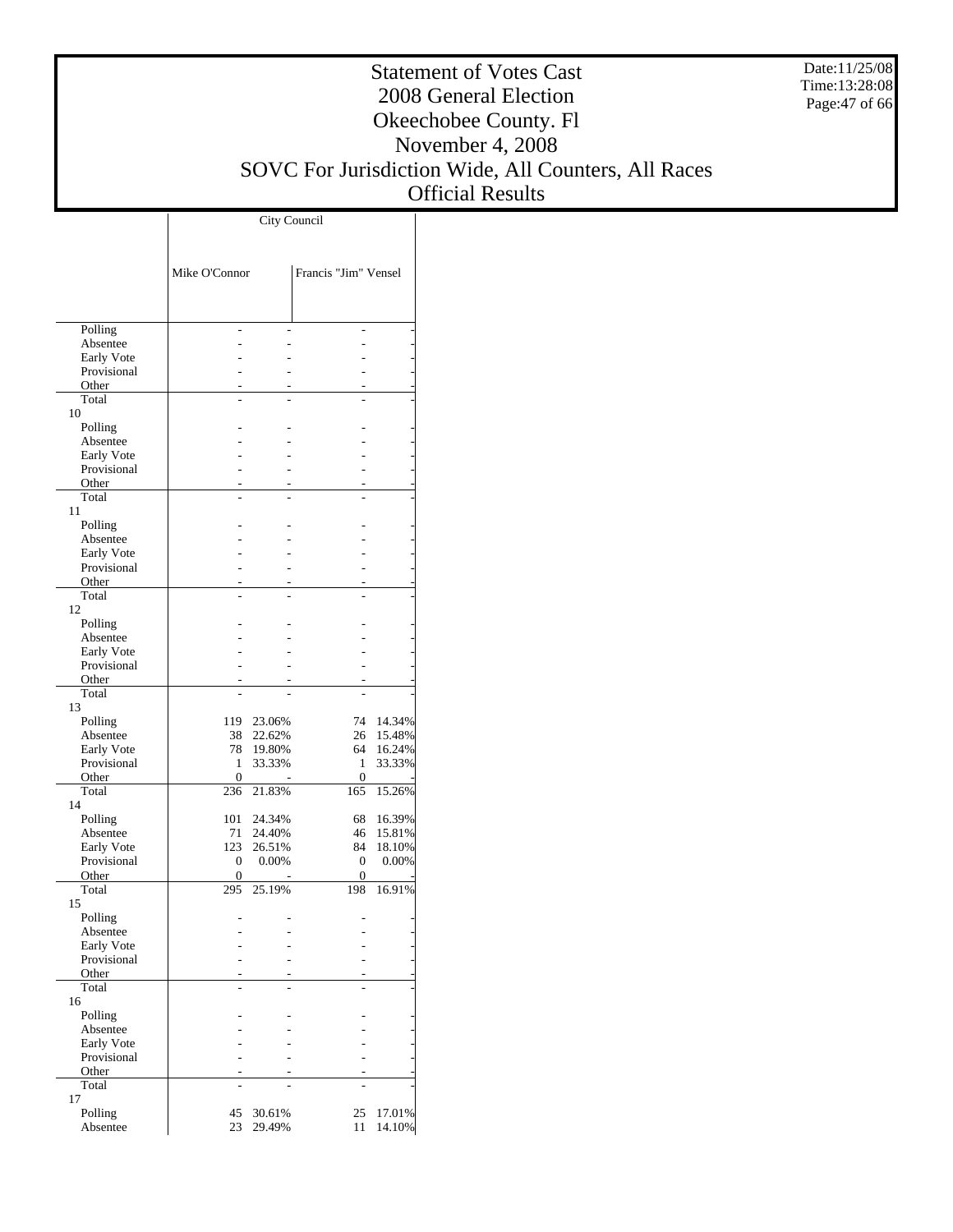Date:11/25/08 Time:13:28:08 Page:48 of 66

#### Statement of Votes Cast 2008 General Election Okeechobee County. Fl November 4, 2008 SOVC For Jurisdiction Wide, All Counters, All Races Official Results

|             |               | City Council |                      |        |
|-------------|---------------|--------------|----------------------|--------|
|             |               |              |                      |        |
|             | Mike O'Connor |              | Francis "Jim" Vensel |        |
|             |               |              |                      |        |
| Early Vote  | 57            | 27.54%       | 33                   | 15.94% |
| Provisional | 0             |              | Ω                    |        |
| Other       |               |              | 0                    |        |
| Total       | 125           | 28.94%       | 69                   | 15.97% |
| 18          |               |              |                      |        |
| Polling     |               |              |                      |        |
| Absentee    |               |              |                      |        |
| Early Vote  |               |              |                      |        |
| Provisional |               |              |                      |        |
| Other       |               |              |                      |        |
| Total       |               |              |                      |        |
| Total       |               |              |                      |        |
| Polling     |               | 300 24.90%   | 188                  | 15.60% |
| Absentee    |               | 166 27.12%   | 87                   | 14.22% |
| Early Vote  |               | 302 25.38%   | 191                  | 16.05% |
| Provisional | 1             | 25.00%       |                      | 25.00% |
| Other       | 0             |              |                      |        |
| Total       | 769           | 25.54%       | 467                  | 15.51% |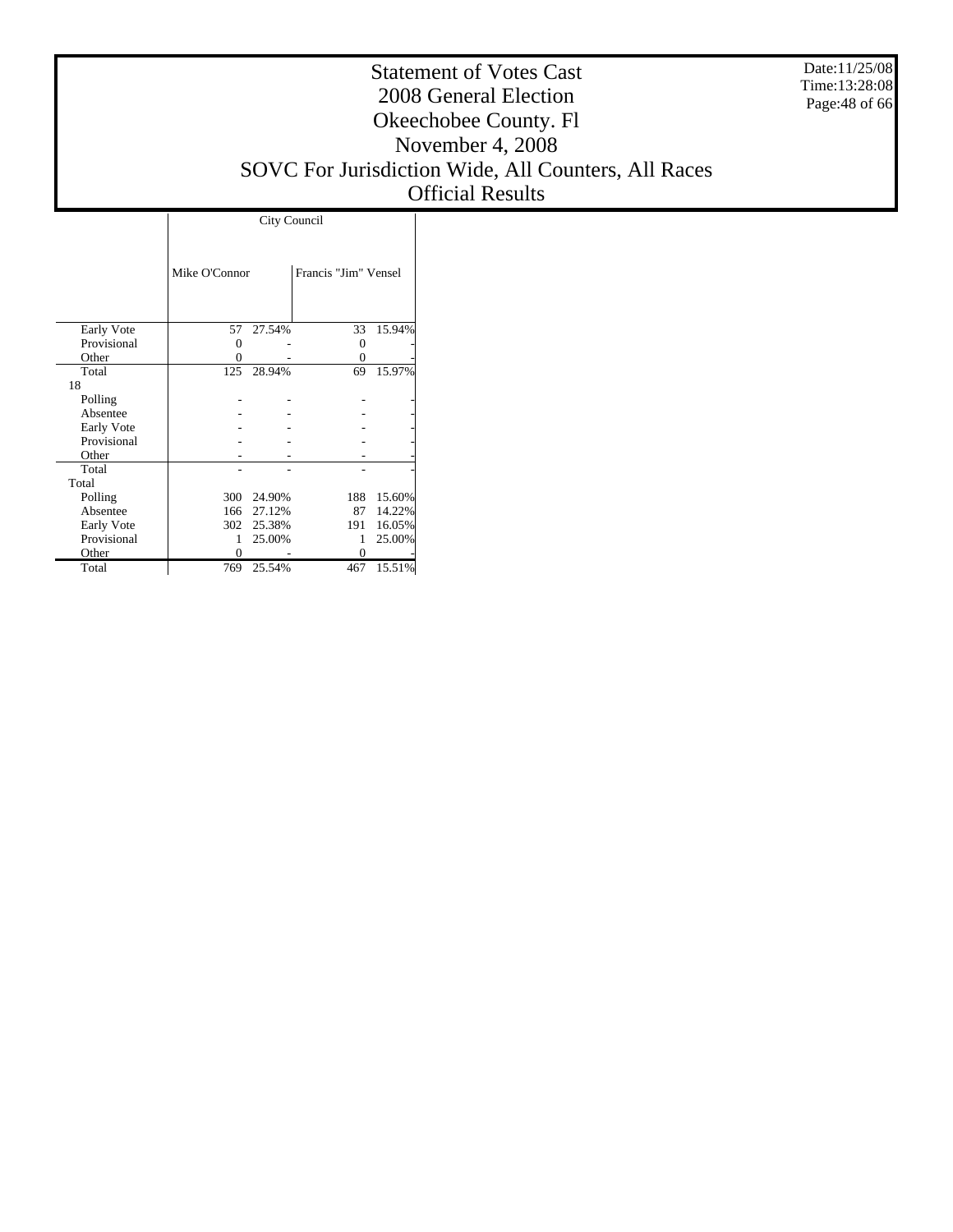Date:11/25/08 Time:13:28:08 Page:49 of 66

Τ

# Statement of Votes Cast 2008 General Election Okeechobee County. Fl November 4, 2008

SOVC For Jurisdiction Wide, All Counters, All Races

# Official Results

|                           |              |                                    | Amend #1                     |                         |                     |                                      |                  |
|---------------------------|--------------|------------------------------------|------------------------------|-------------------------|---------------------|--------------------------------------|------------------|
|                           |              |                                    |                              |                         |                     |                                      |                  |
|                           |              |                                    |                              |                         |                     |                                      |                  |
|                           | Reg. Voters  | <b>Times Counted</b>               | <b>Total Votes</b>           | <b>YES</b>              |                     | NO                                   |                  |
|                           |              |                                    |                              |                         |                     |                                      |                  |
|                           |              |                                    |                              |                         |                     |                                      |                  |
| Jurisdiction Wide         |              |                                    |                              |                         |                     |                                      |                  |
| 1                         |              |                                    |                              |                         |                     |                                      |                  |
| Polling                   | 1296         | 412                                | 374                          |                         | 155 41.44%          | 219                                  | 58.56%           |
| Absentee                  | 1296         | 166                                | 155                          | 64                      | 41.29%              | 91                                   | 58.71%           |
| Early Vote<br>Provisional | 1296<br>1296 | 348<br>4                           | 319<br>$\overline{4}$        | 137                     | 42.95%<br>4 100.00% | 182<br>$\boldsymbol{0}$              | 57.05%<br>0.00%  |
| Other                     | 1296         | $\boldsymbol{0}$                   | $\mathbf{0}$                 | $\theta$                |                     | $\boldsymbol{0}$                     |                  |
| Total                     | 1296         | 930                                | 852                          | 360                     | 42.25%              | 492                                  | 57.75%           |
| $\overline{c}$            |              |                                    |                              |                         |                     |                                      |                  |
| Polling                   | 547          | 218                                | 197                          | 89                      | 45.18%              | 108                                  | 54.82%           |
| Absentee                  | 547          | 60                                 | 58                           | 13                      | 22.41%              | 45                                   | 77.59%           |
| Early Vote                | 547          | 99                                 | 96                           | 45                      | 46.88%              | 51                                   | 53.13%           |
| Provisional<br>Other      | 547<br>547   | $\boldsymbol{0}$<br>$\overline{0}$ | $\mathbf{0}$<br>$\mathbf{0}$ | $\boldsymbol{0}$<br>0   |                     | $\boldsymbol{0}$<br>$\boldsymbol{0}$ |                  |
| Total                     | 547          | 377                                | 351                          | 147                     | 41.88%              | 204                                  | 58.12%           |
| 3                         |              |                                    |                              |                         |                     |                                      |                  |
| Polling                   | 1211         | 396                                | 378                          | 162                     | 42.86%              | 216                                  | 57.14%           |
| Absentee                  | 1211         | 165                                | 149                          | 53                      | 35.57%              | 96                                   | 64.43%           |
| Early Vote                | 1211         | 372                                | 343                          | 143                     | 41.69%              | 200                                  | 58.31%           |
| Provisional               | 1211         | $\boldsymbol{0}$                   | $\mathbf{0}$<br>$\mathbf{0}$ | $\boldsymbol{0}$        |                     | $\boldsymbol{0}$                     |                  |
| Other<br>Total            | 1211<br>1211 | $\boldsymbol{0}$<br>933            | 870                          | $\boldsymbol{0}$<br>358 | 41.15%              | $\mathbf{0}$<br>512                  | 58.85%           |
| $\overline{4}$            |              |                                    |                              |                         |                     |                                      |                  |
| Polling                   | 1048         | 319                                | 289                          | 120                     | 41.52%              | 169                                  | 58.48%           |
| Absentee                  | 1048         | 165                                | 156                          | 68                      | 43.59%              | 88                                   | 56.41%           |
| Early Vote                | 1048         | 324                                | 295                          | 101                     | 34.24%              | 194                                  | 65.76%           |
| Provisional               | 1048         | $\boldsymbol{0}$                   | $\mathbf{0}$                 | $\boldsymbol{0}$        |                     | $\boldsymbol{0}$                     |                  |
| Other                     | 1048         | $\boldsymbol{0}$                   | $\boldsymbol{0}$             | $\boldsymbol{0}$        |                     | $\boldsymbol{0}$                     |                  |
| Total<br>5                | 1048         | 808                                | 740                          | 289                     | 39.05%              | 451                                  | 60.95%           |
| Polling                   | 1411         | 340                                | 306                          | 131                     | 42.81%              | 175                                  | 57.19%           |
| Absentee                  | 1411         | 242                                | 215                          | 85                      | 39.53%              | 130                                  | 60.47%           |
| Early Vote                | 1411         | 369                                | 332                          | 158                     | 47.59%              | 174                                  | 52.41%           |
| Provisional               | 1411         | $\boldsymbol{0}$                   | $\mathbf{0}$                 | $\boldsymbol{0}$        |                     | $\boldsymbol{0}$                     |                  |
| Other                     | 1411         | $\boldsymbol{0}$                   | $\mathbf{0}$                 | $\mathbf{0}$            |                     | $\mathbf{0}$                         |                  |
| Total                     | 1411         | 951                                | 853                          | 374                     | 43.85%              | 479                                  | 56.15%           |
| 6<br>Polling              | 372          | 83                                 | 71                           | 33                      | 46.48%              | 38                                   | 53.52%           |
| Absentee                  | 372          | 66                                 | 47                           | 20                      | 42.55%              | 27                                   | 57.45%           |
| Early Vote                | 372          | 90                                 | 80                           | 34                      | 42.50%              | 46                                   | 57.50%           |
| Provisional               | 372          | $\boldsymbol{0}$                   | $\mathbf{0}$                 | $\boldsymbol{0}$        |                     | $\boldsymbol{0}$                     |                  |
| Other                     | 372          | $\overline{0}$                     | $\overline{0}$               | $\boldsymbol{0}$        |                     | $\boldsymbol{0}$                     |                  |
| Total                     | 372          | 239                                | 198                          | 87                      | 43.94%              | 111                                  | 56.06%           |
| $\tau$                    | 568          | 205                                | 189                          |                         |                     |                                      | 71.43%           |
| Polling<br>Absentee       | 568          | 81                                 | 75                           | 54<br>27                | 28.57%<br>36.00%    | 135<br>48                            | 64.00%           |
| Early Vote                | 568          | 160                                | 152                          | 68                      | 44.74%              | 84                                   | 55.26%           |
| Provisional               | 568          | $\boldsymbol{0}$                   | $\boldsymbol{0}$             | $\mathbf{0}$            |                     | $\boldsymbol{0}$                     |                  |
| Other                     | 568          | $\boldsymbol{0}$                   | $\mathbf{0}$                 | $\mathbf{0}$            |                     | $\mathbf{0}$                         |                  |
| Total                     | 568          | 446                                | 416                          | 149                     | 35.82%              | 267                                  | 64.18%           |
| 8                         |              |                                    |                              |                         |                     |                                      |                  |
| Polling                   | 1801         | 540                                | 493                          | 235                     | 47.67%              | 258                                  | 52.33%           |
| Absentee<br>Early Vote    | 1801<br>1801 | 264<br>449                         | 247<br>412                   | 111<br>190              | 44.94%<br>46.12%    | 136<br>222                           | 55.06%<br>53.88% |
| Provisional               | 1801         | $\boldsymbol{0}$                   | $\boldsymbol{0}$             | $\mathbf{0}$            |                     | $\boldsymbol{0}$                     |                  |
| Other                     | 1801         | $\boldsymbol{0}$                   | $\mathbf{0}$                 | $\mathbf{0}$            |                     | $\boldsymbol{0}$                     |                  |
| Total                     | 1801         | 1253                               | 1152                         | 536                     | 46.53%              |                                      | 616 53.47%       |
| 9                         |              |                                    |                              |                         |                     |                                      |                  |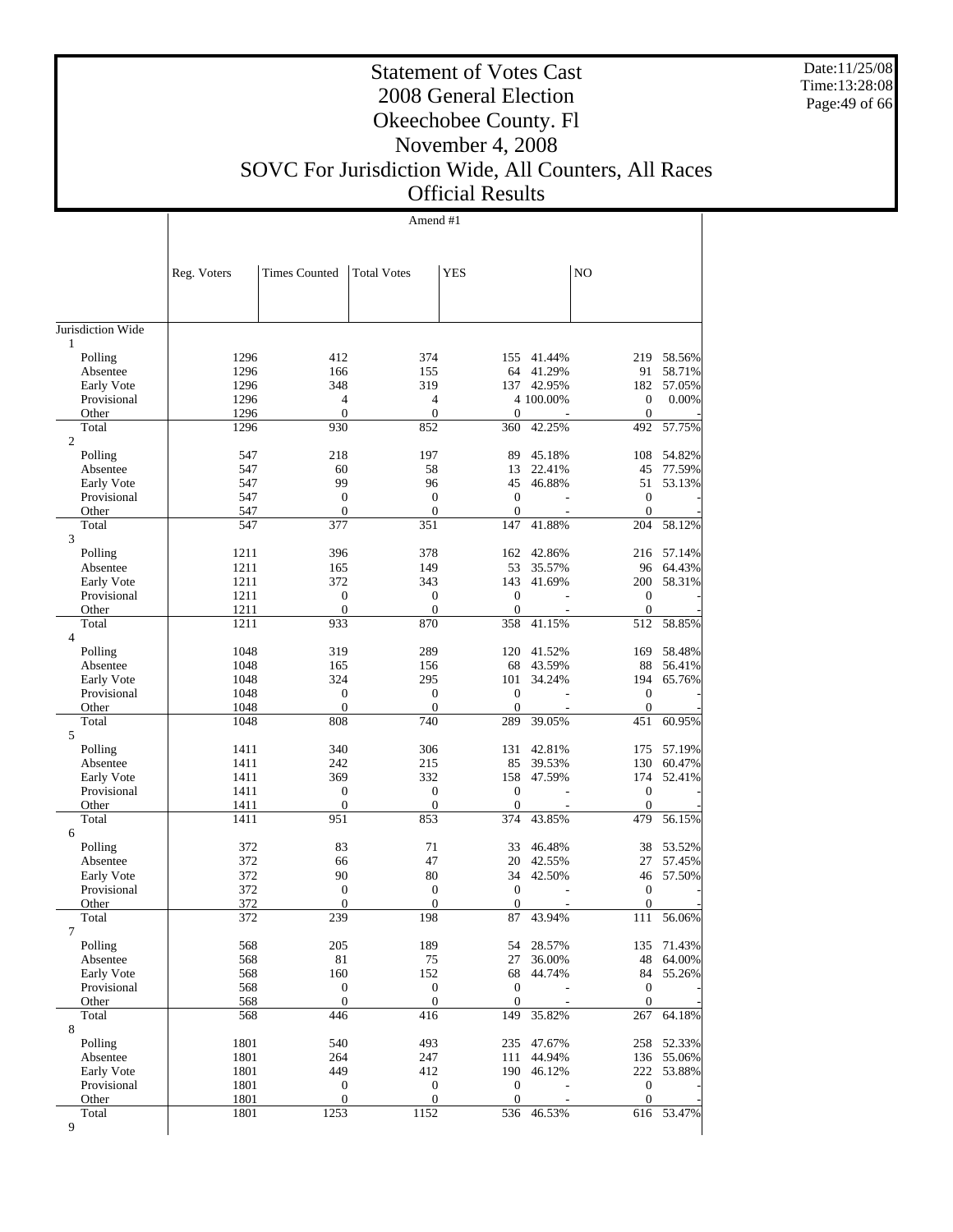Date:11/25/08 Time:13:28:08 Page:50 of 66

#### Statement of Votes Cast 2008 General Election Okeechobee County. Fl November 4, 2008 SOVC For Jurisdiction Wide, All Counters, All Races Official Results

Amend #1

|                           | Reg. Voters  | <b>Times Counted</b> | <b>Total Votes</b>  | <b>YES</b>          |                                    | NO                  |                  |
|---------------------------|--------------|----------------------|---------------------|---------------------|------------------------------------|---------------------|------------------|
|                           |              |                      |                     |                     |                                    |                     |                  |
| Polling                   | 1449         | 461                  | 431                 | 204                 | 47.33%                             | 227                 | 52.67%           |
| Absentee                  | 1449         | 169                  | 162                 | 65                  | 40.12%                             | 97                  | 59.88%           |
| Early Vote                | 1449         | 339                  | 310                 | 132                 | 42.58%                             | 178                 | 57.42%           |
| Provisional               | 1449         | $\boldsymbol{0}$     | $\mathbf{0}$        | $\boldsymbol{0}$    |                                    | $\mathbf{0}$        |                  |
| Other                     | 1449         | $\overline{0}$       | $\mathbf{0}$        | $\boldsymbol{0}$    | $\overline{\phantom{a}}$           | $\mathbf{0}$        |                  |
| Total                     | 1449         | 969                  | 903                 | 401                 | 44.41%                             | 502                 | 55.59%           |
| 10                        |              |                      |                     |                     |                                    |                     |                  |
| Polling                   | 1116         | 319                  | 298                 | 139                 | 46.64%                             | 159                 | 53.36%           |
| Absentee                  | 1116         | 161                  | 145                 | 54                  | 37.24%                             | 91                  | 62.76%           |
| Early Vote                | 1116         | 201                  | 188                 | 82                  | 43.62%                             | 106                 | 56.38%           |
| Provisional               | 1116         | $\boldsymbol{0}$     | $\boldsymbol{0}$    | $\mathbf{0}$        |                                    | $\boldsymbol{0}$    |                  |
| Other                     | 1116         | $\mathbf{0}$         | $\mathbf{0}$        | $\theta$            |                                    | $\mathbf{0}$        |                  |
| Total                     | 1116         | 681                  | 631                 | 275                 | 43.58%                             | 356                 | 56.42%           |
| 11                        |              |                      |                     |                     |                                    |                     |                  |
| Polling                   | 1195         | 313                  | 278                 | 150                 | 53.96%                             | 128                 | 46.04%           |
| Absentee                  | 1195         | 208                  | 185                 | 76                  | 41.08%                             | 109                 | 58.92%           |
| Early Vote                | 1195         | 357                  | 316                 | 159                 | 50.32%                             | 157                 | 49.68%           |
| Provisional               | 1195         | $\boldsymbol{0}$     | $\mathbf{0}$        | $\boldsymbol{0}$    |                                    | $\mathbf{0}$        |                  |
| Other                     | 1195         | $\overline{0}$       | $\mathbf{0}$<br>779 | $\boldsymbol{0}$    | $\overline{\phantom{a}}$<br>49.42% | $\mathbf{0}$        |                  |
| Total<br>12               | 1195         | 878                  |                     | 385                 |                                    | 394                 | 50.58%           |
| Polling                   | 1262         | 362                  | 330                 | 154                 | 46.67%                             | 176                 | 53.33%           |
| Absentee                  | 1262         | 108                  | 96                  | 37                  | 38.54%                             | 59                  | 61.46%           |
| Early Vote                | 1262         | 247                  | 225                 | 112                 | 49.78%                             | 113                 | 50.22%           |
| Provisional               | 1262         | 3                    | $\overline{c}$      | 1                   | 50.00%                             | $\mathbf{1}$        | 50.00%           |
| Other                     | 1262         | 1                    | $\mathbf{1}$        | $\theta$            | 0.00%                              |                     | 1 100.00%        |
| Total<br>13               | 1262         | 721                  | 654                 | 304                 | 46.48%                             | 350                 | 53.52%           |
| Polling                   | 908          | 306                  | 283                 | 119                 | 42.05%                             | 164                 | 57.95%           |
| Absentee                  | 908          | 108                  | 95                  | 35                  | 36.84%                             | 60                  | 63.16%           |
| Early Vote                | 908          | 248                  | 224                 | 110                 | 49.11%                             | 114                 | 50.89%           |
| Provisional               | 908          | $\mathfrak{2}$       | $\overline{2}$      | 1                   | 50.00%                             | 1                   | 50.00%           |
| Other                     | 908          | $\overline{0}$       | $\mathbf{0}$        | $\mathbf{0}$        |                                    | $\theta$            |                  |
| Total                     | 908          | 664                  | 604                 | 265                 | 43.87%                             | 339                 | 56.13%           |
| 14                        |              |                      |                     |                     |                                    |                     |                  |
| Polling                   | 1202         | 293                  | 273                 | 134                 | 49.08%                             | 139                 | 50.92%           |
| Absentee                  | 1202         | 217                  | 197                 | 95                  | 48.22%                             | 102                 | 51.78%           |
| Early Vote                | 1202         | 356                  | 330                 | 164                 | 49.70%                             | 166                 | 50.30%           |
| Provisional               | 1202         | 1                    | $\mathbf{1}$        | $\mathbf{0}$        | 0.00%                              |                     | 1 100.00%        |
| Other                     | 1202         | $\boldsymbol{0}$     | $\mathbf{0}$        | $\overline{0}$      |                                    | $\mathbf{0}$        |                  |
| Total<br>15               | 1202         | 867                  | 801                 | 393                 | 49.06%                             | 408                 | 50.94%           |
| Polling                   | 1159         | 324                  | 292                 | 141                 | 48.29%                             | 151                 | 51.71%           |
| Absentee                  | 1159         | 160                  | 148                 | 62                  | 41.89%                             | 86                  | 58.11%           |
| Early Vote                | 1159         | 246                  | 224                 |                     | 101 45.09%                         | 123                 | 54.91%           |
| Provisional               | 1159         | $\boldsymbol{0}$     | $\boldsymbol{0}$    | $\mathbf{0}$        |                                    | $\boldsymbol{0}$    |                  |
| Other                     | 1159         | $\boldsymbol{0}$     | $\mathbf{0}$        | $\mathbf{0}$        |                                    | $\mathbf{0}$        |                  |
| Total                     | 1159         | 730                  | 664                 | $\overline{3}04$    | 45.78%                             | 360                 | 54.22%           |
| 16                        |              |                      |                     |                     |                                    |                     |                  |
| Polling                   | 1149<br>1149 | 344<br>91            | 313                 | 150                 | 47.92%                             | 163<br>48           | 52.08%<br>57.83% |
| Absentee                  | 1149         | 268                  | 83<br>251           | 35                  | 42.17%                             |                     | 53.39%           |
| Early Vote<br>Provisional | 1149         | $\mathfrak{Z}$       | 2                   | 117<br>$\mathbf{1}$ | 46.61%<br>50.00%                   | 134<br>$\mathbf{1}$ | 50.00%           |
| Other                     | 1149         | $\boldsymbol{0}$     | $\mathbf{0}$        | $\mathbf{0}$        |                                    | $\boldsymbol{0}$    |                  |
| Total                     | 1149         | 706                  | 649                 | 303                 | 46.69%                             | 346                 | 53.31%           |
| 17                        |              |                      |                     |                     |                                    |                     |                  |
| Polling                   | 463          | 106                  | 95                  | 47                  | 49.47%                             | 48                  | 50.53%           |
| Absentee                  | 463          | 49                   | 44                  | 21                  | 47.73%                             | 23                  | 52.27%           |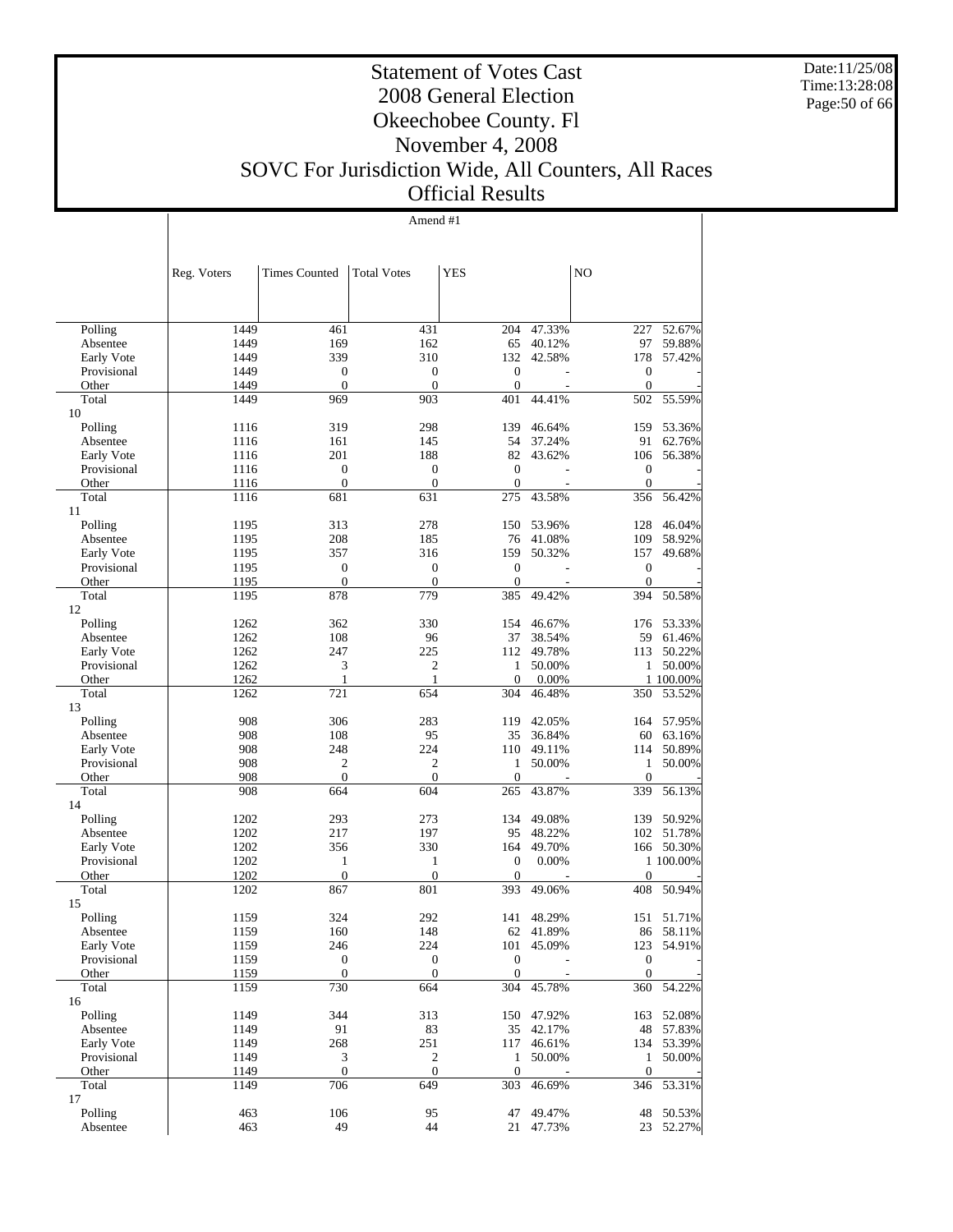Date:11/25/08 Time:13:28:08 Page:51 of 66

#### Statement of Votes Cast 2008 General Election Okeechobee County. Fl November 4, 2008 SOVC For Jurisdiction Wide, All Counters, All Races Official Results

#### Amend #1

|             | Reg. Voters | <b>Times Counted</b> | <b>Total Votes</b> | <b>YES</b> |        | N <sub>O</sub> |           |
|-------------|-------------|----------------------|--------------------|------------|--------|----------------|-----------|
|             |             |                      |                    |            |        |                |           |
| Early Vote  | 463         | 135                  | 118                | 57         | 48.31% | 61             | 51.69%    |
| Provisional | 463         | 0                    | 0                  | 0          |        | $\theta$       |           |
| Other       | 463         | 0                    | 0                  | $\theta$   |        | $\overline{0}$ |           |
| Total       | 463         | 290                  | 257                | 125        | 48.64% | 132            | 51.36%    |
| 18          |             |                      |                    |            |        |                |           |
| Polling     | 702         | 190                  | 169                | 100        | 59.17% | 69             | 40.83%    |
| Absentee    | 702         | 94                   | 78                 | 39         | 50.00% | 39             | 50.00%    |
| Early Vote  | 702         | 174                  | 146                | 73         | 50.00% | 73             | 50.00%    |
| Provisional | 702         |                      |                    | $\Omega$   | 0.00%  |                | 1 100.00% |
| Other       | 702         | 0                    | 0                  | $\theta$   |        | $\mathbf{0}$   |           |
| Total       | 702         | 459                  | 394                | 212        | 53.81% | 182            | 46.19%    |
| Total       |             |                      |                    |            |        |                |           |
| Polling     | 18859       | 5531                 | 5059               | 2317       | 45.80% | 2742           | 54.20%    |
| Absentee    | 18859       | 2574                 | 2335               | 960        | 41.11% | 1375           | 58.89%    |
| Early Vote  | 18859       | 4782                 | 4361               | 1983       | 45.47% | 2378           | 54.53%    |
| Provisional | 18859       | 14                   | 12                 |            | 58.33% | 5.             | 41.67%    |
| Other       | 18859       |                      |                    | $\Omega$   | 0.00%  |                | 100.00%   |
| Total       | 18859       | 12902                | 11768              | 5267       | 44.76% | 6501           | 55.24%    |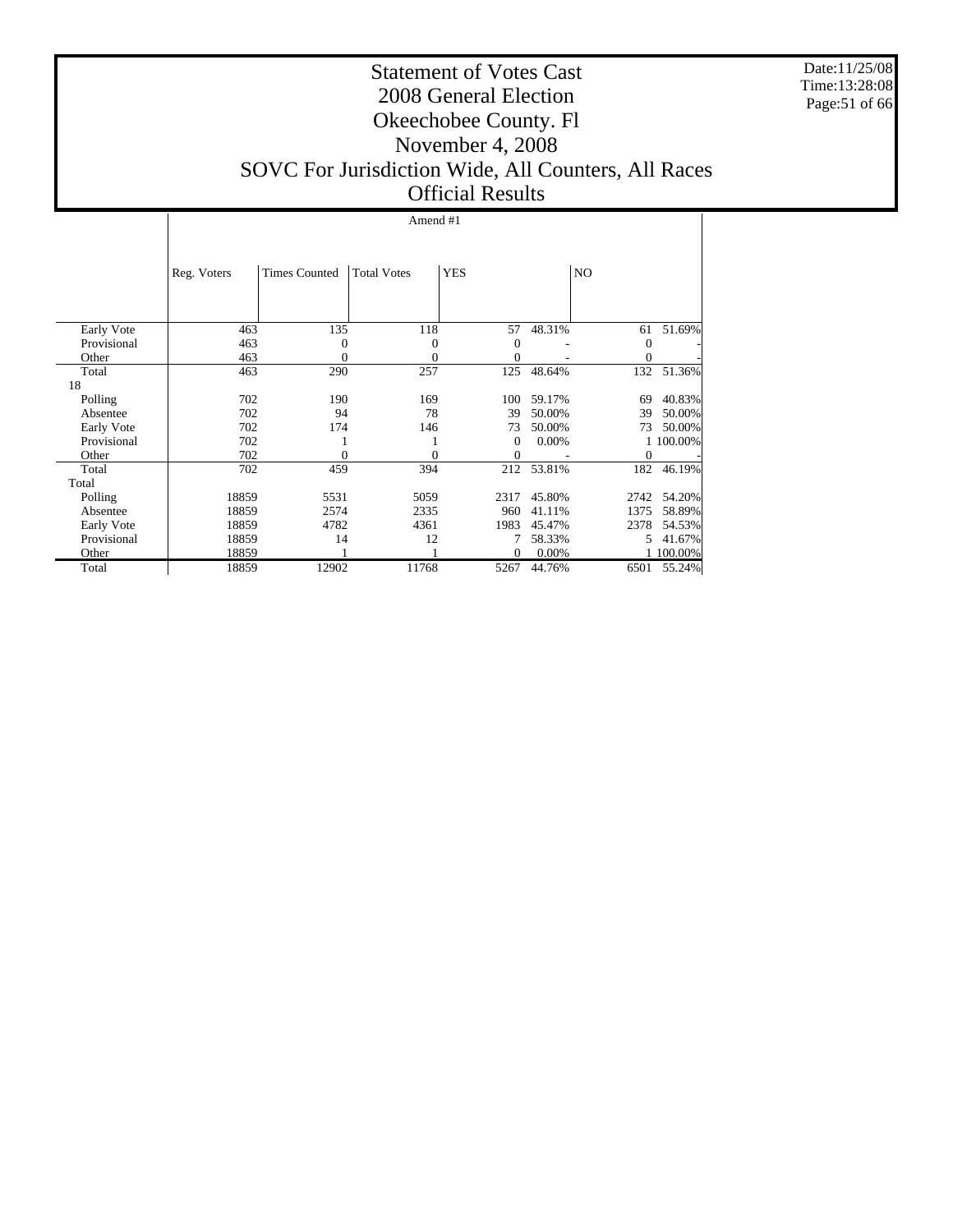Date:11/25/08 Time:13:28:08 Page:52 of 66

 $\overline{\phantom{a}}$ 

### Statement of Votes Cast 2008 General Election Okeechobee County. Fl November 4, 2008

### SOVC For Jurisdiction Wide, All Counters, All Races Official Results

Amend #2

 $\overline{1}$ 

| N <sub>O</sub><br><b>Times Counted</b><br><b>Total Votes</b><br>YES<br>Reg. Voters<br>1<br>22.17%<br>Polling<br>1296<br>412<br>397<br>309<br>77.83%<br>88<br>1296<br>166<br>162<br>83.95%<br>26<br>16.05%<br>Absentee<br>136<br>Early Vote<br>1296<br>348<br>342<br>79.53%<br>20.47%<br>272<br>70<br>Provisional<br>1296<br>4<br>$\overline{4}$<br>25.00%<br>3<br>75.00%<br>1<br>$\boldsymbol{0}$<br>$\boldsymbol{0}$<br>$\overline{0}$<br>1296<br>$\mathbf{0}$<br>Other<br>930<br>905<br>718<br>79.34%<br>187<br>20.66%<br>Total<br>1296<br>$\overline{c}$<br>Polling<br>547<br>218<br>208<br>79.33%<br>43<br>20.67%<br>165<br>547<br>60<br>59<br>50<br>84.75%<br>9<br>15.25%<br>Absentee<br>99<br>98<br>547<br>74<br>75.51%<br>24<br>24.49%<br>Early Vote<br>$\boldsymbol{0}$<br>$\overline{0}$<br>Provisional<br>547<br>$\mathbf{0}$<br>$\boldsymbol{0}$<br>$\boldsymbol{0}$<br>$\boldsymbol{0}$<br>Other<br>547<br>$\theta$<br>$\boldsymbol{0}$<br>547<br>377<br>365<br>79.18%<br>Total<br>289<br>76<br>20.82%<br>3<br>1211<br>Polling<br>396<br>392<br>306<br>78.06%<br>86<br>21.94%<br>Absentee<br>1211<br>165<br>136<br>84.47%<br>25<br>15.53%<br>161<br>Early Vote<br>1211<br>372<br>363<br>274<br>75.48%<br>89<br>24.52%<br>$\mathbf{0}$<br>Provisional<br>1211<br>0<br>$\mathbf{0}$<br>$\boldsymbol{0}$<br>$\boldsymbol{0}$<br>$\boldsymbol{0}$<br>Other<br>1211<br>$\theta$<br>$\boldsymbol{0}$<br>716<br>1211<br>933<br>916<br>78.17%<br>200<br>21.83%<br>Total<br>4<br>1048<br>319<br>313<br>244<br>77.96%<br>69<br>22.04%<br>Polling<br>Absentee<br>1048<br>163<br>128<br>78.53%<br>35<br>21.47%<br>165<br>314<br>1048<br>324<br>240<br>76.43%<br>74<br>23.57%<br>Early Vote<br>Provisional<br>1048<br>$\overline{0}$<br>$\mathbf{0}$<br>$\theta$<br>$\mathbf{0}$<br>$\boldsymbol{0}$<br>$\mathbf{0}$<br>$\mathbf{0}$<br>$\mathbf{0}$<br>1048<br>Other<br>1048<br>808<br>790<br>77.47%<br>178<br>22.53%<br>Total<br>612<br>5<br>Polling<br>1411<br>340<br>324<br>236<br>72.84%<br>88<br>27.16%<br>1411<br>242<br>235<br>200<br>85.11%<br>35<br>14.89%<br>Absentee<br>1411<br>369<br>357<br>264<br>73.95%<br>93<br>26.05%<br>Early Vote<br>$\mathbf{0}$<br>Provisional<br>1411<br>0<br>$\mathbf{0}$<br>$\boldsymbol{0}$<br>1411<br>0<br>$\boldsymbol{0}$<br>$\theta$<br>$\mathbf{0}$<br>Other<br>1411<br>951<br>916<br>700<br>76.42%<br>216<br>23.58%<br>Total<br>6<br>372<br>83<br>72<br>77.78%<br>22.22%<br>Polling<br>56<br>16<br>372<br>66<br>55<br>49<br>89.09%<br>10.91%<br>Absentee<br>6<br>372<br>90<br>84<br>76.19%<br>20<br>23.81%<br>Early Vote<br>64<br>Provisional<br>372<br>$\boldsymbol{0}$<br>$\mathbf{0}$<br>$\theta$<br>$\boldsymbol{0}$<br>372<br>$\boldsymbol{0}$<br>$\boldsymbol{0}$<br>$\mathbf{0}$<br>$\boldsymbol{0}$<br>Other<br>372<br>239<br>211<br>42<br>19.91%<br>Total<br>169<br>80.09%<br>7<br>568<br>205<br>19.40%<br>Polling<br>201<br>162<br>80.60%<br>39<br>79<br>Absentee<br>568<br>81<br>69<br>87.34%<br>10<br>12.66%<br>568<br>160<br>Early Vote<br>157<br>129<br>82.17%<br>28<br>17.83%<br>Provisional<br>568<br>$\boldsymbol{0}$<br>$\boldsymbol{0}$<br>$\boldsymbol{0}$<br>$\mathbf{0}$<br>$\mathbf{0}$<br>$\boldsymbol{0}$<br>$\mathbf{0}$<br>568<br>$\boldsymbol{0}$<br>Other<br>446<br>437<br>82.38%<br>77<br>17.62%<br>Total<br>568<br>360<br>8<br>1801<br>24.81%<br>Polling<br>540<br>524<br>394<br>75.19%<br>130<br>1801<br>264<br>257<br>204<br>79.38%<br>53<br>20.62%<br>Absentee<br>1801<br>449<br>432<br>321<br>74.31%<br>111<br>25.69%<br>Early Vote<br>1801<br>$\boldsymbol{0}$<br>$\boldsymbol{0}$<br>Provisional<br>$\mathbf{0}$<br>$\boldsymbol{0}$<br>$\boldsymbol{0}$<br>$\mathbf{0}$<br>$\mathbf{0}$<br>$\mathbf{0}$<br>Other<br>1801<br>1801<br>1253<br>1213<br>919<br>Total<br>75.76%<br>294<br>24.24% |                   |  |  |  |  |
|----------------------------------------------------------------------------------------------------------------------------------------------------------------------------------------------------------------------------------------------------------------------------------------------------------------------------------------------------------------------------------------------------------------------------------------------------------------------------------------------------------------------------------------------------------------------------------------------------------------------------------------------------------------------------------------------------------------------------------------------------------------------------------------------------------------------------------------------------------------------------------------------------------------------------------------------------------------------------------------------------------------------------------------------------------------------------------------------------------------------------------------------------------------------------------------------------------------------------------------------------------------------------------------------------------------------------------------------------------------------------------------------------------------------------------------------------------------------------------------------------------------------------------------------------------------------------------------------------------------------------------------------------------------------------------------------------------------------------------------------------------------------------------------------------------------------------------------------------------------------------------------------------------------------------------------------------------------------------------------------------------------------------------------------------------------------------------------------------------------------------------------------------------------------------------------------------------------------------------------------------------------------------------------------------------------------------------------------------------------------------------------------------------------------------------------------------------------------------------------------------------------------------------------------------------------------------------------------------------------------------------------------------------------------------------------------------------------------------------------------------------------------------------------------------------------------------------------------------------------------------------------------------------------------------------------------------------------------------------------------------------------------------------------------------------------------------------------------------------------------------------------------------------------------------------------------------------------------------------------------------------------------------------------------------------------------------------------------------------------------------------------------------------------------------------------------------------------------------------------------------------------------------------------------------------------------------------------------------------------------------------------------------------------------------------------------------------------------------------------------------------------------------------|-------------------|--|--|--|--|
|                                                                                                                                                                                                                                                                                                                                                                                                                                                                                                                                                                                                                                                                                                                                                                                                                                                                                                                                                                                                                                                                                                                                                                                                                                                                                                                                                                                                                                                                                                                                                                                                                                                                                                                                                                                                                                                                                                                                                                                                                                                                                                                                                                                                                                                                                                                                                                                                                                                                                                                                                                                                                                                                                                                                                                                                                                                                                                                                                                                                                                                                                                                                                                                                                                                                                                                                                                                                                                                                                                                                                                                                                                                                                                                                                                                  |                   |  |  |  |  |
|                                                                                                                                                                                                                                                                                                                                                                                                                                                                                                                                                                                                                                                                                                                                                                                                                                                                                                                                                                                                                                                                                                                                                                                                                                                                                                                                                                                                                                                                                                                                                                                                                                                                                                                                                                                                                                                                                                                                                                                                                                                                                                                                                                                                                                                                                                                                                                                                                                                                                                                                                                                                                                                                                                                                                                                                                                                                                                                                                                                                                                                                                                                                                                                                                                                                                                                                                                                                                                                                                                                                                                                                                                                                                                                                                                                  |                   |  |  |  |  |
|                                                                                                                                                                                                                                                                                                                                                                                                                                                                                                                                                                                                                                                                                                                                                                                                                                                                                                                                                                                                                                                                                                                                                                                                                                                                                                                                                                                                                                                                                                                                                                                                                                                                                                                                                                                                                                                                                                                                                                                                                                                                                                                                                                                                                                                                                                                                                                                                                                                                                                                                                                                                                                                                                                                                                                                                                                                                                                                                                                                                                                                                                                                                                                                                                                                                                                                                                                                                                                                                                                                                                                                                                                                                                                                                                                                  | Jurisdiction Wide |  |  |  |  |
|                                                                                                                                                                                                                                                                                                                                                                                                                                                                                                                                                                                                                                                                                                                                                                                                                                                                                                                                                                                                                                                                                                                                                                                                                                                                                                                                                                                                                                                                                                                                                                                                                                                                                                                                                                                                                                                                                                                                                                                                                                                                                                                                                                                                                                                                                                                                                                                                                                                                                                                                                                                                                                                                                                                                                                                                                                                                                                                                                                                                                                                                                                                                                                                                                                                                                                                                                                                                                                                                                                                                                                                                                                                                                                                                                                                  |                   |  |  |  |  |
|                                                                                                                                                                                                                                                                                                                                                                                                                                                                                                                                                                                                                                                                                                                                                                                                                                                                                                                                                                                                                                                                                                                                                                                                                                                                                                                                                                                                                                                                                                                                                                                                                                                                                                                                                                                                                                                                                                                                                                                                                                                                                                                                                                                                                                                                                                                                                                                                                                                                                                                                                                                                                                                                                                                                                                                                                                                                                                                                                                                                                                                                                                                                                                                                                                                                                                                                                                                                                                                                                                                                                                                                                                                                                                                                                                                  |                   |  |  |  |  |
|                                                                                                                                                                                                                                                                                                                                                                                                                                                                                                                                                                                                                                                                                                                                                                                                                                                                                                                                                                                                                                                                                                                                                                                                                                                                                                                                                                                                                                                                                                                                                                                                                                                                                                                                                                                                                                                                                                                                                                                                                                                                                                                                                                                                                                                                                                                                                                                                                                                                                                                                                                                                                                                                                                                                                                                                                                                                                                                                                                                                                                                                                                                                                                                                                                                                                                                                                                                                                                                                                                                                                                                                                                                                                                                                                                                  |                   |  |  |  |  |
|                                                                                                                                                                                                                                                                                                                                                                                                                                                                                                                                                                                                                                                                                                                                                                                                                                                                                                                                                                                                                                                                                                                                                                                                                                                                                                                                                                                                                                                                                                                                                                                                                                                                                                                                                                                                                                                                                                                                                                                                                                                                                                                                                                                                                                                                                                                                                                                                                                                                                                                                                                                                                                                                                                                                                                                                                                                                                                                                                                                                                                                                                                                                                                                                                                                                                                                                                                                                                                                                                                                                                                                                                                                                                                                                                                                  |                   |  |  |  |  |
|                                                                                                                                                                                                                                                                                                                                                                                                                                                                                                                                                                                                                                                                                                                                                                                                                                                                                                                                                                                                                                                                                                                                                                                                                                                                                                                                                                                                                                                                                                                                                                                                                                                                                                                                                                                                                                                                                                                                                                                                                                                                                                                                                                                                                                                                                                                                                                                                                                                                                                                                                                                                                                                                                                                                                                                                                                                                                                                                                                                                                                                                                                                                                                                                                                                                                                                                                                                                                                                                                                                                                                                                                                                                                                                                                                                  |                   |  |  |  |  |
|                                                                                                                                                                                                                                                                                                                                                                                                                                                                                                                                                                                                                                                                                                                                                                                                                                                                                                                                                                                                                                                                                                                                                                                                                                                                                                                                                                                                                                                                                                                                                                                                                                                                                                                                                                                                                                                                                                                                                                                                                                                                                                                                                                                                                                                                                                                                                                                                                                                                                                                                                                                                                                                                                                                                                                                                                                                                                                                                                                                                                                                                                                                                                                                                                                                                                                                                                                                                                                                                                                                                                                                                                                                                                                                                                                                  |                   |  |  |  |  |
|                                                                                                                                                                                                                                                                                                                                                                                                                                                                                                                                                                                                                                                                                                                                                                                                                                                                                                                                                                                                                                                                                                                                                                                                                                                                                                                                                                                                                                                                                                                                                                                                                                                                                                                                                                                                                                                                                                                                                                                                                                                                                                                                                                                                                                                                                                                                                                                                                                                                                                                                                                                                                                                                                                                                                                                                                                                                                                                                                                                                                                                                                                                                                                                                                                                                                                                                                                                                                                                                                                                                                                                                                                                                                                                                                                                  |                   |  |  |  |  |
|                                                                                                                                                                                                                                                                                                                                                                                                                                                                                                                                                                                                                                                                                                                                                                                                                                                                                                                                                                                                                                                                                                                                                                                                                                                                                                                                                                                                                                                                                                                                                                                                                                                                                                                                                                                                                                                                                                                                                                                                                                                                                                                                                                                                                                                                                                                                                                                                                                                                                                                                                                                                                                                                                                                                                                                                                                                                                                                                                                                                                                                                                                                                                                                                                                                                                                                                                                                                                                                                                                                                                                                                                                                                                                                                                                                  |                   |  |  |  |  |
|                                                                                                                                                                                                                                                                                                                                                                                                                                                                                                                                                                                                                                                                                                                                                                                                                                                                                                                                                                                                                                                                                                                                                                                                                                                                                                                                                                                                                                                                                                                                                                                                                                                                                                                                                                                                                                                                                                                                                                                                                                                                                                                                                                                                                                                                                                                                                                                                                                                                                                                                                                                                                                                                                                                                                                                                                                                                                                                                                                                                                                                                                                                                                                                                                                                                                                                                                                                                                                                                                                                                                                                                                                                                                                                                                                                  |                   |  |  |  |  |
|                                                                                                                                                                                                                                                                                                                                                                                                                                                                                                                                                                                                                                                                                                                                                                                                                                                                                                                                                                                                                                                                                                                                                                                                                                                                                                                                                                                                                                                                                                                                                                                                                                                                                                                                                                                                                                                                                                                                                                                                                                                                                                                                                                                                                                                                                                                                                                                                                                                                                                                                                                                                                                                                                                                                                                                                                                                                                                                                                                                                                                                                                                                                                                                                                                                                                                                                                                                                                                                                                                                                                                                                                                                                                                                                                                                  |                   |  |  |  |  |
|                                                                                                                                                                                                                                                                                                                                                                                                                                                                                                                                                                                                                                                                                                                                                                                                                                                                                                                                                                                                                                                                                                                                                                                                                                                                                                                                                                                                                                                                                                                                                                                                                                                                                                                                                                                                                                                                                                                                                                                                                                                                                                                                                                                                                                                                                                                                                                                                                                                                                                                                                                                                                                                                                                                                                                                                                                                                                                                                                                                                                                                                                                                                                                                                                                                                                                                                                                                                                                                                                                                                                                                                                                                                                                                                                                                  |                   |  |  |  |  |
|                                                                                                                                                                                                                                                                                                                                                                                                                                                                                                                                                                                                                                                                                                                                                                                                                                                                                                                                                                                                                                                                                                                                                                                                                                                                                                                                                                                                                                                                                                                                                                                                                                                                                                                                                                                                                                                                                                                                                                                                                                                                                                                                                                                                                                                                                                                                                                                                                                                                                                                                                                                                                                                                                                                                                                                                                                                                                                                                                                                                                                                                                                                                                                                                                                                                                                                                                                                                                                                                                                                                                                                                                                                                                                                                                                                  |                   |  |  |  |  |
|                                                                                                                                                                                                                                                                                                                                                                                                                                                                                                                                                                                                                                                                                                                                                                                                                                                                                                                                                                                                                                                                                                                                                                                                                                                                                                                                                                                                                                                                                                                                                                                                                                                                                                                                                                                                                                                                                                                                                                                                                                                                                                                                                                                                                                                                                                                                                                                                                                                                                                                                                                                                                                                                                                                                                                                                                                                                                                                                                                                                                                                                                                                                                                                                                                                                                                                                                                                                                                                                                                                                                                                                                                                                                                                                                                                  |                   |  |  |  |  |
|                                                                                                                                                                                                                                                                                                                                                                                                                                                                                                                                                                                                                                                                                                                                                                                                                                                                                                                                                                                                                                                                                                                                                                                                                                                                                                                                                                                                                                                                                                                                                                                                                                                                                                                                                                                                                                                                                                                                                                                                                                                                                                                                                                                                                                                                                                                                                                                                                                                                                                                                                                                                                                                                                                                                                                                                                                                                                                                                                                                                                                                                                                                                                                                                                                                                                                                                                                                                                                                                                                                                                                                                                                                                                                                                                                                  |                   |  |  |  |  |
|                                                                                                                                                                                                                                                                                                                                                                                                                                                                                                                                                                                                                                                                                                                                                                                                                                                                                                                                                                                                                                                                                                                                                                                                                                                                                                                                                                                                                                                                                                                                                                                                                                                                                                                                                                                                                                                                                                                                                                                                                                                                                                                                                                                                                                                                                                                                                                                                                                                                                                                                                                                                                                                                                                                                                                                                                                                                                                                                                                                                                                                                                                                                                                                                                                                                                                                                                                                                                                                                                                                                                                                                                                                                                                                                                                                  |                   |  |  |  |  |
|                                                                                                                                                                                                                                                                                                                                                                                                                                                                                                                                                                                                                                                                                                                                                                                                                                                                                                                                                                                                                                                                                                                                                                                                                                                                                                                                                                                                                                                                                                                                                                                                                                                                                                                                                                                                                                                                                                                                                                                                                                                                                                                                                                                                                                                                                                                                                                                                                                                                                                                                                                                                                                                                                                                                                                                                                                                                                                                                                                                                                                                                                                                                                                                                                                                                                                                                                                                                                                                                                                                                                                                                                                                                                                                                                                                  |                   |  |  |  |  |
|                                                                                                                                                                                                                                                                                                                                                                                                                                                                                                                                                                                                                                                                                                                                                                                                                                                                                                                                                                                                                                                                                                                                                                                                                                                                                                                                                                                                                                                                                                                                                                                                                                                                                                                                                                                                                                                                                                                                                                                                                                                                                                                                                                                                                                                                                                                                                                                                                                                                                                                                                                                                                                                                                                                                                                                                                                                                                                                                                                                                                                                                                                                                                                                                                                                                                                                                                                                                                                                                                                                                                                                                                                                                                                                                                                                  |                   |  |  |  |  |
|                                                                                                                                                                                                                                                                                                                                                                                                                                                                                                                                                                                                                                                                                                                                                                                                                                                                                                                                                                                                                                                                                                                                                                                                                                                                                                                                                                                                                                                                                                                                                                                                                                                                                                                                                                                                                                                                                                                                                                                                                                                                                                                                                                                                                                                                                                                                                                                                                                                                                                                                                                                                                                                                                                                                                                                                                                                                                                                                                                                                                                                                                                                                                                                                                                                                                                                                                                                                                                                                                                                                                                                                                                                                                                                                                                                  |                   |  |  |  |  |
|                                                                                                                                                                                                                                                                                                                                                                                                                                                                                                                                                                                                                                                                                                                                                                                                                                                                                                                                                                                                                                                                                                                                                                                                                                                                                                                                                                                                                                                                                                                                                                                                                                                                                                                                                                                                                                                                                                                                                                                                                                                                                                                                                                                                                                                                                                                                                                                                                                                                                                                                                                                                                                                                                                                                                                                                                                                                                                                                                                                                                                                                                                                                                                                                                                                                                                                                                                                                                                                                                                                                                                                                                                                                                                                                                                                  |                   |  |  |  |  |
|                                                                                                                                                                                                                                                                                                                                                                                                                                                                                                                                                                                                                                                                                                                                                                                                                                                                                                                                                                                                                                                                                                                                                                                                                                                                                                                                                                                                                                                                                                                                                                                                                                                                                                                                                                                                                                                                                                                                                                                                                                                                                                                                                                                                                                                                                                                                                                                                                                                                                                                                                                                                                                                                                                                                                                                                                                                                                                                                                                                                                                                                                                                                                                                                                                                                                                                                                                                                                                                                                                                                                                                                                                                                                                                                                                                  |                   |  |  |  |  |
|                                                                                                                                                                                                                                                                                                                                                                                                                                                                                                                                                                                                                                                                                                                                                                                                                                                                                                                                                                                                                                                                                                                                                                                                                                                                                                                                                                                                                                                                                                                                                                                                                                                                                                                                                                                                                                                                                                                                                                                                                                                                                                                                                                                                                                                                                                                                                                                                                                                                                                                                                                                                                                                                                                                                                                                                                                                                                                                                                                                                                                                                                                                                                                                                                                                                                                                                                                                                                                                                                                                                                                                                                                                                                                                                                                                  |                   |  |  |  |  |
|                                                                                                                                                                                                                                                                                                                                                                                                                                                                                                                                                                                                                                                                                                                                                                                                                                                                                                                                                                                                                                                                                                                                                                                                                                                                                                                                                                                                                                                                                                                                                                                                                                                                                                                                                                                                                                                                                                                                                                                                                                                                                                                                                                                                                                                                                                                                                                                                                                                                                                                                                                                                                                                                                                                                                                                                                                                                                                                                                                                                                                                                                                                                                                                                                                                                                                                                                                                                                                                                                                                                                                                                                                                                                                                                                                                  |                   |  |  |  |  |
|                                                                                                                                                                                                                                                                                                                                                                                                                                                                                                                                                                                                                                                                                                                                                                                                                                                                                                                                                                                                                                                                                                                                                                                                                                                                                                                                                                                                                                                                                                                                                                                                                                                                                                                                                                                                                                                                                                                                                                                                                                                                                                                                                                                                                                                                                                                                                                                                                                                                                                                                                                                                                                                                                                                                                                                                                                                                                                                                                                                                                                                                                                                                                                                                                                                                                                                                                                                                                                                                                                                                                                                                                                                                                                                                                                                  |                   |  |  |  |  |
|                                                                                                                                                                                                                                                                                                                                                                                                                                                                                                                                                                                                                                                                                                                                                                                                                                                                                                                                                                                                                                                                                                                                                                                                                                                                                                                                                                                                                                                                                                                                                                                                                                                                                                                                                                                                                                                                                                                                                                                                                                                                                                                                                                                                                                                                                                                                                                                                                                                                                                                                                                                                                                                                                                                                                                                                                                                                                                                                                                                                                                                                                                                                                                                                                                                                                                                                                                                                                                                                                                                                                                                                                                                                                                                                                                                  |                   |  |  |  |  |
|                                                                                                                                                                                                                                                                                                                                                                                                                                                                                                                                                                                                                                                                                                                                                                                                                                                                                                                                                                                                                                                                                                                                                                                                                                                                                                                                                                                                                                                                                                                                                                                                                                                                                                                                                                                                                                                                                                                                                                                                                                                                                                                                                                                                                                                                                                                                                                                                                                                                                                                                                                                                                                                                                                                                                                                                                                                                                                                                                                                                                                                                                                                                                                                                                                                                                                                                                                                                                                                                                                                                                                                                                                                                                                                                                                                  |                   |  |  |  |  |
|                                                                                                                                                                                                                                                                                                                                                                                                                                                                                                                                                                                                                                                                                                                                                                                                                                                                                                                                                                                                                                                                                                                                                                                                                                                                                                                                                                                                                                                                                                                                                                                                                                                                                                                                                                                                                                                                                                                                                                                                                                                                                                                                                                                                                                                                                                                                                                                                                                                                                                                                                                                                                                                                                                                                                                                                                                                                                                                                                                                                                                                                                                                                                                                                                                                                                                                                                                                                                                                                                                                                                                                                                                                                                                                                                                                  |                   |  |  |  |  |
|                                                                                                                                                                                                                                                                                                                                                                                                                                                                                                                                                                                                                                                                                                                                                                                                                                                                                                                                                                                                                                                                                                                                                                                                                                                                                                                                                                                                                                                                                                                                                                                                                                                                                                                                                                                                                                                                                                                                                                                                                                                                                                                                                                                                                                                                                                                                                                                                                                                                                                                                                                                                                                                                                                                                                                                                                                                                                                                                                                                                                                                                                                                                                                                                                                                                                                                                                                                                                                                                                                                                                                                                                                                                                                                                                                                  |                   |  |  |  |  |
|                                                                                                                                                                                                                                                                                                                                                                                                                                                                                                                                                                                                                                                                                                                                                                                                                                                                                                                                                                                                                                                                                                                                                                                                                                                                                                                                                                                                                                                                                                                                                                                                                                                                                                                                                                                                                                                                                                                                                                                                                                                                                                                                                                                                                                                                                                                                                                                                                                                                                                                                                                                                                                                                                                                                                                                                                                                                                                                                                                                                                                                                                                                                                                                                                                                                                                                                                                                                                                                                                                                                                                                                                                                                                                                                                                                  |                   |  |  |  |  |
|                                                                                                                                                                                                                                                                                                                                                                                                                                                                                                                                                                                                                                                                                                                                                                                                                                                                                                                                                                                                                                                                                                                                                                                                                                                                                                                                                                                                                                                                                                                                                                                                                                                                                                                                                                                                                                                                                                                                                                                                                                                                                                                                                                                                                                                                                                                                                                                                                                                                                                                                                                                                                                                                                                                                                                                                                                                                                                                                                                                                                                                                                                                                                                                                                                                                                                                                                                                                                                                                                                                                                                                                                                                                                                                                                                                  |                   |  |  |  |  |
|                                                                                                                                                                                                                                                                                                                                                                                                                                                                                                                                                                                                                                                                                                                                                                                                                                                                                                                                                                                                                                                                                                                                                                                                                                                                                                                                                                                                                                                                                                                                                                                                                                                                                                                                                                                                                                                                                                                                                                                                                                                                                                                                                                                                                                                                                                                                                                                                                                                                                                                                                                                                                                                                                                                                                                                                                                                                                                                                                                                                                                                                                                                                                                                                                                                                                                                                                                                                                                                                                                                                                                                                                                                                                                                                                                                  |                   |  |  |  |  |
|                                                                                                                                                                                                                                                                                                                                                                                                                                                                                                                                                                                                                                                                                                                                                                                                                                                                                                                                                                                                                                                                                                                                                                                                                                                                                                                                                                                                                                                                                                                                                                                                                                                                                                                                                                                                                                                                                                                                                                                                                                                                                                                                                                                                                                                                                                                                                                                                                                                                                                                                                                                                                                                                                                                                                                                                                                                                                                                                                                                                                                                                                                                                                                                                                                                                                                                                                                                                                                                                                                                                                                                                                                                                                                                                                                                  |                   |  |  |  |  |
|                                                                                                                                                                                                                                                                                                                                                                                                                                                                                                                                                                                                                                                                                                                                                                                                                                                                                                                                                                                                                                                                                                                                                                                                                                                                                                                                                                                                                                                                                                                                                                                                                                                                                                                                                                                                                                                                                                                                                                                                                                                                                                                                                                                                                                                                                                                                                                                                                                                                                                                                                                                                                                                                                                                                                                                                                                                                                                                                                                                                                                                                                                                                                                                                                                                                                                                                                                                                                                                                                                                                                                                                                                                                                                                                                                                  |                   |  |  |  |  |
|                                                                                                                                                                                                                                                                                                                                                                                                                                                                                                                                                                                                                                                                                                                                                                                                                                                                                                                                                                                                                                                                                                                                                                                                                                                                                                                                                                                                                                                                                                                                                                                                                                                                                                                                                                                                                                                                                                                                                                                                                                                                                                                                                                                                                                                                                                                                                                                                                                                                                                                                                                                                                                                                                                                                                                                                                                                                                                                                                                                                                                                                                                                                                                                                                                                                                                                                                                                                                                                                                                                                                                                                                                                                                                                                                                                  |                   |  |  |  |  |
|                                                                                                                                                                                                                                                                                                                                                                                                                                                                                                                                                                                                                                                                                                                                                                                                                                                                                                                                                                                                                                                                                                                                                                                                                                                                                                                                                                                                                                                                                                                                                                                                                                                                                                                                                                                                                                                                                                                                                                                                                                                                                                                                                                                                                                                                                                                                                                                                                                                                                                                                                                                                                                                                                                                                                                                                                                                                                                                                                                                                                                                                                                                                                                                                                                                                                                                                                                                                                                                                                                                                                                                                                                                                                                                                                                                  |                   |  |  |  |  |
|                                                                                                                                                                                                                                                                                                                                                                                                                                                                                                                                                                                                                                                                                                                                                                                                                                                                                                                                                                                                                                                                                                                                                                                                                                                                                                                                                                                                                                                                                                                                                                                                                                                                                                                                                                                                                                                                                                                                                                                                                                                                                                                                                                                                                                                                                                                                                                                                                                                                                                                                                                                                                                                                                                                                                                                                                                                                                                                                                                                                                                                                                                                                                                                                                                                                                                                                                                                                                                                                                                                                                                                                                                                                                                                                                                                  |                   |  |  |  |  |
|                                                                                                                                                                                                                                                                                                                                                                                                                                                                                                                                                                                                                                                                                                                                                                                                                                                                                                                                                                                                                                                                                                                                                                                                                                                                                                                                                                                                                                                                                                                                                                                                                                                                                                                                                                                                                                                                                                                                                                                                                                                                                                                                                                                                                                                                                                                                                                                                                                                                                                                                                                                                                                                                                                                                                                                                                                                                                                                                                                                                                                                                                                                                                                                                                                                                                                                                                                                                                                                                                                                                                                                                                                                                                                                                                                                  |                   |  |  |  |  |
|                                                                                                                                                                                                                                                                                                                                                                                                                                                                                                                                                                                                                                                                                                                                                                                                                                                                                                                                                                                                                                                                                                                                                                                                                                                                                                                                                                                                                                                                                                                                                                                                                                                                                                                                                                                                                                                                                                                                                                                                                                                                                                                                                                                                                                                                                                                                                                                                                                                                                                                                                                                                                                                                                                                                                                                                                                                                                                                                                                                                                                                                                                                                                                                                                                                                                                                                                                                                                                                                                                                                                                                                                                                                                                                                                                                  |                   |  |  |  |  |
|                                                                                                                                                                                                                                                                                                                                                                                                                                                                                                                                                                                                                                                                                                                                                                                                                                                                                                                                                                                                                                                                                                                                                                                                                                                                                                                                                                                                                                                                                                                                                                                                                                                                                                                                                                                                                                                                                                                                                                                                                                                                                                                                                                                                                                                                                                                                                                                                                                                                                                                                                                                                                                                                                                                                                                                                                                                                                                                                                                                                                                                                                                                                                                                                                                                                                                                                                                                                                                                                                                                                                                                                                                                                                                                                                                                  |                   |  |  |  |  |
|                                                                                                                                                                                                                                                                                                                                                                                                                                                                                                                                                                                                                                                                                                                                                                                                                                                                                                                                                                                                                                                                                                                                                                                                                                                                                                                                                                                                                                                                                                                                                                                                                                                                                                                                                                                                                                                                                                                                                                                                                                                                                                                                                                                                                                                                                                                                                                                                                                                                                                                                                                                                                                                                                                                                                                                                                                                                                                                                                                                                                                                                                                                                                                                                                                                                                                                                                                                                                                                                                                                                                                                                                                                                                                                                                                                  |                   |  |  |  |  |
|                                                                                                                                                                                                                                                                                                                                                                                                                                                                                                                                                                                                                                                                                                                                                                                                                                                                                                                                                                                                                                                                                                                                                                                                                                                                                                                                                                                                                                                                                                                                                                                                                                                                                                                                                                                                                                                                                                                                                                                                                                                                                                                                                                                                                                                                                                                                                                                                                                                                                                                                                                                                                                                                                                                                                                                                                                                                                                                                                                                                                                                                                                                                                                                                                                                                                                                                                                                                                                                                                                                                                                                                                                                                                                                                                                                  |                   |  |  |  |  |
|                                                                                                                                                                                                                                                                                                                                                                                                                                                                                                                                                                                                                                                                                                                                                                                                                                                                                                                                                                                                                                                                                                                                                                                                                                                                                                                                                                                                                                                                                                                                                                                                                                                                                                                                                                                                                                                                                                                                                                                                                                                                                                                                                                                                                                                                                                                                                                                                                                                                                                                                                                                                                                                                                                                                                                                                                                                                                                                                                                                                                                                                                                                                                                                                                                                                                                                                                                                                                                                                                                                                                                                                                                                                                                                                                                                  |                   |  |  |  |  |
|                                                                                                                                                                                                                                                                                                                                                                                                                                                                                                                                                                                                                                                                                                                                                                                                                                                                                                                                                                                                                                                                                                                                                                                                                                                                                                                                                                                                                                                                                                                                                                                                                                                                                                                                                                                                                                                                                                                                                                                                                                                                                                                                                                                                                                                                                                                                                                                                                                                                                                                                                                                                                                                                                                                                                                                                                                                                                                                                                                                                                                                                                                                                                                                                                                                                                                                                                                                                                                                                                                                                                                                                                                                                                                                                                                                  |                   |  |  |  |  |
|                                                                                                                                                                                                                                                                                                                                                                                                                                                                                                                                                                                                                                                                                                                                                                                                                                                                                                                                                                                                                                                                                                                                                                                                                                                                                                                                                                                                                                                                                                                                                                                                                                                                                                                                                                                                                                                                                                                                                                                                                                                                                                                                                                                                                                                                                                                                                                                                                                                                                                                                                                                                                                                                                                                                                                                                                                                                                                                                                                                                                                                                                                                                                                                                                                                                                                                                                                                                                                                                                                                                                                                                                                                                                                                                                                                  |                   |  |  |  |  |
|                                                                                                                                                                                                                                                                                                                                                                                                                                                                                                                                                                                                                                                                                                                                                                                                                                                                                                                                                                                                                                                                                                                                                                                                                                                                                                                                                                                                                                                                                                                                                                                                                                                                                                                                                                                                                                                                                                                                                                                                                                                                                                                                                                                                                                                                                                                                                                                                                                                                                                                                                                                                                                                                                                                                                                                                                                                                                                                                                                                                                                                                                                                                                                                                                                                                                                                                                                                                                                                                                                                                                                                                                                                                                                                                                                                  |                   |  |  |  |  |
|                                                                                                                                                                                                                                                                                                                                                                                                                                                                                                                                                                                                                                                                                                                                                                                                                                                                                                                                                                                                                                                                                                                                                                                                                                                                                                                                                                                                                                                                                                                                                                                                                                                                                                                                                                                                                                                                                                                                                                                                                                                                                                                                                                                                                                                                                                                                                                                                                                                                                                                                                                                                                                                                                                                                                                                                                                                                                                                                                                                                                                                                                                                                                                                                                                                                                                                                                                                                                                                                                                                                                                                                                                                                                                                                                                                  |                   |  |  |  |  |
|                                                                                                                                                                                                                                                                                                                                                                                                                                                                                                                                                                                                                                                                                                                                                                                                                                                                                                                                                                                                                                                                                                                                                                                                                                                                                                                                                                                                                                                                                                                                                                                                                                                                                                                                                                                                                                                                                                                                                                                                                                                                                                                                                                                                                                                                                                                                                                                                                                                                                                                                                                                                                                                                                                                                                                                                                                                                                                                                                                                                                                                                                                                                                                                                                                                                                                                                                                                                                                                                                                                                                                                                                                                                                                                                                                                  |                   |  |  |  |  |
|                                                                                                                                                                                                                                                                                                                                                                                                                                                                                                                                                                                                                                                                                                                                                                                                                                                                                                                                                                                                                                                                                                                                                                                                                                                                                                                                                                                                                                                                                                                                                                                                                                                                                                                                                                                                                                                                                                                                                                                                                                                                                                                                                                                                                                                                                                                                                                                                                                                                                                                                                                                                                                                                                                                                                                                                                                                                                                                                                                                                                                                                                                                                                                                                                                                                                                                                                                                                                                                                                                                                                                                                                                                                                                                                                                                  |                   |  |  |  |  |
|                                                                                                                                                                                                                                                                                                                                                                                                                                                                                                                                                                                                                                                                                                                                                                                                                                                                                                                                                                                                                                                                                                                                                                                                                                                                                                                                                                                                                                                                                                                                                                                                                                                                                                                                                                                                                                                                                                                                                                                                                                                                                                                                                                                                                                                                                                                                                                                                                                                                                                                                                                                                                                                                                                                                                                                                                                                                                                                                                                                                                                                                                                                                                                                                                                                                                                                                                                                                                                                                                                                                                                                                                                                                                                                                                                                  |                   |  |  |  |  |
|                                                                                                                                                                                                                                                                                                                                                                                                                                                                                                                                                                                                                                                                                                                                                                                                                                                                                                                                                                                                                                                                                                                                                                                                                                                                                                                                                                                                                                                                                                                                                                                                                                                                                                                                                                                                                                                                                                                                                                                                                                                                                                                                                                                                                                                                                                                                                                                                                                                                                                                                                                                                                                                                                                                                                                                                                                                                                                                                                                                                                                                                                                                                                                                                                                                                                                                                                                                                                                                                                                                                                                                                                                                                                                                                                                                  |                   |  |  |  |  |
|                                                                                                                                                                                                                                                                                                                                                                                                                                                                                                                                                                                                                                                                                                                                                                                                                                                                                                                                                                                                                                                                                                                                                                                                                                                                                                                                                                                                                                                                                                                                                                                                                                                                                                                                                                                                                                                                                                                                                                                                                                                                                                                                                                                                                                                                                                                                                                                                                                                                                                                                                                                                                                                                                                                                                                                                                                                                                                                                                                                                                                                                                                                                                                                                                                                                                                                                                                                                                                                                                                                                                                                                                                                                                                                                                                                  |                   |  |  |  |  |
|                                                                                                                                                                                                                                                                                                                                                                                                                                                                                                                                                                                                                                                                                                                                                                                                                                                                                                                                                                                                                                                                                                                                                                                                                                                                                                                                                                                                                                                                                                                                                                                                                                                                                                                                                                                                                                                                                                                                                                                                                                                                                                                                                                                                                                                                                                                                                                                                                                                                                                                                                                                                                                                                                                                                                                                                                                                                                                                                                                                                                                                                                                                                                                                                                                                                                                                                                                                                                                                                                                                                                                                                                                                                                                                                                                                  | 9                 |  |  |  |  |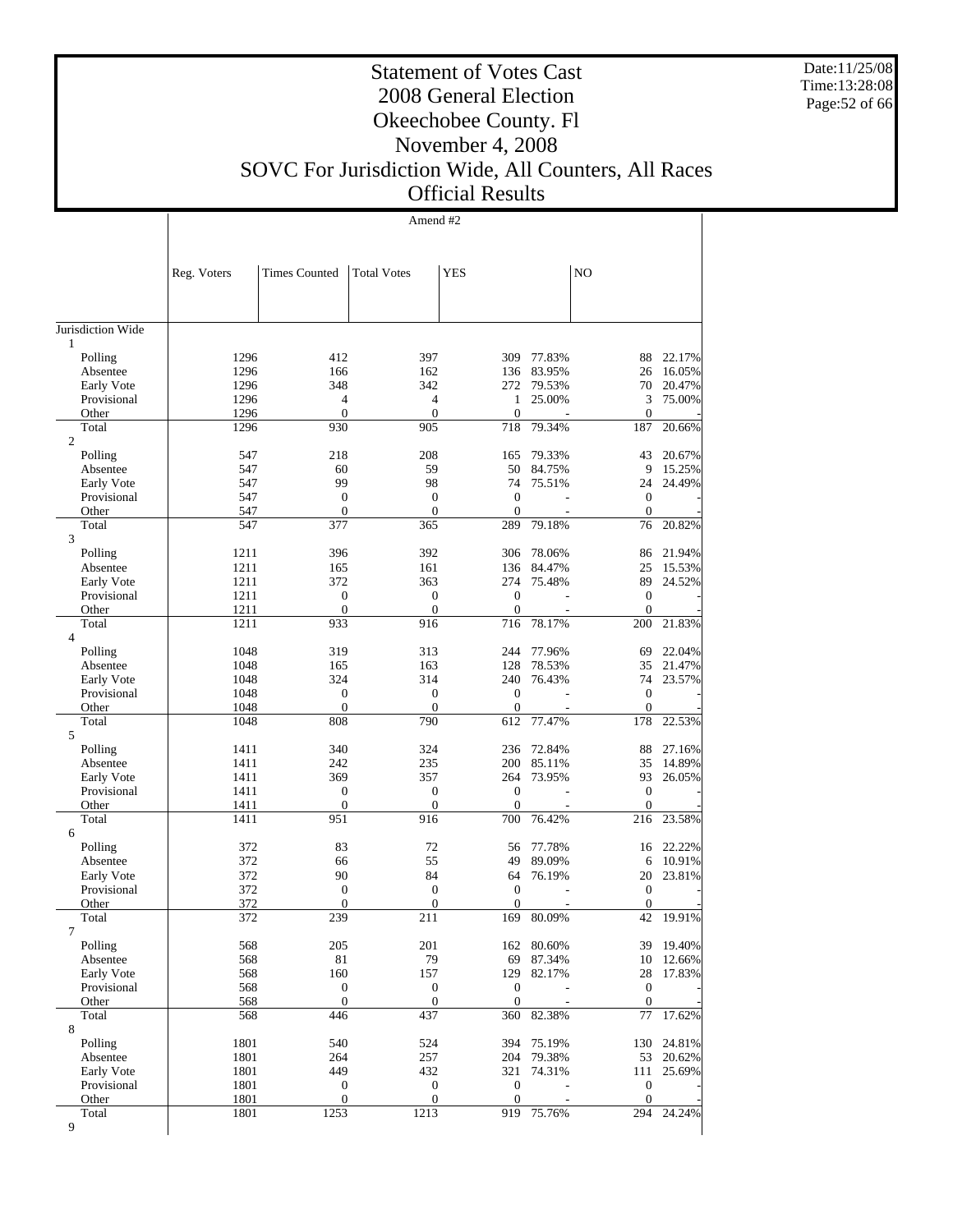Date:11/25/08 Time:13:28:08 Page:53 of 66

#### Statement of Votes Cast 2008 General Election Okeechobee County. Fl November 4, 2008 SOVC For Jurisdiction Wide, All Counters, All Races Official Results

Amend #2

|                           | Reg. Voters  | <b>Times Counted</b> | <b>Total Votes</b>               | <b>YES</b>          |                          | NO               |                  |
|---------------------------|--------------|----------------------|----------------------------------|---------------------|--------------------------|------------------|------------------|
|                           |              |                      |                                  |                     |                          |                  |                  |
| Polling                   | 1449         | 461                  | 446                              | 331                 | 74.22%                   | 115              | 25.78%           |
| Absentee                  | 1449         | 169                  | 167                              | 142                 | 85.03%                   | 25               | 14.97%           |
| Early Vote                | 1449         | 339                  | 326                              | 224                 | 68.71%                   | 102              | 31.29%           |
| Provisional               | 1449         | $\boldsymbol{0}$     | $\boldsymbol{0}$                 | $\boldsymbol{0}$    |                          | $\boldsymbol{0}$ |                  |
| Other                     | 1449         | $\mathbf{0}$         | $\mathbf{0}$                     | $\mathbf{0}$        | $\overline{\phantom{a}}$ | $\mathbf{0}$     |                  |
| Total                     | 1449         | 969                  | 939                              | 697                 | 74.23%                   | 242              | 25.77%           |
| 10                        |              |                      |                                  |                     |                          |                  |                  |
| Polling                   | 1116         | 319                  | 313                              | 246                 | 78.59%                   | 67               | 21.41%           |
| Absentee                  | 1116         | 161                  | 155                              | 124                 | 80.00%                   | 31               | 20.00%           |
| Early Vote                | 1116         | 201                  | 195                              | 144                 | 73.85%                   | 51               | 26.15%           |
| Provisional               | 1116         | $\boldsymbol{0}$     | $\boldsymbol{0}$<br>$\mathbf{0}$ | $\boldsymbol{0}$    |                          | $\mathbf{0}$     |                  |
| Other<br>Total            | 1116<br>1116 | $\mathbf{0}$<br>681  | 663                              | $\mathbf{0}$<br>514 | 77.53%                   | $\theta$<br>149  | 22.47%           |
| 11                        |              |                      |                                  |                     |                          |                  |                  |
| Polling                   | 1195         | 313                  | 304                              | 232                 | 76.32%                   | 72               | 23.68%           |
| Absentee                  | 1195         | 208                  | 198                              | 161                 | 81.31%                   | 37               | 18.69%           |
| Early Vote                | 1195         | 357                  | 343                              | 259                 | 75.51%                   | 84               | 24.49%           |
| Provisional               | 1195         | $\boldsymbol{0}$     | $\mathbf{0}$                     | $\boldsymbol{0}$    |                          | $\mathbf{0}$     |                  |
| Other                     | 1195         | $\mathbf{0}$         | $\mathbf{0}$                     | $\mathbf{0}$        | ÷.                       | $\mathbf{0}$     |                  |
| Total                     | 1195         | 878                  | 845                              | 652                 | 77.16%                   | 193              | 22.84%           |
| 12                        |              |                      |                                  |                     |                          |                  |                  |
| Polling                   | 1262         | 362                  | 340                              | 253                 | 74.41%                   | 87               | 25.59%           |
| Absentee                  | 1262         | 108                  | 101                              | 69                  | 68.32%                   | 32               | 31.68%           |
| Early Vote                | 1262         | 247                  | 239                              | 184                 | 76.99%                   | 55               | 23.01%           |
| Provisional               | 1262         | 3                    | $\overline{c}$                   |                     | 2 100.00%                | $\theta$         | 0.00%            |
| Other                     | 1262         | $\mathbf{1}$         | $\mathbf{1}$                     |                     | 1 100.00%                | $\mathbf{0}$     | 0.00%            |
| Total                     | 1262         | 721                  | 683                              | 509                 | 74.52%                   | 174              | 25.48%           |
| 13                        |              |                      |                                  |                     |                          |                  |                  |
| Polling                   | 908          | 306                  | 295                              | 234                 | 79.32%                   | 61               | 20.68%           |
| Absentee                  | 908<br>908   | 108<br>248           | 101<br>242                       | 81<br>187           | 80.20%<br>77.27%         | 20<br>55         | 19.80%<br>22.73% |
| Early Vote<br>Provisional | 908          | $\mathfrak{2}$       | $\mathfrak{2}$                   | 1                   | 50.00%                   | 1                | 50.00%           |
| Other                     | 908          | $\mathbf{0}$         | $\mathbf{0}$                     | $\mathbf{0}$        |                          | $\mathbf{0}$     |                  |
| Total                     | 908          | 664                  | 640                              | 503                 | 78.59%                   | 137              | 21.41%           |
| 14                        |              |                      |                                  |                     |                          |                  |                  |
| Polling                   | 1202         | 293                  | 282                              | 212                 | 75.18%                   | 70               | 24.82%           |
| Absentee                  | 1202         | 217                  | 208                              | 168                 | 80.77%                   | 40               | 19.23%           |
| Early Vote                | 1202         | 356                  | 344                              | 248                 | 72.09%                   |                  | 96 27.91%        |
| Provisional               | 1202         | $\mathbf{1}$         | $\mathbf{1}$                     | $\boldsymbol{0}$    | 0.00%                    |                  | 1 100.00%        |
| Other                     | 1202         | $\boldsymbol{0}$     | $\mathbf{0}$                     | $\mathbf{0}$        |                          | $\mathbf{0}$     |                  |
| Total                     | 1202         | 867                  | 835                              | 628                 | 75.21%                   | 207              | 24.79%           |
| 15                        |              |                      |                                  |                     |                          |                  |                  |
| Polling                   | 1159         | 324                  | 317                              | 229                 | 72.24%                   | 88               | 27.76%           |
| Absentee                  | 1159         | 160                  | 157                              | 123                 | 78.34%                   | 34               | 21.66%           |
| Early Vote                | 1159         | 246                  | 241                              |                     | 174 72.20%               | 67               | 27.80%           |
| Provisional               | 1159         | $\boldsymbol{0}$     | $\boldsymbol{0}$                 | $\boldsymbol{0}$    |                          | $\mathbf{0}$     |                  |
| Other                     | 1159         | $\mathbf{0}$         | $\mathbf{0}$                     | $\boldsymbol{0}$    |                          | $\theta$         |                  |
| Total<br>16               | 1159         | 730                  | 715                              |                     | 526 73.57%               | 189              | 26.43%           |
| Polling                   | 1149         | 344                  | 324                              | 238                 | 73.46%                   | 86               | 26.54%           |
| Absentee                  | 1149         | 91                   | 85                               | 61                  | 71.76%                   |                  | 24 28.24%        |
| Early Vote                | 1149         | 268                  | 257                              | 193                 | 75.10%                   | 64               | 24.90%           |
| Provisional               | 1149         | 3                    | $\overline{c}$                   | $\mathbf{1}$        | 50.00%                   | $\mathbf{1}$     | 50.00%           |
| Other                     | 1149         | $\boldsymbol{0}$     | $\mathbf{0}$                     | $\boldsymbol{0}$    |                          | $\mathbf{0}$     |                  |
| Total                     | 1149         | 706                  | 668                              | 493                 | 73.80%                   | 175              | 26.20%           |
| 17                        |              |                      |                                  |                     |                          |                  |                  |
| Polling                   | 463          | 106                  | 100                              | 79                  | 79.00%                   | 21               | 21.00%           |
| Absentee                  | 463          | 49                   | 48                               | 41                  | 85.42%                   | 7                | 14.58%           |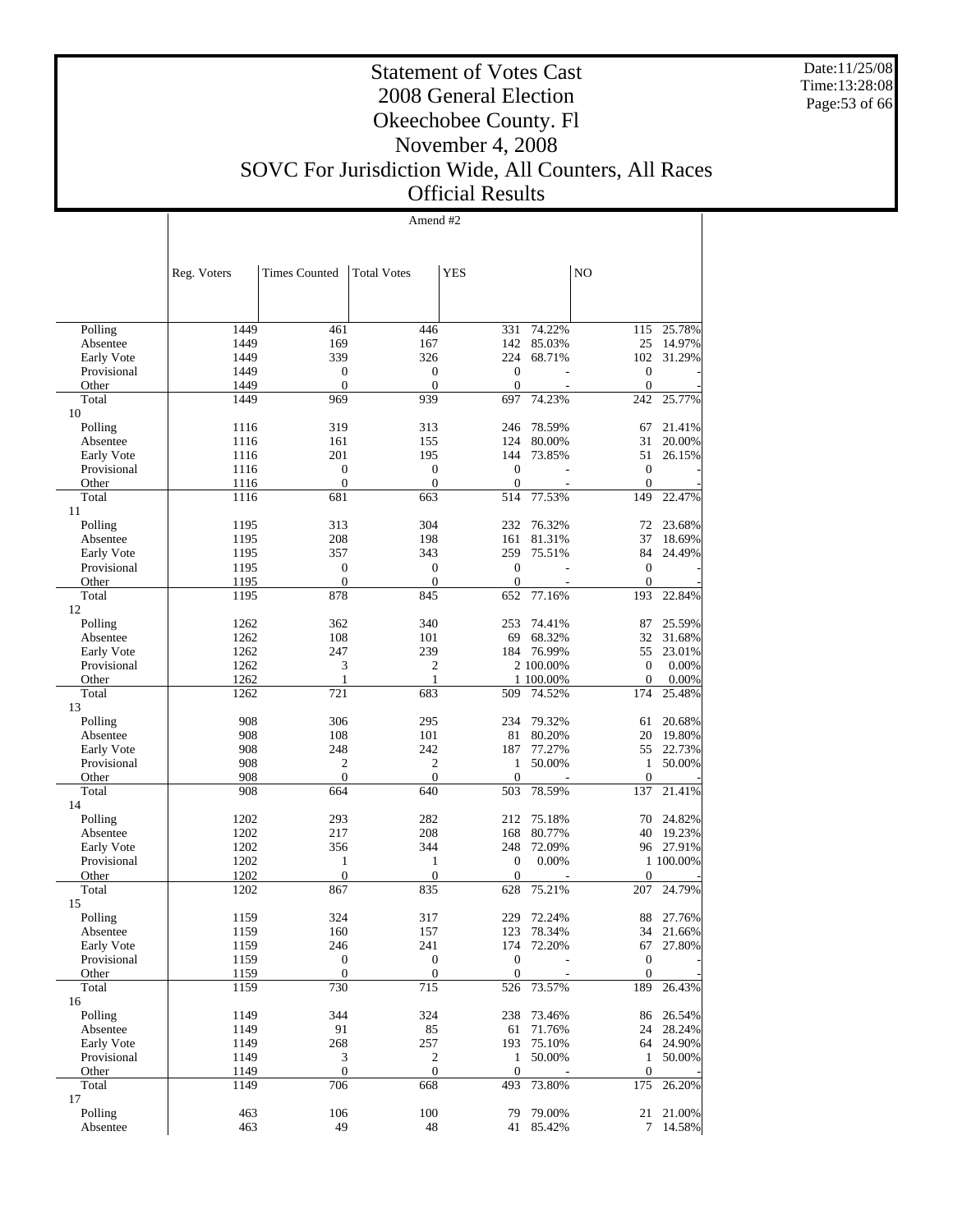Date:11/25/08 Time:13:28:08 Page:54 of 66

#### Statement of Votes Cast 2008 General Election Okeechobee County. Fl November 4, 2008 SOVC For Jurisdiction Wide, All Counters, All Races Official Results

#### Amend #2

|             | Reg. Voters | <b>Times Counted</b> | <b>Total Votes</b> | <b>YES</b> |         | N <sub>O</sub> |           |
|-------------|-------------|----------------------|--------------------|------------|---------|----------------|-----------|
|             |             |                      |                    |            |         |                |           |
| Early Vote  | 463         | 135                  | 124                | 93         | 75.00%  | 31             | 25.00%    |
| Provisional | 463         | $\Omega$             | 0                  | $\theta$   |         | $\mathbf{0}$   |           |
| Other       | 463         | 0                    | 0                  | $\theta$   |         | 0              |           |
| Total       | 463         | 290                  | 272                | 213        | 78.31%  | 59             | 21.69%    |
| 18          |             |                      |                    |            |         |                |           |
| Polling     | 702         | 190                  | 181                | 145        | 80.11%  | 36             | 19.89%    |
| Absentee    | 702         | 94                   | 84                 | 65         | 77.38%  | 19             | 22.62%    |
| Early Vote  | 702         | 174                  | 154                | 124        | 80.52%  | 30             | 19.48%    |
| Provisional | 702         |                      |                    | $\Omega$   | 0.00%   |                | 1 100.00% |
| Other       | 702         | 0                    | 0                  | $\theta$   |         | $\Omega$       |           |
| Total       | 702         | 459                  | 420                | 334        | 79.52%  | 86             | 20.48%    |
| Total       |             |                      |                    |            |         |                |           |
| Polling     | 18859       | 5531                 | 5333               | 4071       | 76.34%  | 1262           | 23.66%    |
| Absentee    | 18859       | 2574                 | 2475               | 2007       | 81.09%  | 468            | 18.91%    |
| Early Vote  | 18859       | 4782                 | 4612               | 3468       | 75.20%  | 1144           | 24.80%    |
| Provisional | 18859       | 14                   | 12                 | 5          | 41.67%  |                | 58.33%    |
| Other       | 18859       |                      |                    |            | 100.00% | $\Omega$       | 0.00%     |
| Total       | 18859       | 12902                | 12433              | 9552       | 76.83%  | 2881           | 23.17%    |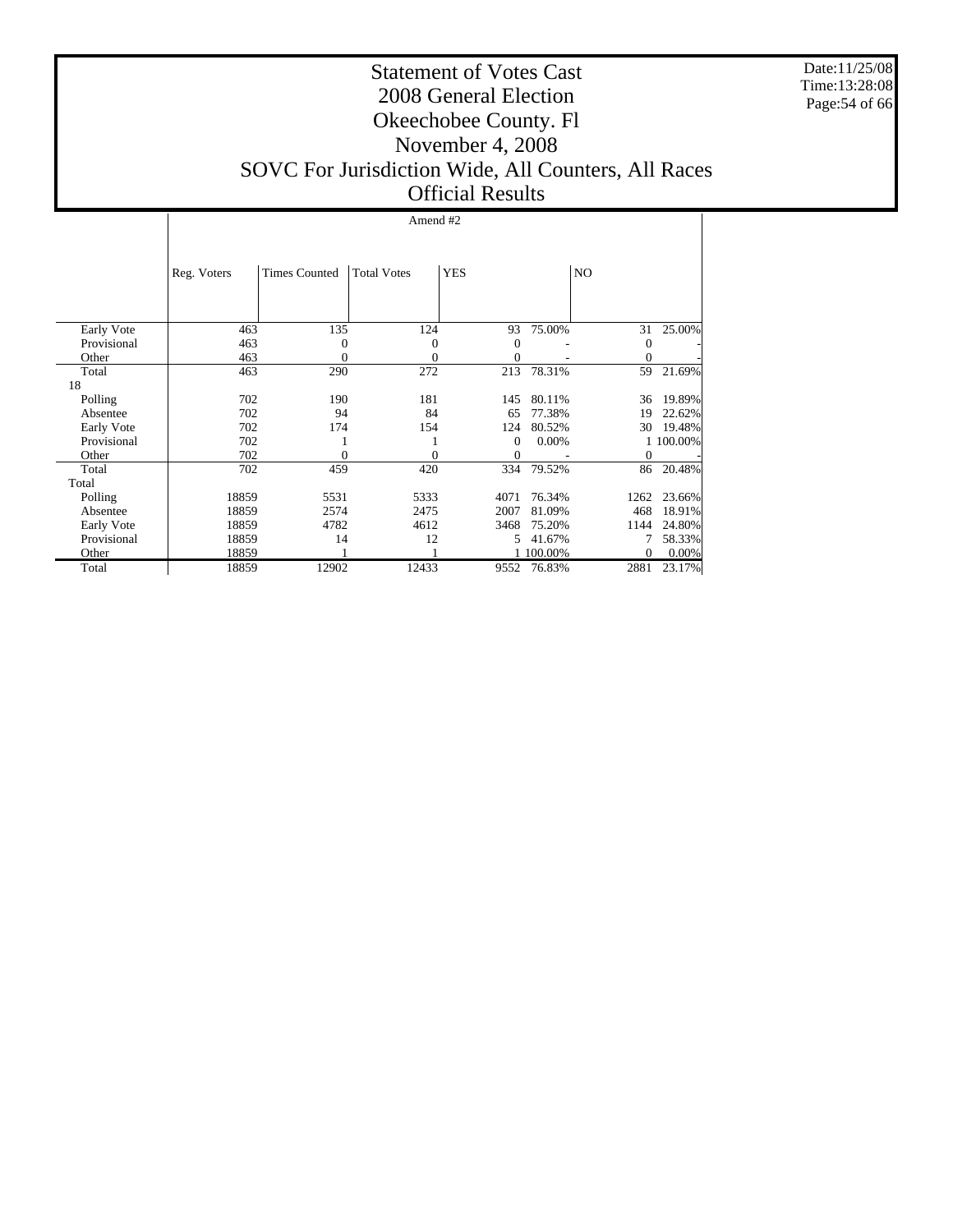Date:11/25/08 Time:13:28:08 Page:55 of 66

Τ

## Statement of Votes Cast 2008 General Election Okeechobee County. Fl November 4, 2008

# SOVC For Jurisdiction Wide, All Counters, All Races

# Official Results

|                         |              |                      | Amend #3           |                  |                      |                  |                  |
|-------------------------|--------------|----------------------|--------------------|------------------|----------------------|------------------|------------------|
|                         |              |                      |                    |                  |                      |                  |                  |
|                         |              |                      |                    |                  |                      |                  |                  |
|                         | Reg. Voters  | <b>Times Counted</b> | <b>Total Votes</b> | <b>YES</b>       |                      | NO               |                  |
|                         |              |                      |                    |                  |                      |                  |                  |
|                         |              |                      |                    |                  |                      |                  |                  |
| Jurisdiction Wide       |              |                      |                    |                  |                      |                  |                  |
| 1                       |              |                      |                    |                  |                      |                  |                  |
| Polling<br>Absentee     | 1296<br>1296 | 412<br>166           | 339<br>144         | 70               | 174 51.33%<br>48.61% | 165<br>74        | 48.67%<br>51.39% |
| Early Vote              | 1296         | 348                  | 307                | 159              | 51.79%               | 148              | 48.21%           |
| Provisional             | 1296         | 4                    | 3                  | 1                | 33.33%               | 2                | 66.67%           |
| Other                   | 1296         | $\overline{0}$       | $\mathbf{0}$       | $\mathbf{0}$     |                      | $\mathbf{0}$     |                  |
| Total<br>$\overline{c}$ | 1296         | 930                  | 793                | 404              | 50.95%               | 389              | 49.05%           |
| Polling                 | 547          | 218                  | 197                | 112              | 56.85%               | 85               | 43.15%           |
| Absentee                | 547          | 60                   | 54                 | 30               | 55.56%               | 24               | 44.44%           |
| Early Vote              | 547          | 99                   | 96                 | 53               | 55.21%               | 43               | 44.79%           |
| Provisional             | 547          | $\boldsymbol{0}$     | $\boldsymbol{0}$   | $\boldsymbol{0}$ |                      | $\mathbf{0}$     |                  |
| Other                   | 547          | $\overline{0}$       | $\mathbf{0}$       | $\mathbf{0}$     |                      | $\mathbf{0}$     |                  |
| Total<br>3              | 547          | 377                  | 347                | 195              | 56.20%               | 152              | 43.80%           |
| Polling                 | 1211         | 396                  | 362                | 178              | 49.17%               | 184              | 50.83%           |
| Absentee                | 1211         | 165                  | 140                | 75               | 53.57%               | 65               | 46.43%           |
| Early Vote              | 1211         | 372                  | 336                | 179              | 53.27%               | 157              | 46.73%           |
| Provisional             | 1211         | $\boldsymbol{0}$     | 0                  | $\boldsymbol{0}$ |                      | $\boldsymbol{0}$ |                  |
| Other                   | 1211         | $\overline{0}$       | $\boldsymbol{0}$   | $\boldsymbol{0}$ |                      | $\mathbf{0}$     |                  |
| Total<br>$\overline{4}$ | 1211         | 933                  | 838                | 432              | 51.55%               | 406              | 48.45%           |
| Polling                 | 1048         | 319                  | 278                | 144              | 51.80%               | 134              | 48.20%           |
| Absentee                | 1048         | 165                  | 146                | 96               | 65.75%               | 50               | 34.25%           |
| Early Vote              | 1048         | 324                  | 284                | 154              | 54.23%               | 130              | 45.77%           |
| Provisional             | 1048         | $\boldsymbol{0}$     | 0                  | $\boldsymbol{0}$ |                      | $\mathbf{0}$     |                  |
| Other                   | 1048         | $\boldsymbol{0}$     | $\boldsymbol{0}$   | $\boldsymbol{0}$ |                      | $\mathbf{0}$     |                  |
| Total                   | 1048         | 808                  | 708                | 394              | 55.65%               | 314              | 44.35%           |
| 5<br>Polling            | 1411         | 340                  | 296                | 163              | 55.07%               | 133              | 44.93%           |
| Absentee                | 1411         | 242                  | 203                | 109              | 53.69%               | 94               | 46.31%           |
| Early Vote              | 1411         | 369                  | 318                | 183              | 57.55%               | 135              | 42.45%           |
| Provisional             | 1411         | $\boldsymbol{0}$     | 0                  | $\boldsymbol{0}$ |                      | $\boldsymbol{0}$ |                  |
| Other                   | 1411         | $\overline{0}$       | $\boldsymbol{0}$   | $\mathbf{0}$     |                      | $\overline{0}$   |                  |
| Total                   | 1411         | 951                  | 817                | 455              | 55.69%               | 362              | 44.31%           |
| 6                       |              | 83                   |                    |                  |                      |                  |                  |
| Polling<br>Absentee     | 372<br>372   | 66                   | 61<br>43           | 41<br>17         | 67.21%<br>39.53%     | 20<br>26         | 32.79%<br>60.47% |
| Early Vote              | 372          | 90                   | 77                 | 46               | 59.74%               | 31               | 40.26%           |
| Provisional             | 372          | $\boldsymbol{0}$     | $\boldsymbol{0}$   | $\boldsymbol{0}$ |                      | $\boldsymbol{0}$ |                  |
| Other                   | 372          | $\overline{0}$       | $\overline{0}$     | $\boldsymbol{0}$ |                      | $\boldsymbol{0}$ |                  |
| Total                   | 372          | 239                  | 181                | 104              | 57.46%               | 77               | 42.54%           |
| $\overline{7}$          | 568          | 205                  | 176                |                  | 58.52%               |                  | 41.48%           |
| Polling<br>Absentee     | 568          | 81                   | 70                 | 103              | 46 65.71%            | 73<br>24         | 34.29%           |
| Early Vote              | 568          | 160                  | 143                | 71               | 49.65%               | 72               | 50.35%           |
| Provisional             | 568          | $\boldsymbol{0}$     | $\boldsymbol{0}$   | $\boldsymbol{0}$ |                      | $\boldsymbol{0}$ |                  |
| Other                   | 568          | $\boldsymbol{0}$     | $\mathbf{0}$       | $\mathbf{0}$     |                      | $\mathbf{0}$     |                  |
| Total                   | 568          | 446                  | 389                | 220              | 56.56%               | 169              | 43.44%           |
| 8                       |              |                      |                    |                  |                      |                  |                  |
| Polling                 | 1801<br>1801 | 540<br>264           | 444<br>226         | 251<br>135       | 56.53%<br>59.73%     | 193<br>91        | 43.47%<br>40.27% |
| Absentee<br>Early Vote  | 1801         | 449                  | 383                | 197              | 51.44%               | 186              | 48.56%           |
| Provisional             | 1801         | $\boldsymbol{0}$     | $\mathbf{0}$       | $\mathbf{0}$     |                      | $\boldsymbol{0}$ |                  |
| Other                   | 1801         | $\boldsymbol{0}$     | $\boldsymbol{0}$   | $\boldsymbol{0}$ |                      | $\mathbf{0}$     |                  |
| Total                   | 1801         | 1253                 | 1053               | 583              | 55.37%               | 470              | 44.63%           |
| 9                       |              |                      |                    |                  |                      |                  |                  |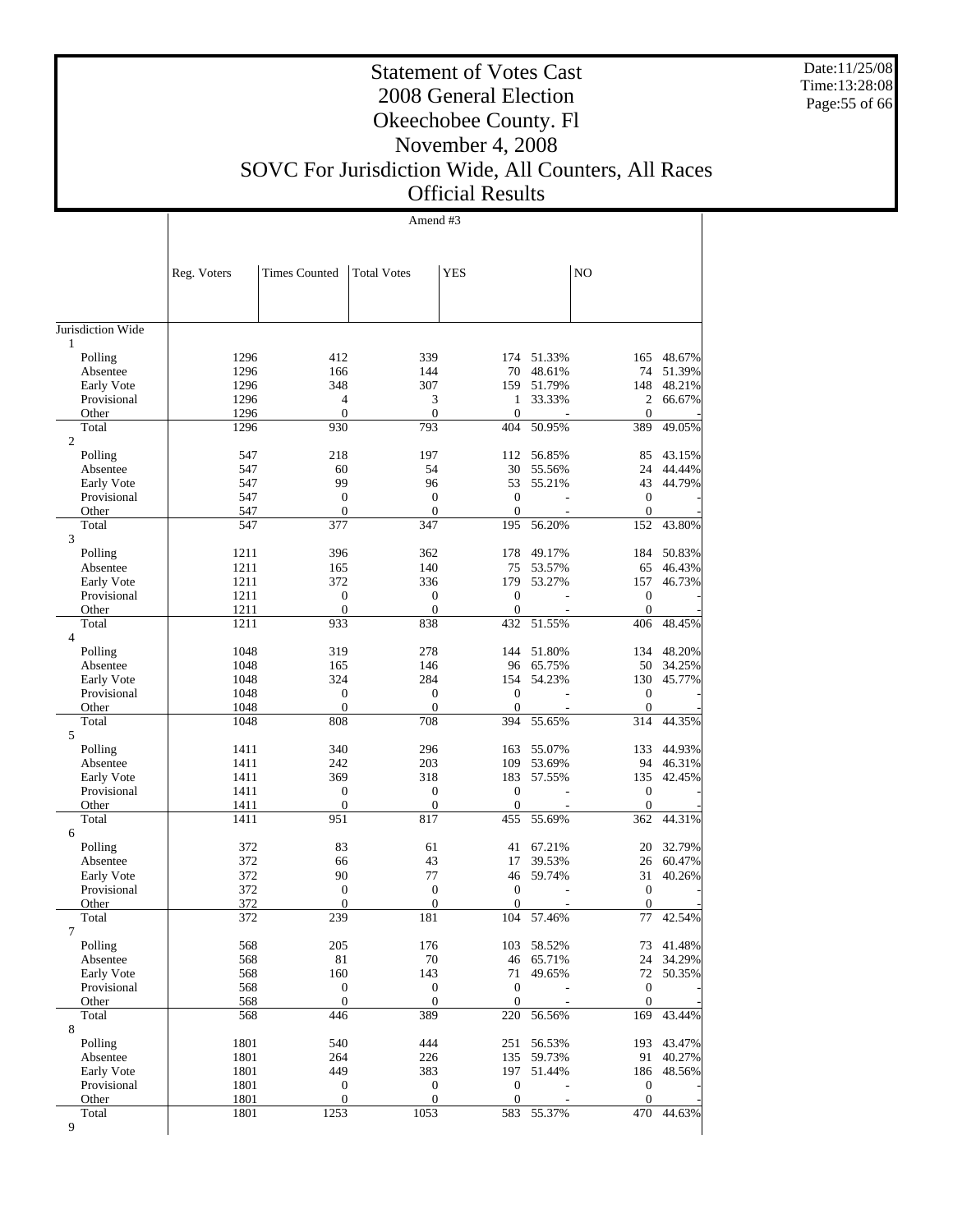Date:11/25/08 Time:13:28:08 Page:56 of 66

#### Statement of Votes Cast 2008 General Election Okeechobee County. Fl November 4, 2008 SOVC For Jurisdiction Wide, All Counters, All Races Official Results

Amend #3

|             | Reg. Voters | <b>Times Counted</b>        | <b>Total Votes</b> | <b>YES</b>       |                | NO               |            |
|-------------|-------------|-----------------------------|--------------------|------------------|----------------|------------------|------------|
|             |             |                             |                    |                  |                |                  |            |
| Polling     | 1449        | 461                         | 420                | 237              | 56.43%         | 183              | 43.57%     |
| Absentee    | 1449        | 169                         | 155                | 90               | 58.06%         | 65               | 41.94%     |
| Early Vote  | 1449        | 339                         | 291                | 165              | 56.70%         | 126              | 43.30%     |
| Provisional | 1449        | $\overline{0}$              | $\mathbf{0}$       | $\theta$         |                | $\boldsymbol{0}$ |            |
| Other       | 1449        | $\overline{0}$              | $\mathbf{0}$       | $\mathbf{0}$     | $\overline{a}$ | $\boldsymbol{0}$ |            |
| Total       | 1449        | 969                         | 866                | 492              | 56.81%         | 374              | 43.19%     |
| 10          |             |                             |                    |                  |                |                  |            |
| Polling     | 1116        | 319                         | 296                | 186              | 62.84%         | 110              | 37.16%     |
| Absentee    | 1116        | 161                         | 137                | 70               | 51.09%         | 67               | 48.91%     |
| Early Vote  | 1116        | 201                         | 182                | 107              | 58.79%         | 75               | 41.21%     |
| Provisional | 1116        | $\boldsymbol{0}$            | $\boldsymbol{0}$   | $\boldsymbol{0}$ |                | $\boldsymbol{0}$ |            |
| Other       | 1116        | $\mathbf{0}$                | $\mathbf{0}$       | $\mathbf{0}$     |                | $\boldsymbol{0}$ |            |
| Total       | 1116        | 681                         | 615                | 363              | 59.02%         | 252              | 40.98%     |
| 11          |             |                             |                    |                  |                |                  |            |
| Polling     | 1195        | 313                         | 264                | 157              | 59.47%         | 107              | 40.53%     |
| Absentee    | 1195        | 208                         | 170                | 102              | 60.00%         | 68               | 40.00%     |
| Early Vote  | 1195        | 357                         | 305                | 166              | 54.43%         | 139              | 45.57%     |
| Provisional | 1195        | $\mathbf{0}$                | $\mathbf{0}$       | $\theta$         |                | $\boldsymbol{0}$ |            |
| Other       | 1195        | $\overline{0}$              | $\mathbf{0}$       | $\mathbf{0}$     |                | $\boldsymbol{0}$ |            |
| Total<br>12 | 1195        | 878                         | 739                | 425              | 57.51%         | 314              | 42.49%     |
| Polling     | 1262        | 362                         | 308                | 169              | 54.87%         | 139              | 45.13%     |
| Absentee    | 1262        | 108                         | 92                 | 43               | 46.74%         | 49               | 53.26%     |
| Early Vote  | 1262        | 247                         | 215                | 107              | 49.77%         | 108              | 50.23%     |
| Provisional | 1262        | 3                           | $\overline{c}$     | $\overline{0}$   | 0.00%          |                  | 2 100.00%  |
| Other       | 1262        | 1                           | 1                  | $\theta$         | 0.00%          |                  | 1 100.00%  |
| Total<br>13 | 1262        | 721                         | 618                | 319              | 51.62%         | 299              | 48.38%     |
| Polling     | 908         | 306                         | 266                | 162              | 60.90%         | 104              | 39.10%     |
| Absentee    | 908         | 108                         | 86                 | 47               | 54.65%         | 39               | 45.35%     |
| Early Vote  | 908         | 248                         | 217                | 133              | 61.29%         |                  | 84 38.71%  |
| Provisional | 908         | $\mathfrak{2}$              | $\mathbf{1}$       | $\theta$         | 0.00%          |                  | 1 100.00%  |
| Other       | 908         | $\mathbf{0}$                | $\mathbf{0}$       | $\overline{0}$   |                | $\boldsymbol{0}$ |            |
| Total       | 908         | 664                         | 570                | 342              | 60.00%         | 228              | 40.00%     |
| 14          |             |                             |                    |                  |                |                  |            |
| Polling     | 1202        | 293                         | 253                | 153              | 60.47%         | 100              | 39.53%     |
| Absentee    | 1202        | 217                         | 192                | 104              | 54.17%         | 88               | 45.83%     |
| Early Vote  | 1202        | 356                         | 303                | 164              | 54.13%         | 139              | 45.87%     |
| Provisional | 1202        | 1                           | $\mathbf{1}$       | $\mathbf{0}$     | 0.00%          |                  | 1 100.00%  |
| Other       | 1202        | $\boldsymbol{0}$            | $\mathbf{0}$       | $\theta$         |                | $\boldsymbol{0}$ |            |
| Total       | 1202        | 867                         | 749                | 421              | 56.21%         | 328              | 43.79%     |
| 15          |             |                             |                    |                  |                |                  |            |
| Polling     | 1159        | 324                         | 285                | 157              | 55.09%         | 128              | 44.91%     |
| Absentee    | 1159        | 160                         | 139                | 92               | 66.19%         | 47               | 33.81%     |
| Early Vote  | 1159        | 246                         | 214                |                  | 120 56.07%     | 94               | 43.93%     |
| Provisional | 1159        | $\boldsymbol{0}$            | $\boldsymbol{0}$   | $\boldsymbol{0}$ |                | $\mathbf{0}$     |            |
| Other       | 1159        | $\boldsymbol{0}$            | $\mathbf{0}$       | $\mathbf{0}$     |                | $\mathbf{0}$     |            |
| Total<br>16 | 1159        | 730                         | 638                | 369              | 57.84%         | 269              | 42.16%     |
| Polling     | 1149        | 344                         | 298                | 161              | 54.03%         | 137              | 45.97%     |
| Absentee    | 1149        | 91                          | 79                 | 45               | 56.96%         |                  | 34 43.04%  |
| Early Vote  | 1149        | 268                         | 235                | 130              | 55.32%         |                  | 105 44.68% |
| Provisional | 1149        | $\ensuremath{\mathfrak{Z}}$ | 2                  | 0                | 0.00%          |                  | 2 100.00%  |
| Other       | 1149        | $\boldsymbol{0}$            | $\boldsymbol{0}$   | $\overline{0}$   |                | $\boldsymbol{0}$ |            |
| Total       | 1149        | 706                         | 614                | 336              | 54.72%         | 278              | 45.28%     |
| 17          |             |                             |                    |                  |                |                  |            |
| Polling     | 463         | 106                         | 95                 | 59               | 62.11%         | 36               | 37.89%     |
| Absentee    | 463         | 49                          | 42                 |                  | 25 59.52%      | 17               | 40.48%     |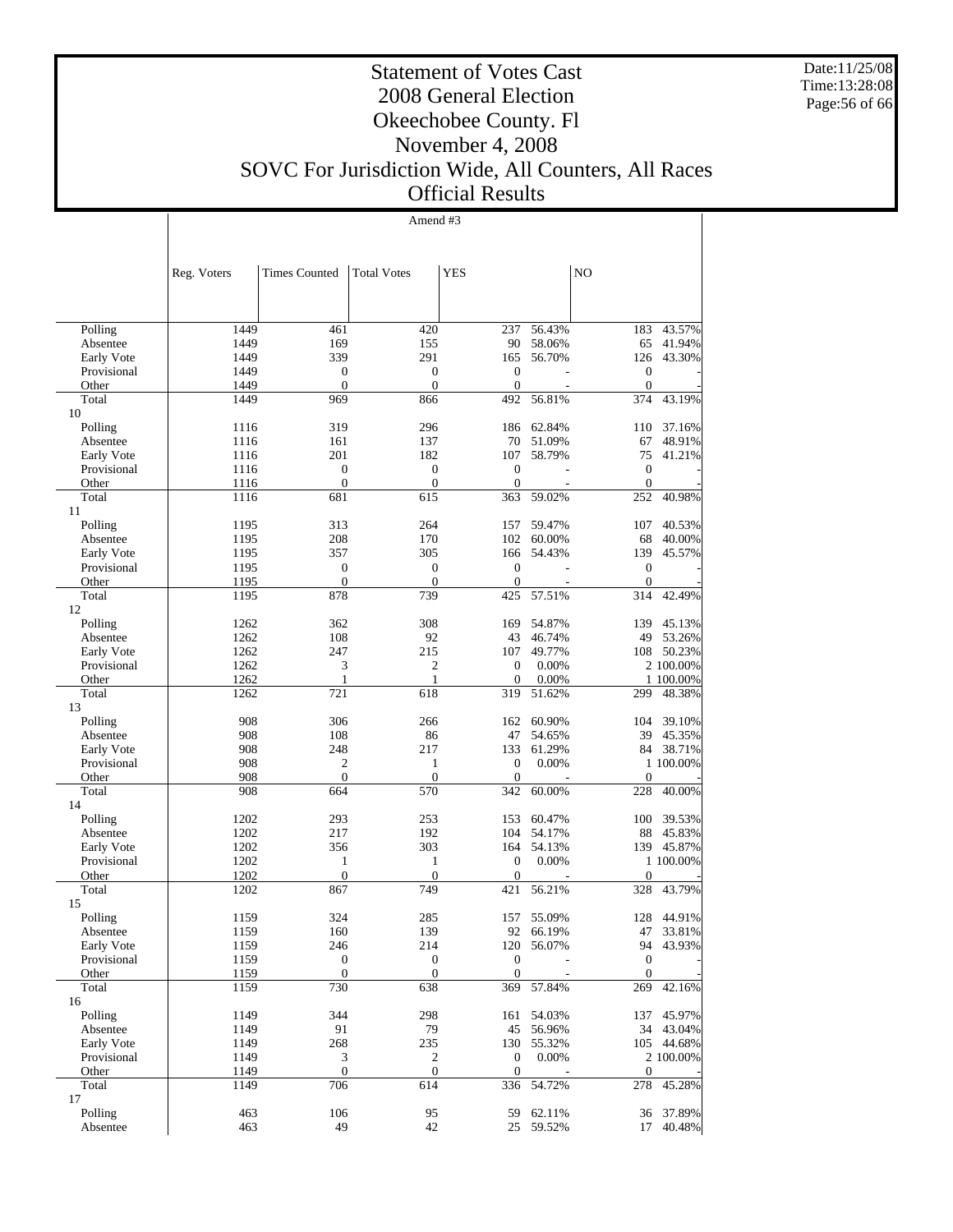Date:11/25/08 Time:13:28:08 Page:57 of 66

#### Statement of Votes Cast 2008 General Election Okeechobee County. Fl November 4, 2008 SOVC For Jurisdiction Wide, All Counters, All Races Official Results

#### Amend #3

|             | Reg. Voters | <b>Times Counted</b> | <b>Total Votes</b> | <b>YES</b> |        | N <sub>O</sub> |           |
|-------------|-------------|----------------------|--------------------|------------|--------|----------------|-----------|
|             |             |                      |                    |            |        |                |           |
| Early Vote  | 463         | 135                  | 114                | 55         | 48.25% | 59             | 51.75%    |
| Provisional | 463         | 0                    | 0                  | 0          |        | $\mathbf{0}$   |           |
| Other       | 463         | 0                    | $\theta$           | $\theta$   |        | $\mathbf{0}$   |           |
| Total       | 463         | 290                  | 251                | 139        | 55.38% | 112            | 44.62%    |
| 18          |             |                      |                    |            |        |                |           |
| Polling     | 702         | 190                  | 167                | 95         | 56.89% | 72             | 43.11%    |
| Absentee    | 702         | 94                   | 75                 | 35         | 46.67% | 40             | 53.33%    |
| Early Vote  | 702         | 174                  | 141                | 80         | 56.74% | 61             | 43.26%    |
| Provisional | 702         |                      |                    | $\Omega$   | 0.00%  |                | 1 100.00% |
| Other       | 702         | 0                    | 0                  | $\theta$   |        | $\Omega$       |           |
| Total       | 702         | 459                  | 384                | 210        | 54.69% | 174            | 45.31%    |
| Total       |             |                      |                    |            |        |                |           |
| Polling     | 18859       | 5531                 | 4805               | 2702       | 56.23% | 2103           | 43.77%    |
| Absentee    | 18859       | 2574                 | 2193               | 1231       | 56.13% | 962            | 43.87%    |
| Early Vote  | 18859       | 4782                 | 4161               | 2269       | 54.53% | 1892           | 45.47%    |
| Provisional | 18859       | 14                   | 10                 |            | 10.00% | 9              | 90.00%    |
| Other       | 18859       |                      |                    | $\Omega$   | 0.00%  |                | 1 100.00% |
| Total       | 18859       | 12902                | 11170              | 6203       | 55.53% | 4967           | 44.47%    |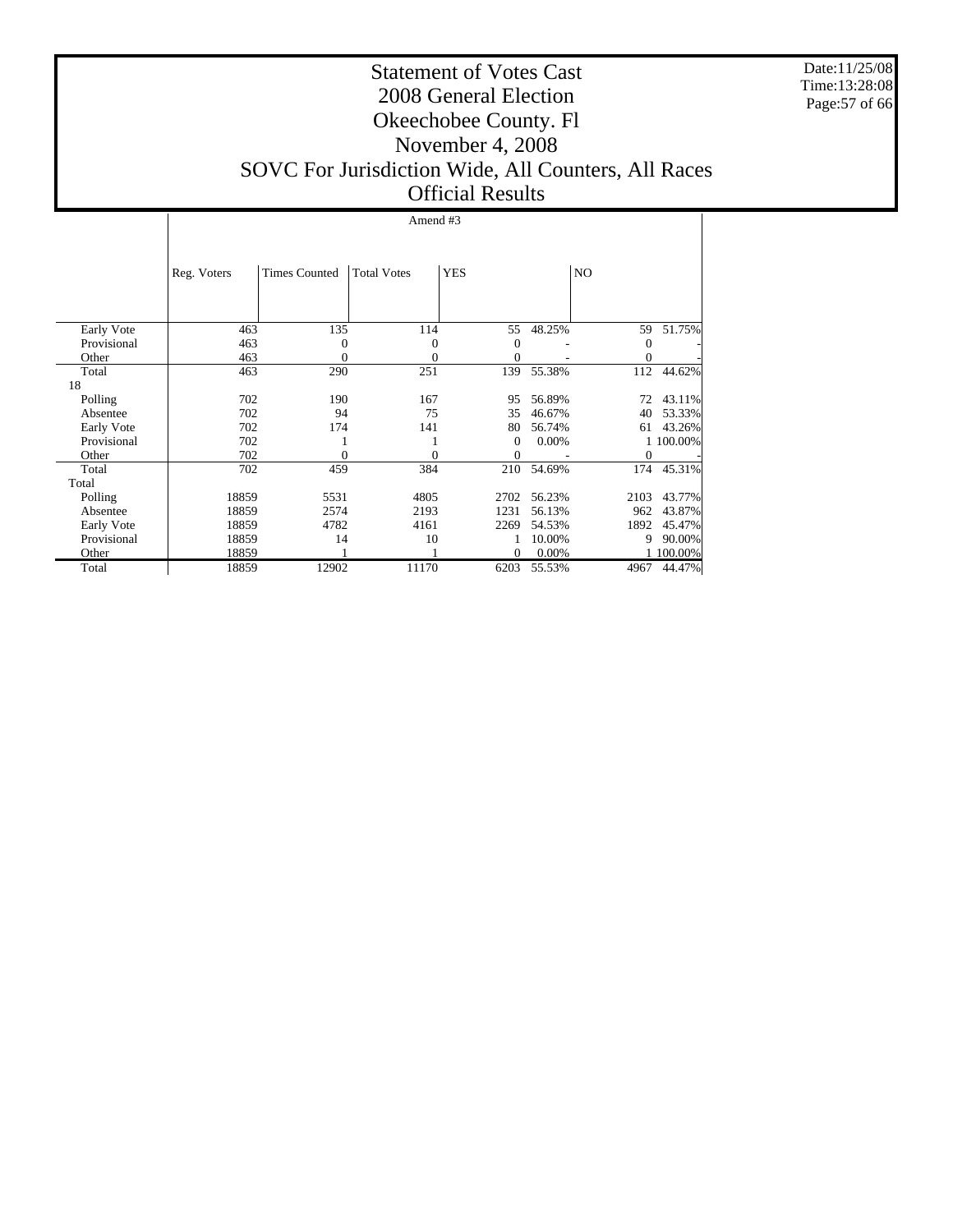Date:11/25/08 Time:13:28:08 Page:58 of 66

 $\top$ 

## Statement of Votes Cast 2008 General Election Okeechobee County. Fl November 4, 2008

### SOVC For Jurisdiction Wide, All Counters, All Races Official Results

|                         |              |                      | Amend #4           |                  |                      |                  |                  |
|-------------------------|--------------|----------------------|--------------------|------------------|----------------------|------------------|------------------|
|                         |              |                      |                    |                  |                      |                  |                  |
|                         |              |                      |                    |                  |                      |                  |                  |
|                         | Reg. Voters  | <b>Times Counted</b> | <b>Total Votes</b> | <b>YES</b>       |                      | N <sub>O</sub>   |                  |
|                         |              |                      |                    |                  |                      |                  |                  |
|                         |              |                      |                    |                  |                      |                  |                  |
| Jurisdiction Wide       |              |                      |                    |                  |                      |                  |                  |
| 1                       |              |                      |                    |                  |                      |                  |                  |
| Polling<br>Absentee     | 1296<br>1296 | 412<br>166           | 336<br>140         | 83               | 182 54.17%<br>59.29% | 154<br>57        | 45.83%<br>40.71% |
| Early Vote              | 1296         | 348                  | 298                |                  | 156 52.35%           | 142              | 47.65%           |
| Provisional             | 1296         | 4                    | 3                  |                  | 3 100.00%            | $\boldsymbol{0}$ | 0.00%            |
| Other                   | 1296         | $\mathbf{0}$         | $\mathbf{0}$       | $\overline{0}$   |                      | $\boldsymbol{0}$ |                  |
| Total<br>$\overline{c}$ | 1296         | 930                  | 777                | 424              | 54.57%               | 353              | 45.43%           |
| Polling                 | 547          | 218                  | 194                | 117              | 60.31%               | 77               | 39.69%           |
| Absentee                | 547          | 60                   | 57                 | 36               | 63.16%               | 21               | 36.84%           |
| Early Vote              | 547          | 99                   | 95                 | 47               | 49.47%               | 48               | 50.53%           |
| Provisional             | 547          | $\boldsymbol{0}$     | $\mathbf{0}$       | $\boldsymbol{0}$ |                      | $\boldsymbol{0}$ |                  |
| Other                   | 547          | $\mathbf{0}$         | $\overline{0}$     | $\overline{0}$   |                      | $\boldsymbol{0}$ |                  |
| Total<br>3              | 547          | 377                  | 346                | 200              | 57.80%               | 146              | 42.20%           |
| Polling                 | 1211         | 396                  | 354                | 213              | 60.17%               | 141              | 39.83%           |
| Absentee                | 1211         | 165                  | 137                | 78               | 56.93%               | 59               | 43.07%           |
| Early Vote              | 1211         | 372                  | 337                | 160              | 47.48%               | 177              | 52.52%           |
| Provisional             | 1211         | $\boldsymbol{0}$     | $\mathbf{0}$       | $\boldsymbol{0}$ |                      | $\boldsymbol{0}$ |                  |
| Other                   | 1211         | $\mathbf{0}$         | $\boldsymbol{0}$   | $\overline{0}$   |                      | $\boldsymbol{0}$ |                  |
| Total<br>$\overline{4}$ | 1211         | 933                  | 828                | 451              | 54.47%               | 377              | 45.53%           |
| Polling                 | 1048         | 319                  | 271                | 153              | 56.46%               | 118              | 43.54%           |
| Absentee                | 1048         | 165                  | 147                | 83               | 56.46%               | 64               | 43.54%           |
| Early Vote              | 1048         | 324                  | 280                | 152              | 54.29%               | 128              | 45.71%           |
| Provisional             | 1048         | $\boldsymbol{0}$     | $\boldsymbol{0}$   | $\boldsymbol{0}$ |                      | $\boldsymbol{0}$ |                  |
| Other                   | 1048         | $\boldsymbol{0}$     | $\boldsymbol{0}$   | $\boldsymbol{0}$ |                      | $\boldsymbol{0}$ |                  |
| Total                   | 1048         | 808                  | 698                | 388              | 55.59%               | 310              | 44.41%           |
| 5<br>Polling            | 1411         | 340                  | 288                | 175              | 60.76%               | 113              | 39.24%           |
| Absentee                | 1411         | 242                  | 201                | 128              | 63.68%               | 73               | 36.32%           |
| Early Vote              | 1411         | 369                  | 317                | 189              | 59.62%               | 128              | 40.38%           |
| Provisional             | 1411         | $\boldsymbol{0}$     | $\boldsymbol{0}$   | $\boldsymbol{0}$ |                      | $\boldsymbol{0}$ |                  |
| Other                   | 1411         | $\mathbf{0}$         | $\mathbf{0}$       | $\overline{0}$   |                      | $\mathbf{0}$     |                  |
| Total                   | 1411         | 951                  | 806                | 492              | 61.04%               | 314              | 38.96%           |
| 6<br>Polling            | 372          | 83                   | 60                 | 42               | 70.00%               | 18               | 30.00%           |
| Absentee                | 372          | 66                   | 42                 | 19               | 45.24%               | 23               | 54.76%           |
| Early Vote              | 372          | 90                   | 72                 | 39               | 54.17%               | 33               | 45.83%           |
| Provisional             | 372          | $\boldsymbol{0}$     | $\mathbf{0}$       | $\boldsymbol{0}$ |                      | $\boldsymbol{0}$ |                  |
| Other                   | 372          | $\Omega$             | $\overline{0}$     | $\overline{0}$   |                      | $\boldsymbol{0}$ |                  |
| Total                   | 372          | 239                  | 174                | 100              | 57.47%               |                  | 74 42.53%        |
| 7<br>Polling            | 568          | 205                  | 175                | 93               | 53.14%               | 82               | 46.86%           |
| Absentee                | 568          | 81                   | 69                 | 41               | 59.42%               | 28               | 40.58%           |
| Early Vote              | 568          | 160                  | 144                | 82               | 56.94%               | 62               | 43.06%           |
| Provisional             | 568          | $\boldsymbol{0}$     | $\boldsymbol{0}$   | $\boldsymbol{0}$ |                      | $\boldsymbol{0}$ |                  |
| Other                   | 568          | $\boldsymbol{0}$     | $\boldsymbol{0}$   | $\mathbf{0}$     |                      | $\mathbf{0}$     |                  |
| Total                   | 568          | 446                  | 388                | 216              | 55.67%               | 172              | 44.33%           |
| 8<br>Polling            | 1801         | 540                  | 446                | 266              | 59.64%               | 180              | 40.36%           |
| Absentee                | 1801         | 264                  | 227                | 145              | 63.88%               | 82               | 36.12%           |
| Early Vote              | 1801         | 449                  | 389                | 206              | 52.96%               | 183              | 47.04%           |
| Provisional             | 1801         | $\boldsymbol{0}$     | $\boldsymbol{0}$   | $\boldsymbol{0}$ |                      | $\boldsymbol{0}$ |                  |
| Other                   | 1801         | $\mathbf{0}$         | $\boldsymbol{0}$   | $\boldsymbol{0}$ |                      | $\mathbf{0}$     |                  |
| Total                   | 1801         | 1253                 | 1062               | 617              | 58.10%               | 445              | 41.90%           |
| 9                       |              |                      |                    |                  |                      |                  |                  |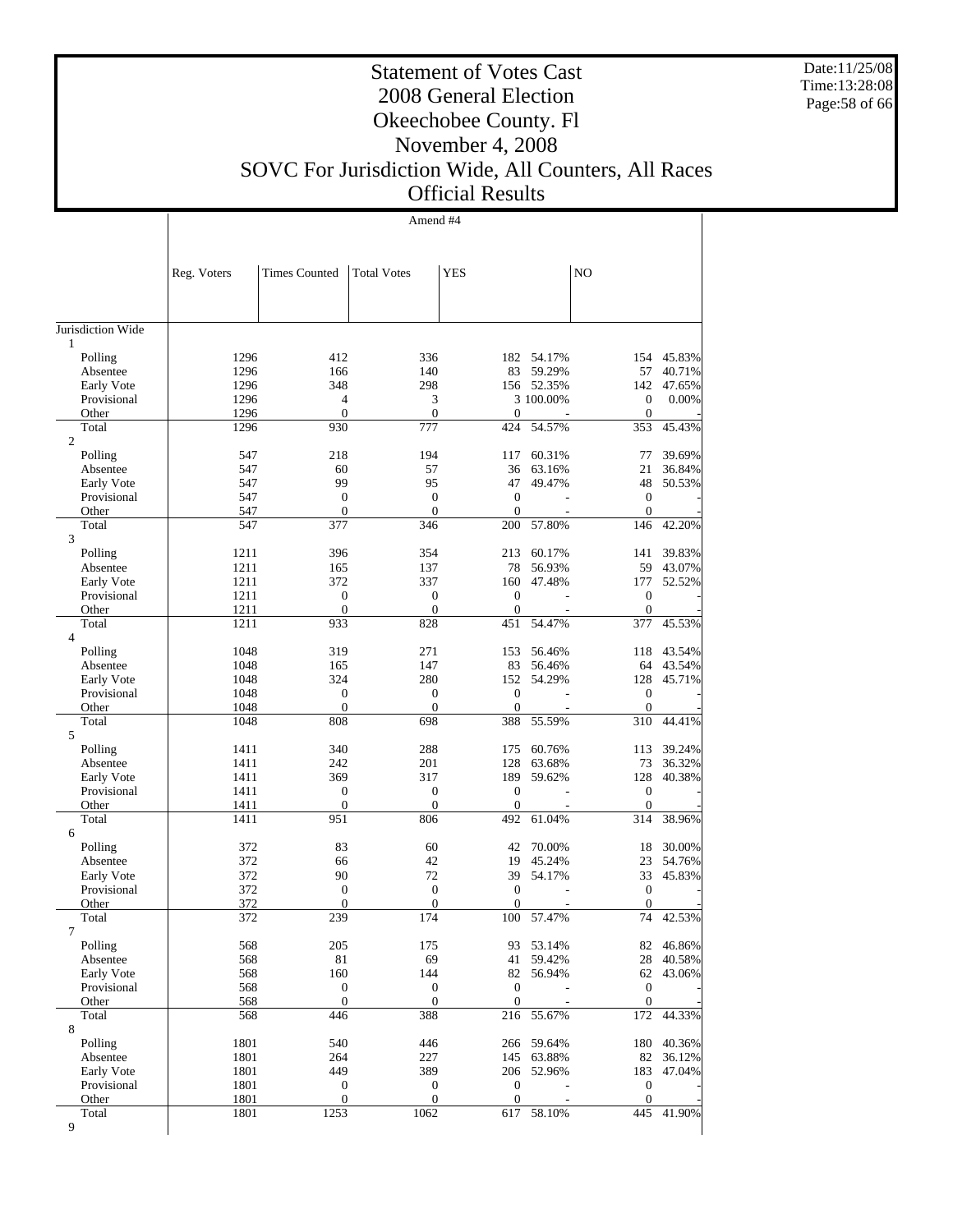Date:11/25/08 Time:13:28:09 Page:59 of 66

#### Statement of Votes Cast 2008 General Election Okeechobee County. Fl November 4, 2008 SOVC For Jurisdiction Wide, All Counters, All Races Official Results

Amend #4

|                           | Reg. Voters  | <b>Times Counted</b>  | <b>Total Votes</b>  | <b>YES</b>          |                         | NO                  |                  |
|---------------------------|--------------|-----------------------|---------------------|---------------------|-------------------------|---------------------|------------------|
|                           |              |                       |                     |                     |                         |                     |                  |
|                           |              |                       |                     |                     |                         |                     |                  |
| Polling                   | 1449<br>1449 | 461<br>169            | 421<br>156          | 266<br>97           | 63.18%<br>62.18%        | 155<br>59           | 36.82%<br>37.82% |
| Absentee<br>Early Vote    | 1449         | 339                   | 289                 | 181                 | 62.63%                  | 108                 | 37.37%           |
| Provisional               | 1449         | $\boldsymbol{0}$      | $\mathbf{0}$        | $\boldsymbol{0}$    |                         | $\boldsymbol{0}$    |                  |
| Other                     | 1449         | $\mathbf{0}$          | $\mathbf{0}$        | $\mathbf{0}$        |                         | $\mathbf{0}$        |                  |
| Total                     | 1449         | 969                   | 866                 | 544                 | 62.82%                  | 322                 | 37.18%           |
| 10                        |              |                       |                     |                     |                         |                     |                  |
| Polling                   | 1116         | 319                   | 293                 | 190                 | 64.85%                  | 103                 | 35.15%           |
| Absentee                  | 1116         | 161                   | 134                 | 88                  | 65.67%                  | 46                  | 34.33%           |
| Early Vote                | 1116         | 201                   | 183                 | 129                 | 70.49%                  | 54                  | 29.51%           |
| Provisional               | 1116         | $\boldsymbol{0}$      | $\mathbf{0}$        | $\overline{0}$      |                         | $\mathbf{0}$        |                  |
| Other<br>Total            | 1116<br>1116 | $\overline{0}$<br>681 | $\mathbf{0}$<br>610 | $\mathbf{0}$<br>407 | 66.72%                  | $\mathbf{0}$<br>203 |                  |
| 11                        |              |                       |                     |                     |                         |                     | 33.28%           |
| Polling                   | 1195         | 313                   | 261                 | 137                 | 52.49%                  | 124                 | 47.51%           |
| Absentee                  | 1195         | 208                   | 170                 | 95                  | 55.88%                  | 75                  | 44.12%           |
| Early Vote                | 1195         | 357                   | 306                 | 181                 | 59.15%                  | 125                 | 40.85%           |
| Provisional               | 1195         | $\boldsymbol{0}$      | $\overline{0}$      | $\overline{0}$      |                         | $\mathbf{0}$        |                  |
| Other                     | 1195         | $\mathbf{0}$          | $\mathbf{0}$        | $\mathbf{0}$        |                         | $\mathbf{0}$        |                  |
| Total                     | 1195         | 878                   | 737                 | 413                 | 56.04%                  | 324                 | 43.96%           |
| 12                        |              |                       |                     |                     |                         |                     |                  |
| Polling                   | 1262         | 362                   | 308                 |                     | 189 61.36%              | 119                 | 38.64%           |
| Absentee                  | 1262         | 108                   | 92                  | 49                  | 53.26%                  | 43                  | 46.74%           |
| Early Vote<br>Provisional | 1262<br>1262 | 247<br>$\mathfrak{Z}$ | 215<br>2            |                     | 120 55.81%<br>2 100.00% | 95<br>$\mathbf{0}$  | 44.19%<br>0.00%  |
| Other                     | 1262         | 1                     | 1                   |                     | 1 100.00%               | $\boldsymbol{0}$    | 0.00%            |
| Total                     | 1262         | 721                   | 618                 | 361                 | 58.41%                  | 257                 | 41.59%           |
| 13                        |              |                       |                     |                     |                         |                     |                  |
| Polling                   | 908          | 306                   | 267                 | 156                 | 58.43%                  | 111                 | 41.57%           |
| Absentee                  | 908          | 108                   | 86                  |                     | 50 58.14%               | 36                  | 41.86%           |
| Early Vote                | 908          | 248                   | 217                 |                     | 126 58.06%              | 91                  | 41.94%           |
| Provisional               | 908          | $\boldsymbol{2}$      | $\mathfrak{2}$      |                     | 2 100.00%               | $\mathbf{0}$        | 0.00%            |
| Other                     | 908          | $\mathbf{0}$          | $\mathbf{0}$        | $\theta$            |                         | $\overline{0}$      |                  |
| Total                     | 908          | 664                   | 572                 | 334                 | 58.39%                  | 238                 | 41.61%           |
| 14                        |              |                       |                     |                     |                         |                     |                  |
| Polling                   | 1202         | 293                   | 255                 | 160                 | 62.75%                  | 95                  | 37.25%           |
| Absentee                  | 1202<br>1202 | 217<br>356            | 185<br>306          | 107<br>177          | 57.84%<br>57.84%        | 78<br>129           | 42.16%<br>42.16% |
| Early Vote<br>Provisional | 1202         | $\mathbf{1}$          | $\mathbf{1}$        |                     | 1 100.00%               | $\mathbf{0}$        | 0.00%            |
| Other                     | 1202         | $\boldsymbol{0}$      | $\mathbf{0}$        | $\theta$            |                         | $\boldsymbol{0}$    |                  |
| Total                     | 1202         | 867                   | 747                 | 445                 | 59.57%                  | 302                 | 40.43%           |
| 15                        |              |                       |                     |                     |                         |                     |                  |
| Polling                   | 1159         | 324                   | 286                 | 168                 | 58.74%                  | 118                 | 41.26%           |
| Absentee                  | 1159         | 160                   | 140                 |                     | 81 57.86%               | 59                  | 42.14%           |
| Early Vote                | 1159         | 246                   | 215                 |                     | 118 54.88%              | 97                  | 45.12%           |
| Provisional               | 1159         | $\boldsymbol{0}$      | $\boldsymbol{0}$    | 0                   |                         | $\boldsymbol{0}$    |                  |
| Other                     | 1159         | $\boldsymbol{0}$      | $\boldsymbol{0}$    | $\boldsymbol{0}$    |                         | $\mathbf{0}$        |                  |
| Total                     | 1159         | 730                   | 641                 | 367                 | 57.25%                  | 274                 | 42.75%           |
| 16<br>Polling             | 1149         | 344                   | 296                 | 172                 | 58.11%                  | 124                 | 41.89%           |
| Absentee                  | 1149         | 91                    | 78                  | 47                  | 60.26%                  | 31                  | 39.74%           |
| Early Vote                | 1149         | 268                   | 235                 |                     | 147 62.55%              | 88                  | 37.45%           |
| Provisional               | 1149         | $\mathfrak{Z}$        | $\overline{c}$      |                     | 2 100.00%               | $\boldsymbol{0}$    | 0.00%            |
| Other                     | 1149         | $\boldsymbol{0}$      | $\boldsymbol{0}$    | $\boldsymbol{0}$    |                         | $\mathbf{0}$        |                  |
| Total                     | 1149         | 706                   | 611                 | 368                 | 60.23%                  | 243                 | 39.77%           |
| 17                        |              |                       |                     |                     |                         |                     |                  |
| Polling                   | 463          | 106                   | 94                  | 56                  | 59.57%                  | 38                  | 40.43%           |
| Absentee                  | 463          | 49                    | 42                  |                     | 22 52.38%               | 20                  | 47.62%           |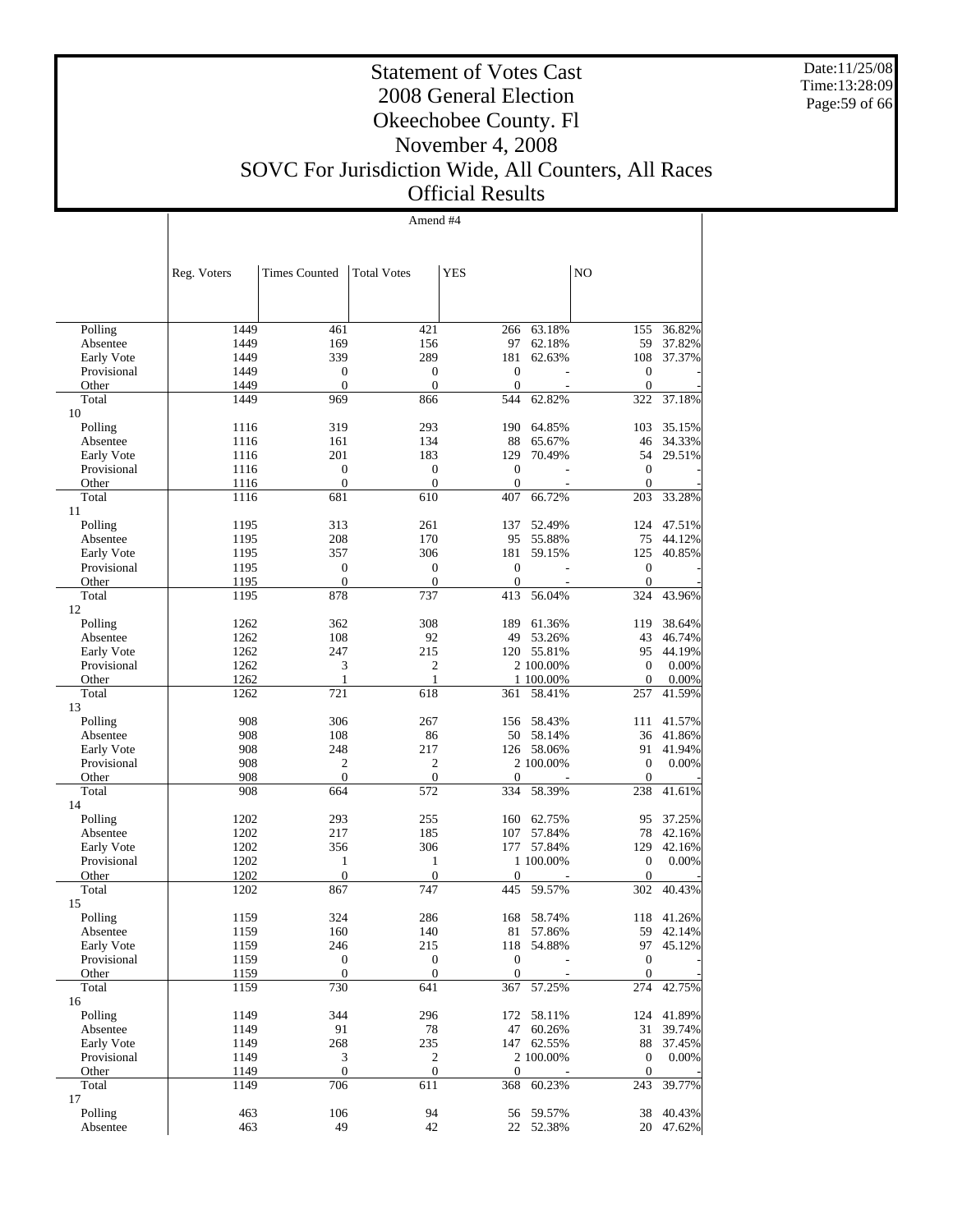Date:11/25/08 Time:13:28:09 Page:60 of 66

#### Statement of Votes Cast 2008 General Election Okeechobee County. Fl November 4, 2008 SOVC For Jurisdiction Wide, All Counters, All Races Official Results

#### Amend #4

|             | Reg. Voters | <b>Times Counted</b> | <b>Total Votes</b> | <b>YES</b>     |         | N <sub>O</sub> |           |
|-------------|-------------|----------------------|--------------------|----------------|---------|----------------|-----------|
|             |             |                      |                    |                |         |                |           |
| Early Vote  | 463         | 135                  | 110                | 65             | 59.09%  | 45             | 40.91%    |
| Provisional | 463         | $\Omega$             | $\overline{0}$     | $\overline{0}$ |         | $\mathbf{0}$   |           |
| Other       | 463         | 0                    | 0                  | $\theta$       |         | $\mathbf{0}$   |           |
| Total       | 463         | 290                  | 246                | 143            | 58.13%  | 103            | 41.87%    |
| 18          |             |                      |                    |                |         |                |           |
| Polling     | 702         | 190                  | 165                | 100            | 60.61%  | 65             | 39.39%    |
| Absentee    | 702         | 94                   | 75                 | 47             | 62.67%  | 28             | 37.33%    |
| Early Vote  | 702         | 174                  | 141                | 93             | 65.96%  | 48             | 34.04%    |
| Provisional | 702         |                      |                    | $\Omega$       | 0.00%   |                | 1 100.00% |
| Other       | 702         | 0                    | 0                  | $\theta$       |         | $\mathbf{0}$   |           |
| Total       | 702         | 459                  | 382                | 240            | 62.83%  | 142            | 37.17%    |
| Total       |             |                      |                    |                |         |                |           |
| Polling     | 18859       | 5531                 | 4770               | 2835           | 59.43%  | 1935           | 40.57%    |
| Absentee    | 18859       | 2574                 | 2178               | 1296           | 59.50%  | 882            | 40.50%    |
| Early Vote  | 18859       | 4782                 | 4149               | 2368           | 57.07%  | 1781           | 42.93%    |
| Provisional | 18859       | 14                   | 11                 | 10             | 90.91%  |                | 9.09%     |
| Other       | 18859       |                      |                    |                | 100.00% | $\Omega$       | 0.00%     |
| Total       | 18859       | 12902                | 11109              | 6510           | 58.60%  | 4599           | 41.40%    |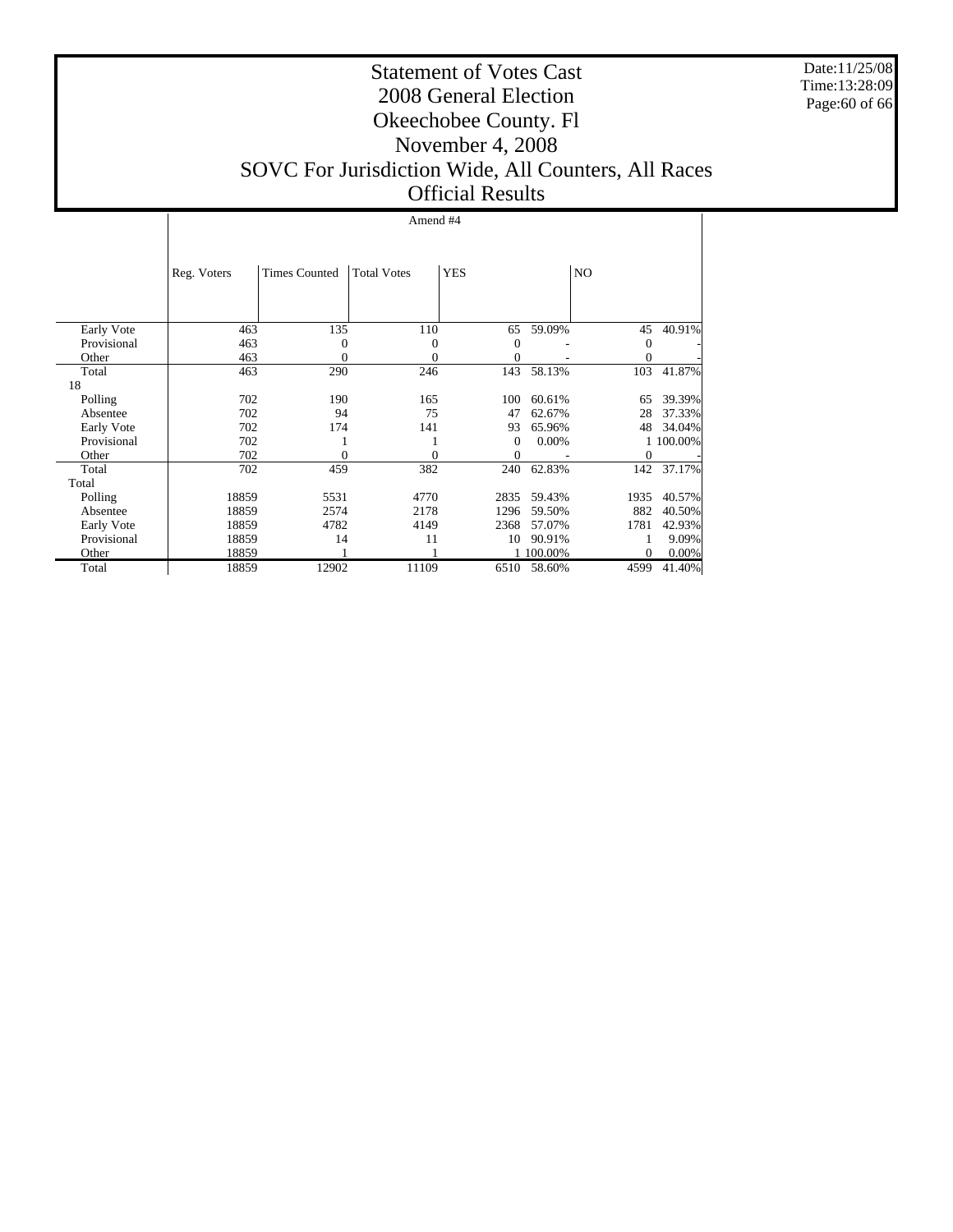Date:11/25/08 Time:13:28:09 Page:61 of 66

 $\mathbb{R}$ 

## Statement of Votes Cast 2008 General Election Okeechobee County. Fl November 4, 2008

### SOVC For Jurisdiction Wide, All Counters, All Races Official Results

Amend #6

 $\overline{1}$ 

|                         | Reg. Voters  | <b>Times Counted</b> | <b>Total Votes</b>  | YES              |                          | NO               |                  |
|-------------------------|--------------|----------------------|---------------------|------------------|--------------------------|------------------|------------------|
|                         |              |                      |                     |                  |                          |                  |                  |
| Jurisdiction Wide       |              |                      |                     |                  |                          |                  |                  |
| 1                       |              |                      |                     |                  |                          |                  |                  |
| Polling                 | 1296         | 412                  | 333                 | 208              | 62.46%                   | 125              | 37.54%           |
| Absentee                | 1296         | 166                  | 140                 | 78               | 55.71%                   | 62               | 44.29%           |
| Early Vote              | 1296         | 348                  | 299                 | 188              | 62.88%                   | 111              | 37.12%           |
| Provisional             | 1296         | 4                    | 3                   | 1                | 33.33%                   | 2                | 66.67%           |
| Other                   | 1296         | $\overline{0}$       | $\mathbf{0}$        | $\overline{0}$   | $\overline{a}$           | $\mathbf{0}$     |                  |
| Total<br>$\overline{c}$ | 1296         | 930                  | 775                 | 475              | 61.29%                   | 300              | 38.71%           |
| Polling                 | 547          | 218                  | 192                 | 122              | 63.54%                   | 70               | 36.46%           |
| Absentee                | 547          | 60                   | 53                  | 35               | 66.04%                   | 18               | 33.96%           |
| Early Vote              | 547          | 99                   | 95                  | 61               | 64.21%                   | 34               | 35.79%           |
| Provisional             | 547          | $\boldsymbol{0}$     | $\boldsymbol{0}$    | $\theta$         | $\overline{a}$           | $\boldsymbol{0}$ |                  |
| Other                   | 547          | $\overline{0}$       | $\boldsymbol{0}$    | $\mathbf{0}$     |                          | $\boldsymbol{0}$ |                  |
| Total                   | 547          | 377                  | 340                 | 218              | 64.12%                   | 122              | 35.88%           |
| 3                       |              |                      |                     |                  |                          |                  |                  |
| Polling                 | 1211         | 396                  | 356                 | 210              | 58.99%                   | 146              | 41.01%           |
| Absentee                | 1211         | 165                  | 140                 | 92               | 65.71%                   | 48               | 34.29%           |
| Early Vote              | 1211         | 372                  | 335                 | 190              | 56.72%                   | 145              | 43.28%           |
| Provisional             | 1211         | $\mathbf{0}$         | $\boldsymbol{0}$    | $\overline{0}$   |                          | $\boldsymbol{0}$ |                  |
| Other                   | 1211         | $\overline{0}$       | $\mathbf{0}$<br>831 | $\theta$         | ÷                        | $\mathbf{0}$     |                  |
| Total<br>4              | 1211         | 933                  |                     | 492              | 59.21%                   | 339              | 40.79%           |
| Polling                 | 1048         | 319                  | 265                 | 168              | 63.40%                   | 97               | 36.60%           |
| Absentee                | 1048         | 165                  | 144                 | 101              | 70.14%                   | 43               | 29.86%           |
| Early Vote              | 1048         | 324                  | 276                 | 166              | 60.14%                   | 110              | 39.86%           |
| Provisional             | 1048         | $\boldsymbol{0}$     | $\boldsymbol{0}$    | $\theta$         |                          | $\boldsymbol{0}$ |                  |
| Other                   | 1048         | $\boldsymbol{0}$     | $\boldsymbol{0}$    | $\boldsymbol{0}$ |                          | $\boldsymbol{0}$ |                  |
| Total                   | 1048         | 808                  | 685                 | 435              | 63.50%                   | 250              | 36.50%           |
| 5                       |              |                      |                     |                  |                          |                  |                  |
| Polling                 | 1411         | 340                  | 287                 | 186              | 64.81%                   | 101<br>82        | 35.19%<br>40.39% |
| Absentee<br>Early Vote  | 1411<br>1411 | 242<br>369           | 203<br>320          | 121<br>210       | 59.61%<br>65.63%         | 110              | 34.38%           |
| Provisional             | 1411         | 0                    | $\mathbf{0}$        | $\overline{0}$   |                          | $\mathbf{0}$     |                  |
| Other                   | 1411         | $\boldsymbol{0}$     | $\boldsymbol{0}$    | $\overline{0}$   | $\overline{\phantom{a}}$ | $\mathbf{0}$     |                  |
| Total                   | 1411         | 951                  | 810                 | 517              | 63.83%                   | 293              | 36.17%           |
| 6                       |              |                      |                     |                  |                          |                  |                  |
| Polling                 | 372          | 83                   | 58                  | 41               | 70.69%                   | 17               | 29.31%           |
| Absentee                | 372          | 66                   | 43                  | 30               | 69.77%                   | 13               | 30.23%           |
| Early Vote              | 372          | 90                   | 72                  | 42               | 58.33%                   | 30               | 41.67%           |
| Provisional             | 372          | 0                    | $\mathbf{0}$        | $\mathbf{0}$     | $\overline{a}$           | $\boldsymbol{0}$ |                  |
| Other                   | 372          | $\mathbf{0}$         | $\boldsymbol{0}$    | $\overline{0}$   |                          | $\boldsymbol{0}$ |                  |
| Total                   | 372          | 239                  | 173                 | 113              | 65.32%                   | 60               | 34.68%           |
| 7<br>Polling            | 568          | 205                  | 175                 |                  | 102 58.29%               | 73               | 41.71%           |
| Absentee                | 568          | $81\,$               | $72\,$              |                  | 44 61.11%                | 28               | 38.89%           |
| Early Vote              | 568          | 160                  | 143                 | 103              | 72.03%                   | 40               | 27.97%           |
| Provisional             | 568          | $\boldsymbol{0}$     | $\boldsymbol{0}$    | $\boldsymbol{0}$ |                          | $\mathbf{0}$     |                  |
| Other                   | 568          | $\boldsymbol{0}$     | $\mathbf{0}$        | $\boldsymbol{0}$ |                          | $\mathbf{0}$     |                  |
| Total                   | 568          | 446                  | 390                 | 249              | 63.85%                   | 141              | 36.15%           |
| 8                       |              |                      |                     |                  |                          |                  |                  |
| Polling                 | 1801         | 540                  | 449                 | 263              | 58.57%                   |                  | 186 41.43%       |
| Absentee                | 1801         | 264                  | 229                 | 148              | 64.63%                   | 81               | 35.37%           |
| Early Vote              | 1801         | 449                  | 386                 | 245              | 63.47%                   | 141              | 36.53%           |
| Provisional             | 1801         | 0                    | $\boldsymbol{0}$    | $\boldsymbol{0}$ |                          | $\boldsymbol{0}$ |                  |
| Other                   | 1801         | $\boldsymbol{0}$     | $\boldsymbol{0}$    | $\mathbf{0}$     |                          | $\mathbf{0}$     |                  |
| Total<br>9              | 1801         | 1253                 | 1064                |                  | 656 61.65%               | 408              | 38.35%           |
|                         |              |                      |                     |                  |                          |                  |                  |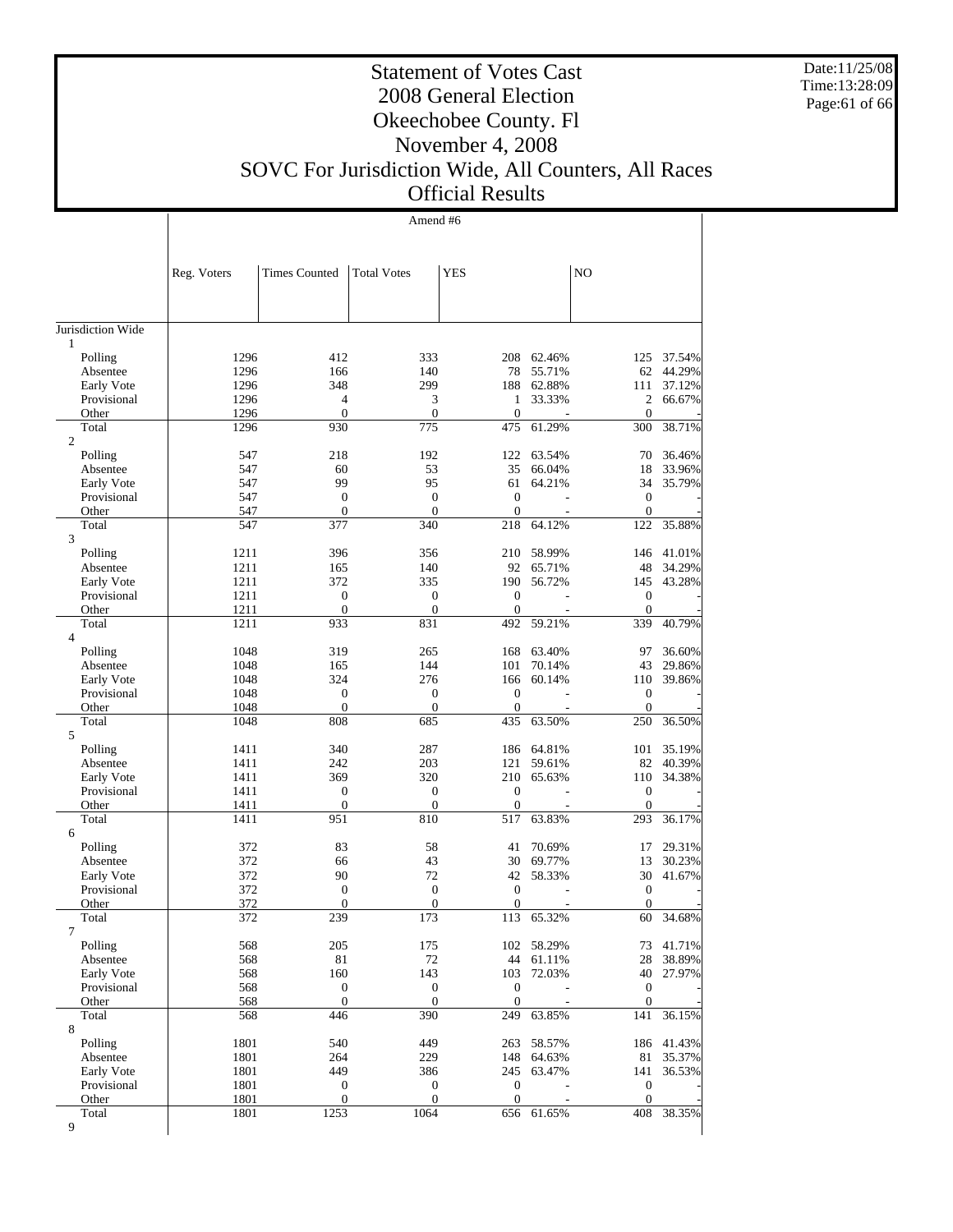Date:11/25/08 Time:13:28:09 Page:62 of 66

#### Statement of Votes Cast 2008 General Election Okeechobee County. Fl November 4, 2008 SOVC For Jurisdiction Wide, All Counters, All Races Official Results

Amend #6

|                      | Reg. Voters  | <b>Times Counted</b>    | <b>Total Votes</b>  | <b>YES</b>              |                 | N <sub>O</sub>      |                  |
|----------------------|--------------|-------------------------|---------------------|-------------------------|-----------------|---------------------|------------------|
|                      |              |                         |                     |                         |                 |                     |                  |
|                      |              |                         |                     |                         |                 |                     |                  |
| Polling              | 1449         | 461                     | 410                 | 278                     | 67.80%          | 132                 | 32.20%           |
| Absentee             | 1449         | 169                     | 153                 | 94                      | 61.44%          | 59                  | 38.56%           |
| Early Vote           | 1449         | 339                     | 283                 | 188                     | 66.43%          | 95                  | 33.57%           |
| Provisional          | 1449         | $\boldsymbol{0}$        | $\boldsymbol{0}$    | $\boldsymbol{0}$        |                 | $\boldsymbol{0}$    |                  |
| Other                | 1449         | $\theta$                | $\mathbf{0}$        | $\theta$                |                 | $\mathbf{0}$        |                  |
| Total<br>10          | 1449         | 969                     | 846                 | 560                     | 66.19%          | 286                 | 33.81%           |
| Polling              | 1116         | 319                     | 292                 | 199                     | 68.15%          | 93                  | 31.85%           |
| Absentee             | 1116         | 161                     | 132                 | 89                      | 67.42%          | 43                  | 32.58%           |
| Early Vote           | 1116         | 201                     | 178                 | 122                     | 68.54%          | 56                  | 31.46%           |
| Provisional          | 1116         | $\boldsymbol{0}$        | $\mathbf{0}$        | $\mathbf{0}$            |                 | $\mathbf{0}$        |                  |
| Other                | 1116         | $\boldsymbol{0}$        | $\mathbf{0}$        | $\theta$                |                 | $\theta$            |                  |
| Total                | 1116         | 681                     | 602                 | 410                     | 68.11%          | 192                 | 31.89%           |
| 11                   |              |                         |                     |                         |                 |                     |                  |
| Polling              | 1195         | 313                     | 268                 | 169                     | 63.06%          | 99                  | 36.94%           |
| Absentee             | 1195         | 208                     | 172                 | 108                     | 62.79%          | 64                  | 37.21%           |
| Early Vote           | 1195         | 357                     | 301                 | 182                     | 60.47%          | 119                 | 39.53%           |
| Provisional          | 1195         | $\boldsymbol{0}$        | $\boldsymbol{0}$    | $\mathbf{0}$            |                 | $\boldsymbol{0}$    |                  |
| Other                | 1195         | $\boldsymbol{0}$        | $\mathbf{0}$        | $\theta$                |                 | $\mathbf{0}$        |                  |
| Total                | 1195         | 878                     | 741                 | 459                     | 61.94%          | 282                 | 38.06%           |
| 12                   |              |                         |                     |                         |                 |                     |                  |
| Polling              | 1262         | 362                     | 305                 | 198                     | 64.92%          | 107                 | 35.08%           |
| Absentee             | 1262         | 108                     | 92                  | 58                      | 63.04%          | 34                  | 36.96%           |
| Early Vote           | 1262<br>1262 | 247                     | 213<br>2            | 133                     | 62.44%          | 80                  | 37.56%<br>50.00% |
| Provisional<br>Other | 1262         | 3<br>1                  | $\mathbf{1}$        | 1<br>$\mathbf{0}$       | 50.00%<br>0.00% | 1                   | 1 100.00%        |
| Total                | 1262         | 721                     | 613                 | 390                     | 63.62%          | 223                 | 36.38%           |
| 13                   |              |                         |                     |                         |                 |                     |                  |
| Polling              | 908          | 306                     | 259                 | 166                     | 64.09%          | 93                  | 35.91%           |
| Absentee             | 908          | 108                     | 86                  | 49                      | 56.98%          | 37                  | 43.02%           |
| Early Vote           | 908          | 248                     | 217                 | 152                     | 70.05%          | 65                  | 29.95%           |
| Provisional          | 908          | $\boldsymbol{2}$        | $\mathbf{0}$        | $\mathbf{0}$            |                 | $\boldsymbol{0}$    |                  |
| Other                | 908          | $\boldsymbol{0}$        | $\theta$            | $\Omega$                |                 | $\theta$            |                  |
| Total                | 908          | 664                     | 562                 | 367                     | 65.30%          | 195                 | 34.70%           |
| 14                   |              |                         |                     |                         |                 |                     |                  |
| Polling              | 1202         | 293                     | 253                 | 169                     | 66.80%          | 84                  | 33.20%           |
| Absentee             | 1202         | 217                     | 187                 | 114                     | 60.96%          | 73                  | 39.04%           |
| Early Vote           | 1202         | 356                     | 300                 |                         | 194 64.67%      | 106                 | 35.33%           |
| Provisional          | 1202         | 1                       | $\mathbf{1}$        |                         | 1 100.00%       | $\mathbf{0}$        | 0.00%            |
| Other<br>Total       | 1202<br>1202 | $\boldsymbol{0}$<br>867 | $\mathbf{0}$<br>741 | $\boldsymbol{0}$<br>478 | 64.51%          | $\mathbf{0}$<br>263 | 35.49%           |
| 15                   |              |                         |                     |                         |                 |                     |                  |
| Polling              | 1159         | 324                     | 282                 | 182                     | 64.54%          | 100                 | 35.46%           |
| Absentee             | 1159         | 160                     | 137                 |                         | 80 58.39%       | 57                  | 41.61%           |
| Early Vote           | 1159         | 246                     | 213                 |                         | 132 61.97%      | 81                  | 38.03%           |
| Provisional          | 1159         | $\boldsymbol{0}$        | $\boldsymbol{0}$    | $\boldsymbol{0}$        |                 | $\boldsymbol{0}$    |                  |
| Other                | 1159         | $\boldsymbol{0}$        | $\mathbf{0}$        | $\theta$                |                 | $\boldsymbol{0}$    |                  |
| Total                | 1159         | 730                     | 632                 | 394                     | 62.34%          | 238                 | 37.66%           |
| 16                   |              |                         |                     |                         |                 |                     |                  |
| Polling              | 1149         | 344                     | 294                 | 200                     | 68.03%          | 94                  | 31.97%           |
| Absentee             | 1149         | 91                      | $78\,$              | 62                      | 79.49%          | 16                  | 20.51%           |
| Early Vote           | 1149         | 268                     | 232                 |                         | 150 64.66%      | 82                  | 35.34%           |
| Provisional          | 1149         | $\mathfrak{Z}$          | 2                   |                         | 2 100.00%       | $\boldsymbol{0}$    | 0.00%            |
| Other                | 1149         | $\boldsymbol{0}$        | $\mathbf{0}$        | $\mathbf{0}$            |                 | $\mathbf{0}$        |                  |
| Total<br>17          | 1149         | 706                     | 606                 | 414                     | 68.32%          | 192                 | 31.68%           |
| Polling              | 463          | 106                     | 93                  | 62                      | 66.67%          | 31                  | 33.33%           |
| Absentee             | 463          | 49                      | 43                  | 26                      | 60.47%          | 17                  | 39.53%           |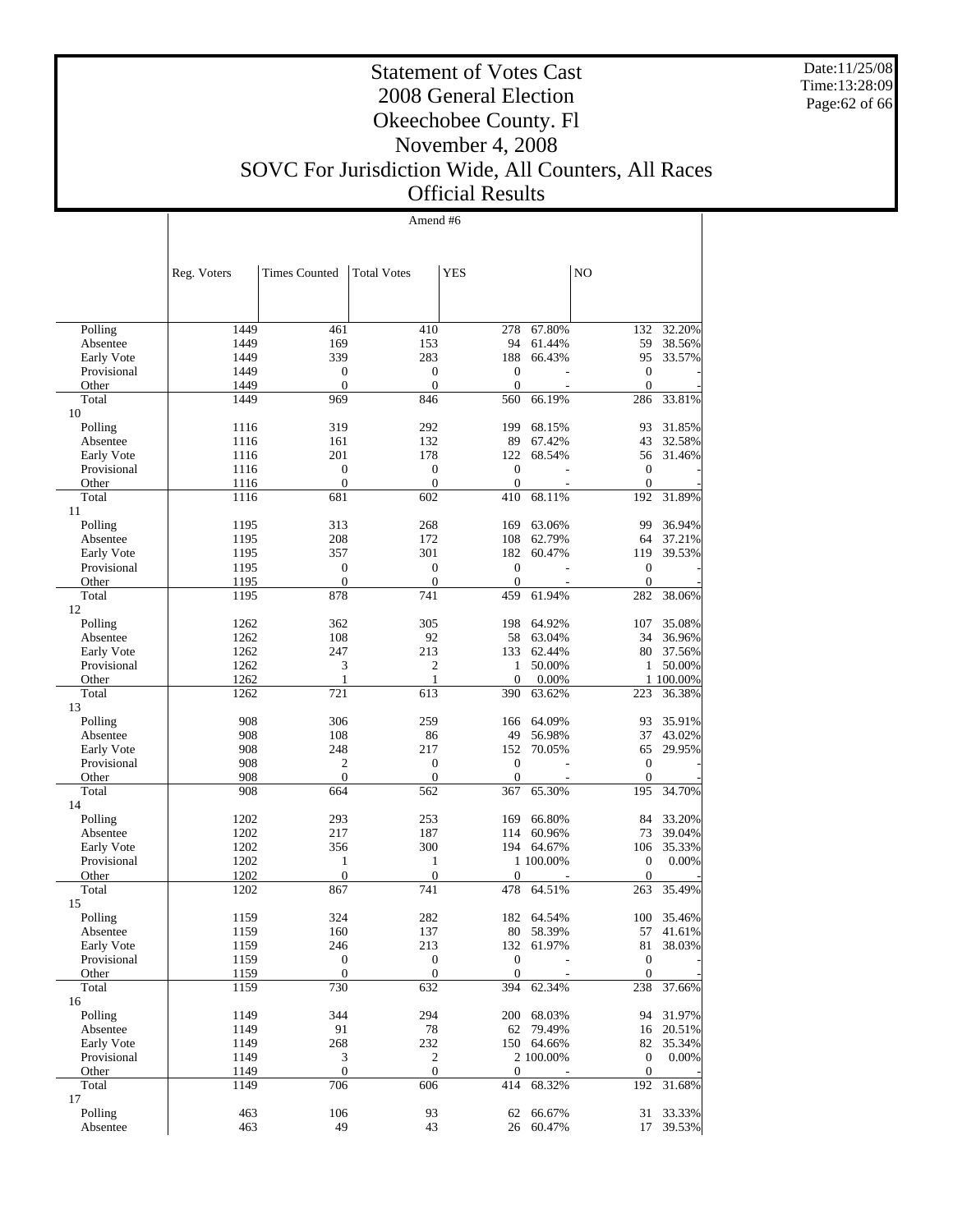Date:11/25/08 Time:13:28:09 Page:63 of 66

#### Statement of Votes Cast 2008 General Election Okeechobee County. Fl November 4, 2008 SOVC For Jurisdiction Wide, All Counters, All Races Official Results

#### Amend #6

|             | Reg. Voters | <b>Times Counted</b> | <b>Total Votes</b> | <b>YES</b> |           | NO           |         |
|-------------|-------------|----------------------|--------------------|------------|-----------|--------------|---------|
|             |             |                      |                    |            |           |              |         |
| Early Vote  | 463         | 135                  | 109                | 61         | 55.96%    | 48           | 44.04%  |
| Provisional | 463         | 0                    | 0                  | $\theta$   |           | $\mathbf{0}$ |         |
| Other       | 463         | 0                    | $\theta$           | $\theta$   |           | $\Omega$     |         |
| Total       | 463         | 290                  | 245                | 149        | 60.82%    | 96           | 39.18%  |
| 18          |             |                      |                    |            |           |              |         |
| Polling     | 702         | 190                  | 166                | 106        | 63.86%    | 60           | 36.14%  |
| Absentee    | 702         | 94                   | 77                 | 51         | 66.23%    | 26           | 33.77%  |
| Early Vote  | 702         | 174                  | 139                | 90         | 64.75%    | 49           | 35.25%  |
| Provisional | 702         |                      |                    |            | 1 100.00% | $\theta$     | 0.00%   |
| Other       | 702         | 0                    | 0                  | $\theta$   |           | $\Omega$     |         |
| Total       | 702         | 459                  | 383                | 248        | 64.75%    | 135          | 35.25%  |
| Total       |             |                      |                    |            |           |              |         |
| Polling     | 18859       | 5531                 | 4737               | 3029       | 63.94%    | 1708         | 36.06%  |
| Absentee    | 18859       | 2574                 | 2181               | 1380       | 63.27%    | 801          | 36.73%  |
| Early Vote  | 18859       | 4782                 | 4111               | 2609       | 63.46%    | 1502         | 36.54%  |
| Provisional | 18859       | 14                   | 9                  | 6          | 66.67%    | 3            | 33.33%  |
| Other       | 18859       |                      |                    | $\Omega$   | 0.00%     |              | 100.00% |
| Total       | 18859       | 12902                | 11039              | 7024       | 63.63%    | 4015         | 36.37%  |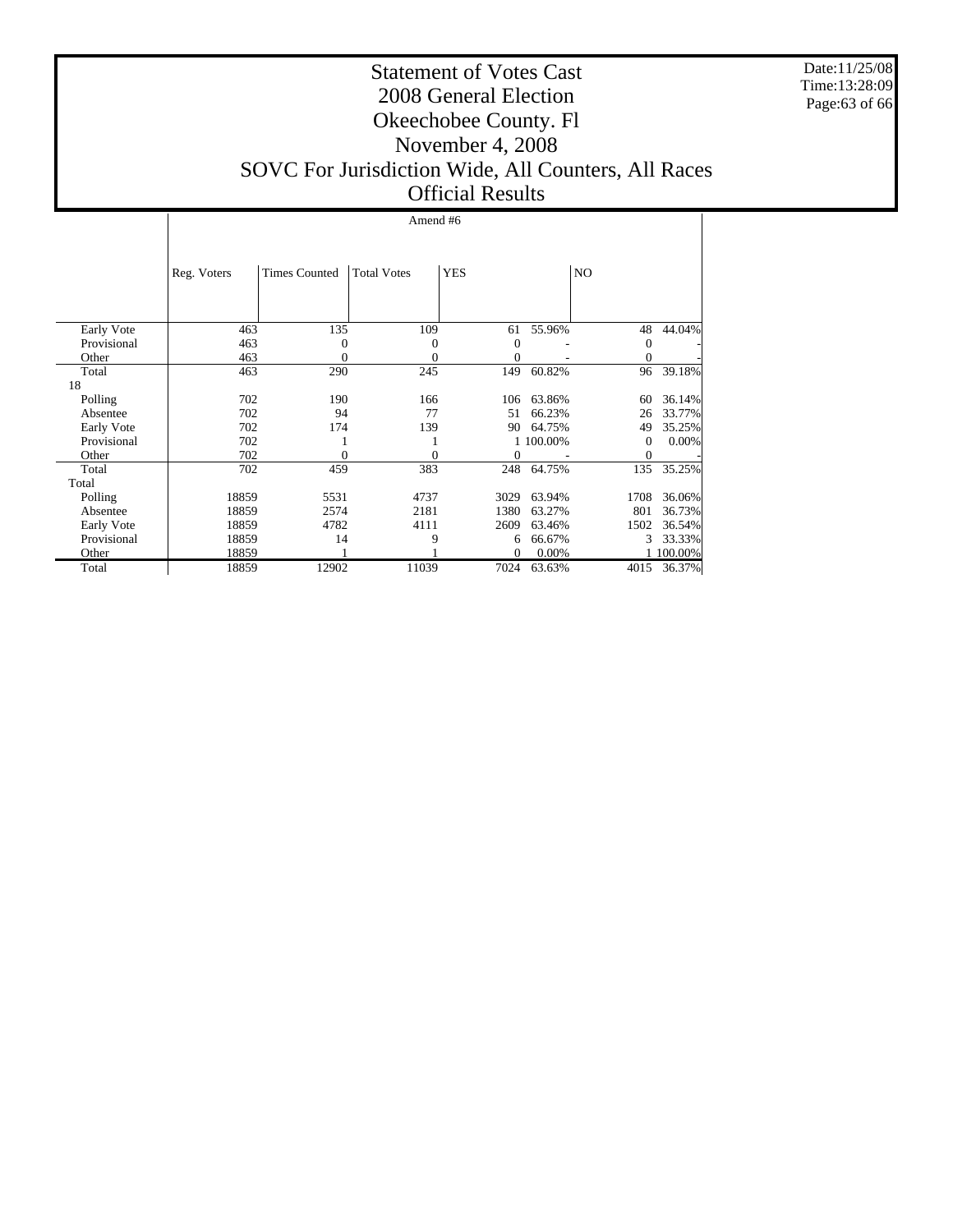Date:11/25/08 Time:13:28:09 Page:64 of 66

 $\mathbf{I}$ 

## Statement of Votes Cast 2008 General Election Okeechobee County. Fl November 4, 2008

### SOVC For Jurisdiction Wide, All Counters, All Races Official Results

Amend #8

 $\overline{1}$ 

|                         | Reg. Voters  | <b>Times Counted</b>               | <b>Total Votes</b>           | YES                            |                      | N <sub>O</sub>                 |                  |
|-------------------------|--------------|------------------------------------|------------------------------|--------------------------------|----------------------|--------------------------------|------------------|
|                         |              |                                    |                              |                                |                      |                                |                  |
| Jurisdiction Wide       |              |                                    |                              |                                |                      |                                |                  |
| $\mathbf{1}$            |              |                                    |                              |                                |                      |                                |                  |
| Polling                 | 1296         | 412                                | 346                          | 123                            | 35.55%               | 223                            | 64.45%           |
| Absentee<br>Early Vote  | 1296<br>1296 | 166<br>348                         | 150<br>309                   | 36                             | 24.00%<br>101 32.69% | 114<br>208                     | 76.00%<br>67.31% |
| Provisional             | 1296         | 4                                  | $\overline{4}$               |                                | 4 100.00%            | $\mathbf{0}$                   | 0.00%            |
| Other                   | 1296         | $\overline{0}$                     | $\mathbf{0}$                 | $\overline{0}$                 |                      | $\mathbf{0}$                   |                  |
| Total                   | 1296         | 930                                | 809                          | 264                            | 32.63%               | 545                            | 67.37%           |
| $\overline{c}$          |              |                                    |                              |                                |                      |                                |                  |
| Polling                 | 547          | 218                                | 194                          | 69                             | 35.57%               | 125                            | 64.43%           |
| Absentee                | 547          | 60                                 | 54                           | 19                             | 35.19%               | 35                             | 64.81%           |
| Early Vote              | 547          | 99                                 | 98                           | 22                             | 22.45%               | 76                             | 77.55%           |
| Provisional             | 547          | $\boldsymbol{0}$<br>$\overline{0}$ | $\mathbf{0}$<br>$\mathbf{0}$ | $\overline{0}$<br>$\mathbf{0}$ |                      | $\overline{0}$<br>$\mathbf{0}$ |                  |
| Other<br>Total          | 547<br>547   | 377                                | 346                          | 110                            | 31.79%               | 236                            | 68.21%           |
| 3                       |              |                                    |                              |                                |                      |                                |                  |
| Polling                 | 1211         | 396                                | 364                          | 130                            | 35.71%               | 234                            | 64.29%           |
| Absentee                | 1211         | 165                                | 146                          | 52                             | 35.62%               | 94                             | 64.38%           |
| Early Vote              | 1211         | 372                                | 342                          | 110                            | 32.16%               | 232                            | 67.84%           |
| Provisional             | 1211         | $\overline{0}$                     | $\mathbf{0}$                 | $\Omega$                       |                      | $\mathbf{0}$                   |                  |
| Other                   | 1211         | $\overline{0}$                     | $\mathbf{0}$                 | $\overline{0}$                 |                      | $\mathbf{0}$                   |                  |
| Total<br>$\overline{4}$ | 1211         | 933                                | 852                          | 292                            | 34.27%               | 560                            | 65.73%           |
| Polling                 | 1048         | 319                                | 278                          | 115                            | 41.37%               | 163                            | 58.63%           |
| Absentee                | 1048         | 165                                | 153                          | 58                             | 37.91%               | 95                             | 62.09%           |
| Early Vote              | 1048         | 324                                | 283                          | 93                             | 32.86%               | 190                            | 67.14%           |
| Provisional             | 1048         | $\boldsymbol{0}$                   | $\mathbf{0}$                 | $\overline{0}$                 |                      | $\mathbf{0}$                   |                  |
| Other                   | 1048         | $\overline{0}$                     | $\mathbf{0}$                 | $\overline{0}$                 |                      | $\mathbf{0}$                   |                  |
| Total                   | 1048         | 808                                | 714                          | 266                            | 37.25%               | 448                            | 62.75%           |
| 5<br>Polling            | 1411         | 340                                | 293                          | 90                             | 30.72%               | 203                            | 69.28%           |
| Absentee                | 1411         | 242                                | 213                          | 49                             | 23.00%               | 164                            | 77.00%           |
| Early Vote              | 1411         | 369                                | 332                          | 116                            | 34.94%               | 216                            | 65.06%           |
| Provisional             | 1411         | $\overline{0}$                     | $\mathbf{0}$                 | $\Omega$                       |                      | $\mathbf{0}$                   |                  |
| Other                   | 1411         | $\boldsymbol{0}$                   | $\mathbf{0}$                 | $\overline{0}$                 |                      | $\mathbf{0}$                   |                  |
| Total                   | 1411         | 951                                | 838                          | 255                            | 30.43%               | 583                            | 69.57%           |
| 6                       |              |                                    |                              |                                |                      |                                |                  |
| Polling                 | 372          | 83                                 | 63                           | 32                             | 50.79%               | 31                             | 49.21%           |
| Absentee                | 372          | 66                                 | 46                           | 18                             | 39.13%               | 28                             | 60.87%           |
| Early Vote              | 372<br>372   | 90<br>$\boldsymbol{0}$             | 76<br>$\mathbf{0}$           | 32<br>$\overline{0}$           | 42.11%               | 44<br>$\overline{0}$           | 57.89%           |
| Provisional<br>Other    | 372          | $\overline{0}$                     | $\boldsymbol{0}$             | $\Omega$                       |                      | $\Omega$                       |                  |
| Total                   | 372          | 239                                | 185                          | 82                             | 44.32%               | 103                            | 55.68%           |
| 7                       |              |                                    |                              |                                |                      |                                |                  |
| Polling                 | 568          | 205                                | 178                          |                                | 65 36.52%            |                                | 113 63.48%       |
| Absentee                | 568          | $81\,$                             | 73                           | 28                             | 38.36%               | 45                             | 61.64%           |
| Early Vote              | 568          | 160                                | 147                          |                                | 72 48.98%            | 75                             | 51.02%           |
| Provisional             | 568          | $\boldsymbol{0}$                   | $\boldsymbol{0}$             | $\mathbf{0}$                   |                      | $\boldsymbol{0}$               |                  |
| Other                   | 568          | $\boldsymbol{0}$                   | $\boldsymbol{0}$             | $\mathbf{0}$                   |                      | $\boldsymbol{0}$               |                  |
| Total<br>8              | 568          | 446                                | 398                          | 165                            | 41.46%               | 233                            | 58.54%           |
| Polling                 | 1801         | 540                                | 457                          | 159                            | 34.79%               | 298                            | 65.21%           |
| Absentee                | 1801         | 264                                | 229                          |                                | 74 32.31%            | 155                            | 67.69%           |
| Early Vote              | 1801         | 449                                | 395                          | 134                            | 33.92%               | 261                            | 66.08%           |
| Provisional             | 1801         | 0                                  | $\boldsymbol{0}$             | $\boldsymbol{0}$               |                      | $\boldsymbol{0}$               |                  |
| Other                   | 1801         | $\overline{0}$                     | $\mathbf{0}$                 | $\overline{0}$                 |                      | $\mathbf{0}$                   |                  |
| Total                   | 1801         | 1253                               | 1081                         |                                | 367 33.95%           |                                | 714 66.05%       |
| 9                       |              |                                    |                              |                                |                      |                                |                  |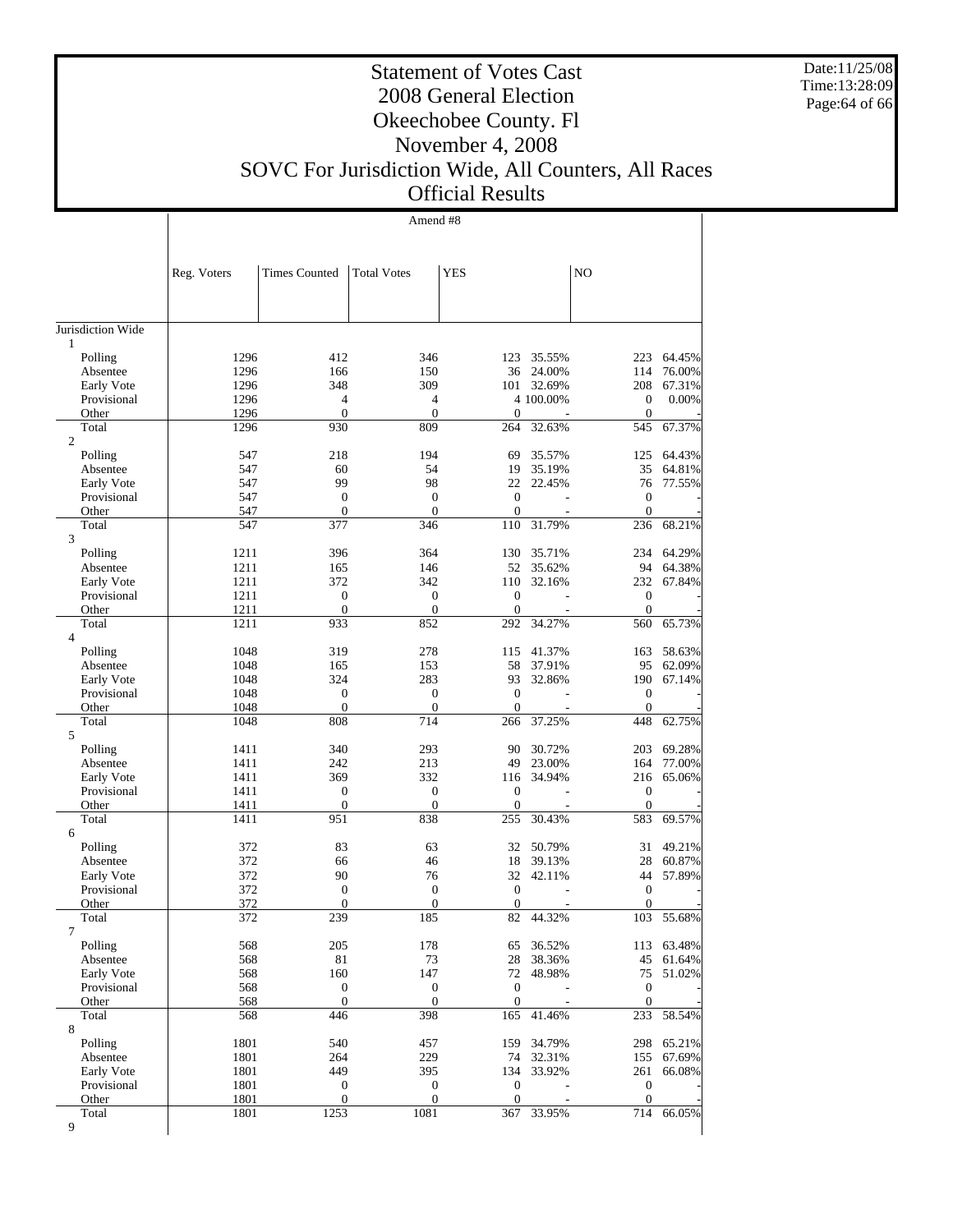Date:11/25/08 Time:13:28:09 Page:65 of 66

#### Statement of Votes Cast 2008 General Election Okeechobee County. Fl November 4, 2008 SOVC For Jurisdiction Wide, All Counters, All Races Official Results

Amend #8

|                           | Reg. Voters  | <b>Times Counted</b>         | <b>Total Votes</b>               | <b>YES</b>                   |            | N <sub>O</sub>          |            |
|---------------------------|--------------|------------------------------|----------------------------------|------------------------------|------------|-------------------------|------------|
|                           |              |                              |                                  |                              |            |                         |            |
| Polling                   | 1449         | 461                          | 418                              | 173                          | 41.39%     | 245                     | 58.61%     |
| Absentee                  | 1449         | 169                          | 160                              | 46                           | 28.75%     | 114                     | 71.25%     |
| Early Vote                | 1449         | 339                          | 299                              | 117                          | 39.13%     | 182                     | 60.87%     |
| Provisional               | 1449         | $\boldsymbol{0}$             | $\boldsymbol{0}$                 | $\boldsymbol{0}$             |            | $\boldsymbol{0}$        |            |
| Other                     | 1449         | $\overline{0}$               | $\boldsymbol{0}$                 | $\overline{0}$               |            | $\boldsymbol{0}$        |            |
| Total                     | 1449         | 969                          | 877                              | 336                          | 38.31%     | 541                     | 61.69%     |
| 10                        |              |                              |                                  |                              |            |                         |            |
| Polling                   | 1116         | 319                          | 292                              | 93                           | 31.85%     | 199                     | 68.15%     |
| Absentee                  | 1116         | 161                          | 138                              | 45                           | 32.61%     | 93                      | 67.39%     |
| Early Vote                | 1116         | 201                          | 179                              | 69                           | 38.55%     | 110                     | 61.45%     |
| Provisional               | 1116         | $\boldsymbol{0}$             | $\boldsymbol{0}$                 | $\boldsymbol{0}$             |            | $\boldsymbol{0}$        |            |
| Other                     | 1116         | $\overline{0}$               | $\mathbf{0}$                     | $\overline{0}$               |            | $\mathbf{0}$            |            |
| Total                     | 1116         | 681                          | 609                              | 207                          | 33.99%     | 402                     | 66.01%     |
| 11                        |              |                              |                                  |                              |            |                         |            |
| Polling                   | 1195         | 313                          | 271                              | 101                          | 37.27%     | 170                     | 62.73%     |
| Absentee                  | 1195         | 208                          | 185                              | 47                           | 25.41%     | 138                     | 74.59%     |
| Early Vote<br>Provisional | 1195<br>1195 | 357<br>$\boldsymbol{0}$      | 312<br>$\boldsymbol{0}$          | 97<br>$\boldsymbol{0}$       | 31.09%     | 215<br>$\boldsymbol{0}$ | 68.91%     |
| Other                     | 1195         | $\overline{0}$               | $\boldsymbol{0}$                 | $\mathbf{0}$                 |            | $\boldsymbol{0}$        |            |
| Total                     | 1195         | 878                          | 768                              | 245                          | 31.90%     | 523                     | 68.10%     |
| 12                        |              |                              |                                  |                              |            |                         |            |
| Polling                   | 1262         | 362                          | 308                              | 133                          | 43.18%     | 175                     | 56.82%     |
| Absentee                  | 1262         | 108                          | 93                               | 34                           | 36.56%     | 59                      | 63.44%     |
| Early Vote                | 1262         | 247                          | 222                              | 82                           | 36.94%     | 140                     | 63.06%     |
| Provisional               | 1262         | 3                            | $\mathfrak{2}$                   | 1                            | 50.00%     | 1                       | 50.00%     |
| Other                     | 1262         | 1                            | $\mathbf{1}$                     | $\mathbf{0}$                 | 0.00%      |                         | 1 100.00%  |
| Total                     | 1262         | 721                          | 626                              | 250                          | 39.94%     | 376                     | 60.06%     |
| 13                        |              |                              |                                  |                              |            |                         |            |
| Polling                   | 908          | 306                          | 272                              | 102                          | 37.50%     | 170                     | 62.50%     |
| Absentee                  | 908          | 108                          | 93                               | 36                           | 38.71%     | 57                      | 61.29%     |
| Early Vote                | 908          | 248                          | 228                              | 73                           | 32.02%     | 155                     | 67.98%     |
| Provisional<br>Other      | 908<br>908   | $\sqrt{2}$<br>$\overline{0}$ | $\boldsymbol{2}$<br>$\mathbf{0}$ | $\mathbf{0}$<br>$\mathbf{0}$ | 0.00%      | $\mathbf{0}$            | 2 100.00%  |
| Total                     | 908          | 664                          | 595                              | 211                          | 35.46%     | 384                     | 64.54%     |
| 14                        |              |                              |                                  |                              |            |                         |            |
| Polling                   | 1202         | 293                          | 263                              | 117                          | 44.49%     | 146                     | 55.51%     |
| Absentee                  | 1202         | 217                          | 196                              | 82                           | 41.84%     | 114                     | 58.16%     |
| Early Vote                | 1202         | 356                          | 316                              |                              | 122 38.61% | 194                     | 61.39%     |
| Provisional               | 1202         | 1                            | $\mathbf{1}$                     |                              | 1 100.00%  | $\mathbf{0}$            | 0.00%      |
| Other                     | 1202         | $\boldsymbol{0}$             | $\boldsymbol{0}$                 | $\boldsymbol{0}$             |            | $\boldsymbol{0}$        |            |
| Total                     | 1202         | 867                          | 776                              | 322                          | 41.49%     | 454                     | 58.51%     |
| 15                        |              |                              |                                  |                              |            |                         |            |
| Polling                   | 1159         | 324                          | 288                              | 111                          | 38.54%     | 177                     | 61.46%     |
| Absentee                  | 1159         | 160                          | 146                              | 46                           | 31.51%     | 100                     | 68.49%     |
| Early Vote                | 1159         | 246                          | 217                              | 78                           | 35.94%     | 139                     | 64.06%     |
| Provisional               | 1159         | $\boldsymbol{0}$             | $\boldsymbol{0}$                 | $\boldsymbol{0}$             |            | $\boldsymbol{0}$        |            |
| Other                     | 1159         | $\boldsymbol{0}$             | $\boldsymbol{0}$                 | $\boldsymbol{0}$             |            | $\boldsymbol{0}$        |            |
| Total                     | 1159         | 730                          | 651                              | 235                          | 36.10%     |                         | 416 63.90% |
| 16<br>Polling             | 1149         | 344                          | 298                              |                              | 126 42.28% | 172                     | 57.72%     |
| Absentee                  | 1149         | 91                           | 81                               | 32                           | 39.51%     | 49                      | 60.49%     |
| Early Vote                | 1149         | 268                          | 242                              |                              | 113 46.69% | 129                     | 53.31%     |
| Provisional               | 1149         | $\ensuremath{\mathfrak{Z}}$  | $\overline{c}$                   |                              | 2 100.00%  | $\boldsymbol{0}$        | 0.00%      |
| Other                     | 1149         | $\boldsymbol{0}$             | $\mathbf{0}$                     | $\boldsymbol{0}$             |            | $\boldsymbol{0}$        |            |
| Total                     | 1149         | 706                          | 623                              | 273                          | 43.82%     | 350                     | 56.18%     |
| 17                        |              |                              |                                  |                              |            |                         |            |
| Polling                   | 463          | 106                          | 93                               | 43                           | 46.24%     | 50                      | 53.76%     |
| Absentee                  | 463          | 49                           | 42                               |                              | 13 30.95%  | 29                      | 69.05%     |